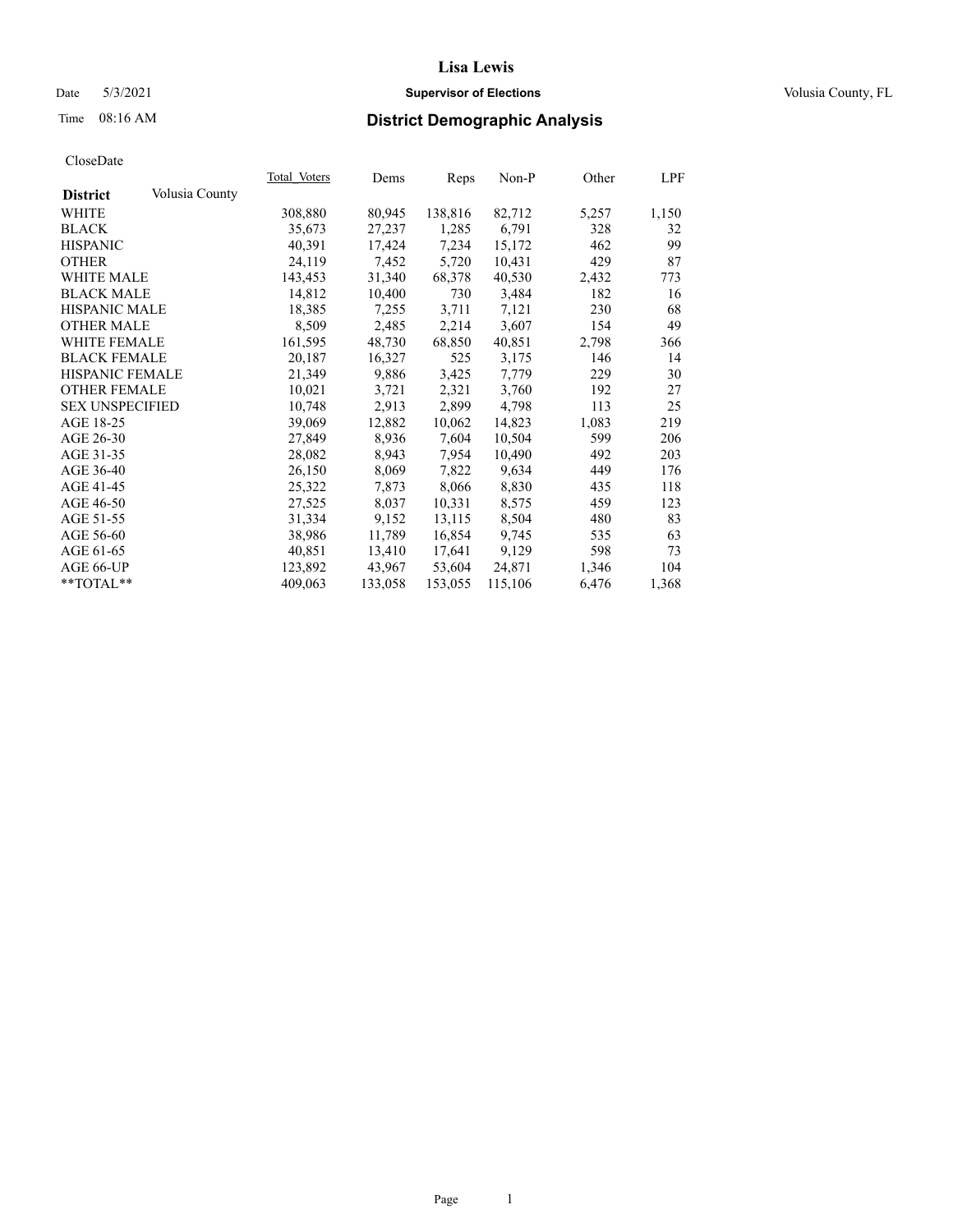## Date 5/3/2021 **Supervisor of Elections Supervisor of Elections** Volusia County, FL

## Time 08:16 AM **District Demographic Analysis**

|                        | Total Voters              | Dems   | Reps   | Non-P  | Other | LPF |
|------------------------|---------------------------|--------|--------|--------|-------|-----|
| <b>District</b>        | County Council District 1 |        |        |        |       |     |
| WHITE                  | 62,040                    | 16,025 | 29,101 | 15,690 | 973   | 251 |
| <b>BLACK</b>           | 6,094                     | 4,720  | 226    | 1,089  | 52    | 7   |
| <b>HISPANIC</b>        | 8,955                     | 3,717  | 1,653  | 3,443  | 120   | 22  |
| <b>OTHER</b>           | 4,717                     | 1,483  | 1,127  | 2,028  | 58    | 21  |
| WHITE MALE             | 28,286                    | 6,081  | 14,036 | 7,561  | 443   | 165 |
| <b>BLACK MALE</b>      | 2,488                     | 1,790  | 115    | 551    | 28    | 4   |
| <b>HISPANIC MALE</b>   | 3,903                     | 1,466  | 819    | 1,548  | 54    | 16  |
| <b>OTHER MALE</b>      | 1,617                     | 486    | 431    | 674    | 16    | 10  |
| <b>WHITE FEMALE</b>    | 33,007                    | 9,782  | 14,742 | 7,879  | 521   | 83  |
| <b>BLACK FEMALE</b>    | 3,491                     | 2,843  | 103    | 518    | 24    | 3   |
| <b>HISPANIC FEMALE</b> | 4,895                     | 2,177  | 812    | 1,835  | 65    | 6   |
| <b>OTHER FEMALE</b>    | 1,942                     | 737    | 434    | 735    | 30    | 6   |
| <b>SEX UNSPECIFIED</b> | 2,176                     | 583    | 614    | 949    | 22    | 8   |
| AGE 18-25              | 8,042                     | 2,574  | 2,200  | 3,023  | 195   | 50  |
| AGE 26-30              | 5,662                     | 1,699  | 1,716  | 2,072  | 127   | 48  |
| AGE 31-35              | 5,774                     | 1,734  | 1,752  | 2,156  | 93    | 39  |
| AGE 36-40              | 5,480                     | 1,567  | 1,792  | 1,990  | 88    | 43  |
| AGE 41-45              | 5,176                     | 1,509  | 1,828  | 1,740  | 77    | 22  |
| AGE 46-50              | 5,538                     | 1,587  | 2,150  | 1,689  | 91    | 21  |
| AGE 51-55              | 6,159                     | 1,748  | 2,724  | 1,586  | 81    | 20  |
| AGE 56-60              | 7,357                     | 2,156  | 3,331  | 1,768  | 86    | 16  |
| AGE 61-65              | 7,589                     | 2,439  | 3,488  | 1,541  | 104   | 17  |
| AGE 66-UP              | 25,029                    | 8,932  | 11,126 | 4,685  | 261   | 25  |
| $*$ $TOTAL**$          | 81,806                    | 25,945 | 32,107 | 22,250 | 1,203 | 301 |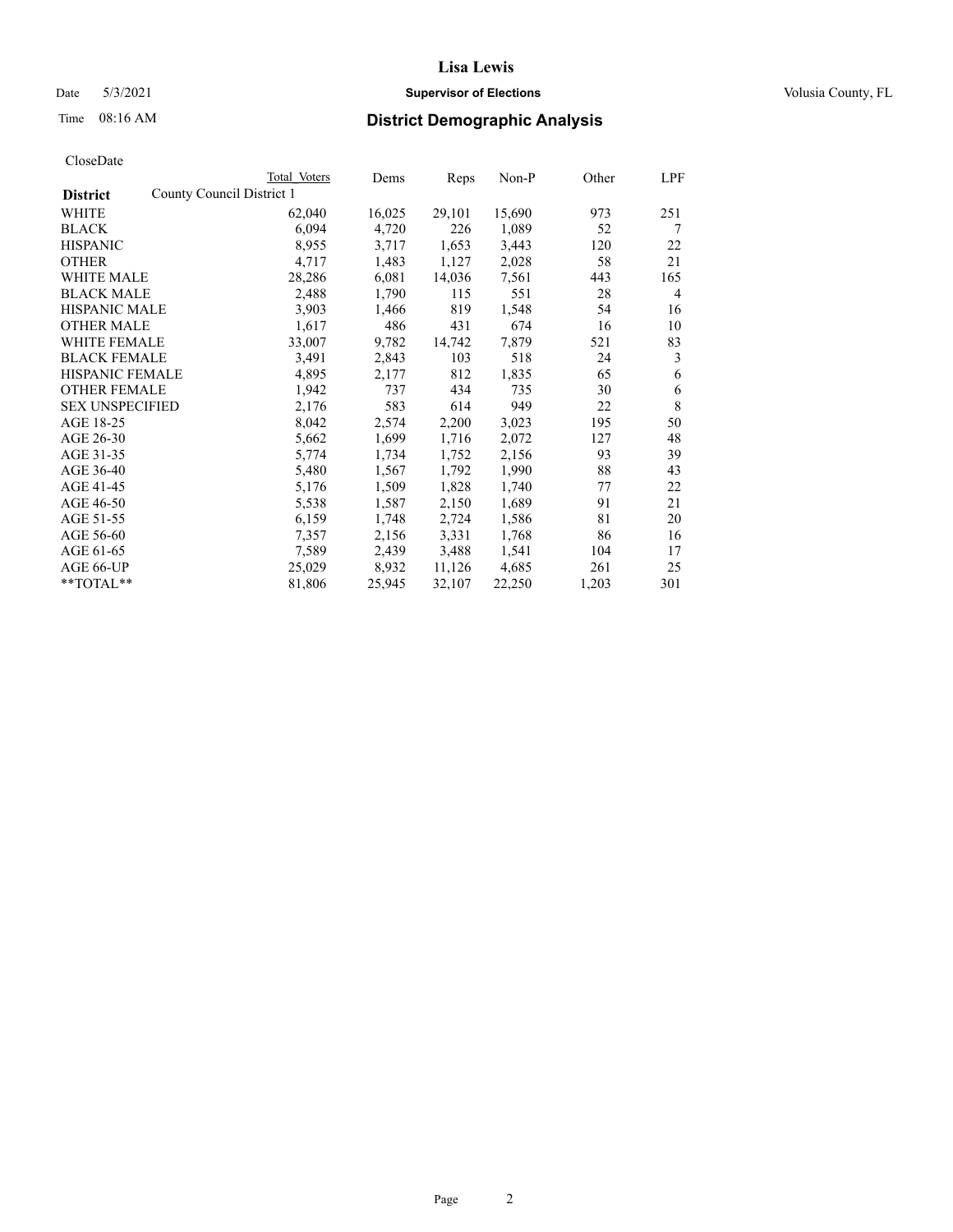## Date 5/3/2021 **Supervisor of Elections Supervisor of Elections** Volusia County, FL

## Time 08:16 AM **District Demographic Analysis**

|                        | Total Voters              | Dems   | Reps   | Non-P  | Other | LPF |
|------------------------|---------------------------|--------|--------|--------|-------|-----|
| <b>District</b>        | County Council District 2 |        |        |        |       |     |
| WHITE                  | 58,326                    | 16,061 | 24,883 | 16,052 | 1,109 | 221 |
| <b>BLACK</b>           | 11,782                    | 9,221  | 340    | 2,125  | 91    | 5   |
| <b>HISPANIC</b>        | 3,344                     | 1,394  | 716    | 1,170  | 48    | 16  |
| <b>OTHER</b>           | 5,002                     | 1,611  | 1,082  | 2,181  | 109   | 19  |
| <b>WHITE MALE</b>      | 27,228                    | 6,264  | 12,371 | 7,919  | 533   | 141 |
| <b>BLACK MALE</b>      | 4,689                     | 3,425  | 186    | 1,025  | 52    | 1   |
| <b>HISPANIC MALE</b>   | 1,539                     | 577    | 380    | 540    | 30    | 12  |
| <b>OTHER MALE</b>      | 1,751                     | 536    | 431    | 734    | 39    | 11  |
| <b>WHITE FEMALE</b>    | 30,326                    | 9,593  | 12,219 | 7,865  | 571   | 78  |
| <b>BLACK FEMALE</b>    | 6,832                     | 5,593  | 146    | 1,051  | 39    | 3   |
| <b>HISPANIC FEMALE</b> | 1,742                     | 795    | 327    | 598    | 18    | 4   |
| <b>OTHER FEMALE</b>    | 2,099                     | 794    | 457    | 791    | 51    | 6   |
| <b>SEX UNSPECIFIED</b> | 2,248                     | 710    | 504    | 1,005  | 24    | 5   |
| AGE 18-25              | 8,217                     | 3,343  | 1,629  | 2,978  | 221   | 46  |
| AGE 26-30              | 5,530                     | 2,051  | 1,270  | 2,017  | 150   | 42  |
| AGE 31-35              | 5,191                     | 1,923  | 1,289  | 1,836  | 105   | 38  |
| AGE 36-40              | 4,504                     | 1,640  | 1,213  | 1,530  | 92    | 29  |
| AGE 41-45              | 4,190                     | 1,537  | 1,166  | 1,395  | 72    | 20  |
| AGE 46-50              | 4,558                     | 1,525  | 1,544  | 1,384  | 80    | 25  |
| AGE 51-55              | 5,566                     | 1,826  | 2,119  | 1,520  | 87    | 14  |
| AGE 56-60              | 7,421                     | 2,490  | 2,974  | 1,839  | 108   | 10  |
| AGE 61-65              | 8,022                     | 2,872  | 3,252  | 1,762  | 123   | 13  |
| AGE 66-UP              | 25,255                    | 9,080  | 10,565 | 5,267  | 319   | 24  |
| $*$ $TOTAL**$          | 78,454                    | 28,287 | 27,021 | 21,528 | 1,357 | 261 |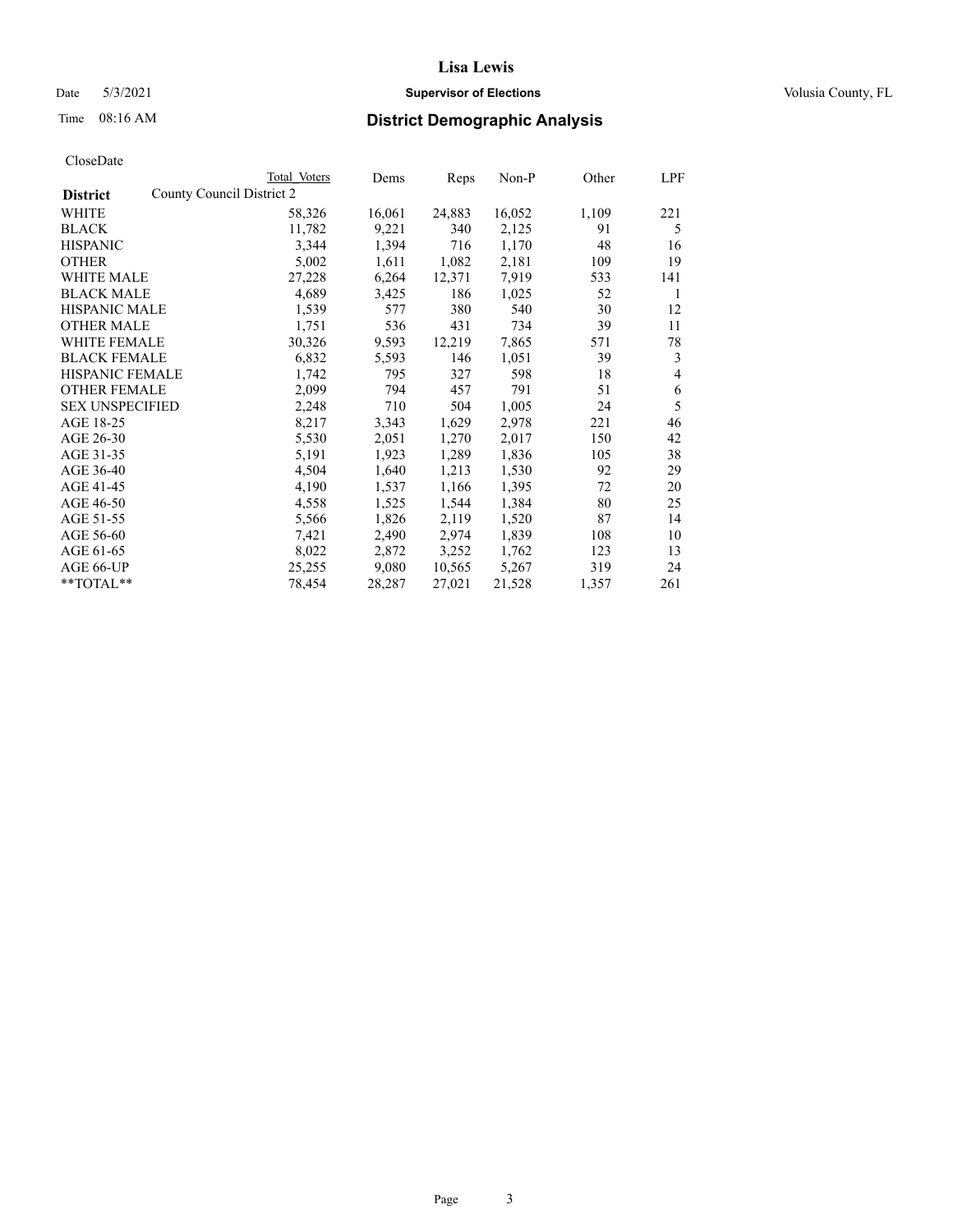## Date 5/3/2021 **Supervisor of Elections Supervisor of Elections** Volusia County, FL

| CloseDate |
|-----------|
|-----------|

|                                              | Total Voters | Dems   | Reps   | Non-P  | Other | LPF            |
|----------------------------------------------|--------------|--------|--------|--------|-------|----------------|
| County Council District 3<br><b>District</b> |              |        |        |        |       |                |
| WHITE                                        | 78,612       | 19,978 | 36,258 | 20,712 | 1,412 | 252            |
| <b>BLACK</b>                                 | 2,306        | 1,734  | 113    | 428    | 26    | 5              |
| <b>HISPANIC</b>                              | 2,328        | 809    | 631    | 834    | 47    | 7              |
| <b>OTHER</b>                                 | 3,978        | 1,100  | 1,154  | 1,639  | 69    | 16             |
| <b>WHITE MALE</b>                            | 36,851       | 7,814  | 18,041 | 10,178 | 652   | 166            |
| <b>BLACK MALE</b>                            | 1,073        | 749    | 64     | 243    | 14    | 3              |
| <b>HISPANIC MALE</b>                         | 1,047        | 328    | 307    | 383    | 24    | 5              |
| <b>OTHER MALE</b>                            | 1,396        | 369    | 423    | 567    | 29    | $\,$ 8 $\,$    |
| <b>WHITE FEMALE</b>                          | 40,858       | 11,958 | 17,826 | 10,236 | 755   | 83             |
| <b>BLACK FEMALE</b>                          | 1,193        | 950    | 48     | 181    | 12    | 2              |
| HISPANIC FEMALE                              | 1,232        | 462    | 311    | 434    | 23    | $\overline{c}$ |
| <b>OTHER FEMALE</b>                          | 1,626        | 560    | 472    | 561    | 27    | 6              |
| <b>SEX UNSPECIFIED</b>                       | 1,947        | 431    | 664    | 829    | 18    | 5              |
| AGE 18-25                                    | 6,720        | 1,713  | 2,312  | 2,416  | 246   | 33             |
| AGE 26-30                                    | 4,908        | 1,234  | 1,666  | 1,849  | 120   | 39             |
| AGE 31-35                                    | 5,016        | 1,303  | 1,706  | 1,856  | 100   | 51             |
| AGE 36-40                                    | 4,891        | 1,218  | 1,779  | 1,772  | 91    | 31             |
| AGE 41-45                                    | 5,065        | 1,154  | 1,967  | 1,815  | 106   | 23             |
| AGE 46-50                                    | 5,824        | 1,299  | 2,616  | 1,774  | 106   | 29             |
| AGE 51-55                                    | 6,678        | 1,495  | 3,273  | 1,758  | 129   | 23             |
| AGE 56-60                                    | 8,810        | 2,139  | 4,343  | 2,179  | 132   | 17             |
| AGE 61-65                                    | 9,445        | 2,633  | 4,448  | 2,186  | 164   | 14             |
| AGE 66-UP                                    | 29,864       | 9,433  | 14,044 | 6,007  | 360   | 20             |
| $**TOTAL**$                                  | 87,224       | 23,621 | 38,156 | 23,613 | 1,554 | 280            |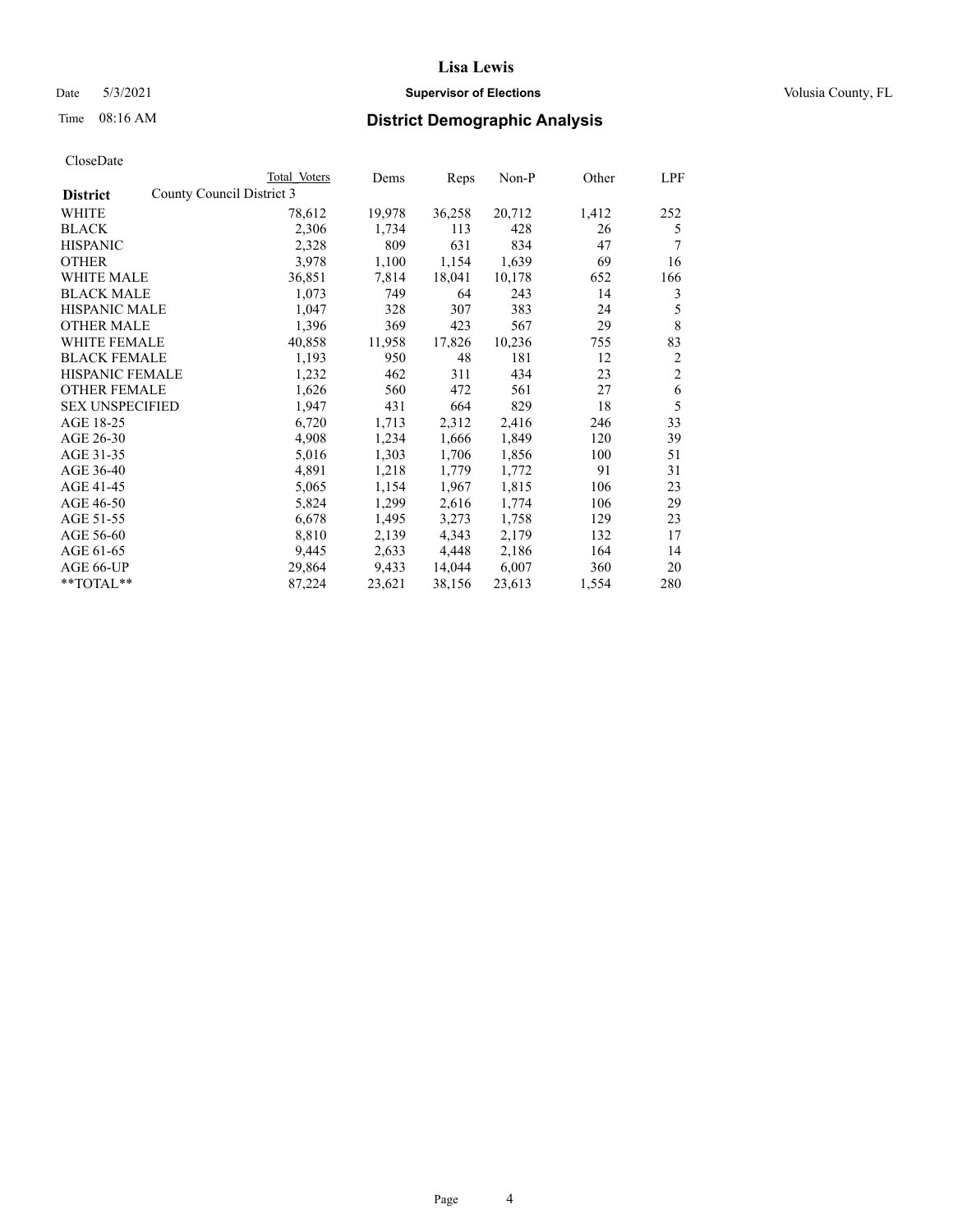## Date 5/3/2021 **Supervisor of Elections Supervisor of Elections** Volusia County, FL

| CloseDate |
|-----------|
|-----------|

|                                              | Total Voters | Dems   | Reps   | Non-P  | Other | LPF            |
|----------------------------------------------|--------------|--------|--------|--------|-------|----------------|
| County Council District 4<br><b>District</b> |              |        |        |        |       |                |
| WHITE                                        | 65,412       | 17,819 | 29,098 | 17,157 | 1,109 | 229            |
| <b>BLACK</b>                                 | 8,034        | 6,138  | 271    | 1,532  | 84    | 9              |
| <b>HISPANIC</b>                              | 3,062        | 1,208  | 701    | 1,078  | 57    | 18             |
| <b>OTHER</b>                                 | 4,979        | 1,502  | 1,227  | 2,143  | 95    | 12             |
| <b>WHITE MALE</b>                            | 30,209       | 6,826  | 14,299 | 8,407  | 511   | 166            |
| <b>BLACK MALE</b>                            | 3,217        | 2,221  | 159    | 786    | 45    | 6              |
| <b>HISPANIC MALE</b>                         | 1,347        | 468    | 333    | 504    | 30    | 12             |
| <b>OTHER MALE</b>                            | 1,819        | 524    | 477    | 771    | 40    | 7              |
| <b>WHITE FEMALE</b>                          | 34,445       | 10,839 | 14,488 | 8,461  | 595   | 62             |
| <b>BLACK FEMALE</b>                          | 4,670        | 3,807  | 105    | 716    | 39    | 3              |
| <b>HISPANIC FEMALE</b>                       | 1,651        | 719    | 355    | 545    | 26    | 6              |
| <b>OTHER FEMALE</b>                          | 2,038        | 722    | 504    | 768    | 40    | 4              |
| <b>SEX UNSPECIFIED</b>                       | 2,090        | 541    | 576    | 952    | 19    | $\overline{2}$ |
| AGE 18-25                                    | 7,558        | 2,461  | 2,137  | 2,700  | 212   | 48             |
| AGE 26-30                                    | 5,116        | 1,792  | 1,392  | 1,799  | 99    | 34             |
| AGE 31-35                                    | 4,996        | 1,679  | 1,394  | 1,793  | 95    | 35             |
| AGE 36-40                                    | 4,636        | 1,508  | 1,376  | 1,654  | 67    | 31             |
| AGE 41-45                                    | 4,503        | 1,422  | 1,442  | 1,526  | 84    | 29             |
| AGE 46-50                                    | 5,105        | 1,471  | 1,998  | 1,512  | 99    | 25             |
| AGE 51-55                                    | 6,144        | 1,773  | 2,615  | 1,638  | 104   | 14             |
| AGE 56-60                                    | 7,960        | 2,378  | 3,484  | 1,958  | 131   | 9              |
| AGE 61-65                                    | 8,718        | 2,884  | 3,723  | 1,934  | 158   | 19             |
| AGE 66-UP                                    | 26,751       | 9,299  | 11,736 | 5,396  | 296   | 24             |
| $**TOTAL**$                                  | 81,487       | 26,667 | 31,297 | 21,910 | 1,345 | 268            |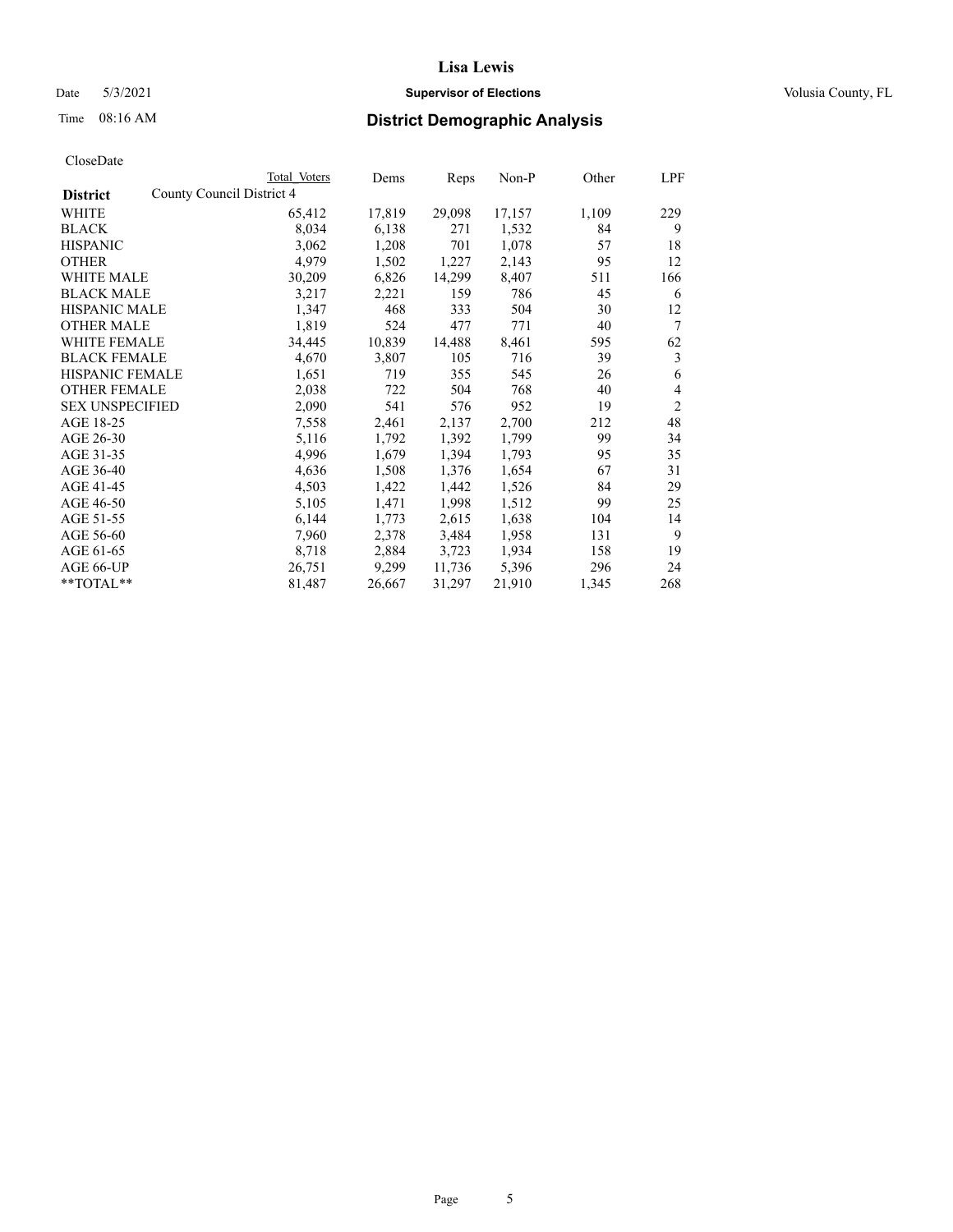## Date 5/3/2021 **Supervisor of Elections Supervisor of Elections** Volusia County, FL

## Time 08:16 AM **District Demographic Analysis**

|                        | Total Voters              | Dems   | Reps   | Non-P  | Other | LPF |
|------------------------|---------------------------|--------|--------|--------|-------|-----|
| <b>District</b>        | County Council District 5 |        |        |        |       |     |
| WHITE                  | 44,490                    | 11,062 | 19,476 | 13,101 | 654   | 197 |
| <b>BLACK</b>           | 7,457                     | 5,424  | 335    | 1,617  | 75    | 6   |
| <b>HISPANIC</b>        | 22,702                    | 10,296 | 3,533  | 8,647  | 190   | 36  |
| <b>OTHER</b>           | 5,443                     | 1,756  | 1,130  | 2,440  | 98    | 19  |
| WHITE MALE             | 20,879                    | 4,355  | 9,631  | 6,465  | 293   | 135 |
| <b>BLACK MALE</b>      | 3,345                     | 2,215  | 206    | 879    | 43    | 2   |
| <b>HISPANIC MALE</b>   | 10,549                    | 4,416  | 1,872  | 4,146  | 92    | 23  |
| <b>OTHER MALE</b>      | 1,926                     | 570    | 452    | 861    | 30    | 13  |
| WHITE FEMALE           | 22,959                    | 6,558  | 9,575  | 6,410  | 356   | 60  |
| <b>BLACK FEMALE</b>    | 4,001                     | 3,134  | 123    | 709    | 32    | 3   |
| <b>HISPANIC FEMALE</b> | 11,829                    | 5,733  | 1,620  | 4,367  | 97    | 12  |
| <b>OTHER FEMALE</b>    | 2,316                     | 908    | 454    | 905    | 44    | 5   |
| <b>SEX UNSPECIFIED</b> | 2,287                     | 648    | 541    | 1,063  | 30    | 5   |
| AGE 18-25              | 8,532                     | 2,791  | 1,784  | 3,706  | 209   | 42  |
| AGE 26-30              | 6,633                     | 2,160  | 1,560  | 2,767  | 103   | 43  |
| AGE 31-35              | 7,105                     | 2,304  | 1,813  | 2,849  | 99    | 40  |
| AGE 36-40              | 6,639                     | 2,136  | 1,662  | 2,688  | 111   | 42  |
| AGE 41-45              | 6,388                     | 2,251  | 1,663  | 2,354  | 96    | 24  |
| AGE 46-50              | 6,500                     | 2,155  | 2,023  | 2,216  | 83    | 23  |
| AGE 51-55              | 6,787                     | 2,310  | 2,384  | 2,002  | 79    | 12  |
| AGE 56-60              | 7,438                     | 2,626  | 2,722  | 2,001  | 78    | 11  |
| AGE 61-65              | 7,077                     | 2,582  | 2,730  | 1,706  | 49    | 10  |
| AGE 66-UP              | 16,993                    | 7,223  | 6,133  | 3,516  | 110   | 11  |
| $*$ $TOTAL**$          | 80,092                    | 28,538 | 24,474 | 25,805 | 1,017 | 258 |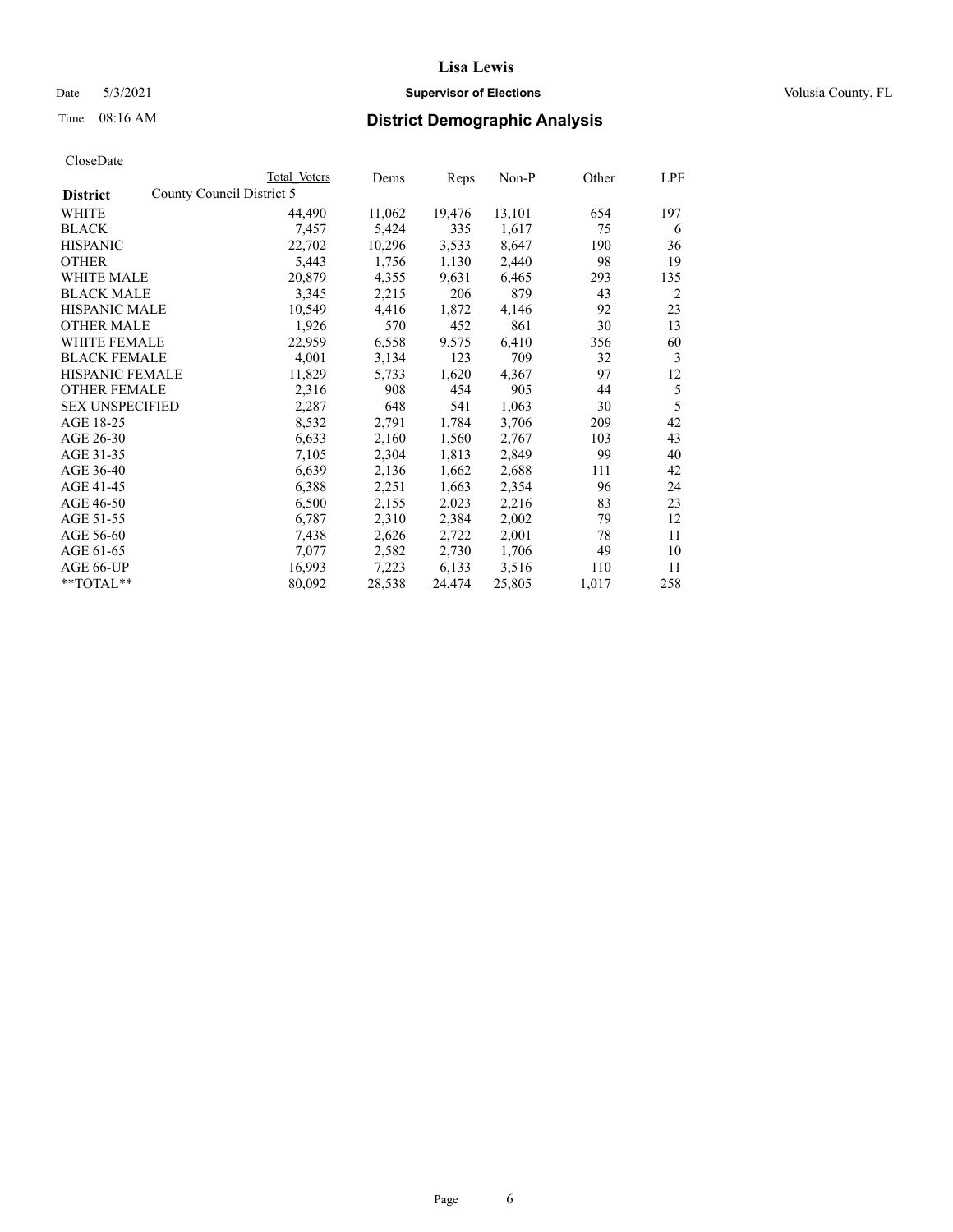## Date 5/3/2021 **Supervisor of Elections Supervisor of Elections** Volusia County, FL

## Time 08:16 AM **District Demographic Analysis**

|                        | Total Voters                 | Dems | Reps | Non-P | Other          | LPF            |
|------------------------|------------------------------|------|------|-------|----------------|----------------|
| <b>District</b>        | Indigo Community Development |      |      |       |                |                |
| WHITE                  | 1,482                        | 336  | 726  | 380   | 32             | 8              |
| <b>BLACK</b>           | 206                          | 136  | 17   | 49    | 4              | $\theta$       |
| <b>HISPANIC</b>        | 104                          | 29   | 35   | 38    | 2              | 0              |
| <b>OTHER</b>           | 163                          | 42   | 40   | 77    | 3              | 1              |
| <b>WHITE MALE</b>      | 736                          | 133  | 368  | 207   | 20             | 8              |
| <b>BLACK MALE</b>      | 107                          | 56   | 13   | 34    | 4              | $\theta$       |
| <b>HISPANIC MALE</b>   | 45                           | 11   | 16   | 18    | $\mathbf{0}$   | 0              |
| <b>OTHER MALE</b>      | 72                           | 16   | 16   | 39    | $\theta$       | 1              |
| <b>WHITE FEMALE</b>    | 733                          | 201  | 349  | 171   | 12             | $\mathbf{0}$   |
| <b>BLACK FEMALE</b>    | 94                           | 76   | 4    | 14    | $\mathbf{0}$   | $\theta$       |
| <b>HISPANIC FEMALE</b> | 58                           | 17   | 19   | 20    | 2              | 0              |
| <b>OTHER FEMALE</b>    | 67                           | 22   | 16   | 27    | $\overline{c}$ | $\theta$       |
| <b>SEX UNSPECIFIED</b> | 42                           | 11   | 16   | 14    |                | $\theta$       |
| AGE 18-25              | 181                          | 58   | 52   | 68    |                | $\overline{2}$ |
| AGE 26-30              | 119                          | 37   | 47   | 32    | 2              | 1              |
| AGE 31-35              | 154                          | 38   | 56   | 55    | 4              |                |
| AGE 36-40              | 120                          | 40   | 38   | 42    | $\mathbf{0}$   | $\theta$       |
| AGE 41-45              | 121                          | 44   | 41   | 33    | 3              | 0              |
| AGE 46-50              | 153                          | 36   | 63   | 46    | 6              | $\overline{c}$ |
| AGE 51-55              | 147                          | 41   | 55   | 48    | 2              | 1              |
| AGE 56-60              | 192                          | 41   | 90   | 55    | 5              | 1              |
| AGE 61-65              | 207                          | 65   | 96   | 40    | 5              | 1              |
| AGE 66-UP              | 561                          | 143  | 280  | 125   | 13             | 0              |
| **TOTAL**              | 1,955                        | 543  | 818  | 544   | 41             | 9              |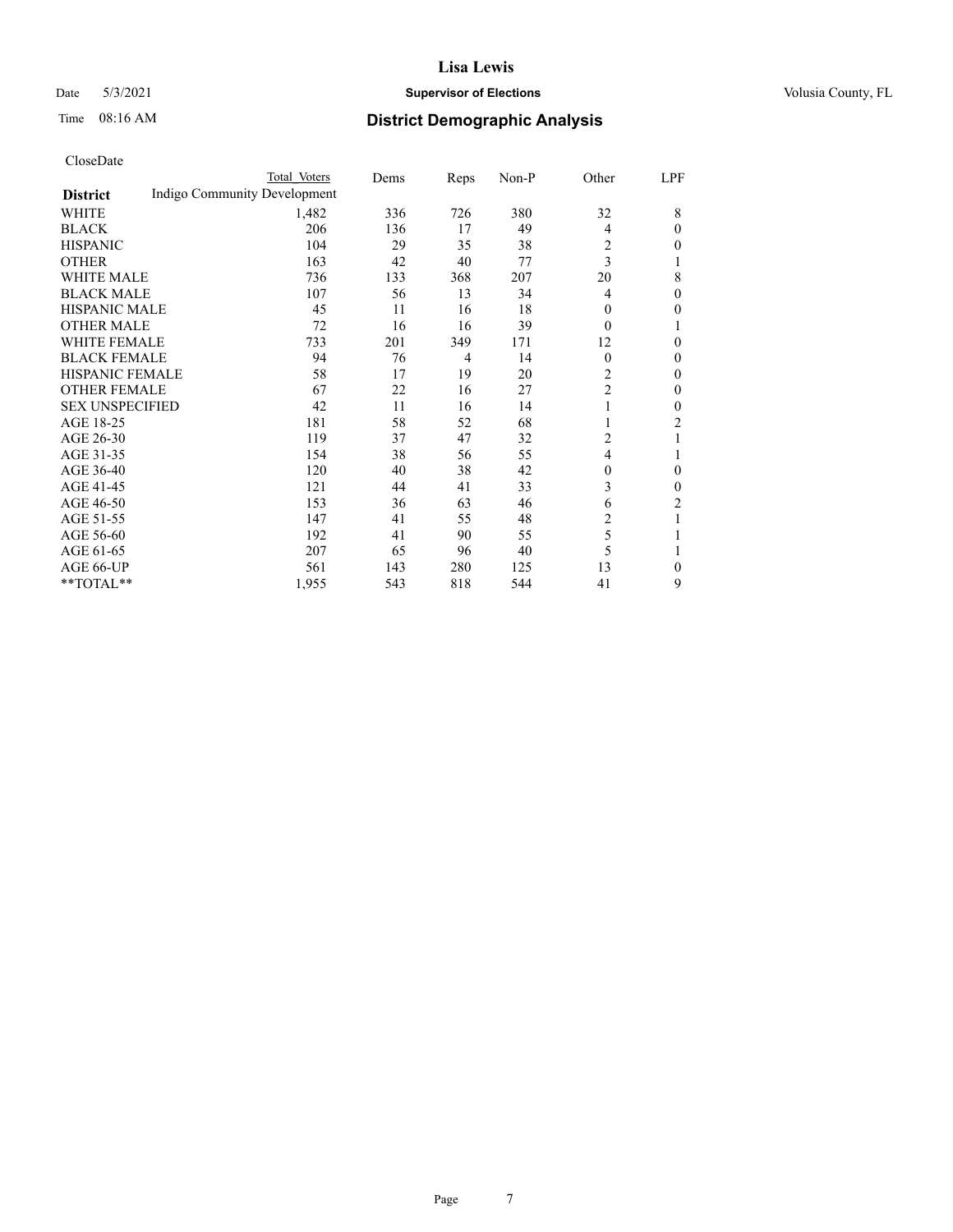## Date 5/3/2021 **Supervisor of Elections Supervisor of Elections** Volusia County, FL

## Time 08:16 AM **District Demographic Analysis**

|                        |                  | Total Voters | Dems           | Reps | Non-P | Other  | LPF |
|------------------------|------------------|--------------|----------------|------|-------|--------|-----|
| <b>District</b>        | Orlandia Heights |              |                |      |       |        |     |
| WHITE                  |                  | 736          | 180            | 362  | 188   | 5      |     |
| <b>BLACK</b>           |                  | 12           | 7              | 2    | 3     | 0      | 0   |
| <b>HISPANIC</b>        |                  | 39           |                | 13   | 18    | 0      |     |
| <b>OTHER</b>           |                  | 42           | 9              | 10   | 23    | 0      | 0   |
| <b>WHITE MALE</b>      |                  | 373          | 84             | 179  | 105   | 4      |     |
| <b>BLACK MALE</b>      |                  | 6            | 4              | 1    |       | $_{0}$ | 0   |
| <b>HISPANIC MALE</b>   |                  | 17           | 2              | 7    |       | 0      |     |
| <b>OTHER MALE</b>      |                  | 14           | $\overline{2}$ | 5    | 7     | 0      | 0   |
| <b>WHITE FEMALE</b>    |                  | 351          | 94             | 178  | 78    |        | 0   |
| <b>BLACK FEMALE</b>    |                  | 5            | 3              | 1    |       | 0      | 0   |
| <b>HISPANIC FEMALE</b> |                  | 20           | 5              | 5    | 10    | 0      | 0   |
| <b>OTHER FEMALE</b>    |                  | 19           | 7              | 4    | 8     | 0      | 0   |
| <b>SEX UNSPECIFIED</b> |                  | 24           | $\overline{2}$ | 7    | 15    | 0      | 0   |
| AGE 18-25              |                  | 76           | 16             | 25   | 34    |        | 0   |
| AGE 26-30              |                  | 49           | 9              | 19   | 20    | 0      |     |
| AGE 31-35              |                  | 66           | 17             | 33   | 16    | 0      | 0   |
| AGE 36-40              |                  | 56           | 6              | 28   | 22    | 0      | 0   |
| AGE 41-45              |                  | 48           | 8              | 21   | 19    | 0      | 0   |
| AGE 46-50              |                  | 66           | 9              | 27   | 29    | 0      |     |
| AGE 51-55              |                  | 73           | 13             | 48   | 12    | 0      | 0   |
| AGE 56-60              |                  | 112          | 25             | 54   | 31    | 2      | 0   |
| AGE 61-65              |                  | 96           | 24             | 54   | 17    |        | 0   |
| AGE 66-UP              |                  | 187          | 76             | 78   | 32    |        | 0   |
| **TOTAL**              |                  | 829          | 203            | 387  | 232   | 5      | 2   |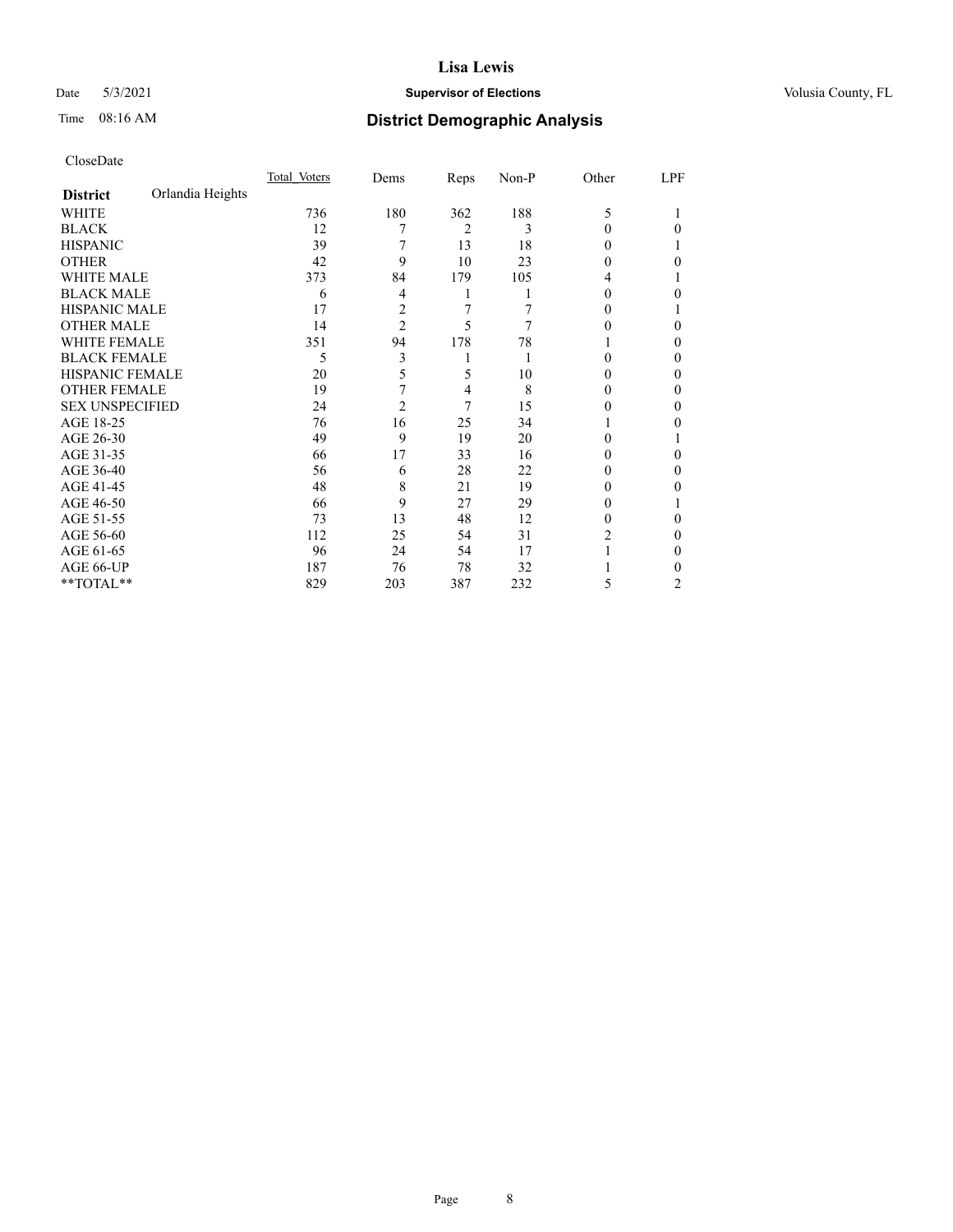## Date 5/3/2021 **Supervisor of Elections Supervisor of Elections** Volusia County, FL

## Time 08:16 AM **District Demographic Analysis**

|                        |             | Total Voters | Dems | Reps     | Non-P | Other          | LPF |
|------------------------|-------------|--------------|------|----------|-------|----------------|-----|
| <b>District</b>        | One Daytona |              |      |          |       |                |     |
| WHITE                  |             | 35           |      | 12       | 12    | $\overline{c}$ |     |
| <b>BLACK</b>           |             | 6            |      | $\Omega$ |       |                | 0   |
| <b>HISPANIC</b>        |             | 12           |      |          |       | 3              |     |
| <b>OTHER</b>           |             | 4            |      |          |       |                |     |
| <b>WHITE MALE</b>      |             | 21           |      |          |       |                |     |
| <b>BLACK MALE</b>      |             | 4            |      |          |       |                | 0   |
| <b>HISPANIC MALE</b>   |             | h            |      |          |       |                |     |
| <b>OTHER MALE</b>      |             |              |      |          |       |                | 0   |
| <b>WHITE FEMALE</b>    |             | 13           |      |          |       |                |     |
| <b>BLACK FEMALE</b>    |             |              |      |          |       |                | 0   |
| <b>HISPANIC FEMALE</b> |             |              |      |          |       |                |     |
| <b>OTHER FEMALE</b>    |             |              |      |          |       | 0              |     |
| <b>SEX UNSPECIFIED</b> |             |              |      |          |       |                |     |
| AGE 18-25              |             | 17           |      |          |       |                |     |
| AGE 26-30              |             | 13           |      |          |       |                |     |
| AGE 31-35              |             | 11           |      |          |       | 2              | 0   |
| AGE 36-40              |             |              |      |          |       |                | 0   |
| AGE 41-45              |             |              |      |          |       |                |     |
| AGE 46-50              |             |              |      |          |       | 0              | 0   |
| AGE 51-55              |             |              |      |          |       |                |     |
| AGE 56-60              |             |              |      |          |       |                |     |
| AGE 61-65              |             |              |      |          |       |                |     |
| AGE 66-UP              |             |              |      | 0        |       |                |     |
| **TOTAL**              |             | 57           | 15   | 16       | 17    | 6              | 3   |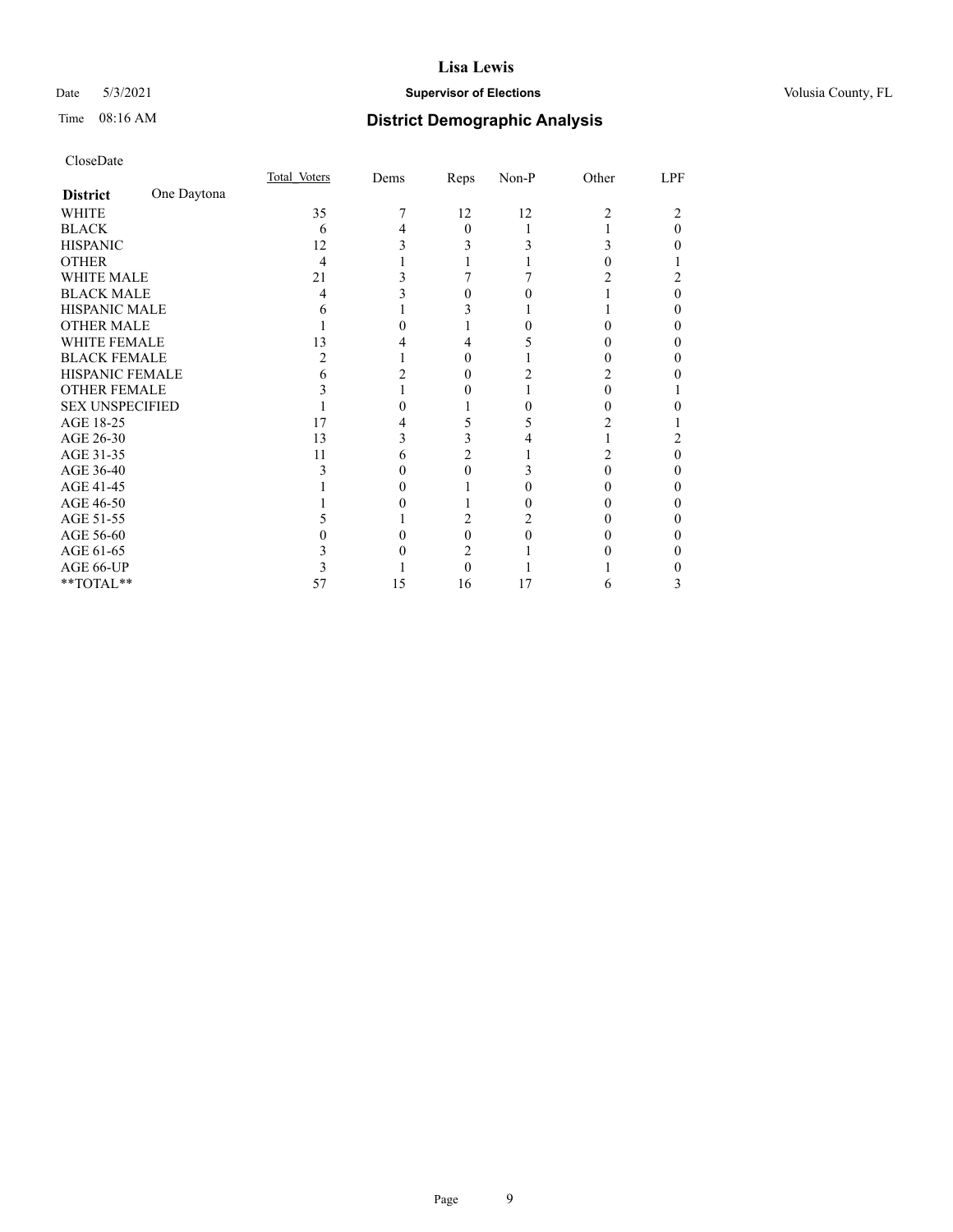## Date 5/3/2021 **Supervisor of Elections Supervisor of Elections** Volusia County, FL

## Time 08:16 AM **District Demographic Analysis**

|                                       | Total Voters | Dems           | Reps           | Non-P | Other | LPF |
|---------------------------------------|--------------|----------------|----------------|-------|-------|-----|
| Tomoka Town Center<br><b>District</b> |              |                |                |       |       |     |
| WHITE                                 | 115          | 22             | 55             | 32    | 5     |     |
| <b>BLACK</b>                          | 33           | 24             | 1              | 6     | 2     | 0   |
| <b>HISPANIC</b>                       | 19           | 9              | 3              |       | 0     | 0   |
| <b>OTHER</b>                          | 17           |                |                | 9     |       |     |
| <b>WHITE MALE</b>                     | 54           |                | 28             | 16    |       |     |
| <b>BLACK MALE</b>                     | 13           | 9              | $\theta$       | 3     |       | 0   |
| <b>HISPANIC MALE</b>                  | 9            | 5              | 2              | 2     |       |     |
| <b>OTHER MALE</b>                     | 6            | $\overline{2}$ | $\theta$       | 4     |       | 0   |
| <b>WHITE FEMALE</b>                   | 60           | 15             | 26             | 16    |       |     |
| <b>BLACK FEMALE</b>                   | 19           | 14             |                | 3     |       | 0   |
| <b>HISPANIC FEMALE</b>                | 10           | 4              |                | 5     |       |     |
| <b>OTHER FEMALE</b>                   | 8            | 3              |                | 4     |       | 0   |
| <b>SEX UNSPECIFIED</b>                | 5            | 3              |                |       |       |     |
| AGE 18-25                             | 57           | 22             | 14             | 20    |       |     |
| AGE 26-30                             | 36           | 16             | 8              | 10    |       |     |
| AGE 31-35                             | 25           | 10             | 3              | 11    |       |     |
| AGE 36-40                             | 6            | $\theta$       | $\overline{2}$ | 3     |       | 0   |
| AGE 41-45                             | 6            | 3              | $\overline{c}$ |       |       |     |
| AGE 46-50                             | 12           | 3              | 9              | 0     |       | 0   |
| AGE 51-55                             | 13           |                |                |       |       | 0   |
| AGE 56-60                             | 12           |                | 10             |       |       | 0   |
| AGE 61-65                             | 6            |                | 3              |       |       | 0   |
| AGE 66-UP                             | 11           | 2              | $\overline{c}$ |       |       |     |
| **TOTAL**                             | 184          | 62             | 60             | 54    | 7     |     |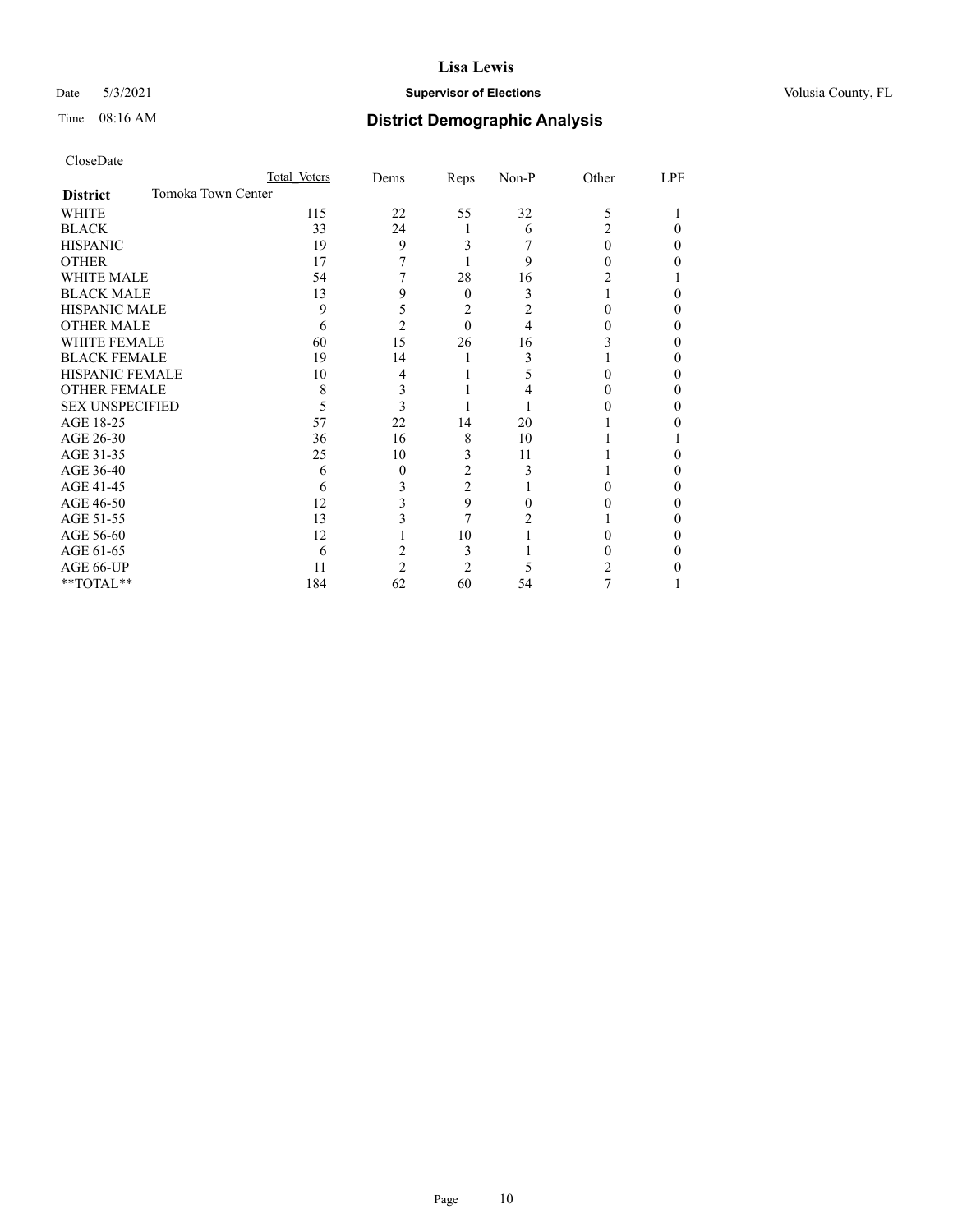## Date 5/3/2021 **Supervisor of Elections Supervisor of Elections** Volusia County, FL

| CloseDate |
|-----------|
|-----------|

|                        |           | Total Voters | Dems | Reps     | Non-P | Other | LPF |
|------------------------|-----------|--------------|------|----------|-------|-------|-----|
| <b>District</b>        | Rivington |              |      |          |       |       |     |
| WHITE                  |           | 0            | 0    | $\theta$ | 0     | 0     | 0   |
| <b>BLACK</b>           |           |              |      | 0        | 0     |       |     |
| <b>HISPANIC</b>        |           |              |      | $_{0}$   | 0     |       |     |
| <b>OTHER</b>           |           |              |      |          |       |       |     |
| <b>WHITE MALE</b>      |           |              |      |          |       |       |     |
| <b>BLACK MALE</b>      |           |              |      |          |       |       |     |
| <b>HISPANIC MALE</b>   |           |              |      |          |       |       |     |
| <b>OTHER MALE</b>      |           |              |      |          |       |       |     |
| <b>WHITE FEMALE</b>    |           |              |      |          |       |       |     |
| <b>BLACK FEMALE</b>    |           |              |      | 0        |       |       |     |
| HISPANIC FEMALE        |           |              |      |          |       |       |     |
| <b>OTHER FEMALE</b>    |           |              |      |          |       |       |     |
| <b>SEX UNSPECIFIED</b> |           |              |      |          |       |       |     |
| AGE 18-25              |           |              |      |          |       |       |     |
| AGE 26-30              |           |              |      |          |       |       |     |
| AGE 31-35              |           |              |      |          |       |       |     |
| AGE 36-40              |           |              |      | 0        |       |       |     |
| AGE 41-45              |           |              |      |          |       |       |     |
| AGE 46-50              |           |              |      |          |       |       |     |
| AGE 51-55              |           |              |      |          |       |       |     |
| AGE 56-60              |           |              |      |          |       |       |     |
| AGE 61-65              |           |              |      |          |       |       |     |
| AGE 66-UP              |           |              |      |          |       |       |     |
| **TOTAL**              |           |              |      | 0        | 0     | 0     |     |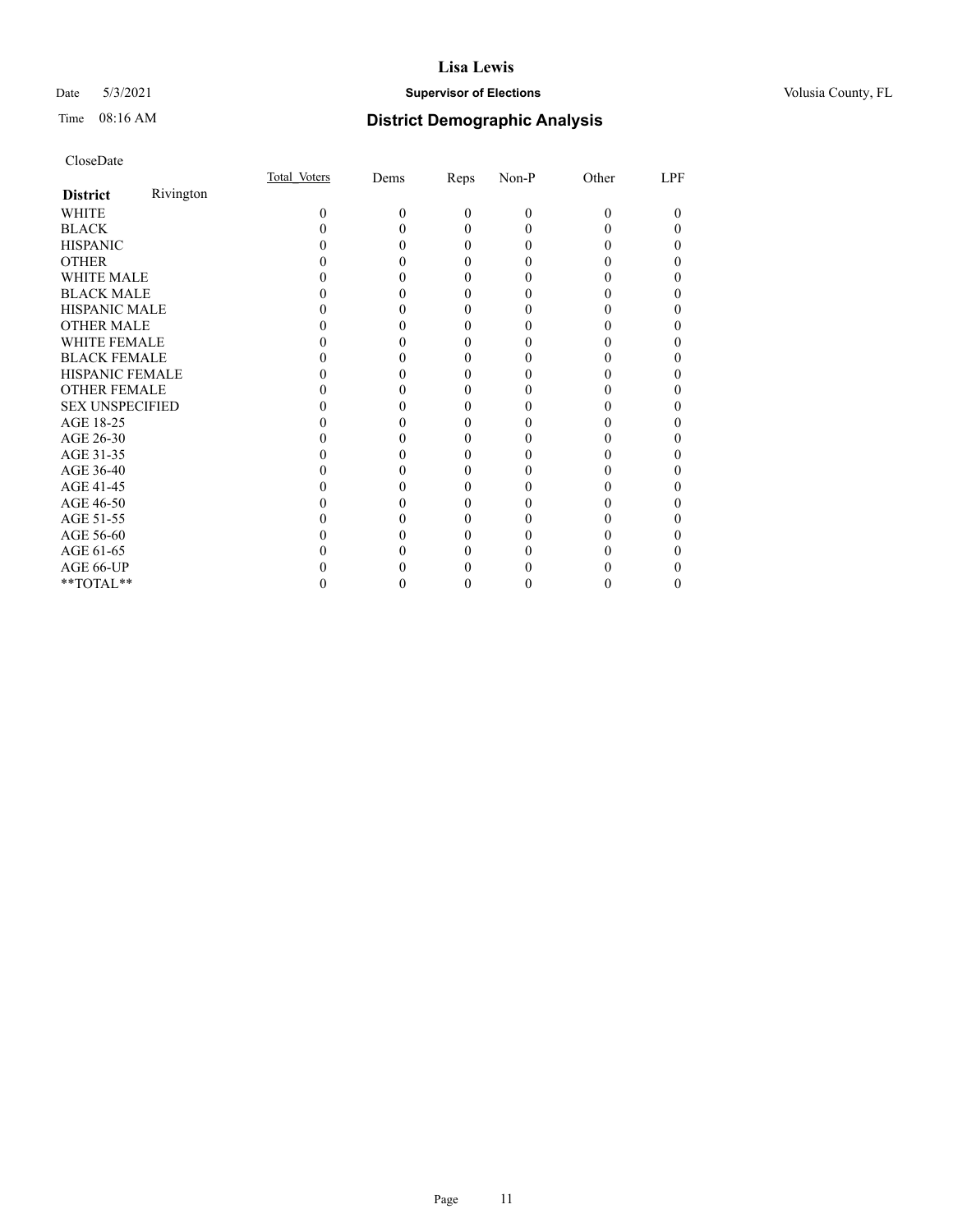## Date 5/3/2021 **Supervisor of Elections Supervisor of Elections** Volusia County, FL

| CloseDate |
|-----------|
|-----------|

|                                             | Total Voters | Dems    | Reps    | Non-P   | Other | LPF   |
|---------------------------------------------|--------------|---------|---------|---------|-------|-------|
| Congressional District 6<br><b>District</b> |              |         |         |         |       |       |
| WHITE                                       | 308,880      | 80,945  | 138,816 | 82,712  | 5,257 | 1,150 |
| <b>BLACK</b>                                | 35,673       | 27,237  | 1,285   | 6,791   | 328   | 32    |
| <b>HISPANIC</b>                             | 40,391       | 17,424  | 7,234   | 15,172  | 462   | 99    |
| <b>OTHER</b>                                | 24,119       | 7,452   | 5,720   | 10,431  | 429   | 87    |
| <b>WHITE MALE</b>                           | 143,453      | 31,340  | 68,378  | 40,530  | 2,432 | 773   |
| <b>BLACK MALE</b>                           | 14,812       | 10,400  | 730     | 3,484   | 182   | 16    |
| <b>HISPANIC MALE</b>                        | 18,385       | 7,255   | 3,711   | 7,121   | 230   | 68    |
| <b>OTHER MALE</b>                           | 8,509        | 2,485   | 2,214   | 3,607   | 154   | 49    |
| <b>WHITE FEMALE</b>                         | 161,595      | 48,730  | 68,850  | 40,851  | 2,798 | 366   |
| <b>BLACK FEMALE</b>                         | 20,187       | 16,327  | 525     | 3,175   | 146   | 14    |
| <b>HISPANIC FEMALE</b>                      | 21,349       | 9,886   | 3,425   | 7,779   | 229   | 30    |
| <b>OTHER FEMALE</b>                         | 10,021       | 3,721   | 2,321   | 3,760   | 192   | 27    |
| <b>SEX UNSPECIFIED</b>                      | 10,748       | 2,913   | 2,899   | 4,798   | 113   | 25    |
| AGE 18-25                                   | 39,069       | 12,882  | 10,062  | 14,823  | 1,083 | 219   |
| AGE 26-30                                   | 27,849       | 8,936   | 7,604   | 10,504  | 599   | 206   |
| AGE 31-35                                   | 28,082       | 8,943   | 7,954   | 10,490  | 492   | 203   |
| AGE 36-40                                   | 26,150       | 8,069   | 7,822   | 9,634   | 449   | 176   |
| AGE 41-45                                   | 25,322       | 7,873   | 8,066   | 8,830   | 435   | 118   |
| AGE 46-50                                   | 27,525       | 8,037   | 10,331  | 8,575   | 459   | 123   |
| AGE 51-55                                   | 31,334       | 9,152   | 13,115  | 8,504   | 480   | 83    |
| AGE 56-60                                   | 38,986       | 11,789  | 16,854  | 9,745   | 535   | 63    |
| AGE 61-65                                   | 40,851       | 13,410  | 17,641  | 9,129   | 598   | 73    |
| AGE 66-UP                                   | 123,892      | 43,967  | 53,604  | 24,871  | 1,346 | 104   |
| $*$ TOTAL $*$                               | 409,063      | 133,058 | 153,055 | 115,106 | 6,476 | 1,368 |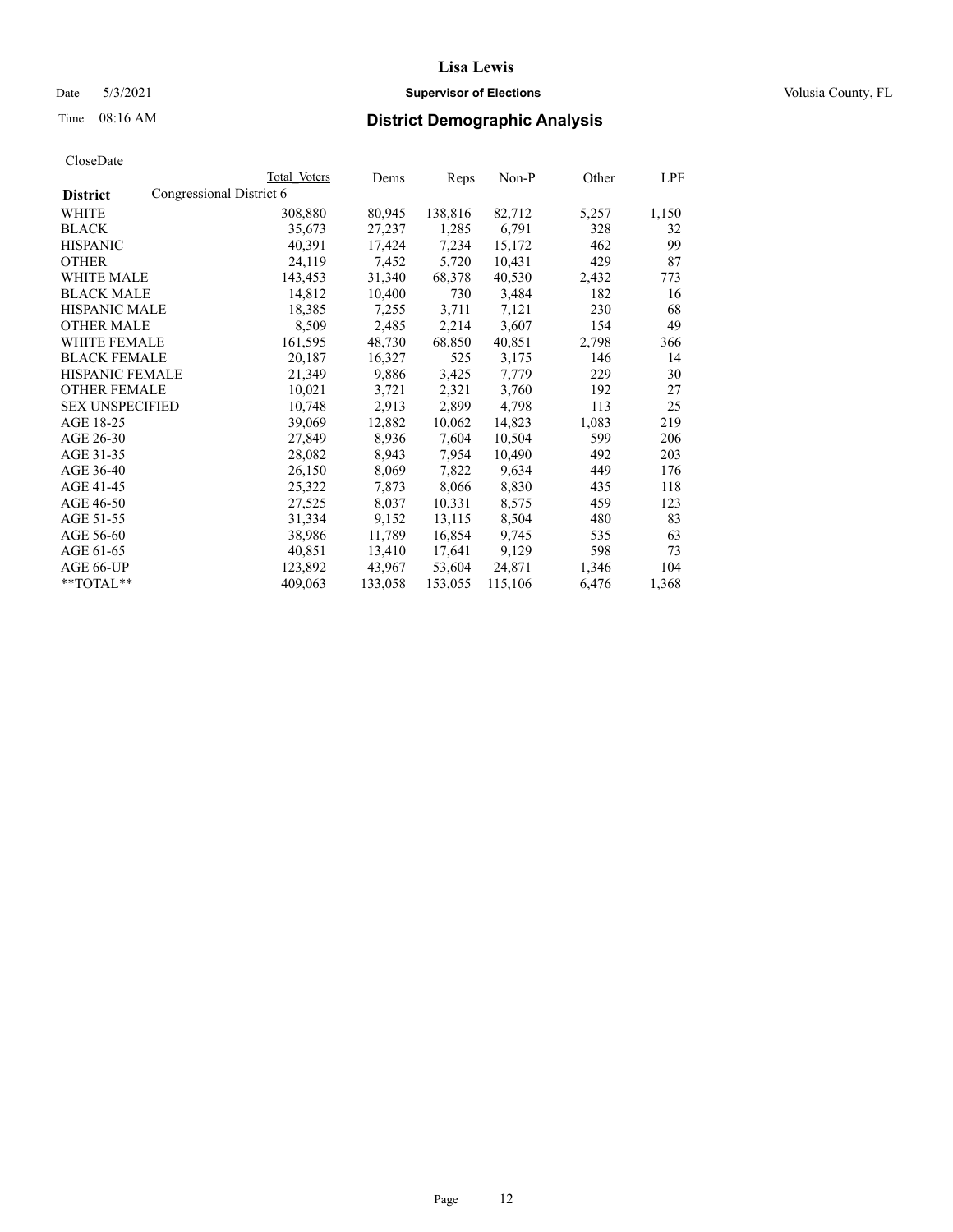## Date 5/3/2021 **Supervisor of Elections Supervisor of Elections** Volusia County, FL

## Time 08:16 AM **District Demographic Analysis**

|                        | Total Voters        | Dems   | Reps   | Non-P  | Other | LPF |
|------------------------|---------------------|--------|--------|--------|-------|-----|
| <b>District</b>        | Unincorporated Area |        |        |        |       |     |
| WHITE                  | 74,852              | 18,178 | 35,870 | 19,357 | 1,164 | 283 |
| <b>BLACK</b>           | 3,248               | 2,446  | 139    | 623    | 35    | 5   |
| <b>HISPANIC</b>        | 5,096               | 2,028  | 1,090  | 1,893  | 68    | 17  |
| <b>OTHER</b>           | 4,322               | 1,114  | 1,289  | 1,836  | 67    | 16  |
| WHITE MALE             | 35,479              | 7,250  | 17,929 | 9,563  | 554   | 183 |
| <b>BLACK MALE</b>      | 1,418               | 991    | 74     | 333    | 18    | 2   |
| <b>HISPANIC MALE</b>   | 2,320               | 817    | 546    | 912    | 34    | 11  |
| <b>OTHER MALE</b>      | 1,488               | 351    | 494    | 608    | 25    | 10  |
| WHITE FEMALE           | 38,413              | 10,747 | 17,500 | 9,465  | 604   | 97  |
| <b>BLACK FEMALE</b>    | 1,764               | 1,401  | 60     | 283    | 17    | 3   |
| <b>HISPANIC FEMALE</b> | 2,666               | 1,164  | 524    | 938    | 34    | 6   |
| <b>OTHER FEMALE</b>    | 1,700               | 558    | 485    | 627    | 26    | 4   |
| <b>SEX UNSPECIFIED</b> | 2,269               | 487    | 776    | 979    | 22    | 5   |
| AGE 18-25              | 7,562               | 1,903  | 2,587  | 2,808  | 221   | 43  |
| AGE 26-30              | 5,353               | 1,315  | 1,894  | 1,990  | 118   | 36  |
| AGE 31-35              | 5,525               | 1,436  | 1,908  | 2,041  | 95    | 45  |
| AGE 36-40              | 5,060               | 1,213  | 1,869  | 1,853  | 87    | 38  |
| AGE 41-45              | 5,035               | 1,197  | 1,988  | 1,742  | 73    | 35  |
| AGE 46-50              | 5,849               | 1,330  | 2,592  | 1,797  | 107   | 23  |
| AGE 51-55              | 6,951               | 1,580  | 3,402  | 1,857  | 92    | 20  |
| AGE 56-60              | 9,113               | 2,216  | 4,511  | 2,242  | 128   | 16  |
| AGE 61-65              | 9,528               | 2,698  | 4,603  | 2,049  | 153   | 25  |
| AGE 66-UP              | 27,542              | 8,878  | 13,034 | 5,330  | 260   | 40  |
| $*$ $TOTAL**$          | 87,518              | 23,766 | 38,388 | 23,709 | 1,334 | 321 |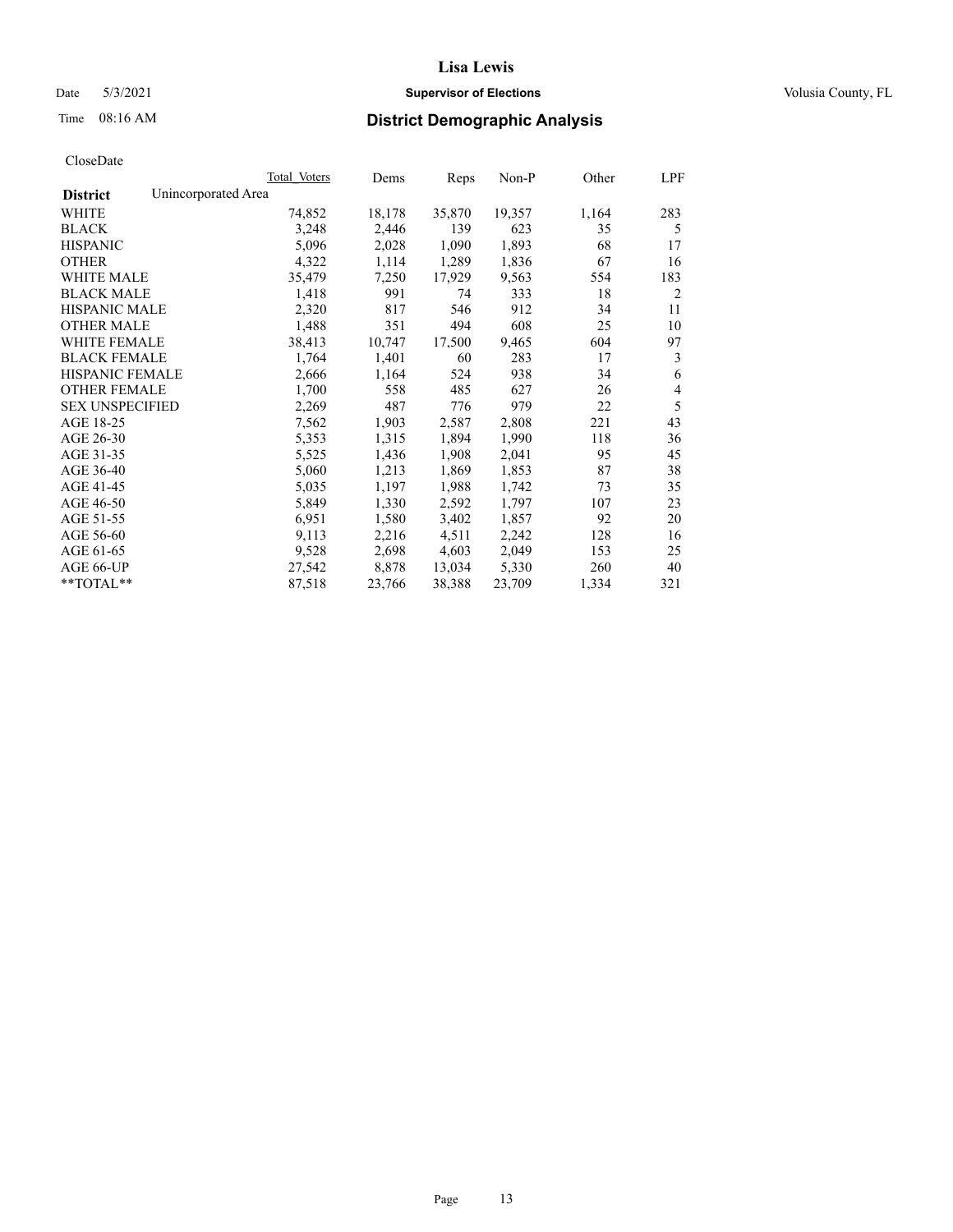## Date 5/3/2021 **Supervisor of Elections Supervisor of Elections** Volusia County, FL

## Time 08:16 AM **District Demographic Analysis**

|                                  | Total Voters | Dems   | Reps   | Non-P  | Other | LPF |
|----------------------------------|--------------|--------|--------|--------|-------|-----|
| Daytona Beach<br><b>District</b> |              |        |        |        |       |     |
| WHITE                            | 27,615       | 7,757  | 11,379 | 7,737  | 603   | 139 |
| <b>BLACK</b>                     | 14,539       | 11,476 | 386    | 2,553  | 120   | 4   |
| <b>HISPANIC</b>                  | 2,408        | 1,042  | 446    | 861    | 49    | 10  |
| <b>OTHER</b>                     | 3,598        | 1,254  | 631    | 1,628  | 74    | 11  |
| <b>WHITE MALE</b>                | 13,283       | 3,088  | 5,847  | 3,966  | 288   | 94  |
| <b>BLACK MALE</b>                | 5,716        | 4,192  | 217    | 1,237  | 69    | 1   |
| <b>HISPANIC MALE</b>             | 1,096        | 434    | 229    | 400    | 26    | 7   |
| <b>OTHER MALE</b>                | 1,261        | 426    | 264    | 538    | 27    | 6   |
| <b>WHITE FEMALE</b>              | 13,983       | 4,570  | 5,412  | 3,642  | 315   | 44  |
| <b>BLACK FEMALE</b>              | 8,494        | 7,026  | 159    | 1,255  | 51    | 3   |
| HISPANIC FEMALE                  | 1,265        | 589    | 211    | 439    | 23    | 3   |
| <b>OTHER FEMALE</b>              | 1,462        | 594    | 245    | 580    | 38    | 5   |
| <b>SEX UNSPECIFIED</b>           | 1,599        | 610    | 257    | 722    | 9     | 1   |
| AGE 18-25                        | 6,934        | 3,281  | 1,032  | 2,433  | 150   | 38  |
| AGE 26-30                        | 4,002        | 1,883  | 667    | 1,326  | 96    | 30  |
| AGE 31-35                        | 3,535        | 1,616  | 636    | 1,188  | 74    | 21  |
| AGE 36-40                        | 2,885        | 1,363  | 562    | 892    | 54    | 14  |
| AGE 41-45                        | 2,671        | 1,279  | 502    | 844    | 38    | 8   |
| AGE 46-50                        | 2,973        | 1,268  | 809    | 816    | 60    | 20  |
| AGE 51-55                        | 3,354        | 1,429  | 1,022  | 836    | 62    | 5   |
| AGE 56-60                        | 4,381        | 1,832  | 1,431  | 1,045  | 67    | 6   |
| AGE 61-65                        | 4,675        | 2,047  | 1,595  | 952    | 70    | 11  |
| AGE 66-UP                        | 12,750       | 5,531  | 4,586  | 2,447  | 175   | 11  |
| **TOTAL**                        | 48,160       | 21,529 | 12,842 | 12,779 | 846   | 164 |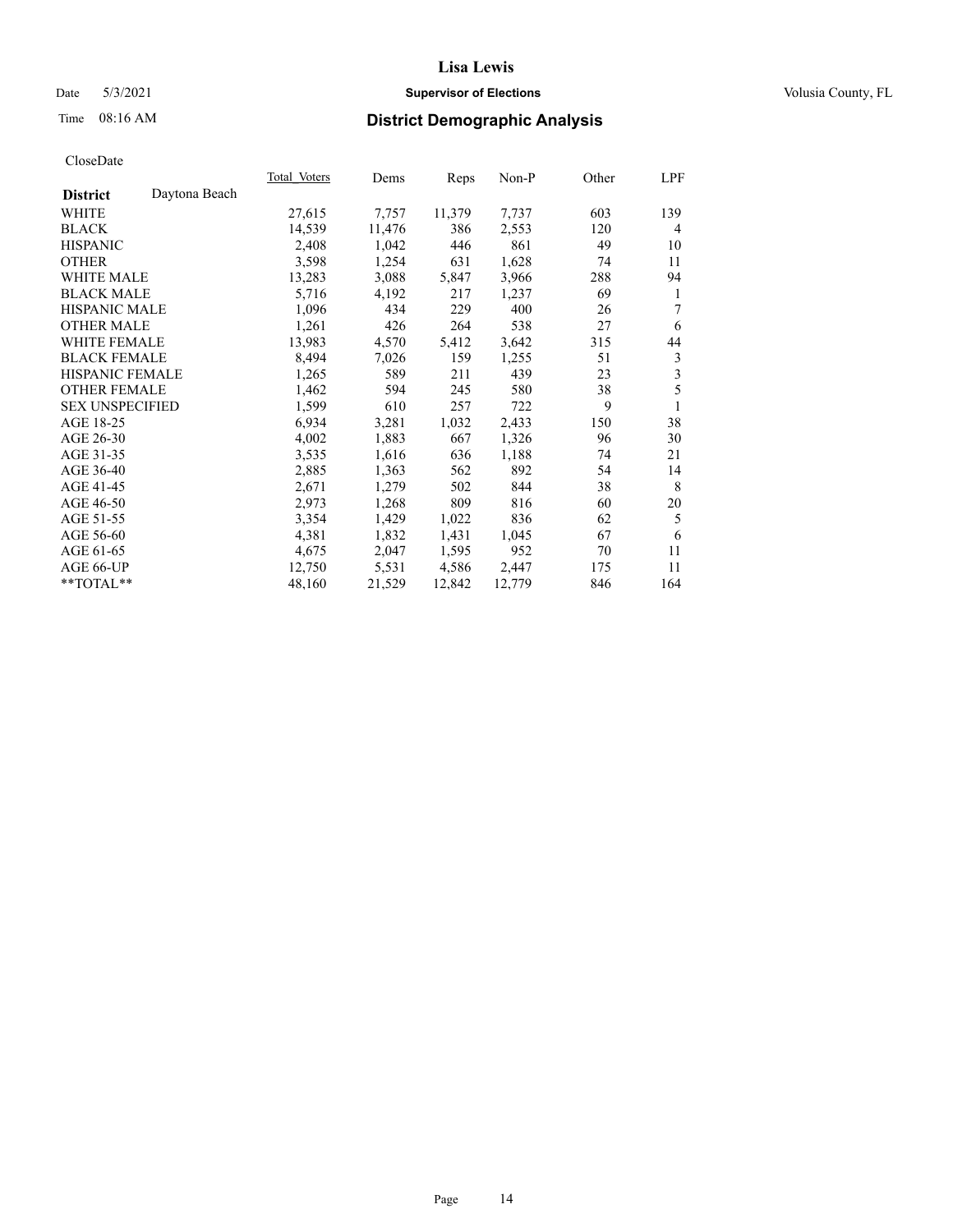## Date 5/3/2021 **Supervisor of Elections Supervisor of Elections** Volusia County, FL

## Time 08:16 AM **District Demographic Analysis**

|                        |                      | Total Voters | Dems  | Reps  | Non-P | Other          | LPF            |
|------------------------|----------------------|--------------|-------|-------|-------|----------------|----------------|
| <b>District</b>        | Daytona Beach Shores |              |       |       |       |                |                |
| WHITE                  |                      | 4,261        | 977   | 2,158 | 1,041 | 73             | 12             |
| <b>BLACK</b>           |                      | 68           | 47    | 5     | 15    |                | 0              |
| <b>HISPANIC</b>        |                      | 122          | 37    | 50    | 34    |                | 0              |
| <b>OTHER</b>           |                      | 306          | 90    | 95    | 115   | 5              |                |
| WHITE MALE             |                      | 1,993        | 399   | 1,026 | 522   | 39             | 7              |
| <b>BLACK MALE</b>      |                      | 30           | 19    | 2     | 8     |                | 0              |
| <b>HISPANIC MALE</b>   |                      | 57           | 12    | 25    | 19    |                | 0              |
| <b>OTHER MALE</b>      |                      | 123          | 35    | 41    | 45    | $\overline{2}$ | 0              |
| WHITE FEMALE           |                      | 2,220        | 566   | 1,108 | 508   | 33             | 5              |
| <b>BLACK FEMALE</b>    |                      | 37           | 28    | 3     | 6     | $\Omega$       | 0              |
| <b>HISPANIC FEMALE</b> |                      | 63           | 24    | 24    | 15    | 0              | 0              |
| <b>OTHER FEMALE</b>    |                      | 141          | 46    | 38    | 54    | 2              |                |
| <b>SEX UNSPECIFIED</b> |                      | 93           | 22    | 41    | 28    | $\overline{c}$ | 0              |
| AGE 18-25              |                      | 147          | 42    | 49    | 50    | 5              |                |
| AGE 26-30              |                      | 94           | 26    | 33    | 32    | $\overline{2}$ |                |
| AGE 31-35              |                      | 106          | 24    | 38    | 35    | 4              | 5              |
| AGE 36-40              |                      | 118          | 27    | 48    | 42    |                | 0              |
| AGE 41-45              |                      | 132          | 33    | 50    | 45    | 3              |                |
| AGE 46-50              |                      | 160          | 30    | 70    | 56    | 4              | 0              |
| AGE 51-55              |                      | 271          | 60    | 118   | 89    | 3              |                |
| AGE 56-60              |                      | 474          | 97    | 250   | 117   | 10             | 0              |
| AGE 61-65              |                      | 624          | 125   | 324   | 158   | 15             | 2              |
| AGE 66-UP              |                      | 2,631        | 687   | 1,328 | 581   | 33             | $\overline{c}$ |
| **TOTAL**              |                      | 4,757        | 1,151 | 2,308 | 1,205 | 80             | 13             |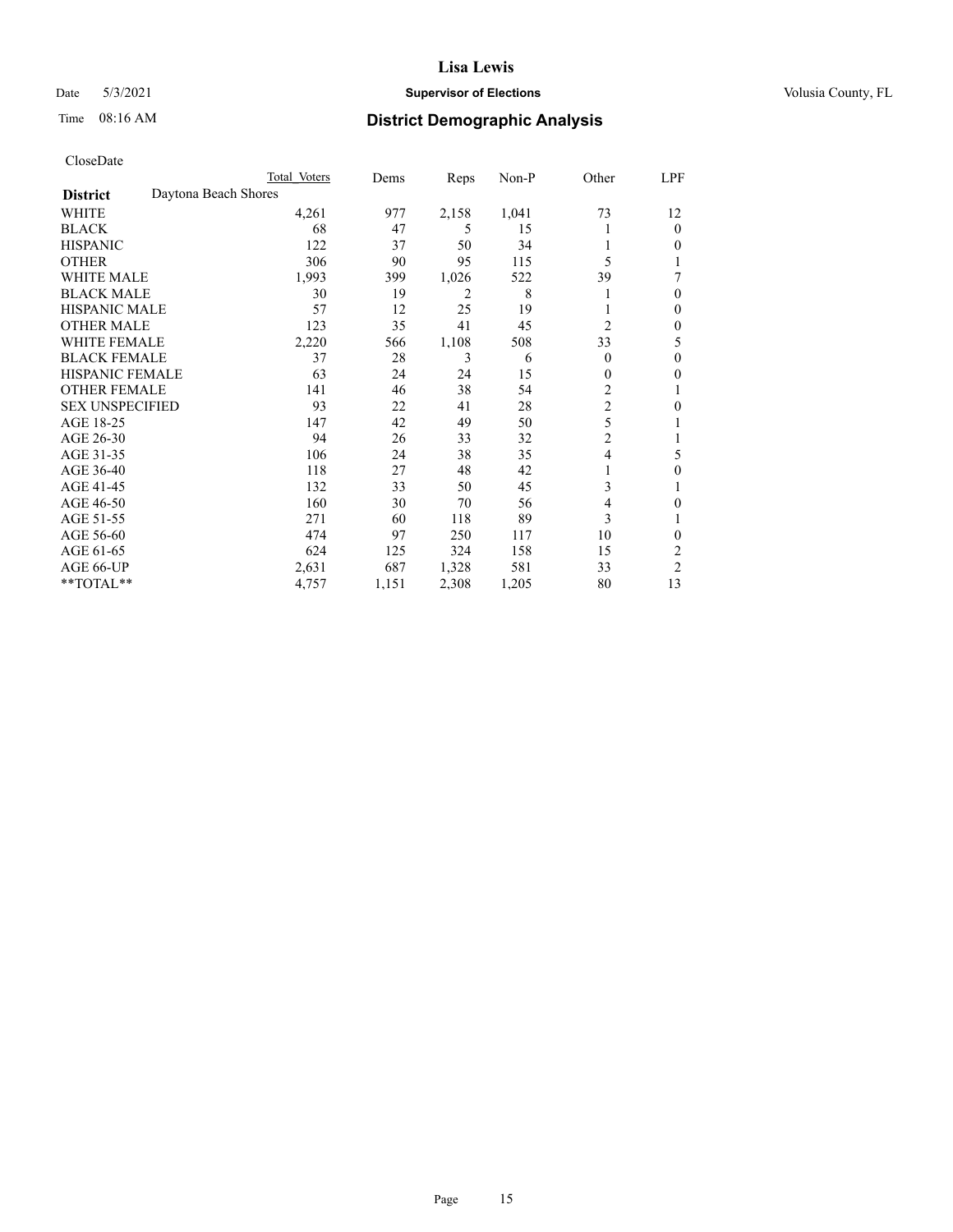## Date 5/3/2021 **Supervisor of Elections Supervisor of Elections** Volusia County, FL

## Time 08:16 AM **District Demographic Analysis**

|                        |        | Total Voters | Dems  | <b>Reps</b> | $Non-P$ | Other | LPF                     |
|------------------------|--------|--------------|-------|-------------|---------|-------|-------------------------|
| <b>District</b>        | DeBary |              |       |             |         |       |                         |
| WHITE                  |        | 13,733       | 3,022 | 6,858       | 3,589   | 201   | 63                      |
| <b>BLACK</b>           |        | 822          | 586   | 36          | 190     | 9     | 1                       |
| <b>HISPANIC</b>        |        | 1,834        | 747   | 439         | 618     | 26    | $\overline{4}$          |
| <b>OTHER</b>           |        | 1,092        | 285   | 287         | 498     | 20    | $\overline{2}$          |
| <b>WHITE MALE</b>      |        | 6,435        | 1,175 | 3,369       | 1,756   | 91    | 44                      |
| <b>BLACK MALE</b>      |        | 389          | 247   | 18          | 117     | 6     | 1                       |
| <b>HISPANIC MALE</b>   |        | 818          | 307   | 215         | 280     | 13    | 3                       |
| <b>OTHER MALE</b>      |        | 369          | 91    | 106         | 165     | 6     | 1                       |
| <b>WHITE FEMALE</b>    |        | 7,116        | 1,817 | 3,410       | 1,765   | 106   | 18                      |
| <b>BLACK FEMALE</b>    |        | 421          | 330   | 18          | 70      | 3     | $\boldsymbol{0}$        |
| HISPANIC FEMALE        |        | 988          | 427   | 218         | 329     | 13    | 1                       |
| <b>OTHER FEMALE</b>    |        | 480          | 154   | 122         | 192     | 11    | 1                       |
| <b>SEX UNSPECIFIED</b> |        | 465          | 92    | 144         | 221     | 7     | 1                       |
| AGE 18-25              |        | 1,482        | 369   | 471         | 583     | 47    | 12                      |
| AGE 26-30              |        | 1,085        | 267   | 383         | 406     | 18    | 11                      |
| AGE 31-35              |        | 1,252        | 340   | 441         | 446     | 18    | 7                       |
| AGE 36-40              |        | 1,201        | 268   | 470         | 431     | 17    | 15                      |
| AGE 41-45              |        | 1,181        | 305   | 450         | 397     | 21    | 8                       |
| AGE 46-50              |        | 1,284        | 301   | 555         | 396     | 22    | 10                      |
| AGE 51-55              |        | 1,434        | 356   | 673         | 385     | 18    | 2                       |
| AGE 56-60              |        | 1,629        | 411   | 795         | 403     | 18    | $\overline{c}$          |
| AGE 61-65              |        | 1,728        | 449   | 839         | 407     | 30    | $\overline{\mathbf{3}}$ |
| AGE 66-UP              |        | 5,205        | 1,574 | 2,543       | 1,041   | 47    | $\mathbf{0}$            |
| **TOTAL**              |        | 17,481       | 4,640 | 7,620       | 4,895   | 256   | 70                      |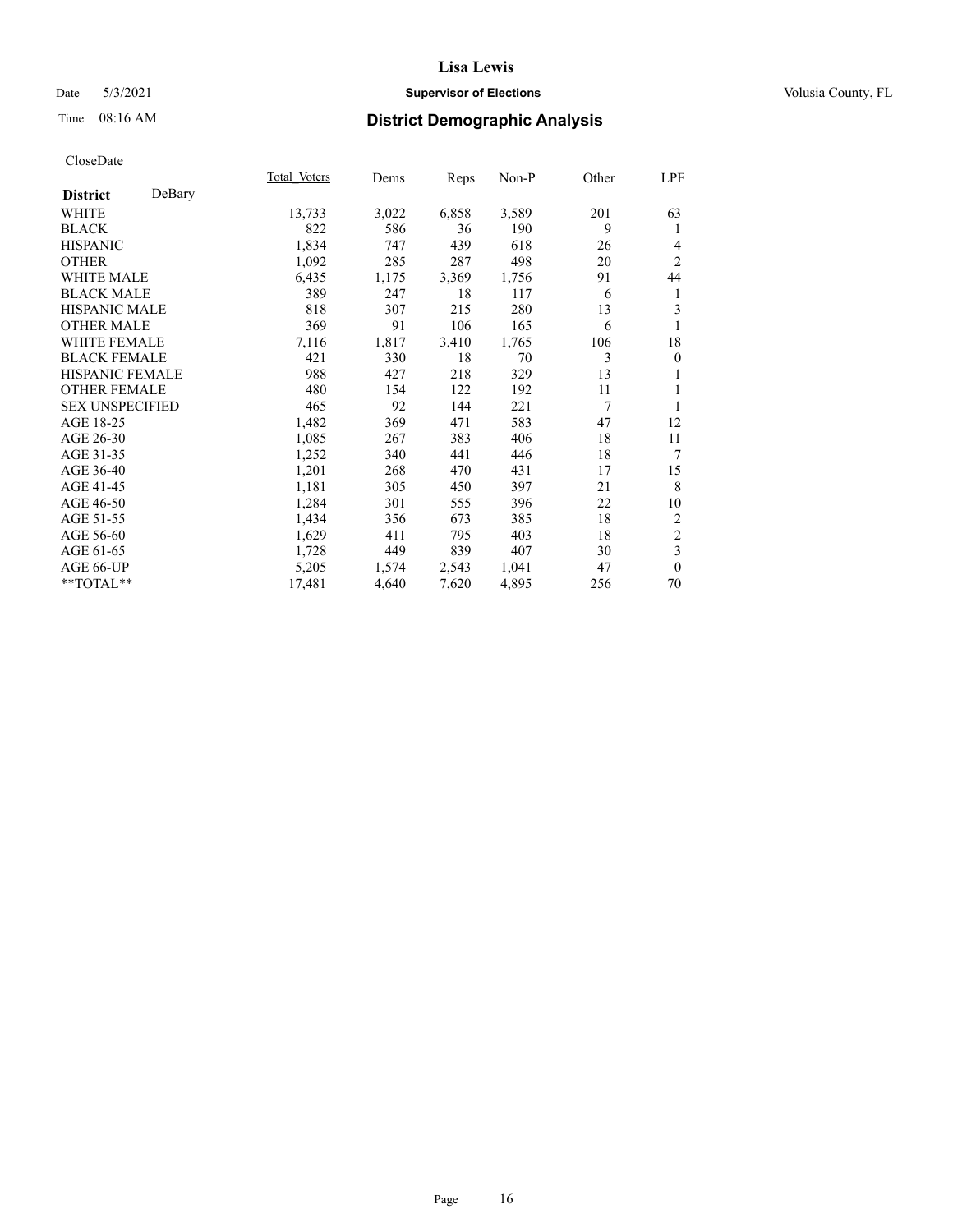## Date 5/3/2021 **Supervisor of Elections Supervisor of Elections** Volusia County, FL

## Time 08:16 AM **District Demographic Analysis**

|                        |        | Total Voters | Dems  | Reps  | Non-P | Other | LPF                      |
|------------------------|--------|--------------|-------|-------|-------|-------|--------------------------|
| <b>District</b>        | DeLand |              |       |       |       |       |                          |
| WHITE                  |        | 17,078       | 5,068 | 7,389 | 4,246 | 303   | 72                       |
| <b>BLACK</b>           |        | 3,178        | 2,472 | 115   | 568   | 21    | 2                        |
| <b>HISPANIC</b>        |        | 2,855        | 1,192 | 539   | 1,071 | 43    | 10                       |
| <b>OTHER</b>           |        | 1,616        | 607   | 294   | 689   | 18    | 8                        |
| WHITE MALE             |        | 7,471        | 1,852 | 3,432 | 2,000 | 136   | 51                       |
| <b>BLACK MALE</b>      |        | 1,253        | 899   | 57    | 284   | 12    | 1                        |
| <b>HISPANIC MALE</b>   |        | 1,195        | 438   | 263   | 465   | 21    | 8                        |
| <b>OTHER MALE</b>      |        | 571          | 203   | 118   | 241   | 7     | 2                        |
| <b>WHITE FEMALE</b>    |        | 9,423        | 3,154 | 3,898 | 2,186 | 165   | 20                       |
| <b>BLACK FEMALE</b>    |        | 1,865        | 1,527 | 54    | 274   | 9     | 1                        |
| <b>HISPANIC FEMALE</b> |        | 1,622        | 735   | 269   | 595   | 21    | $\mathfrak{2}$           |
| <b>OTHER FEMALE</b>    |        | 679          | 292   | 114   | 260   | 9     | $\overline{\mathbf{4}}$  |
| <b>SEX UNSPECIFIED</b> |        | 648          | 239   | 132   | 269   | 5     | 3                        |
| AGE 18-25              |        | 2,672        | 1,083 | 558   | 953   | 61    | 17                       |
| AGE 26-30              |        | 1,763        | 654   | 450   | 609   | 30    | 20                       |
| AGE 31-35              |        | 1,867        | 667   | 477   | 681   | 27    | 15                       |
| AGE 36-40              |        | 1,767        | 642   | 470   | 614   | 30    | 11                       |
| AGE 41-45              |        | 1,657        | 603   | 498   | 521   | 31    | $\overline{4}$           |
| AGE 46-50              |        | 1,670        | 595   | 525   | 524   | 22    | $\overline{\mathcal{L}}$ |
| AGE 51-55              |        | 1,733        | 594   | 666   | 441   | 25    | 7                        |
| AGE 56-60              |        | 1,964        | 738   | 763   | 435   | 23    | 5                        |
| AGE 61-65              |        | 2,012        | 768   | 811   | 400   | 30    | 3                        |
| AGE 66-UP              |        | 7,622        | 2,995 | 3,119 | 1,396 | 106   | 6                        |
| **TOTAL**              |        | 24,727       | 9,339 | 8,337 | 6,574 | 385   | 92                       |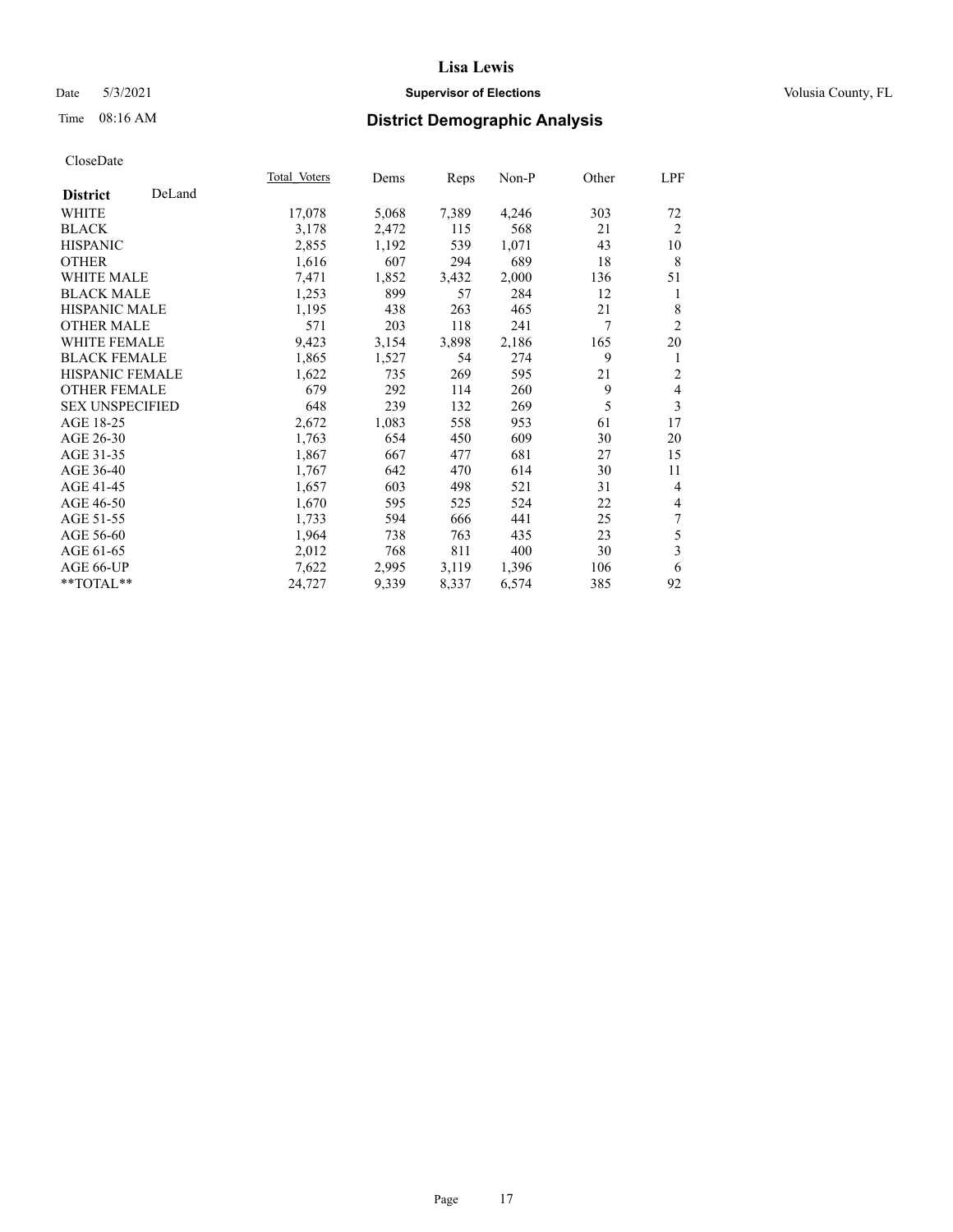## Date 5/3/2021 **Supervisor of Elections Supervisor of Elections** Volusia County, FL

## Time 08:16 AM **District Demographic Analysis**

|                        |         | Total Voters | Dems   | Reps   | $Non-P$ | Other | LPF            |
|------------------------|---------|--------------|--------|--------|---------|-------|----------------|
| <b>District</b>        | Deltona |              |        |        |         |       |                |
| WHITE                  |         | 34,086       | 8,854  | 14,286 | 10,292  | 502   | 152            |
| <b>BLACK</b>           |         | 6,815        | 4,975  | 305    | 1,462   | 67    | 6              |
| <b>HISPANIC</b>        |         | 21,255       | 9,729  | 3,174  | 8,148   | 171   | 33             |
| <b>OTHER</b>           |         | 4,667        | 1,559  | 905    | 2,098   | 88    | 17             |
| WHITE MALE             |         | 15,886       | 3,473  | 7,037  | 5,050   | 223   | 103            |
| <b>BLACK MALE</b>      |         | 3,051        | 2,028  | 191    | 792     | 38    | 2              |
| <b>HISPANIC MALE</b>   |         | 9,863        | 4,166  | 1,692  | 3,904   | 80    | 21             |
| <b>OTHER MALE</b>      |         | 1,665        | 508    | 369    | 749     | 27    | 12             |
| <b>WHITE FEMALE</b>    |         | 17,708       | 5,264  | 7,047  | 5,073   | 276   | 48             |
| <b>BLACK FEMALE</b>    |         | 3,661        | 2,878  | 108    | 643     | 29    | 3              |
| HISPANIC FEMALE        |         | 11,085       | 5,421  | 1,449  | 4,114   | 90    | 11             |
| <b>OTHER FEMALE</b>    |         | 1,979        | 801    | 359    | 775     | 40    | 4              |
| <b>SEX UNSPECIFIED</b> |         | 1,924        | 577    | 418    | 900     | 25    | $\overline{4}$ |
| AGE 18-25              |         | 7,295        | 2,500  | 1,373  | 3,216   | 173   | 33             |
| AGE 26-30              |         | 5,705        | 1,957  | 1,205  | 2,415   | 91    | 37             |
| AGE 31-35              |         | 5,985        | 2,015  | 1,397  | 2,454   | 84    | 35             |
| AGE 36-40              |         | 5,626        | 1,898  | 1,273  | 2,326   | 98    | 31             |
| AGE 41-45              |         | 5,418        | 2,000  | 1,295  | 2,031   | 74    | 18             |
| AGE 46-50              |         | 5,441        | 1,922  | 1,568  | 1,868   | 66    | 17             |
| AGE 51-55              |         | 5,622        | 2,038  | 1,814  | 1,697   | 63    | 10             |
| AGE 56-60              |         | 6,108        | 2,320  | 2,055  | 1,661   | 63    | 9              |
| AGE 61-65              |         | 5,779        | 2,224  | 2,089  | 1,420   | 36    | 10             |
| AGE 66-UP              |         | 13,844       | 6,243  | 4,601  | 2,912   | 80    | 8              |
| $**TOTAL**$            |         | 66,823       | 25,117 | 18,670 | 22,000  | 828   | 208            |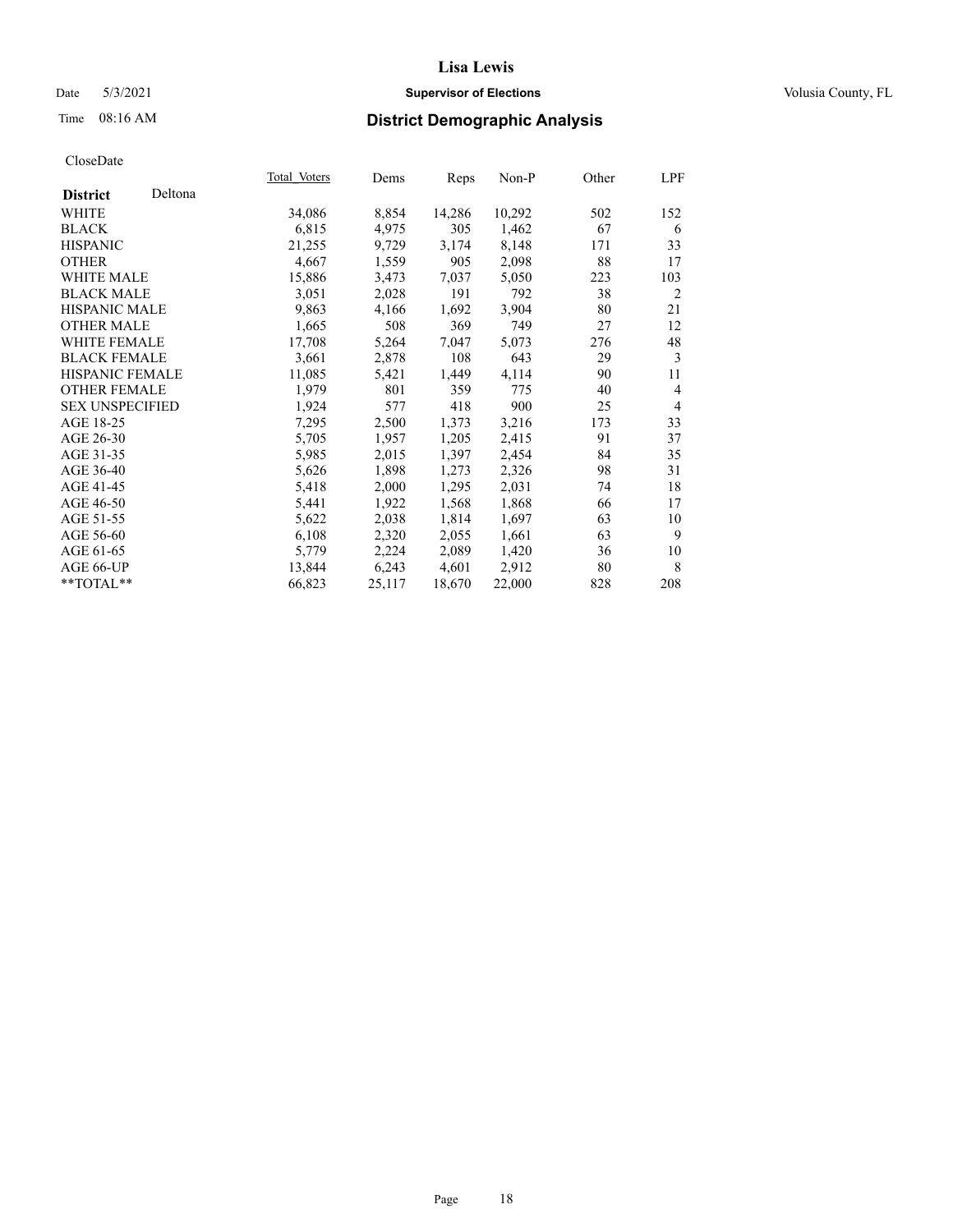## Date 5/3/2021 **Supervisor of Elections Supervisor of Elections** Volusia County, FL

## Time 08:16 AM **District Demographic Analysis**

|                        |           | Total Voters | Dems  | Reps  | Non-P | Other | LPF              |
|------------------------|-----------|--------------|-------|-------|-------|-------|------------------|
| <b>District</b>        | Edgewater |              |       |       |       |       |                  |
| WHITE                  |           | 16,203       | 4,343 | 6,873 | 4,654 | 284   | 49               |
| <b>BLACK</b>           |           | 407          | 295   | 27    | 76    | 9     | $\boldsymbol{0}$ |
| <b>HISPANIC</b>        |           | 387          | 146   | 91    | 136   | 12    | 2                |
| <b>OTHER</b>           |           | 722          | 198   | 210   | 299   | 11    | 4                |
| <b>WHITE MALE</b>      |           | 7,442        | 1,651 | 3,416 | 2,220 | 121   | 34               |
| <b>BLACK MALE</b>      |           | 198          | 128   | 18    | 44    | 8     | $\boldsymbol{0}$ |
| <b>HISPANIC MALE</b>   |           | 166          | 51    | 42    | 66    | 6     | 1                |
| <b>OTHER MALE</b>      |           | 249          | 71    | 73    | 100   | 4     | 1                |
| <b>WHITE FEMALE</b>    |           | 8,567        | 2,653 | 3,369 | 2,367 | 163   | 15               |
| <b>BLACK FEMALE</b>    |           | 200          | 160   | 9     | 30    | 1     | $\mathbf{0}$     |
| <b>HISPANIC FEMALE</b> |           | 209          | 88    | 47    | 67    | 6     | 1                |
| <b>OTHER FEMALE</b>    |           | 257          | 83    | 76    | 91    | 5     | $\sqrt{2}$       |
| <b>SEX UNSPECIFIED</b> |           | 431          | 97    | 151   | 180   | 2     | $\mathbf{1}$     |
| AGE 18-25              |           | 1,256        | 311   | 400   | 482   | 54    | 9                |
| AGE 26-30              |           | 1,123        | 282   | 375   | 435   | 24    | 7                |
| AGE 31-35              |           | 1,127        | 280   | 370   | 442   | 21    | 14               |
| AGE 36-40              |           | 1,023        | 264   | 335   | 399   | 16    | 9                |
| AGE 41-45              |           | 1,035        | 246   | 382   | 385   | 19    | 3                |
| AGE 46-50              |           | 1,137        | 258   | 472   | 389   | 11    | 7                |
| AGE 51-55              |           | 1,264        | 310   | 580   | 342   | 31    | 1                |
| AGE 56-60              |           | 1,735        | 460   | 790   | 454   | 29    | $\mathbf{2}$     |
| AGE 61-65              |           | 1,880        | 519   | 832   | 499   | 30    | $\boldsymbol{0}$ |
| AGE 66-UP              |           | 6,139        | 2,052 | 2,665 | 1,338 | 81    | 3                |
| $**TOTAL**$            |           | 17,719       | 4,982 | 7,201 | 5,165 | 316   | 55               |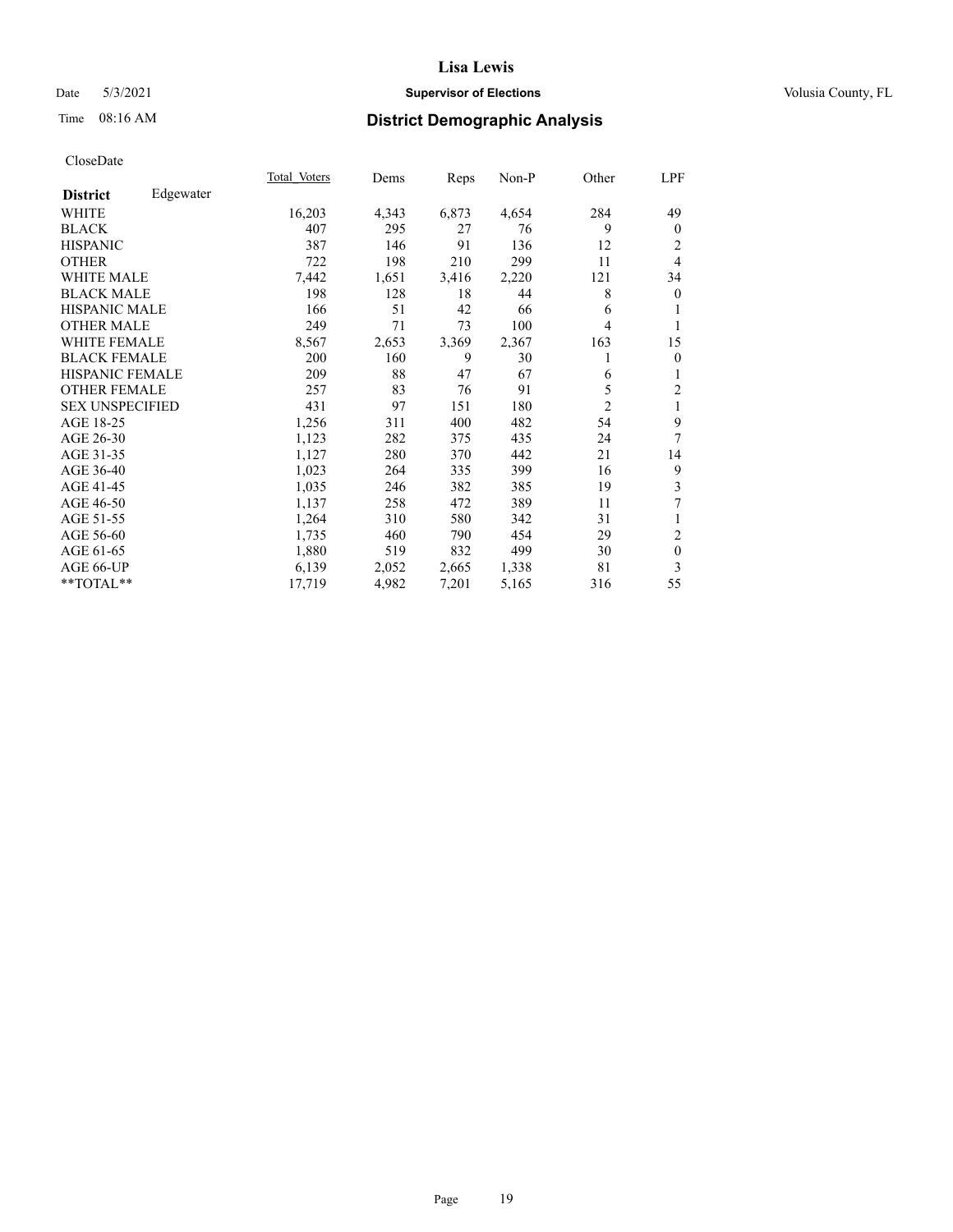## Date 5/3/2021 **Supervisor of Elections Supervisor of Elections** Volusia County, FL

## Time 08:16 AM **District Demographic Analysis**

|                        |            | Total Voters | Dems  | Reps  | Non-P | Other          | LPF              |
|------------------------|------------|--------------|-------|-------|-------|----------------|------------------|
| <b>District</b>        | Holly Hill |              |       |       |       |                |                  |
| WHITE                  |            | 6,384        | 1,891 | 2,453 | 1,906 | 109            | 25               |
| <b>BLACK</b>           |            | 1,195        | 891   | 36    | 258   | 8              | $\overline{2}$   |
| <b>HISPANIC</b>        |            | 384          | 173   | 62    | 142   | 6              | 1                |
| <b>OTHER</b>           |            | 519          | 179   | 106   | 226   | 7              | 1                |
| WHITE MALE             |            | 2,930        | 717   | 1,228 | 920   | 49             | 16               |
| <b>BLACK MALE</b>      |            | 459          | 308   | 20    | 127   | 2              | 2                |
| <b>HISPANIC MALE</b>   |            | 191          | 79    | 34    | 74    | 3              | 1                |
| <b>OTHER MALE</b>      |            | 178          | 58    | 48    | 70    |                | 1                |
| <b>WHITE FEMALE</b>    |            | 3,370        | 1,157 | 1,191 | 953   | 60             | 9                |
| <b>BLACK FEMALE</b>    |            | 717          | 569   | 16    | 126   | 6              | $\mathbf{0}$     |
| <b>HISPANIC FEMALE</b> |            | 185          | 91    | 27    | 64    | 3              | $\mathbf{0}$     |
| <b>OTHER FEMALE</b>    |            | 208          | 96    | 36    | 74    | $\overline{2}$ | $\mathbf{0}$     |
| <b>SEX UNSPECIFIED</b> |            | 244          | 59    | 57    | 124   | $\overline{4}$ | $\boldsymbol{0}$ |
| AGE 18-25              |            | 719          | 246   | 163   | 286   | 21             | 3                |
| AGE 26-30              |            | 622          | 255   | 118   | 239   | 6              | 4                |
| AGE 31-35              |            | 619          | 232   | 134   | 239   | 9              | 5                |
| AGE 36-40              |            | 559          | 208   | 113   | 227   | $\overline{7}$ | 4                |
| AGE 41-45              |            | 539          | 194   | 141   | 184   | 18             | $\overline{2}$   |
| AGE 46-50              |            | 548          | 183   | 154   | 199   | 11             | 1                |
| AGE 51-55              |            | 685          | 233   | 238   | 203   | 7              | 4                |
| AGE 56-60              |            | 928          | 324   | 343   | 248   | 11             | $\overline{c}$   |
| AGE 61-65              |            | 870          | 338   | 304   | 211   | 14             | 3                |
| AGE 66-UP              |            | 2,393        | 921   | 949   | 496   | 26             | 1                |
| **TOTAL**              |            | 8,482        | 3,134 | 2,657 | 2,532 | 130            | 29               |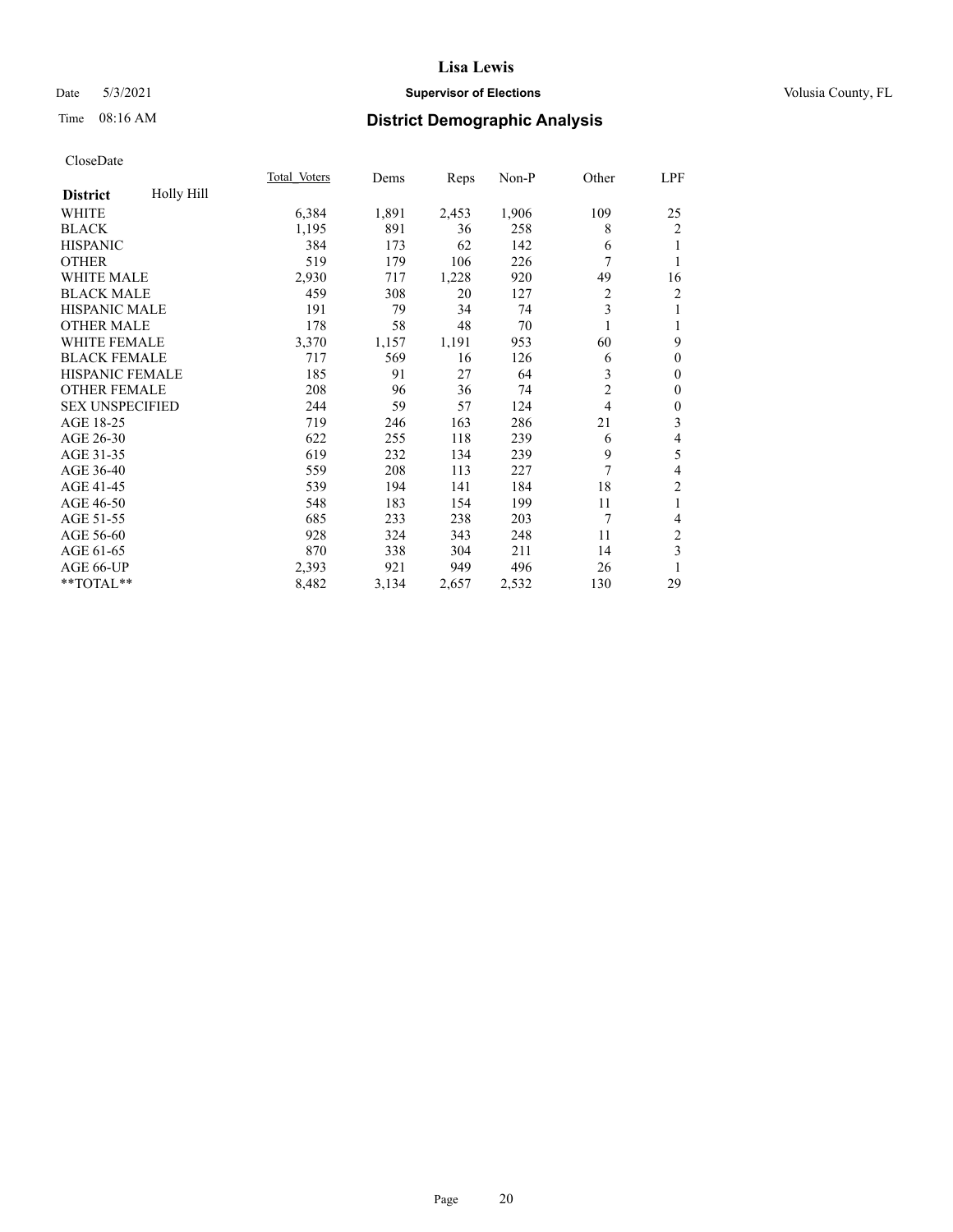## Date 5/3/2021 **Supervisor of Elections Supervisor of Elections** Volusia County, FL

## Time 08:16 AM **District Demographic Analysis**

|                        | Total Voters | Dems       | Reps           | Non-P | Other          | LPF            |
|------------------------|--------------|------------|----------------|-------|----------------|----------------|
| <b>District</b>        | Lake Helen   |            |                |       |                |                |
| WHITE                  | 1,957        | 488        | 899            | 536   | 30             | 4              |
| <b>BLACK</b>           |              | 167<br>139 | 7              | 20    | 1              | 0              |
| <b>HISPANIC</b>        |              | 96<br>35   | 26             | 32    | 2              |                |
| <b>OTHER</b>           |              | 82<br>31   | 20             | 29    | $\theta$       | $\overline{c}$ |
| <b>WHITE MALE</b>      |              | 888<br>185 | 423            | 266   | 10             | 4              |
| <b>BLACK MALE</b>      |              | 63<br>76   | 5              | 8     | $\theta$       | 0              |
| <b>HISPANIC MALE</b>   |              | 17<br>45   | 10             | 16    | 1              |                |
| <b>OTHER MALE</b>      |              | 24<br>12   | $\overline{4}$ | 7     | $\theta$       | 1              |
| <b>WHITE FEMALE</b>    | 1,047        | 300        | 464            | 263   | 20             | 0              |
| <b>BLACK FEMALE</b>    |              | 87<br>75   | 1              | 10    | 1              | 0              |
| <b>HISPANIC FEMALE</b> |              | 48<br>17   | 15             | 15    |                | 0              |
| <b>OTHER FEMALE</b>    |              | 17<br>35   | 6              | 12    | $\Omega$       | 0              |
| <b>SEX UNSPECIFIED</b> |              | 7<br>52    | 24             | 20    | $\theta$       |                |
| AGE 18-25              |              | 172<br>38  | 66             | 65    | 2              |                |
| AGE 26-30              |              | 156<br>36  | 63             | 52    | 4              |                |
| AGE 31-35              |              | 49<br>155  | 47             | 54    | 5              | 0              |
| AGE 36-40              |              | 144<br>36  | 48             | 58    | 2              | 0              |
| AGE 41-45              |              | 160<br>32  | 53             | 72    | $\overline{c}$ | 1              |
| AGE 46-50              |              | 151<br>39  | 60             | 46    | 3              | 3              |
| AGE 51-55              |              | 191<br>48  | 88             | 52    | 3              | $\mathbf{0}$   |
| AGE 56-60              |              | 233<br>64  | 113            | 50    | 6              | 0              |
| AGE 61-65              |              | 265<br>89  | 127            | 47    | $\overline{c}$ | 0              |
| AGE 66-UP              |              | 675<br>262 | 287            | 121   | 4              |                |
| **TOTAL**              | 2,302        | 693        | 952            | 617   | 33             | 7              |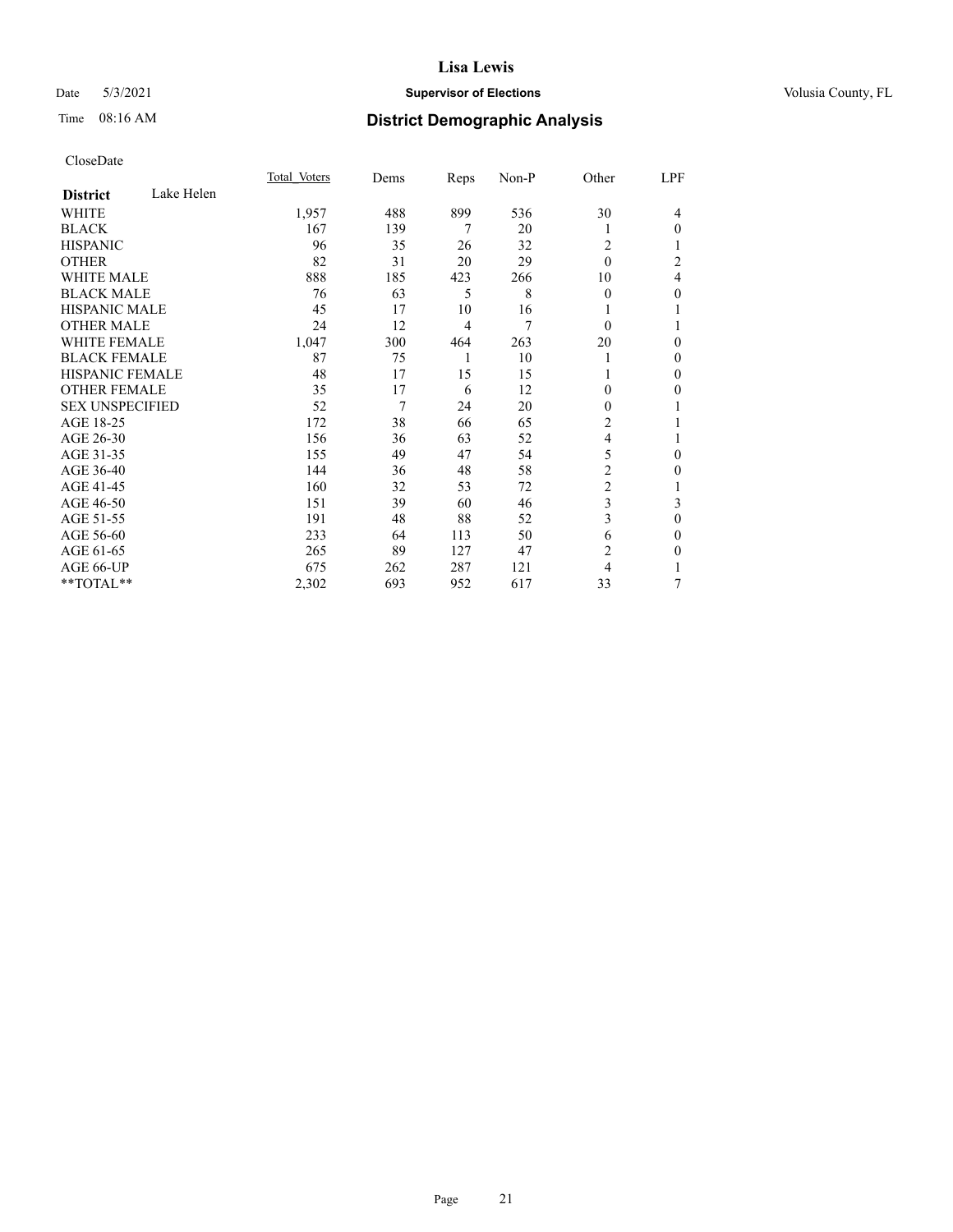## Date 5/3/2021 **Supervisor of Elections Supervisor of Elections** Volusia County, FL

## Time 08:16 AM **District Demographic Analysis**

|                        |                  | Total Voters | Dems  | Reps   | Non-P | Other | LPF            |
|------------------------|------------------|--------------|-------|--------|-------|-------|----------------|
| <b>District</b>        | New Smyrna Beach |              |       |        |       |       |                |
| WHITE                  |                  | 22,838       | 6,021 | 10,713 | 5,544 | 491   | 69             |
| <b>BLACK</b>           |                  | 830          | 647   | 29     | 144   | 8     | 2              |
| <b>HISPANIC</b>        |                  | 577          | 191   | 186    | 185   | 13    | $\overline{2}$ |
| <b>OTHER</b>           |                  | 974          | 267   | 289    | 398   | 16    | $\overline{4}$ |
| <b>WHITE MALE</b>      |                  | 10,554       | 2,301 | 5,223  | 2,754 | 230   | 46             |
| <b>BLACK MALE</b>      |                  | 363          | 264   | 12     | 81    | 4     | $\overline{2}$ |
| <b>HISPANIC MALE</b>   |                  | 269          | 84    | 90     | 88    | 6     | 1              |
| <b>OTHER MALE</b>      |                  | 333          | 87    | 104    | 135   | 5     | $\overline{2}$ |
| WHITE FEMALE           |                  | 12,076       | 3,656 | 5,406  | 2,732 | 260   | 22             |
| <b>BLACK FEMALE</b>    |                  | 451          | 369   | 16     | 62    | 4     | $\overline{0}$ |
| <b>HISPANIC FEMALE</b> |                  | 294          | 104   | 91     | 91    | 7     | 1              |
| <b>OTHER FEMALE</b>    |                  | 411          | 141   | 129    | 134   | 6     | 1              |
| <b>SEX UNSPECIFIED</b> |                  | 468          | 120   | 146    | 194   | 6     | $\overline{c}$ |
| AGE 18-25              |                  | 1,580        | 429   | 556    | 524   | 65    | 6              |
| AGE 26-30              |                  | 1,254        | 329   | 398    | 481   | 34    | 12             |
| AGE 31-35              |                  | 1,255        | 347   | 408    | 456   | 33    | 11             |
| AGE 36-40              |                  | 1,233        | 345   | 452    | 403   | 26    | 7              |
| AGE 41-45              |                  | 1,257        | 304   | 471    | 436   | 37    | 9              |
| AGE 46-50              |                  | 1,476        | 340   | 671    | 416   | 44    | 5              |
| AGE 51-55              |                  | 1,835        | 442   | 891    | 448   | 46    | 8              |
| AGE 56-60              |                  | 2,536        | 604   | 1,302  | 584   | 41    | 5              |
| AGE 61-65              |                  | 2,970        | 823   | 1,436  | 653   | 52    | 6              |
| AGE 66-UP              |                  | 9,823        | 3,163 | 4,632  | 1,870 | 150   | 8              |
| $*$ $TOTAL**$          |                  | 25,219       | 7,126 | 11,217 | 6,271 | 528   | 77             |
|                        |                  |              |       |        |       |       |                |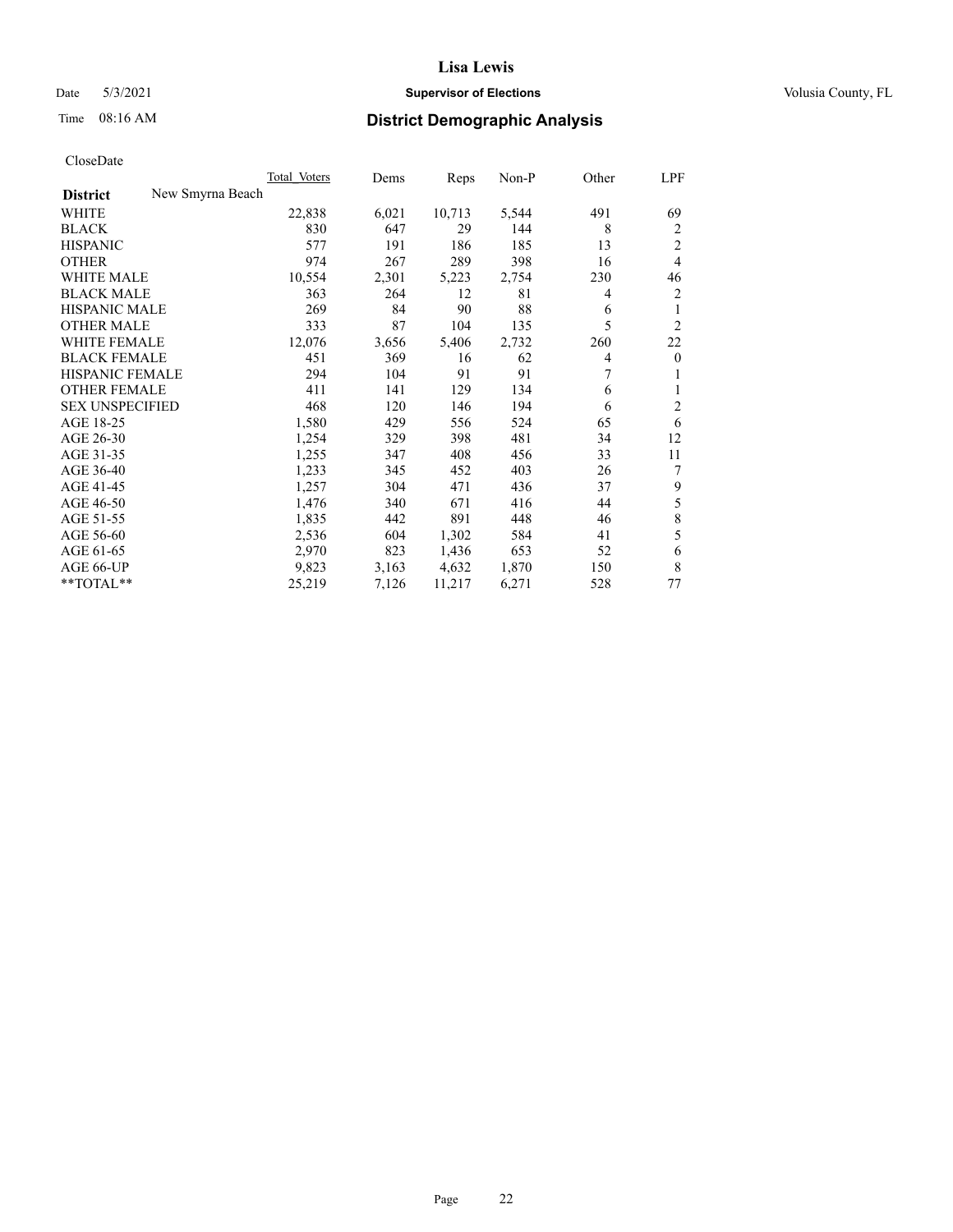## Date 5/3/2021 **Supervisor of Elections Supervisor of Elections** Volusia County, FL

## Time 08:16 AM **District Demographic Analysis**

|                        |          | Total Voters | Dems | Reps           | Non-P | Other          | LPF |
|------------------------|----------|--------------|------|----------------|-------|----------------|-----|
| <b>District</b>        | Oak Hill |              |      |                |       |                |     |
| WHITE                  |          | 1,498        | 329  | 747            | 390   | 28             | 4   |
| <b>BLACK</b>           |          | 158          | 130  | 5              | 23    | 0              | 0   |
| <b>HISPANIC</b>        |          | 17           | 6    | $\overline{2}$ | 8     |                | 0   |
| <b>OTHER</b>           |          | 53           | 16   | 21             | 15    |                | 0   |
| WHITE MALE             |          | 744          | 144  | 387            | 200   | 10             | 3   |
| <b>BLACK MALE</b>      |          | 79           | 60   | 4              | 15    | $\Omega$       | 0   |
| <b>HISPANIC MALE</b>   |          | 6            |      | 1              | 4     | $_{0}$         | 0   |
| <b>OTHER MALE</b>      |          | 21           | 6    | 8              | 6     |                | 0   |
| <b>WHITE FEMALE</b>    |          | 737          | 182  | 350            | 186   | 18             |     |
| <b>BLACK FEMALE</b>    |          | 79           | 70   | l              | 8     | $\theta$       | 0   |
| <b>HISPANIC FEMALE</b> |          | 11           | 5    | 1              | 4     |                | 0   |
| <b>OTHER FEMALE</b>    |          | 19           | 8    | 8              | 3     | 0              | 0   |
| <b>SEX UNSPECIFIED</b> |          | 30           | 5    | 15             | 10    | 0              | 0   |
| AGE 18-25              |          | 118          | 32   | 41             | 42    | 3              | 0   |
| AGE 26-30              |          | 83           | 24   | 33             | 22    | 3              |     |
| AGE 31-35              |          | 76           | 21   | 27             | 26    | $\overline{2}$ | 0   |
| AGE 36-40              |          | 82           | 17   | 35             | 27    | 2              |     |
| AGE 41-45              |          | 90           | 26   | 31             | 33    | 0              | 0   |
| AGE 46-50              |          | 93           | 26   | 39             | 25    | 3              | 0   |
| AGE 51-55              |          | 125          | 26   | 67             | 30    | 2              | 0   |
| AGE 56-60              |          | 178          | 52   | 79             | 42    | 5              | 0   |
| AGE 61-65              |          | 230          | 69   | 114            | 42    | 3              | 2   |
| AGE 66-UP              |          | 651          | 188  | 309            | 147   | 7              | 0   |
| **TOTAL**              |          | 1,726        | 481  | 775            | 436   | 30             | 4   |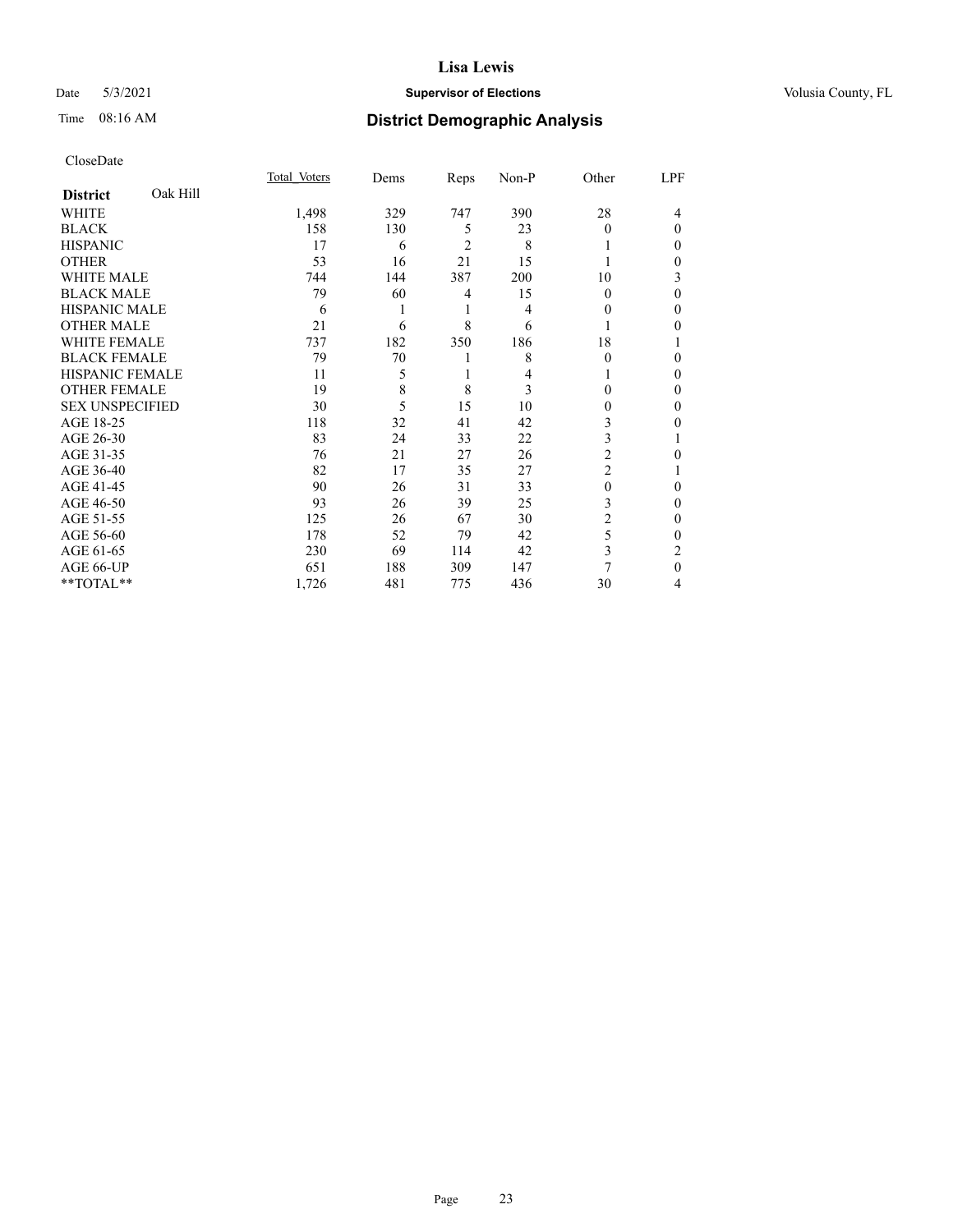## Date 5/3/2021 **Supervisor of Elections Supervisor of Elections** Volusia County, FL

## Time 08:16 AM **District Demographic Analysis**

|                                | Total Voters | Dems  | Reps  | Non-P | Other          | LPF                      |
|--------------------------------|--------------|-------|-------|-------|----------------|--------------------------|
| Orange City<br><b>District</b> |              |       |       |       |                |                          |
| WHITE                          | 6,184        | 1,646 | 2,759 | 1,657 | 102            | 20                       |
| <b>BLACK</b>                   | 568          | 421   | 27    | 109   | 9              | $\overline{c}$           |
| <b>HISPANIC</b>                | 1,707        | 718   | 285   | 679   | 24             | 1                        |
| <b>OTHER</b>                   | 495          | 141   | 112   | 233   | 7              | $\overline{2}$           |
| <b>WHITE MALE</b>              | 2,657        | 579   | 1,255 | 769   | 43             | 11                       |
| <b>BLACK MALE</b>              | 210          | 139   | 15    | 52    | 3              | 1                        |
| <b>HISPANIC MALE</b>           | 723          | 277   | 146   | 289   | 11             | $\mathbf{0}$             |
| <b>OTHER MALE</b>              | 172          | 43    | 46    | 82    | $\mathbf{0}$   | 1                        |
| <b>WHITE FEMALE</b>            | 3,461        | 1,058 | 1,473 | 863   | 58             | 9                        |
| <b>BLACK FEMALE</b>            | 349          | 276   | 12    | 54    | 6              | 1                        |
| <b>HISPANIC FEMALE</b>         | 962          | 433   | 136   | 379   | 13             | 1                        |
| <b>OTHER FEMALE</b>            | 221          | 81    | 51    | 82    | 6              | 1                        |
| <b>SEX UNSPECIFIED</b>         | 198          | 40    | 48    | 108   | $\overline{2}$ | $\boldsymbol{0}$         |
| AGE 18-25                      | 764          | 265   | 173   | 301   | 20             | 5                        |
| AGE 26-30                      | 609          | 176   | 138   | 267   | 24             | $\overline{\mathcal{A}}$ |
| AGE 31-35                      | 592          | 184   | 166   | 228   | 12             | $\mathfrak{2}$           |
| AGE 36-40                      | 572          | 179   | 146   | 237   | 5              | 5                        |
| AGE 41-45                      | 546          | 166   | 160   | 208   | 11             | 1                        |
| AGE 46-50                      | 626          | 182   | 231   | 206   | 6              | 1                        |
| AGE 51-55                      | 649          | 198   | 253   | 183   | 13             | 2                        |
| AGE 56-60                      | 681          | 199   | 256   | 215   | 9              | $\overline{c}$           |
| AGE 61-65                      | 760          | 253   | 316   | 181   | 9              | 1                        |
| AGE 66-UP                      | 3,155        | 1,124 | 1,344 | 652   | 33             | $\overline{2}$           |
| **TOTAL**                      | 8,954        | 2,926 | 3,183 | 2,678 | 142            | 25                       |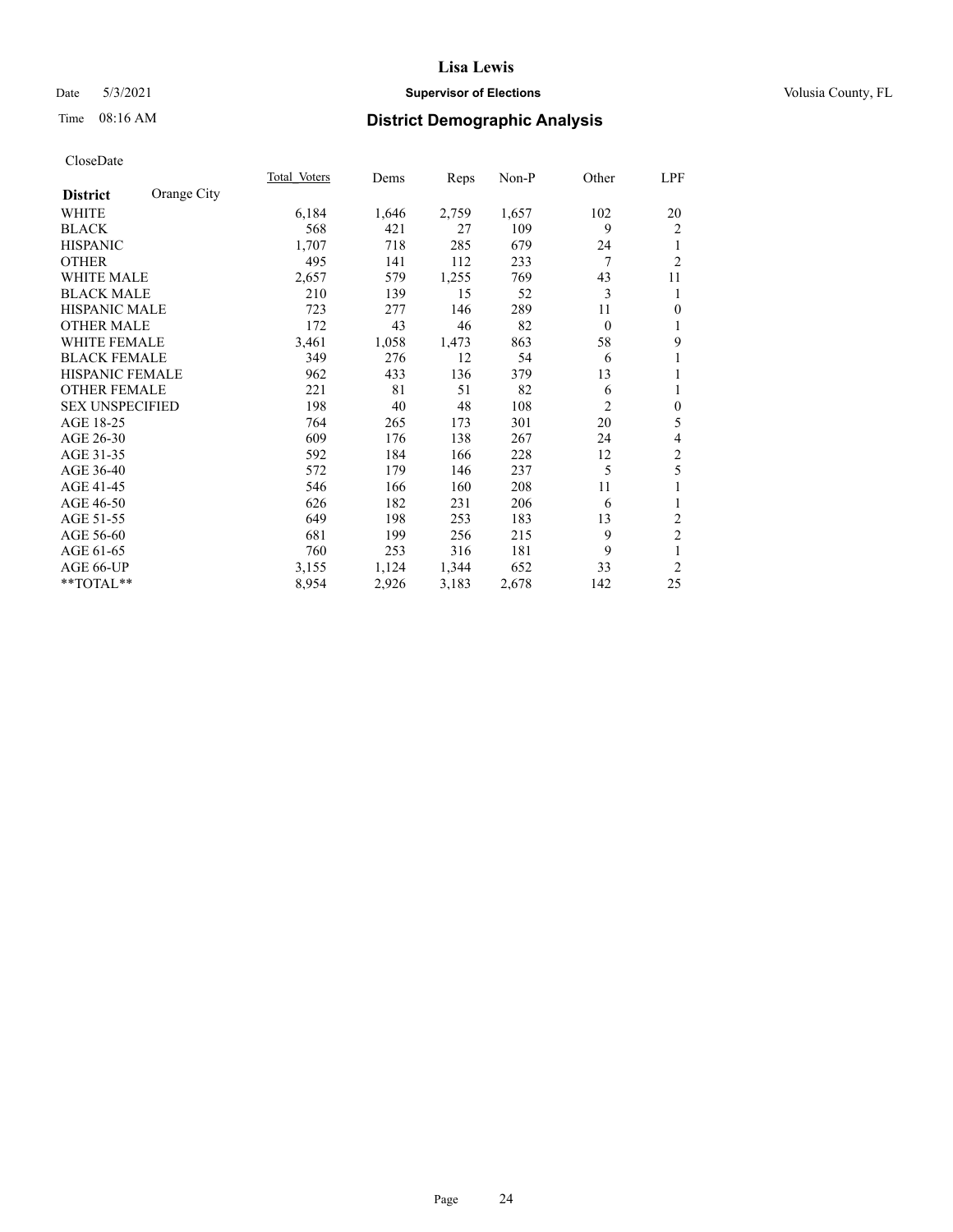## Date 5/3/2021 **Supervisor of Elections Supervisor of Elections** Volusia County, FL

## Time 08:16 AM **District Demographic Analysis**

|                                 | Total Voters | Dems   | Reps   | $Non-P$ | Other | LPF              |
|---------------------------------|--------------|--------|--------|---------|-------|------------------|
| Ormond Beach<br><b>District</b> |              |        |        |         |       |                  |
| WHITE                           | 30,154       | 8,404  | 13,633 | 7,579   | 451   | 87               |
| <b>BLACK</b>                    | 1,211        | 902    | 53     | 239     | 14    | 3                |
| <b>HISPANIC</b>                 | 1,075        | 418    | 265    | 370     | 17    | 5                |
| <b>OTHER</b>                    | 2,168        | 654    | 564    | 902     | 45    | 3                |
| <b>WHITE MALE</b>               | 13,727       | 3,167  | 6,612  | 3,684   | 196   | 68               |
| <b>BLACK MALE</b>               | 538          | 368    | 29     | 133     | 6     | $\overline{c}$   |
| <b>HISPANIC MALE</b>            | 436          | 153    | 117    | 154     | 9     | 3                |
| <b>OTHER MALE</b>               | 803          | 234    | 202    | 344     | 21    | $\overline{2}$   |
| WHITE FEMALE                    | 16,111       | 5,162  | 6,905  | 3,773   | 252   | 19               |
| <b>BLACK FEMALE</b>             | 654          | 521    | 23     | 101     | 8     | 1                |
| <b>HISPANIC FEMALE</b>          | 622          | 262    | 144    | 207     | 7     | $\overline{2}$   |
| <b>OTHER FEMALE</b>             | 924          | 315    | 257    | 336     | 16    | $\boldsymbol{0}$ |
| <b>SEX UNSPECIFIED</b>          | 793          | 196    | 226    | 358     | 12    | 1                |
| AGE 18-25                       | 2,902        | 815    | 991    | 995     | 86    | 15               |
| AGE 26-30                       | 1,972        | 567    | 652    | 700     | 43    | 10               |
| AGE 31-35                       | 2,037        | 602    | 662    | 724     | 36    | 13               |
| AGE 36-40                       | 2,036        | 535    | 730    | 728     | 25    | 18               |
| AGE 41-45                       | 1,964        | 507    | 729    | 674     | 42    | 12               |
| AGE 46-50                       | 2,163        | 556    | 947    | 614     | 36    | 10               |
| AGE 51-55                       | 2,718        | 675    | 1,301  | 694     | 43    | 5                |
| AGE 56-60                       | 3,242        | 890    | 1,505  | 793     | 49    | 5                |
| AGE 61-65                       | 3,491        | 1,119  | 1,553  | 760     | 57    | $\mathbf{2}$     |
| AGE 66-UP                       | 12,083       | 4,112  | 5,445  | 2,408   | 110   | 8                |
| **TOTAL**                       | 34,608       | 10,378 | 14,515 | 9,090   | 527   | 98               |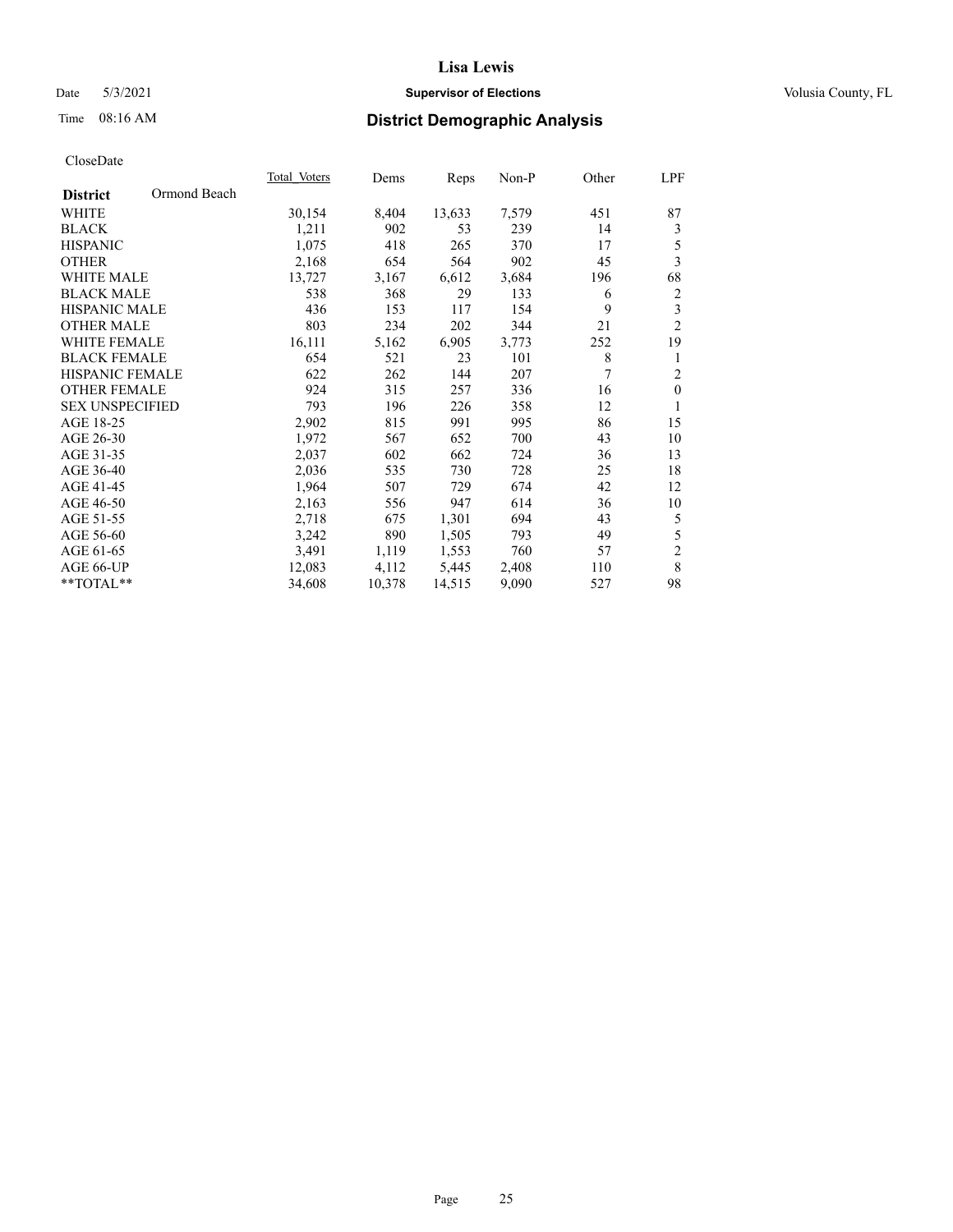## Date 5/3/2021 **Supervisor of Elections Supervisor of Elections** Volusia County, FL

| CloseDate |
|-----------|
|-----------|

|                        |         | Total Voters | Dems           | Reps     | Non-P | Other    | LPF      |
|------------------------|---------|--------------|----------------|----------|-------|----------|----------|
| <b>District</b>        | Pierson |              |                |          |       |          |          |
| WHITE                  |         | 603          | 140            | 330      | 119   | 10       | 4        |
| <b>BLACK</b>           |         | 38           | 32             | $\theta$ | 6     | $\Omega$ | $\Omega$ |
| <b>HISPANIC</b>        |         | 190          | 85             | 11       | 93    | 1        | $_{0}$   |
| <b>OTHER</b>           |         | 38           | 9              | 7        | 22    | $\Omega$ | 0        |
| <b>WHITE MALE</b>      |         | 297          | 67             | 165      | 58    | 4        | 3        |
| <b>BLACK MALE</b>      |         | 19           | 17             | $\theta$ | 2     | 0        | 0        |
| <b>HISPANIC MALE</b>   |         | 102          | 51             | 6        | 44    |          | 0        |
| <b>OTHER MALE</b>      |         | 15           | 3              | 5        | 7     | 0        | 0        |
| WHITE FEMALE           |         | 301          | 72             | 162      | 60    | 6        |          |
| <b>BLACK FEMALE</b>    |         | 19           | 15             | $\theta$ | 4     | 0        | 0        |
| <b>HISPANIC FEMALE</b> |         | 85           | 32             | 5        | 48    | 0        | 0        |
| <b>OTHER FEMALE</b>    |         | 13           | $\overline{4}$ | 1        | 8     | $\theta$ | 0        |
| <b>SEX UNSPECIFIED</b> |         | 18           | 5              | 4        | 9     | 0        | 0        |
| AGE 18-25              |         | 131          | 39             | 27       | 64    |          | 0        |
| AGE 26-30              |         | 79           | 32             | 21       | 23    |          | 2        |
| AGE 31-35              |         | 69           | 20             | 21       | 27    |          | 0        |
| AGE 36-40              |         | 65           | 10             | 28       | 25    |          |          |
| AGE 41-45              |         | 47           | 8              | 20       | 19    | 0        | 0        |
| AGE 46-50              |         | 56           | 13             | 25       | 17    | $\theta$ |          |
| AGE 51-55              |         | 56           | 18             | 26       | 11    |          | 0        |
| AGE 56-60              |         | 73           | 23             | 34       | 15    |          | 0        |
| AGE 61-65              |         | 99           | 30             | 46       | 22    |          | 0        |
| AGE 66-UP              |         | 194          | 73             | 100      | 17    | 4        | 0        |
| **TOTAL**              |         | 869          | 266            | 348      | 240   | 11       | 4        |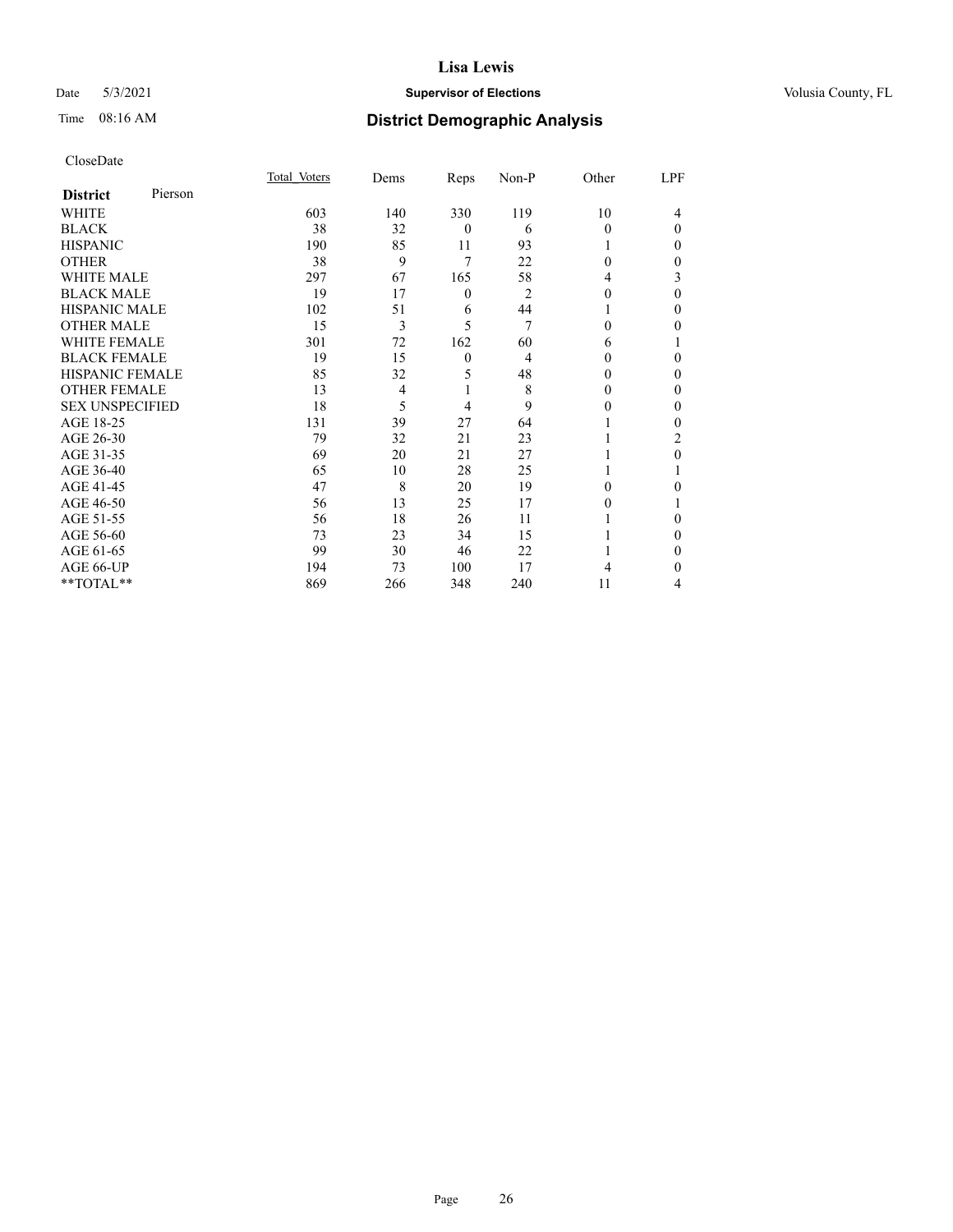## Date 5/3/2021 **Supervisor of Elections Supervisor of Elections** Volusia County, FL

## Time 08:16 AM **District Demographic Analysis**

|                        |             | Total Voters | Dems | Reps     | Non-P | Other    | LPF          |
|------------------------|-------------|--------------|------|----------|-------|----------|--------------|
| <b>District</b>        | Ponce Inlet |              |      |          |       |          |              |
| WHITE                  |             | 3,186        | 718  | 1,692    | 713   | 55       | 8            |
| <b>BLACK</b>           |             | 14           | 5    | 2        | 7     | 0        | 0            |
| <b>HISPANIC</b>        |             | 61           | 11   | 29       | 20    | 0        |              |
| <b>OTHER</b>           |             | 130          | 38   | 49       | 43    | $\theta$ | 0            |
| WHITE MALE             |             | 1,525        | 292  | 825      | 369   | 33       | 6            |
| <b>BLACK MALE</b>      |             | 9            | 3    | 2        | 4     | 0        | 0            |
| <b>HISPANIC MALE</b>   |             | 23           | 4    | 11       | 8     | 0        | $\theta$     |
| <b>OTHER MALE</b>      |             | 48           | 13   | 19       | 16    | $\Omega$ | $\mathbf{0}$ |
| <b>WHITE FEMALE</b>    |             | 1,632        | 419  | 856      | 333   | 22       | 2            |
| <b>BLACK FEMALE</b>    |             | 5            | 2    | $\theta$ | 3     | $\theta$ | $\mathbf{0}$ |
| <b>HISPANIC FEMALE</b> |             | 38           | 7    | 18       | 12    | 0        | 1            |
| <b>OTHER FEMALE</b>    |             | 51           | 16   | 19       | 16    | 0        | 0            |
| <b>SEX UNSPECIFIED</b> |             | 60           | 16   | 22       | 22    | 0        | 0            |
| AGE 18-25              |             | 190          | 37   | 87       | 57    | 6        | 3            |
| AGE 26-30              |             | 101          | 28   | 36       | 34    | 2        | 1            |
| AGE 31-35              |             | 82           | 20   | 30       | 31    |          | 0            |
| AGE 36-40              |             | 86           | 24   | 30       | 32    | 0        | 0            |
| AGE 41-45              |             | 107          | 18   | 53       | 32    | 3        |              |
| AGE 46-50              |             | 155          | 27   | 80       | 44    | 4        | 0            |
| AGE 51-55              |             | 218          | 33   | 124      | 56    | 3        | 2            |
| AGE 56-60              |             | 364          | 75   | 194      | 87    | 7        | 1            |
| AGE 61-65              |             | 473          | 99   | 276      | 90    | 8        | 0            |
| AGE 66-UP              |             | 1,615        | 411  | 862      | 320   | 21       |              |
| **TOTAL**              |             | 3,391        | 772  | 1,772    | 783   | 55       | 9            |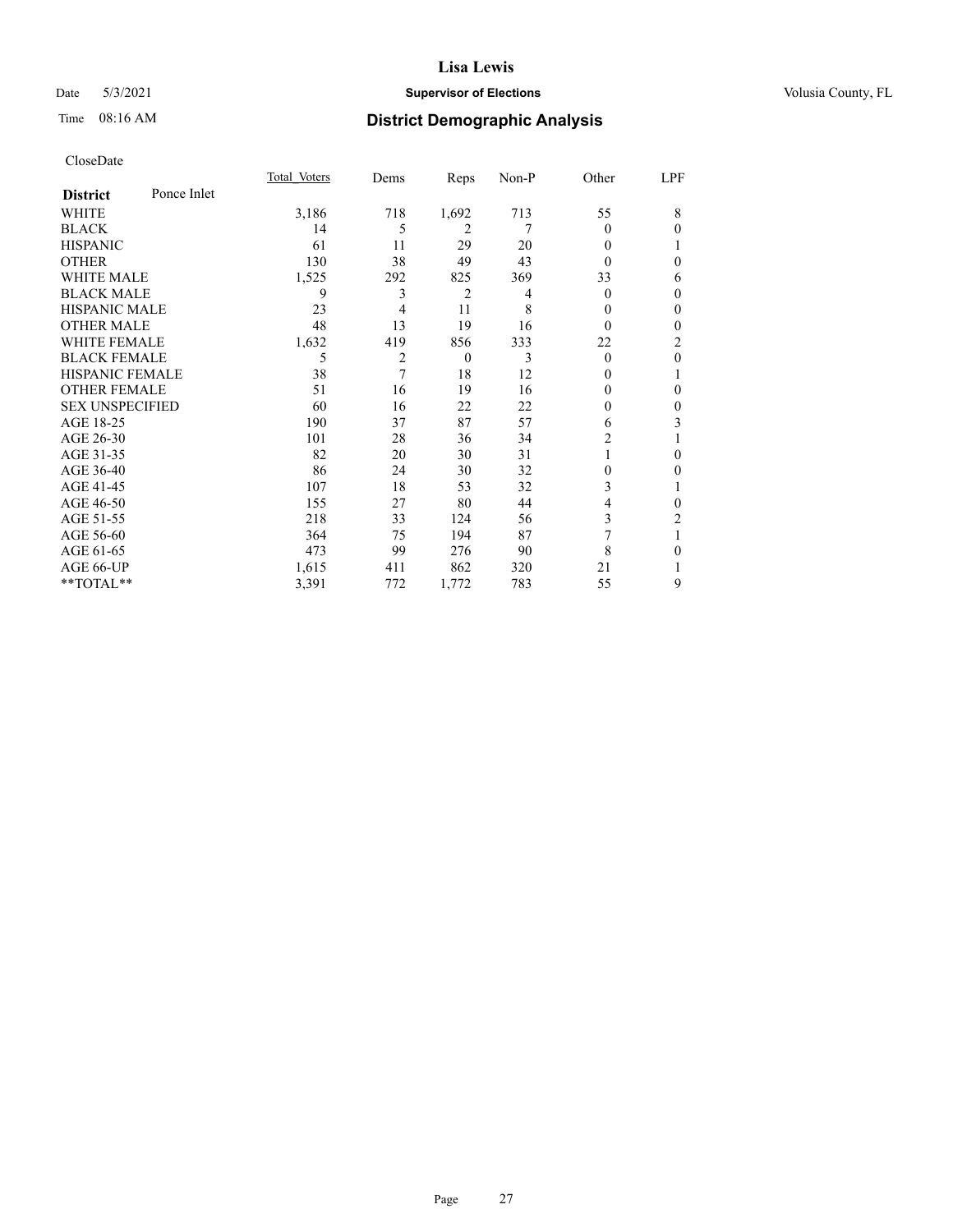## Date 5/3/2021 **Supervisor of Elections Supervisor of Elections** Volusia County, FL

## Time 08:16 AM **District Demographic Analysis**

|                        |             | Total Voters | Dems   | Reps   | Non-P  | Other | LPF            |
|------------------------|-------------|--------------|--------|--------|--------|-------|----------------|
| <b>District</b>        | Port Orange |              |        |        |        |       |                |
| WHITE                  |             | 40,724       | 10,898 | 17,700 | 11,287 | 704   | 135            |
| <b>BLACK</b>           |             | 1,661        | 1,202  | 89     | 350    | 16    | 4              |
| <b>HISPANIC</b>        |             | 1,962        | 712    | 453    | 764    | 25    | 8              |
| <b>OTHER</b>           |             | 2,853        | 852    | 729    | 1,202  | 58    | 12             |
| <b>WHITE MALE</b>      |             | 18,704       | 4,168  | 8,685  | 5,432  | 334   | 85             |
| <b>BLACK MALE</b>      |             | 715          | 467    | 53     | 183    | 10    | 2              |
| <b>HISPANIC MALE</b>   |             | 908          | 304    | 237    | 343    | 17    | 7              |
| <b>OTHER MALE</b>      |             | 1,025        | 293    | 270    | 433    | 21    | 8              |
| <b>WHITE FEMALE</b>    |             | 21,446       | 6,594  | 8,778  | 5,661  | 365   | 48             |
| <b>BLACK FEMALE</b>    |             | 926          | 720    | 35     | 164    | 6     | 1              |
| <b>HISPANIC FEMALE</b> |             | 1,018        | 399    | 207    | 403    | 8     | 1              |
| <b>OTHER FEMALE</b>    |             | 1,231        | 434    | 322    | 445    | 27    | 3              |
| <b>SEX UNSPECIFIED</b> |             | 1,227        | 285    | 384    | 539    | 15    | $\overline{4}$ |
| AGE 18-25              |             | 4,380        | 1,255  | 1,274  | 1,688  | 138   | 25             |
| AGE 26-30              |             | 3,204        | 894    | 984    | 1,223  | 83    | 20             |
| AGE 31-35              |             | 3,091        | 855    | 996    | 1,154  | 58    | 28             |
| AGE 36-40              |             | 3,098        | 843    | 1,043  | 1,129  | 66    | 17             |
| AGE 41-45              |             | 2,916        | 770    | 1,074  | 1,012  | 48    | 12             |
| AGE 46-50              |             | 3,189        | 799    | 1,328  | 986    | 56    | 20             |
| AGE 51-55              |             | 3,514        | 889    | 1,550  | 1,004  | 58    | 13             |
| AGE 56-60              |             | 4,393        | 1,165  | 2,042  | 1,123  | 55    | $\,$ 8 $\,$    |
| AGE 61-65              |             | 4,483        | 1,418  | 1,972  | 1,020  | 68    | 5              |
| AGE 66-UP              |             | 14,929       | 4,776  | 6,706  | 3,263  | 173   | 11             |
| **TOTAL**              |             | 47,200       | 13,664 | 18,971 | 13,603 | 803   | 159            |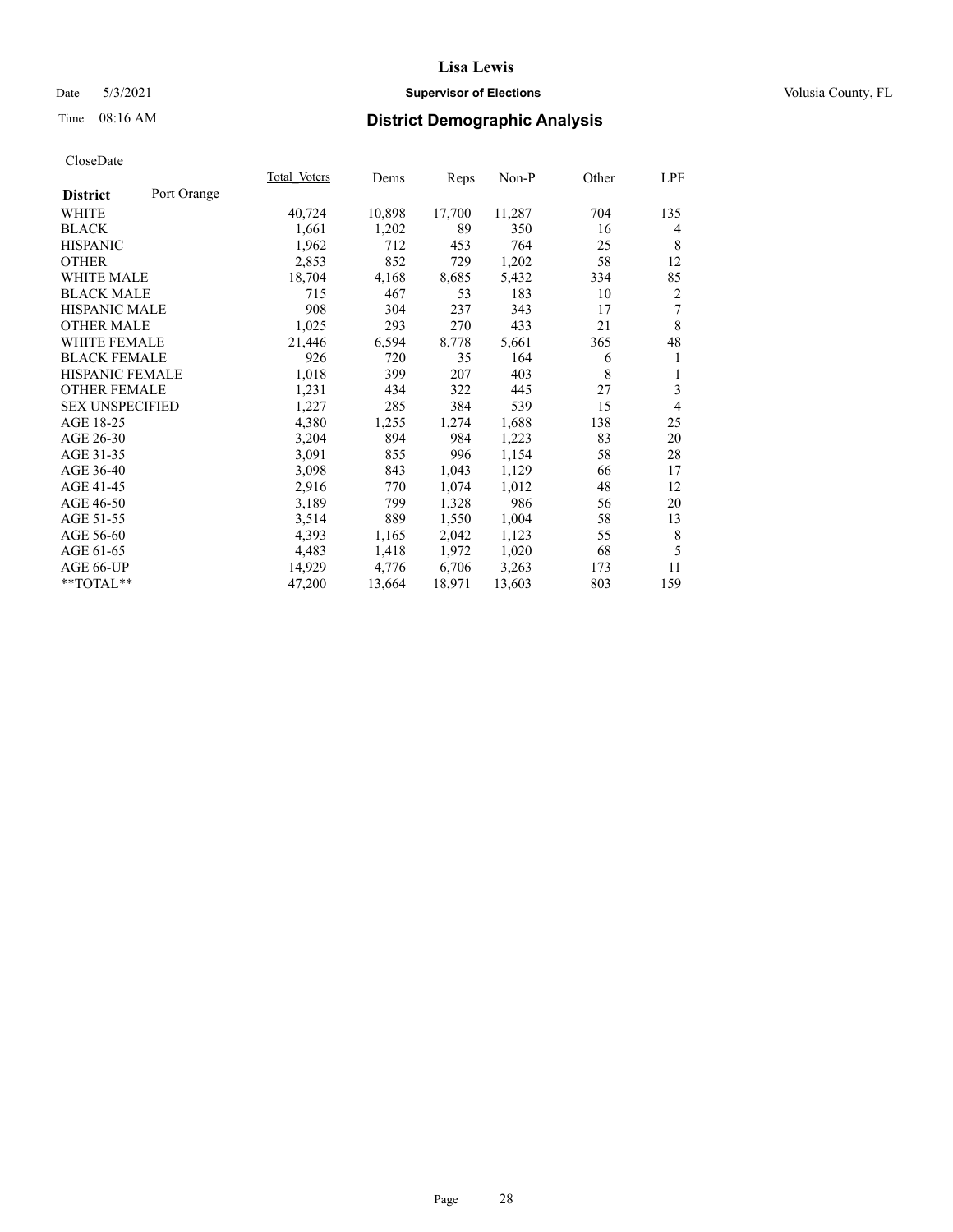## Date 5/3/2021 **Supervisor of Elections Supervisor of Elections** Volusia County, FL

## Time 08:16 AM **District Demographic Analysis**

|                                  | Total Voters | Dems  | Reps  | Non-P | Other          | LPF              |
|----------------------------------|--------------|-------|-------|-------|----------------|------------------|
| South Daytona<br><b>District</b> |              |       |       |       |                |                  |
| WHITE                            | 7,456        | 2,184 | 3,048 | 2,054 | 146            | 24               |
| <b>BLACK</b>                     | 753          | 571   | 24    | 148   | 9              | 1                |
| <b>HISPANIC</b>                  | 365          | 154   | 86    | 118   | 3              | 4                |
| <b>OTHER</b>                     | 483          | 157   | 112   | 198   | 12             | $\overline{4}$   |
| <b>WHITE MALE</b>                | 3,410        | 823   | 1,504 | 998   | 70             | 15               |
| <b>BLACK MALE</b>                | 288          | 207   | 13    | 64    | 4              | $\mathbf{0}$     |
| <b>HISPANIC MALE</b>             | 167          | 60    | 47    | 55    | 1              | 4                |
| <b>OTHER MALE</b>                | 163          | 50    | 43    | 61    | 7              | 2                |
| WHITE FEMALE                     | 3,945        | 1,341 | 1,507 | 1,014 | 75             | $\,8\,$          |
| <b>BLACK FEMALE</b>              | 458          | 360   | 10    | 82    | 5              | 1                |
| <b>HISPANIC FEMALE</b>           | 188          | 88    | 39    | 59    | $\overline{c}$ | $\boldsymbol{0}$ |
| <b>OTHER FEMALE</b>              | 210          | 81    | 53    | 71    | 4              | 1                |
| <b>SEX UNSPECIFIED</b>           | 228          | 56    | 54    | 114   | $\overline{2}$ | 2                |
| AGE 18-25                        | 764          | 237   | 214   | 276   | 29             | $\,8$            |
| AGE 26-30                        | 644          | 211   | 154   | 250   | 20             | 9                |
| AGE 31-35                        | 709          | 235   | 196   | 264   | 12             | $\overline{c}$   |
| AGE 36-40                        | 595          | 197   | 170   | 211   | 12             | 5                |
| AGE 41-45                        | 567          | 185   | 169   | 195   | 15             | 3                |
| AGE 46-50                        | 554          | 168   | 205   | 176   | 4              | 1                |
| AGE 51-55                        | 713          | 222   | 302   | 176   | 10             | 3                |
| AGE 56-60                        | 942          | 317   | 386   | 227   | 12             | $\mathbf{0}$     |
| AGE 61-65                        | 975          | 340   | 398   | 217   | 20             | $\mathbf{0}$     |
| AGE 66-UP                        | 2,594        | 954   | 1,076 | 526   | 36             | $\mathfrak{2}$   |
| **TOTAL**                        | 9,057        | 3,066 | 3,270 | 2,518 | 170            | 33               |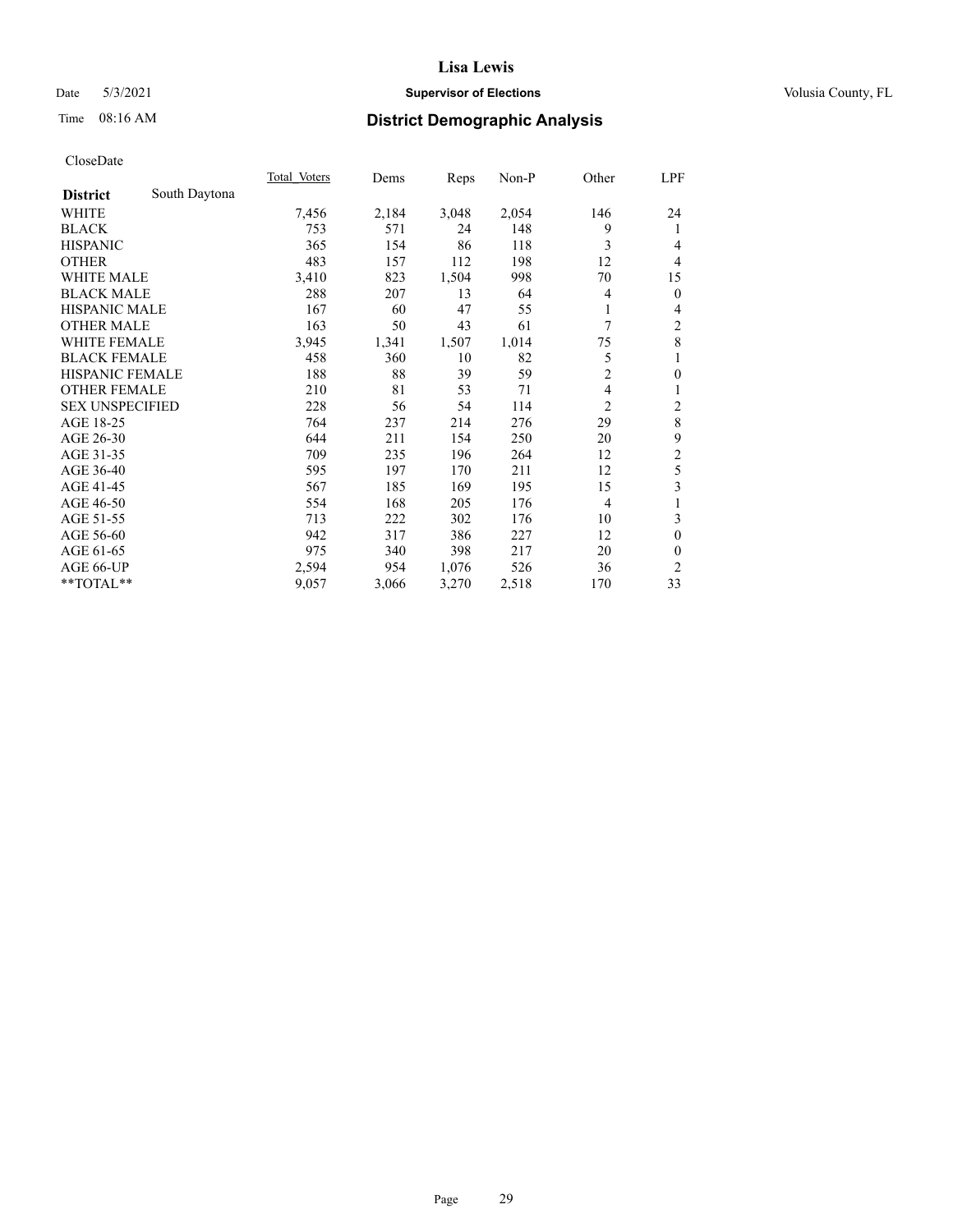## Date 5/3/2021 **Supervisor of Elections Supervisor of Elections** Volusia County, FL

## Time 08:16 AM **District Demographic Analysis**

|                        |               | Total Voters | Dems           | Reps     | Non-P | Other | LPF |
|------------------------|---------------|--------------|----------------|----------|-------|-------|-----|
| <b>District</b>        | Flagler Beach |              |                |          |       |       |     |
| WHITE                  |               | 68           | 27             | 29       | 11    |       | 0   |
| <b>BLACK</b>           |               |              | 0              | $\theta$ | 0     |       |     |
| <b>HISPANIC</b>        |               |              |                | $\theta$ | 0     |       |     |
| <b>OTHER</b>           |               |              |                | $\Omega$ |       |       |     |
| WHITE MALE             |               | 28           | 9              | 15       |       |       |     |
| <b>BLACK MALE</b>      |               |              |                | 0        |       |       |     |
| <b>HISPANIC MALE</b>   |               |              |                | $_{0}$   |       |       |     |
| <b>OTHER MALE</b>      |               |              |                | 0        |       |       | 0   |
| WHITE FEMALE           |               | 39           | 18             | 14       |       |       |     |
| <b>BLACK FEMALE</b>    |               | $\theta$     | 0              | $\theta$ |       |       |     |
| <b>HISPANIC FEMALE</b> |               |              |                | $_{0}$   |       |       |     |
| <b>OTHER FEMALE</b>    |               |              |                | 0        |       |       | 0   |
| <b>SEX UNSPECIFIED</b> |               |              |                |          |       |       |     |
| AGE 18-25              |               |              |                | 0        |       |       |     |
| AGE 26-30              |               |              |                |          |       |       |     |
| AGE 31-35              |               |              |                |          |       |       |     |
| AGE 36-40              |               |              |                | 0        |       |       | 0   |
| AGE 41-45              |               |              |                |          |       |       |     |
| AGE 46-50              |               |              |                | 0        | 0     | 0     | 0   |
| AGE 51-55              |               |              |                | 0        |       |       |     |
| AGE 56-60              |               | 12           |                | 5        |       |       |     |
| AGE 61-65              |               | 9            | $\mathfrak{D}$ | 6        |       |       |     |
| AGE 66-UP              |               | 47           | 23             | 18       | h     |       |     |
| **TOTAL**              |               | 70           | 28             | 29       | 11    | 2     | 0   |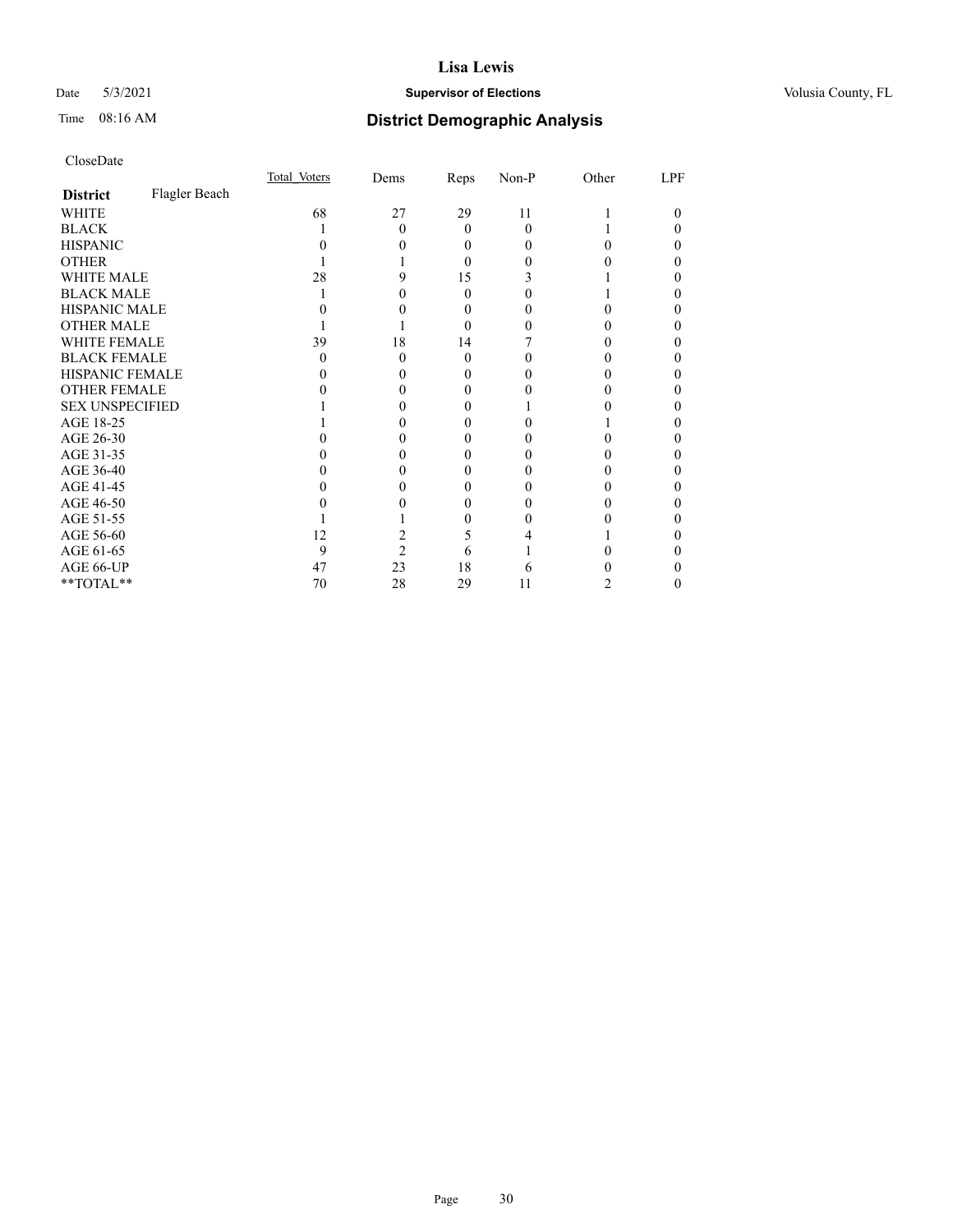## Date 5/3/2021 **Supervisor of Elections Supervisor of Elections** Volusia County, FL

## Time 08:16 AM **District Demographic Analysis**

|                        |                           | Total Voters | Dems   | Reps   | Non-P  | Other | LPF |
|------------------------|---------------------------|--------------|--------|--------|--------|-------|-----|
| <b>District</b>        | <b>Hospital Authority</b> |              |        |        |        |       |     |
| WHITE                  |                           | 112,266      | 28,190 | 51,531 | 30,352 | 1,715 | 478 |
| <b>BLACK</b>           |                           | 13,726       | 10,259 | 568    | 2,755  | 129   | 15  |
| <b>HISPANIC</b>        |                           | 32,053       | 14,177 | 5,267  | 12,233 | 316   | 60  |
| <b>OTHER</b>           |                           | 10,522       | 3,320  | 2,369  | 4,633  | 160   | 40  |
| WHITE MALE             |                           | 51,917       | 10,889 | 25,165 | 14,777 | 769   | 317 |
| <b>BLACK MALE</b>      |                           | 5,905        | 4,047  | 326    | 1,454  | 72    | 6   |
| <b>HISPANIC MALE</b>   |                           | 14,637       | 5,950  | 2,738  | 5,758  | 151   | 40  |
| <b>OTHER MALE</b>      |                           | 3,666        | 1,082  | 928    | 1,584  | 49    | 23  |
| <b>WHITE FEMALE</b>    |                           | 58,883       | 16,983 | 25,735 | 15,077 | 932   | 156 |
| <b>BLACK FEMALE</b>    |                           | 7,592        | 6,047  | 228    | 1,252  | 57    | 8   |
| <b>HISPANIC FEMALE</b> |                           | 16,927       | 8,003  | 2,465  | 6,277  | 163   | 19  |
| <b>OTHER FEMALE</b>    |                           | 4,403        | 1,689  | 929    | 1,699  | 75    | 11  |
| <b>SEX UNSPECIFIED</b> |                           | 4,635        | 1,255  | 1,220  | 2,095  | 52    | 13  |
| AGE 18-25              |                           | 17,277       | 5,497  | 4,274  | 6,981  | 427   | 98  |
| AGE 26-30              |                           | 12,827       | 3,956  | 3,500  | 5,026  | 246   | 99  |
| AGE 31-35              |                           | 13,416       | 4,148  | 3,778  | 5,201  | 205   | 84  |
| AGE 36-40              |                           | 12,583       | 3,795  | 3,650  | 4,843  | 204   | 91  |
| AGE 41-45              |                           | 12,045       | 3,849  | 3,687  | 4,279  | 181   | 49  |
| AGE 46-50              |                           | 12,604       | 3,840  | 4,470  | 4,070  | 179   | 45  |
| AGE 51-55              |                           | 13,533       | 4,181  | 5,416  | 3,739  | 164   | 33  |
| AGE 56-60              |                           | 15,532       | 4,937  | 6,444  | 3,951  | 171   | 29  |
| AGE 61-65              |                           | 15,326       | 5,175  | 6,552  | 3,410  | 162   | 27  |
| AGE 66-UP              |                           | 43,424       | 16,568 | 17,964 | 8,473  | 381   | 38  |
| $*$ TOTAL $*$          |                           | 168,567      | 55,946 | 59,735 | 49,973 | 2,320 | 593 |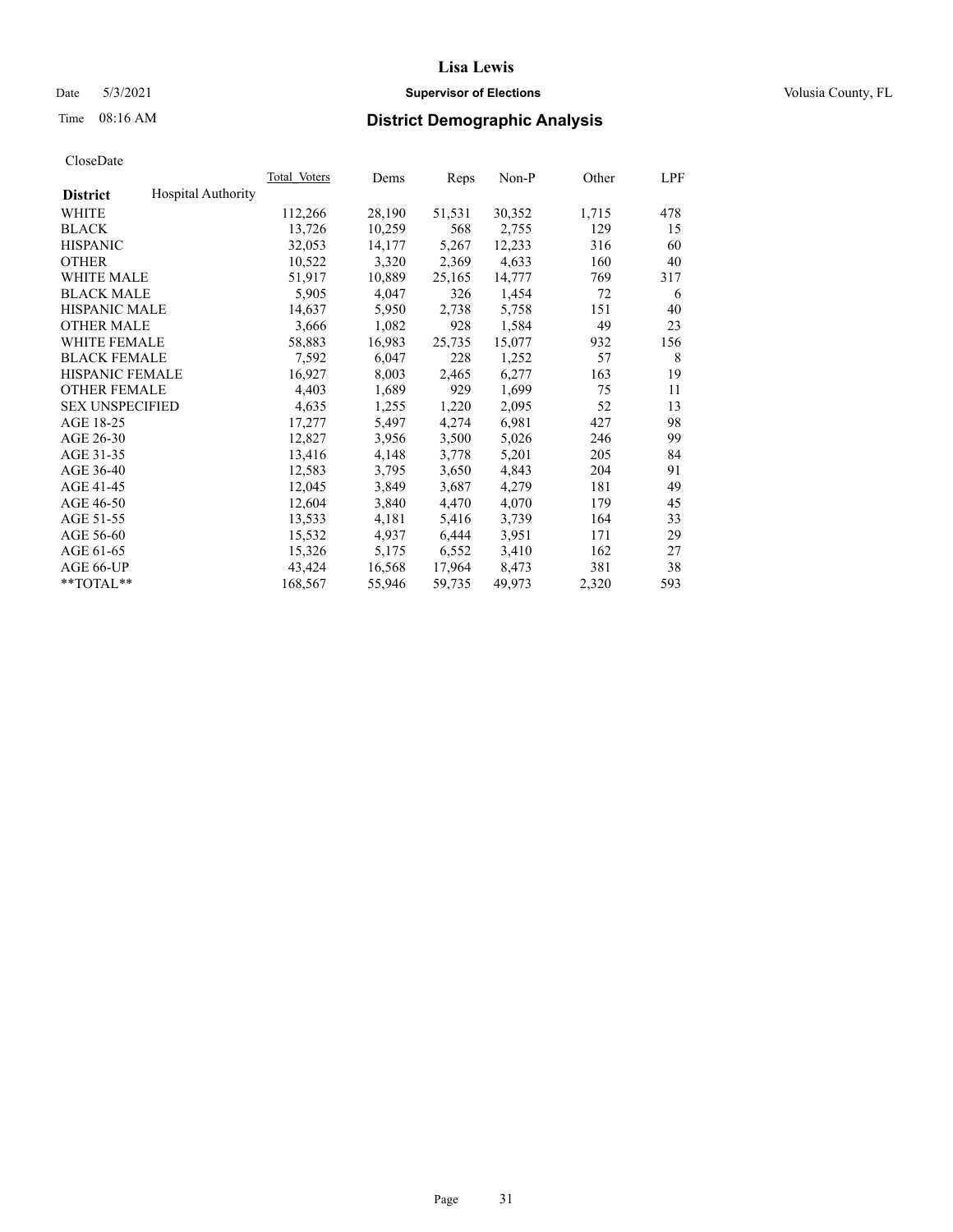## Date 5/3/2021 **Supervisor of Elections Supervisor of Elections** Volusia County, FL

| CloseDate |
|-----------|
|-----------|

| Total Voters              | Dems  | Reps   | $Non-P$ | Other          | LPF          |
|---------------------------|-------|--------|---------|----------------|--------------|
| Florida House District 24 |       |        |         |                |              |
| 21,079                    | 5,097 | 10,512 | 5,086   | 312            | 72           |
| 587                       | 444   | 26     | 107     | 8              | 2            |
| 1,670                     | 655   | 313    | 685     | 16             | 1            |
| 1,124                     | 273   | 356    | 469     | 22             | 4            |
| 9,863                     | 1,998 | 5,144  | 2,519   | 156            | 46           |
| 267                       | 187   | 16     | 57      | 6              | 1            |
| 738                       | 274   | 144    | 313     |                | $\mathbf{0}$ |
| 359                       | 75    | 128    | 147     | 6              | 3            |
| 10,995                    | 3,065 | 5,266  | 2,484   | 154            | 26           |
| 311                       | 249   | 9      | 50      | $\overline{2}$ | 1            |
| 893                       | 365   | 163    | 355     | 9              | 1            |
| 464                       | 135   | 148    | 169     | 12             | $\mathbf{0}$ |
| 570                       | 121   | 189    | 253     | 6              | 1            |
| 1,927                     | 492   | 649    | 734     | 44             | 8            |
| 1,255                     | 317   | 441    | 458     | 28             | 11           |
| 1,211                     | 303   | 449    | 432     | 22             | 5            |
| 1,131                     | 275   | 447    | 380     | 21             | $\,$ 8 $\,$  |
| 1,153                     | 257   | 483    | 394     | 11             | $\,$ 8 $\,$  |
| 1,352                     | 258   | 656    | 406     | 24             | $\,$ 8 $\,$  |
| 1,687                     | 344   | 878    | 436     | 24             | 5            |
| 2,397                     | 550   | 1,248  | 557     | 38             | 4            |
| 2,903                     | 782   | 1,440  | 626     | 48             | 7            |
| 9,444                     | 2,891 | 4,516  | 1,924   | 98             | 15           |
| 24,460                    | 6,469 | 11,207 | 6,347   | 358            | 79           |
|                           |       |        |         |                |              |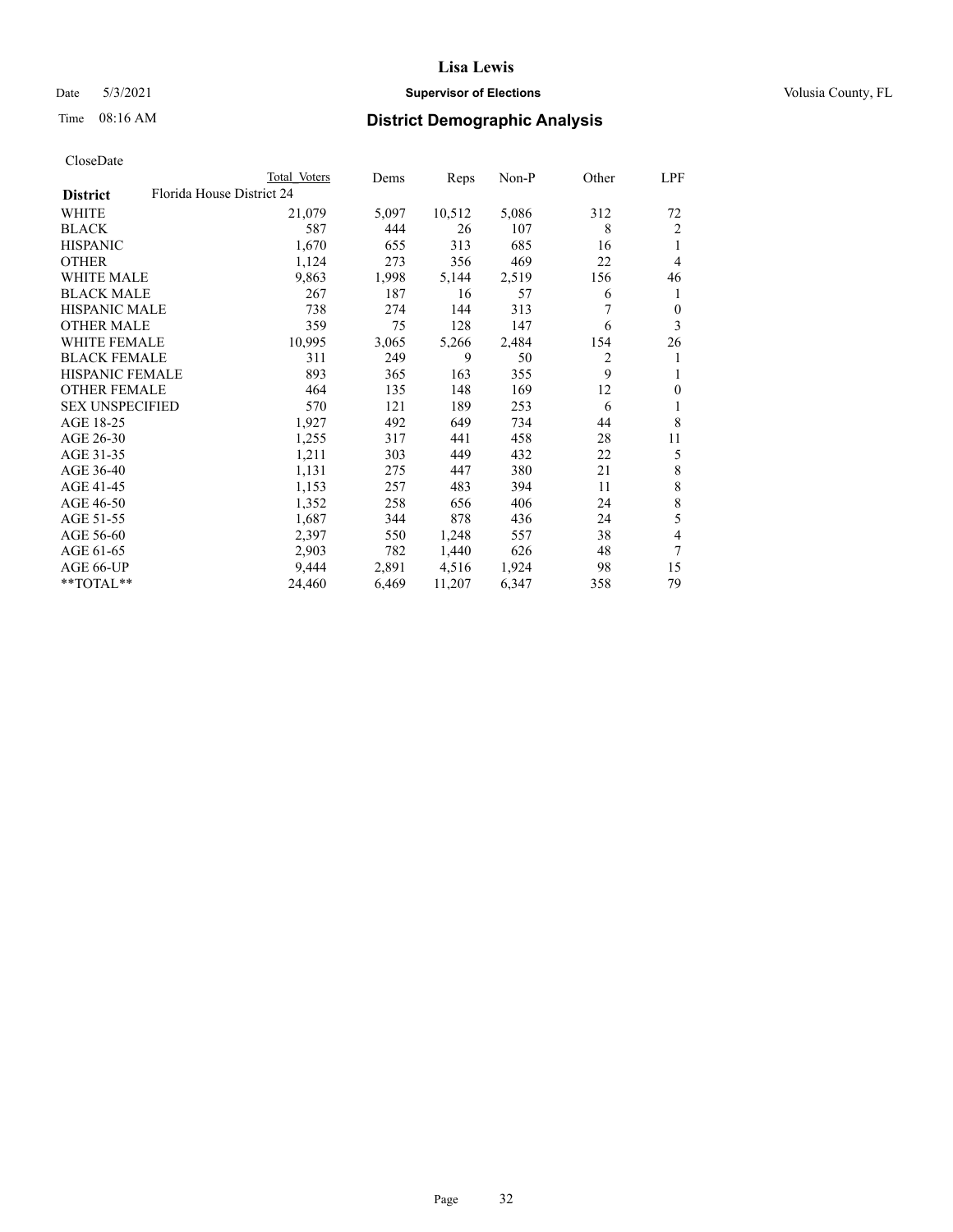## Date 5/3/2021 **Supervisor of Elections Supervisor of Elections** Volusia County, FL

|                        |                           | Total Voters | Dems   | Reps   | Non-P  | Other | LPF |
|------------------------|---------------------------|--------------|--------|--------|--------|-------|-----|
| <b>District</b>        | Florida House District 25 |              |        |        |        |       |     |
| WHITE                  |                           | 122,394      | 32,602 | 55,627 | 31,622 | 2,144 | 399 |
| BLACK                  |                           | 4,080        | 2,977  | 204    | 842    | 49    | 8   |
| HISPANIC               |                           | 4,382        | 1,579  | 1,155  | 1,556  | 73    | 19  |
| OTHER                  |                           | 7,558        | 2,187  | 2,053  | 3,144  | 152   | 22  |
| WHITE MALE             |                           | 56,892       | 12,685 | 27,343 | 15,576 | 1,020 | 268 |
| BLACK MALE             |                           | 1,827        | 1,210  | 111    | 470    | 30    | 6   |
| HISPANIC MALE          |                           | 1,963        | 650    | 566    | 691    | 43    | 13  |
| OTHER MALE             |                           | 2,760        | 766    | 769    | 1,150  | 62    | 13  |
| WHITE FEMALE           |                           | 64,072       | 19,563 | 27,703 | 15,565 | 1,114 | 127 |
| BLACK FEMALE           |                           | 2,193        | 1,721  | 88     | 364    | 19    | 1   |
| HISPANIC FEMALE        |                           | 2,340        | 906    | 567    | 831    | 30    | 6   |
| OTHER FEMALE           |                           | 3,202        | 1,100  | 884    | 1,148  | 64    | 6   |
| <b>SEX UNSPECIFIED</b> |                           | 3,165        | 744    | 1,008  | 1,369  | 36    | 8   |
| AGE 18-25              |                           | 10,750       | 2,934  | 3,522  | 3,883  | 354   | 57  |
| AGE 26-30              |                           | 7,821        | 2,129  | 2,525  | 2,917  | 192   | 58  |
| AGE 31-35              |                           | 7,865        | 2,198  | 2,556  | 2,872  | 166   | 73  |
| AGE 36-40              |                           | 7,723        | 2,046  | 2,714  | 2,763  | 147   | 53  |
| AGE 41-45              |                           | 7,536        | 1,908  | 2,842  | 2,588  | 153   | 45  |
| AGE 46-50              |                           | 8,684        | 2,105  | 3,741  | 2,605  | 185   | 48  |
| AGE 51-55              |                           | 10,543       | 2,541  | 4,917  | 2,863  | 191   | 31  |
| AGE 56-60              |                           | 13,671       | 3,473  | 6,601  | 3,369  | 206   | 22  |
| AGE 61-65              |                           | 14,786       | 4,339  | 6,873  | 3,307  | 245   | 22  |
| AGE 66-UP              |                           | 49,032       | 15,672 | 22,746 | 9,996  | 579   | 39  |
| $*$ $TOTAL**$          |                           | 138,414      | 39,345 | 59,039 | 37,164 | 2,418 | 448 |
|                        |                           |              |        |        |        |       |     |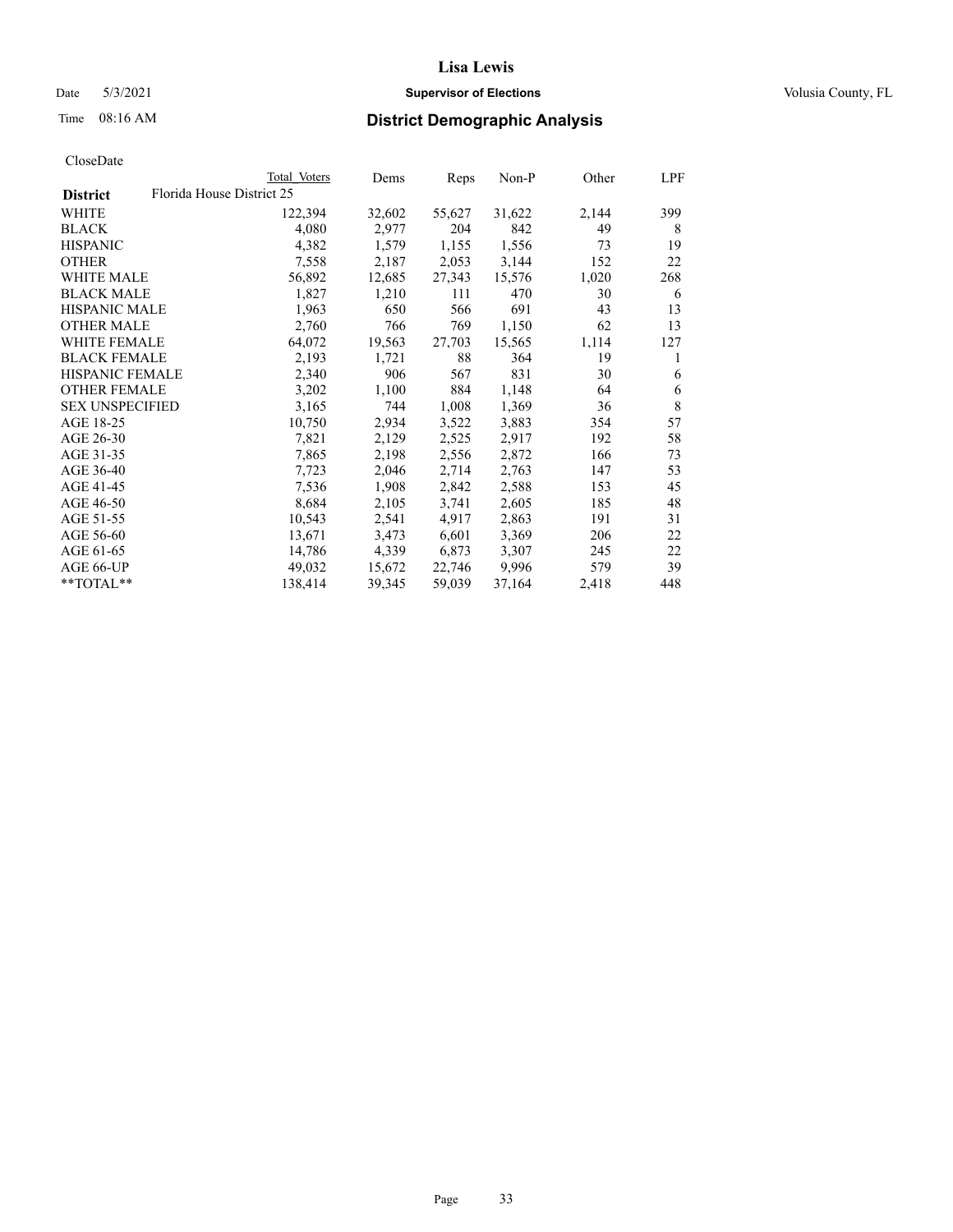Date 5/3/2021 **Supervisor of Elections Supervisor of Elections** Volusia County, FL

| CloseDate |
|-----------|
|-----------|

|                        |                           | Total Voters | Dems   | <b>Reps</b> | $Non-P$ | Other | LPF |
|------------------------|---------------------------|--------------|--------|-------------|---------|-------|-----|
| <b>District</b>        | Florida House District 26 |              |        |             |         |       |     |
| WHITE                  |                           | 81,728       | 22,542 | 34,925      | 22,401  | 1,510 | 350 |
| <b>BLACK</b>           |                           | 22,000       | 17,240 | 649         | 3,917   | 182   | 12  |
| <b>HISPANIC</b>        |                           | 8,387        | 3,534  | 1,572       | 3,121   | 126   | 34  |
| <b>OTHER</b>           |                           | 7,779        | 2,635  | 1,560       | 3,438   | 116   | 30  |
| <b>WHITE MALE</b>      |                           | 37,720       | 8,560  | 17,265      | 10,964  | 696   | 235 |
| <b>BLACK MALE</b>      |                           | 8,672        | 6,319  | 353         | 1,902   | 93    | 5   |
| <b>HISPANIC MALE</b>   |                           | 3,741        | 1,400  | 792         | 1,458   | 65    | 26  |
| <b>OTHER MALE</b>      |                           | 2,685        | 874    | 632         | 1,123   | 42    | 14  |
| <b>WHITE FEMALE</b>    |                           | 42,937       | 13,728 | 17,245      | 11,045  | 809   | 110 |
| <b>BLACK FEMALE</b>    |                           | 12,857       | 10,559 | 278         | 1,924   | 89    | 7   |
| HISPANIC FEMALE        |                           | 4,489        | 2,069  | 757         | 1,596   | 59    | 8   |
| <b>OTHER FEMALE</b>    |                           | 3,150        | 1,267  | 601         | 1,216   | 54    | 12  |
| <b>SEX UNSPECIFIED</b> |                           | 3,641        | 1,175  | 781         | 1,649   | 27    | 9   |
| AGE 18-25              |                           | 14,407       | 5,768  | 2,990       | 5,206   | 353   | 90  |
| AGE 26-30              |                           | 9,389        | 3,643  | 2,139       | 3,320   | 215   | 72  |
| AGE 31-35              |                           | 9,110        | 3,425  | 2,204       | 3,262   | 160   | 59  |
| AGE 36-40              |                           | 8,043        | 3,012  | 2,032       | 2,820   | 131   | 48  |
| AGE 41-45              |                           | 7,538        | 2,819  | 2,058       | 2,499   | 134   | 28  |
| AGE 46-50              |                           | 7,893        | 2,806  | 2,572       | 2,369   | 120   | 26  |
| AGE 51-55              |                           | 8,805        | 3,116  | 3,274       | 2,266   | 121   | 28  |
| AGE 56-60              |                           | 11,044       | 3,986  | 4,201       | 2,699   | 138   | 20  |
| AGE 61-65              |                           | 11,274       | 4,375  | 4,340       | 2,362   | 172   | 25  |
| AGE 66-UP              |                           | 32,391       | 13,001 | 12,896      | 6,074   | 390   | 30  |
| $**TOTAL**$            |                           | 119,894      | 45,951 | 38,706      | 32,877  | 1,934 | 426 |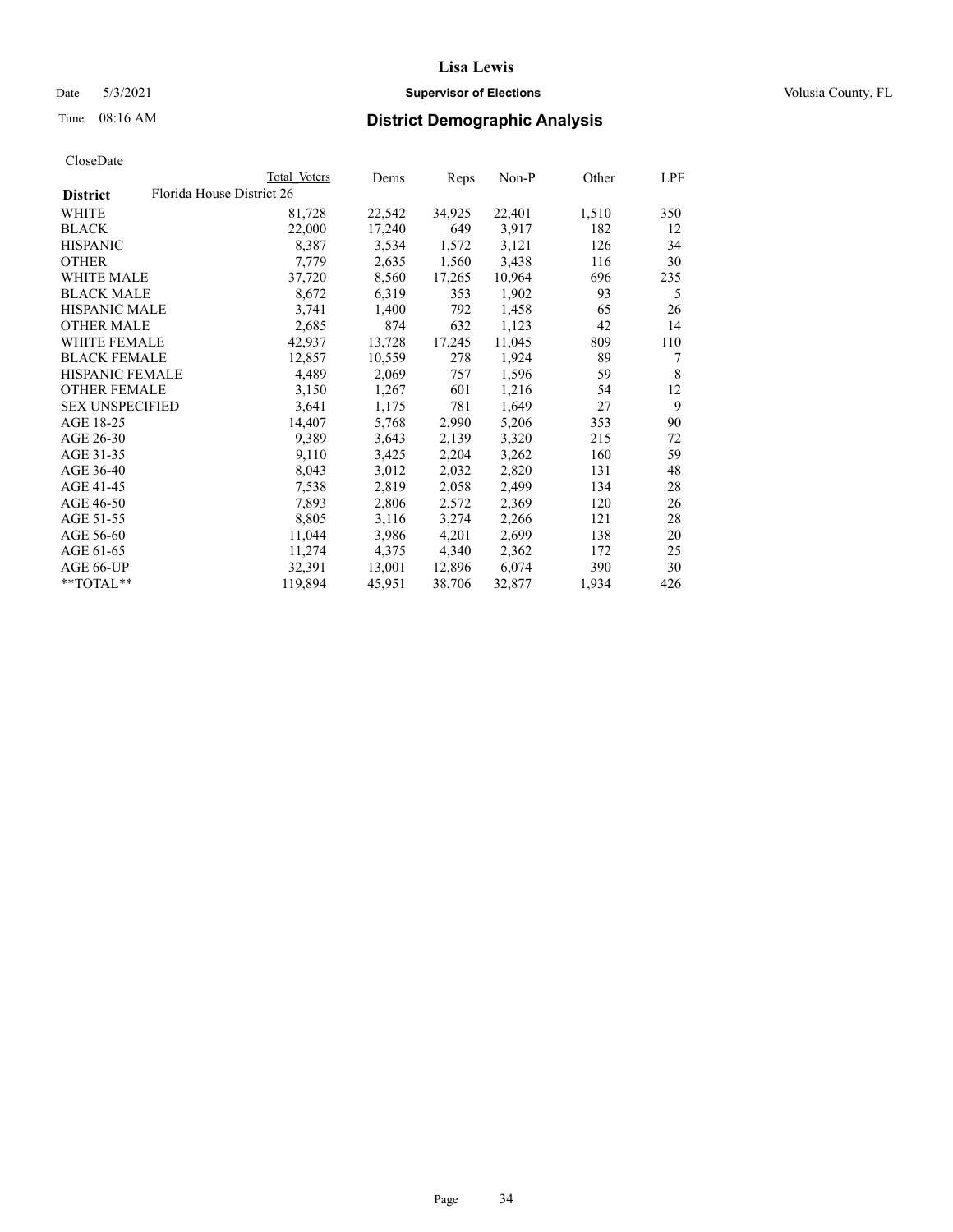## Date 5/3/2021 **Supervisor of Elections Supervisor of Elections** Volusia County, FL

## Time 08:16 AM **District Demographic Analysis**

|                        |                           | Total Voters | Dems   | Reps   | Non-P  | Other | LPF            |
|------------------------|---------------------------|--------------|--------|--------|--------|-------|----------------|
| <b>District</b>        | Florida House District 27 |              |        |        |        |       |                |
| WHITE                  |                           | 83,679       | 20,704 | 37,752 | 23,603 | 1,291 | 329            |
| <b>BLACK</b>           |                           | 9,006        | 6,576  | 406    | 1,925  | 89    | 10             |
| <b>HISPANIC</b>        |                           | 25,952       | 11,656 | 4,194  | 9,810  | 247   | 45             |
| <b>OTHER</b>           |                           | 7,658        | 2,357  | 1,751  | 3,380  | 139   | 31             |
| WHITE MALE             |                           | 38,978       | 8,097  | 18,626 | 11,471 | 560   | 224            |
| <b>BLACK MALE</b>      |                           | 4,046        | 2,684  | 250    | 1,055  | 53    | $\overline{4}$ |
| <b>HISPANIC MALE</b>   |                           | 11,943       | 4,931  | 2,209  | 4,659  | 115   | 29             |
| <b>OTHER MALE</b>      |                           | 2,705        | 770    | 685    | 1,187  | 44    | 19             |
| <b>WHITE FEMALE</b>    |                           | 43,591       | 12,374 | 18,636 | 11,757 | 721   | 103            |
| <b>BLACK FEMALE</b>    |                           | 4,826        | 3,798  | 150    | 837    | 36    | 5              |
| <b>HISPANIC FEMALE</b> |                           | 13,627       | 6,546  | 1,938  | 4,997  | 131   | 15             |
| <b>OTHER FEMALE</b>    |                           | 3,205        | 1,219  | 688    | 1,227  | 62    | 9              |
| <b>SEX UNSPECIFIED</b> |                           | 3,372        | 873    | 921    | 1,527  | 44    | 7              |
| AGE 18-25              |                           | 11,985       | 3,688  | 2,901  | 5,000  | 332   | 64             |
| AGE 26-30              |                           | 9,384        | 2,847  | 2,499  | 3,809  | 164   | 65             |
| AGE 31-35              |                           | 9,896        | 3,017  | 2,745  | 3,924  | 144   | 66             |
| AGE 36-40              |                           | 9,253        | 2,736  | 2,629  | 3,671  | 150   | 67             |
| AGE 41-45              |                           | 9,095        | 2,889  | 2,683  | 3,349  | 137   | 37             |
| AGE 46-50              |                           | 9,596        | 2,868  | 3,362  | 3,195  | 130   | 41             |
| AGE 51-55              |                           | 10,299       | 3,151  | 4,046  | 2,939  | 144   | 19             |
| AGE 56-60              |                           | 11,874       | 3,780  | 4,804  | 3,120  | 153   | 17             |
| AGE 61-65              |                           | 11,888       | 3,914  | 4,988  | 2,834  | 133   | 19             |
| AGE 66-UP              |                           | 33,025       | 12,403 | 13,446 | 6,877  | 279   | 20             |
| $*$ $TOTAL**$          |                           | 126,295      | 41,293 | 44,103 | 38,718 | 1,766 | 415            |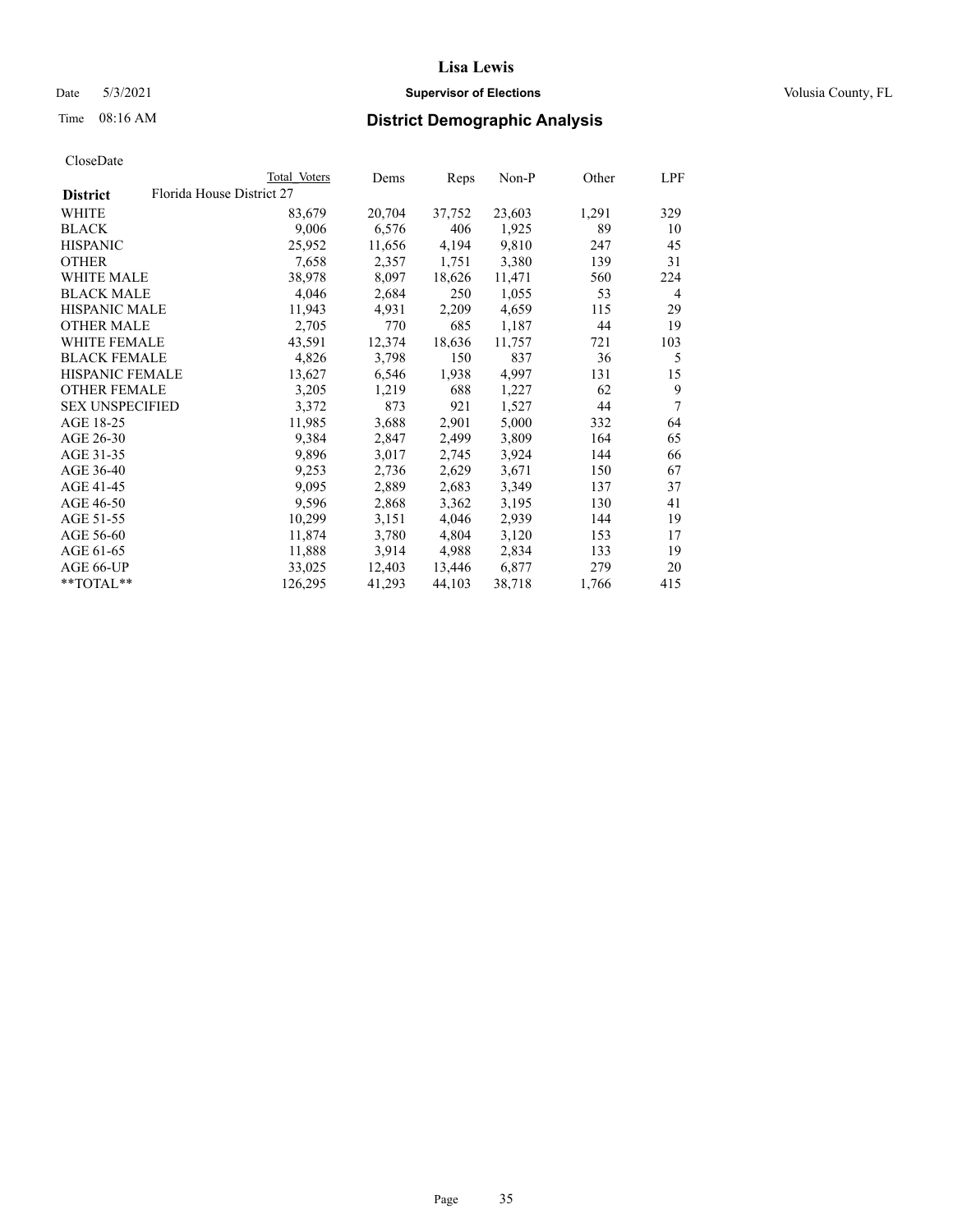## Date 5/3/2021 **Supervisor of Elections Supervisor of Elections** Volusia County, FL

## Time 08:16 AM **District Demographic Analysis**

|                        | Total Voters            | Dems   | Reps   | Non-P  | Other | LPF |
|------------------------|-------------------------|--------|--------|--------|-------|-----|
| <b>District</b>        | School Board District 1 |        |        |        |       |     |
| WHITE                  | 65,194                  | 16,606 | 30,572 | 16,709 | 1,033 | 274 |
| <b>BLACK</b>           | 6,338                   | 4,868  | 241    | 1,167  | 57    | 5   |
| <b>HISPANIC</b>        | 9,377                   | 3,857  | 1,821  | 3,545  | 130   | 24  |
| <b>OTHER</b>           | 5,019                   | 1,543  | 1,207  | 2,186  | 62    | 21  |
| WHITE MALE             | 29,832                  | 6,300  | 14,799 | 8,080  | 470   | 183 |
| <b>BLACK MALE</b>      | 2,606                   | 1,858  | 119    | 595    | 31    | 3   |
| <b>HISPANIC MALE</b>   | 4,121                   | 1,538  | 896    | 1,608  | 62    | 17  |
| <b>OTHER MALE</b>      | 1,720                   | 505    | 457    | 731    | 18    | 9   |
| <b>WHITE FEMALE</b>    | 34,556                  | 10,130 | 15,431 | 8,355  | 553   | 87  |
| <b>BLACK FEMALE</b>    | 3,615                   | 2,923  | 114    | 550    | 26    | 2   |
| <b>HISPANIC FEMALE</b> | 5,104                   | 2,248  | 899    | 1,883  | 67    | 7   |
| <b>OTHER FEMALE</b>    | 2,093                   | 771    | 479    | 804    | 32    | 7   |
| <b>SEX UNSPECIFIED</b> | 2,280                   | 601    | 646    | 1,001  | 23    | 9   |
| AGE 18-25              | 8,451                   | 2,656  | 2,333  | 3,191  | 216   | 55  |
| AGE 26-30              | 5,973                   | 1,756  | 1,842  | 2,193  | 130   | 52  |
| AGE 31-35              | 6,234                   | 1,864  | 1,919  | 2,310  | 100   | 41  |
| AGE 36-40              | 5,915                   | 1,686  | 1,931  | 2,156  | 94    | 48  |
| AGE 41-45              | 5,619                   | 1,630  | 1,982  | 1,891  | 90    | 26  |
| AGE 46-50              | 6,016                   | 1,694  | 2,327  | 1,869  | 100   | 26  |
| AGE 51-55              | 6,603                   | 1,833  | 2,935  | 1,730  | 86    | 19  |
| AGE 56-60              | 7,746                   | 2,253  | 3,513  | 1,874  | 89    | 17  |
| AGE 61-65              | 7,947                   | 2,533  | 3,635  | 1,653  | 109   | 17  |
| AGE 66-UP              | 25,424                  | 8,969  | 11,424 | 4,740  | 268   | 23  |
| $*$ $TOTAL**$          | 85,928                  | 26,874 | 33,841 | 23,607 | 1,282 | 324 |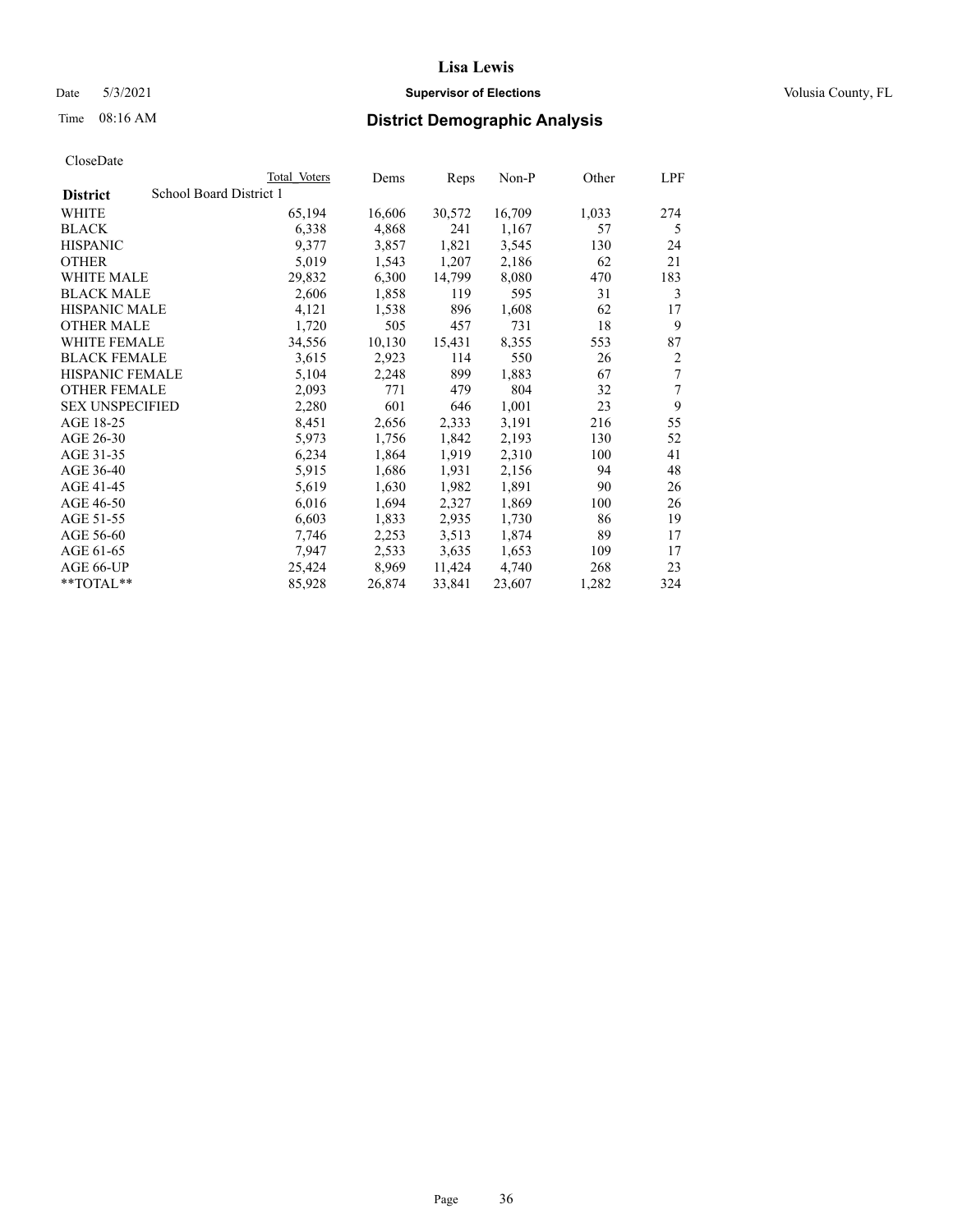## Date 5/3/2021 **Supervisor of Elections Supervisor of Elections** Volusia County, FL

## Time 08:16 AM **District Demographic Analysis**

|                                            | Total Voters | Dems   | Reps   | Non-P  | Other | LPF          |
|--------------------------------------------|--------------|--------|--------|--------|-------|--------------|
| School Board District 2<br><b>District</b> |              |        |        |        |       |              |
| WHITE                                      | 53,700       | 14,947 | 22,583 | 14,933 | 1,024 | 213          |
| <b>BLACK</b>                               | 13,297       | 10,419 | 373    | 2,390  | 109   | 6            |
| <b>HISPANIC</b>                            | 3,270        | 1,381  | 666    | 1,157  | 52    | 14           |
| <b>OTHER</b>                               | 4,946        | 1,632  | 1,025  | 2,164  | 106   | 19           |
| WHITE MALE                                 | 25,230       | 5,860  | 11,359 | 7,393  | 485   | 133          |
| <b>BLACK MALE</b>                          | 5,202        | 3,800  | 207    | 1,136  | 59    | $\mathbf{0}$ |
| <b>HISPANIC MALE</b>                       | 1,494        | 575    | 341    | 534    | 33    | 11           |
| <b>OTHER MALE</b>                          | 1,752        | 548    | 416    | 737    | 40    | 11           |
| WHITE FEMALE                               | 27,726       | 8,891  | 10,949 | 7,273  | 535   | 78           |
| <b>BLACK FEMALE</b>                        | 7,794        | 6,384  | 157    | 1,198  | 50    | 5            |
| <b>HISPANIC FEMALE</b>                     | 1,709        | 779    | 316    | 592    | 19    | 3            |
| <b>OTHER FEMALE</b>                        | 2,022        | 789    | 412    | 765    | 50    | 6            |
| <b>SEX UNSPECIFIED</b>                     | 2,284        | 753    | 490    | 1,016  | 20    | 5            |
| AGE 18-25                                  | 8,704        | 3,653  | 1,630  | 3,148  | 224   | 49           |
| AGE 26-30                                  | 5,517        | 2,202  | 1,155  | 1,969  | 148   | 43           |
| AGE 31-35                                  | 5,072        | 1,980  | 1,147  | 1,804  | 106   | 35           |
| AGE 36-40                                  | 4,341        | 1,684  | 1,080  | 1,462  | 86    | 29           |
| AGE 41-45                                  | 4,024        | 1,557  | 1,042  | 1,338  | 69    | 18           |
| AGE 46-50                                  | 4,347        | 1,529  | 1,411  | 1,311  | 72    | 24           |
| AGE 51-55                                  | 5,367        | 1,859  | 1,962  | 1,450  | 83    | 13           |
| AGE 56-60                                  | 7,175        | 2,512  | 2,752  | 1,796  | 106   | 9            |
| AGE 61-65                                  | 7,636        | 2,851  | 3,016  | 1,645  | 113   | 11           |
| AGE 66-UP                                  | 23,030       | 8,552  | 9,452  | 4,721  | 284   | 21           |
| **TOTAL**                                  | 75,213       | 28,379 | 24,647 | 20,644 | 1,291 | 252          |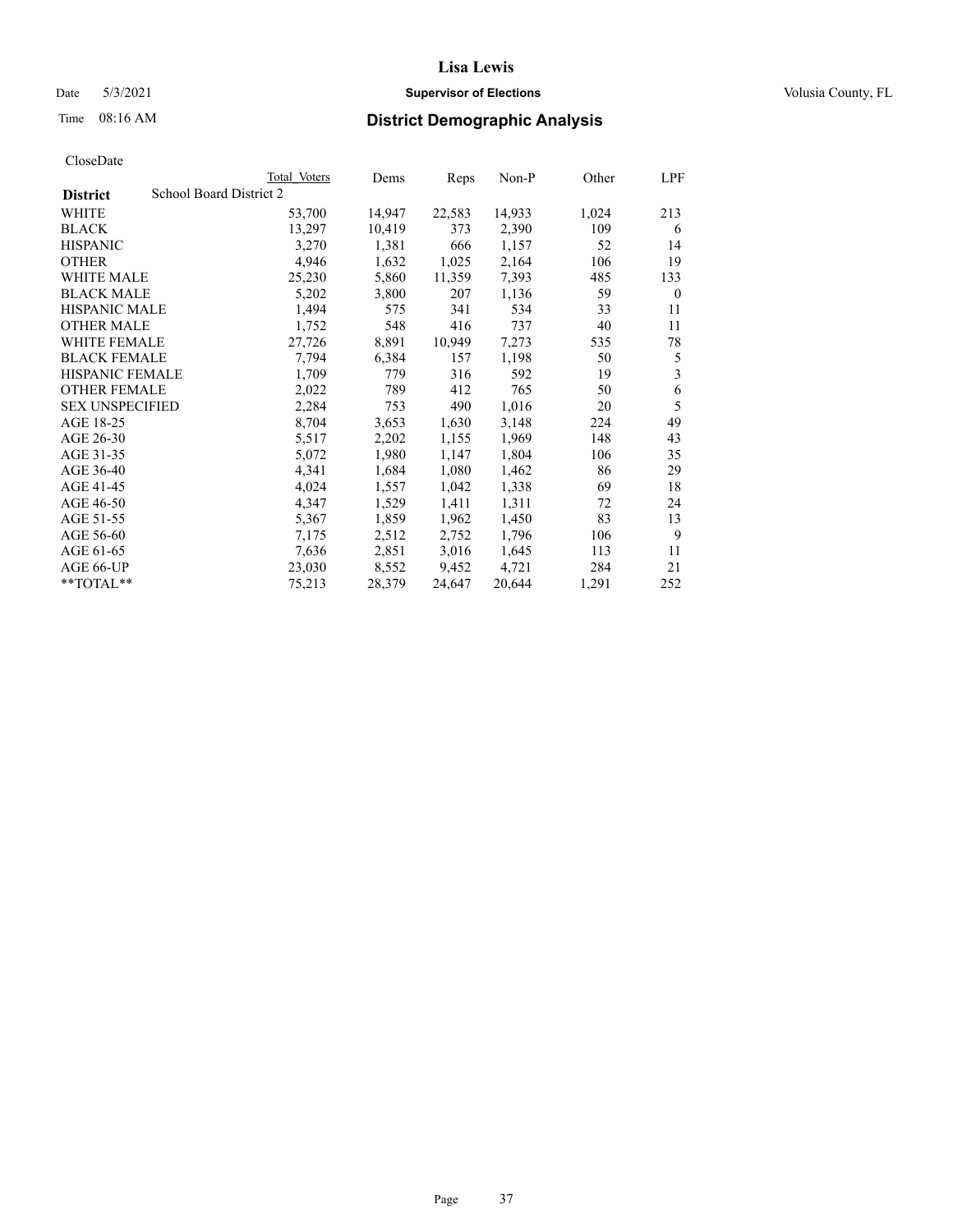## Date 5/3/2021 **Supervisor of Elections Supervisor of Elections** Volusia County, FL

## Time 08:16 AM **District Demographic Analysis**

|                        | Total Voters            | Dems   | Reps   | Non-P  | Other | LPF            |
|------------------------|-------------------------|--------|--------|--------|-------|----------------|
| <b>District</b>        | School Board District 3 |        |        |        |       |                |
| WHITE                  | 80,261                  | 20,709 | 36,792 | 21,063 | 1,450 | 247            |
| <b>BLACK</b>           | 2,437                   | 1,830  | 116    | 459    | 28    | $\overline{4}$ |
| <b>HISPANIC</b>        | 2,379                   | 805    | 658    | 864    | 42    | 10             |
| <b>OTHER</b>           | 4,107                   | 1,139  | 1,188  | 1,686  | 77    | 17             |
| <b>WHITE MALE</b>      | 37,470                  | 8,074  | 18,196 | 10,348 | 683   | 169            |
| <b>BLACK MALE</b>      | 1,129                   | 786    | 65     | 257    | 17    | 4              |
| <b>HISPANIC MALE</b>   | 1,079                   | 333    | 327    | 392    | 20    | 7              |
| <b>OTHER MALE</b>      | 1,442                   | 385    | 432    | 586    | 30    | 9              |
| <b>WHITE FEMALE</b>    | 41,861                  | 12,418 | 18,205 | 10,403 | 761   | 74             |
| <b>BLACK FEMALE</b>    | 1,265                   | 1,007  | 50     | 197    | 11    | $\theta$       |
| <b>HISPANIC FEMALE</b> | 1,247                   | 454    | 317    | 451    | 22    | 3              |
| <b>OTHER FEMALE</b>    | 1,700                   | 579    | 505    | 579    | 31    | 6              |
| <b>SEX UNSPECIFIED</b> | 1,990                   | 447    | 657    | 858    | 22    | 6              |
| AGE 18-25              | 6,764                   | 1,770  | 2,275  | 2,438  | 247   | 34             |
| AGE 26-30              | 4,976                   | 1,279  | 1,664  | 1,880  | 117   | 36             |
| AGE 31-35              | 5,059                   | 1,332  | 1,712  | 1,867  | 96    | 52             |
| AGE 36-40              | 4,964                   | 1,254  | 1,794  | 1,794  | 97    | 25             |
| AGE 41-45              | 5,067                   | 1,191  | 1,964  | 1,785  | 102   | 25             |
| AGE 46-50              | 5,772                   | 1,342  | 2,538  | 1,749  | 114   | 29             |
| AGE 51-55              | 6,651                   | 1,510  | 3,223  | 1,761  | 134   | 23             |
| AGE 56-60              | 8,769                   | 2,167  | 4,319  | 2,135  | 132   | 16             |
| AGE 61-65              | 9,588                   | 2,694  | 4,494  | 2,215  | 169   | 16             |
| AGE 66-UP              | 31,571                  | 9,944  | 14,769 | 6,447  | 389   | 22             |
| $*$ $TOTAL**$          | 89,184                  | 24,483 | 38,754 | 24,072 | 1,597 | 278            |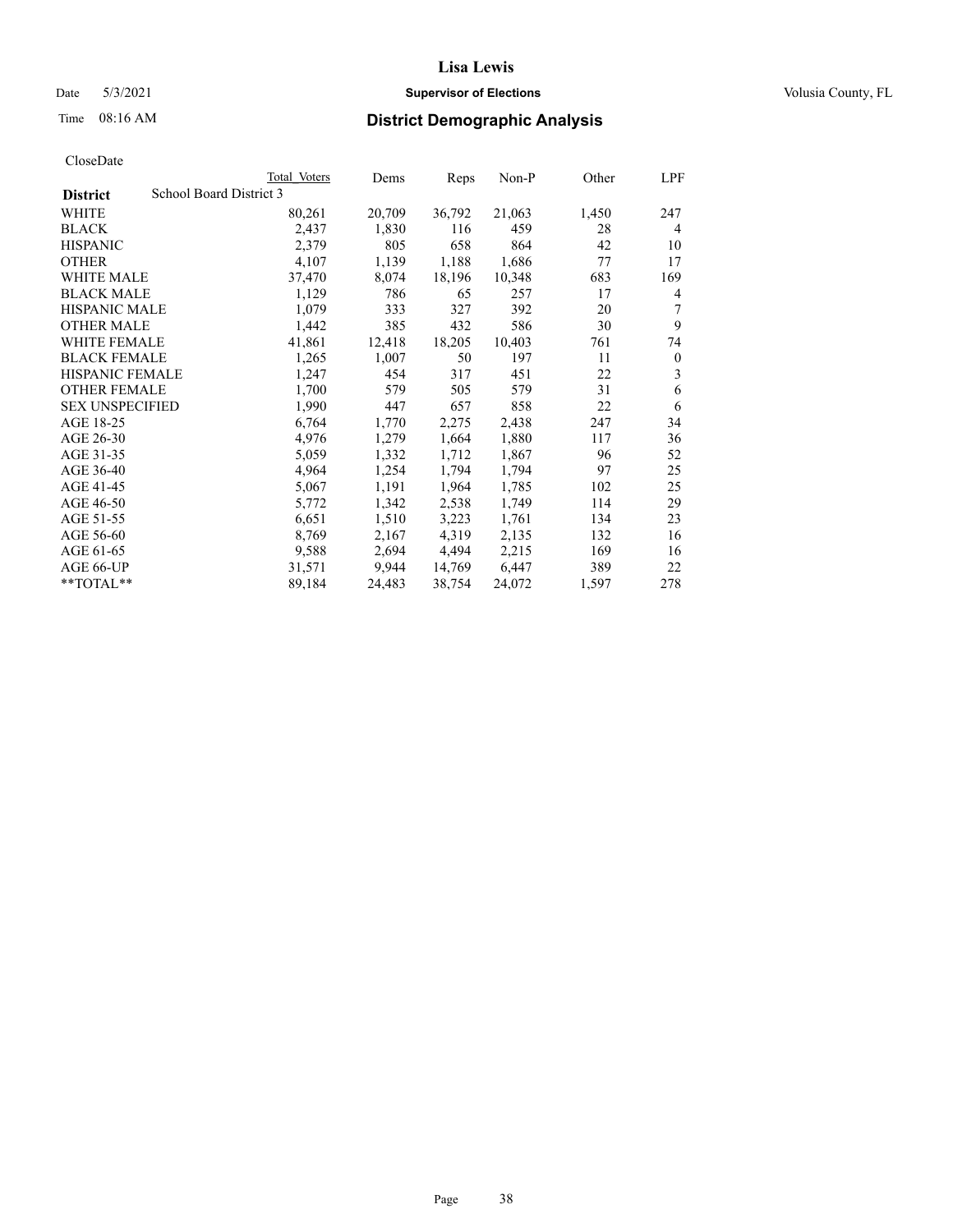## Date 5/3/2021 **Supervisor of Elections Supervisor of Elections** Volusia County, FL

## Time 08:16 AM **District Demographic Analysis**

|                        |                         | Total Voters | Dems   | Reps   | Non-P  | Other | LPF            |
|------------------------|-------------------------|--------------|--------|--------|--------|-------|----------------|
| <b>District</b>        | School Board District 4 |              |        |        |        |       |                |
| WHITE                  |                         | 67,472       | 18,250 | 30,302 | 17,572 | 1,122 | 226            |
| <b>BLACK</b>           |                         | 6,404        | 4,879  | 235    | 1,218  | 63    | 9              |
| <b>HISPANIC</b>        |                         | 3,344        | 1,331  | 731    | 1,209  | 57    | 16             |
| <b>OTHER</b>           |                         | 4,830        | 1,437  | 1,223  | 2,067  | 91    | 12             |
| WHITE MALE             |                         | 31,100       | 6,981  | 14,828 | 8,613  | 517   | 161            |
| <b>BLACK MALE</b>      |                         | 2,655        | 1,822  | 138    | 653    | 35    | 7              |
| <b>HISPANIC MALE</b>   |                         | 1,464        | 512    | 352    | 561    | 29    | 10             |
| <b>OTHER MALE</b>      |                         | 1,742        | 492    | 473    | 734    | 36    | 7              |
| WHITE FEMALE           |                         | 35,624       | 11,117 | 15,159 | 8,682  | 601   | 65             |
| <b>BLACK FEMALE</b>    |                         | 3,643        | 2,979  | 91     | 543    | 28    | $\overline{2}$ |
| <b>HISPANIC FEMALE</b> |                         | 1,815        | 799    | 366    | 617    | 27    | 6              |
| <b>OTHER FEMALE</b>    |                         | 2,011        | 705    | 506    | 757    | 39    | 4              |
| <b>SEX UNSPECIFIED</b> |                         | 1,995        | 490    | 577    | 906    | 21    | 1              |
| AGE 18-25              |                         | 6,894        | 2,107  | 2,072  | 2,478  | 196   | 41             |
| AGE 26-30              |                         | 4,954        | 1,606  | 1,440  | 1,780  | 97    | 31             |
| AGE 31-35              |                         | 4,937        | 1,569  | 1,463  | 1,777  | 93    | 35             |
| AGE 36-40              |                         | 4,617        | 1,425  | 1,431  | 1,662  | 66    | 33             |
| AGE 41-45              |                         | 4,506        | 1,348  | 1,501  | 1,543  | 86    | 28             |
| AGE 46-50              |                         | 5,124        | 1,397  | 2,076  | 1,530  | 96    | 25             |
| AGE 51-55              |                         | 6,219        | 1,721  | 2,723  | 1,657  | 103   | 15             |
| AGE 56-60              |                         | 8,116        | 2,316  | 3,644  | 2,013  | 133   | 10             |
| AGE 61-65              |                         | 8,941        | 2,871  | 3,901  | 1,990  | 160   | 19             |
| AGE 66-UP              |                         | 27,742       | 9,537  | 12,240 | 5,636  | 303   | 26             |
| **TOTAL**              |                         | 82,050       | 25,897 | 32,491 | 22,066 | 1,333 | 263            |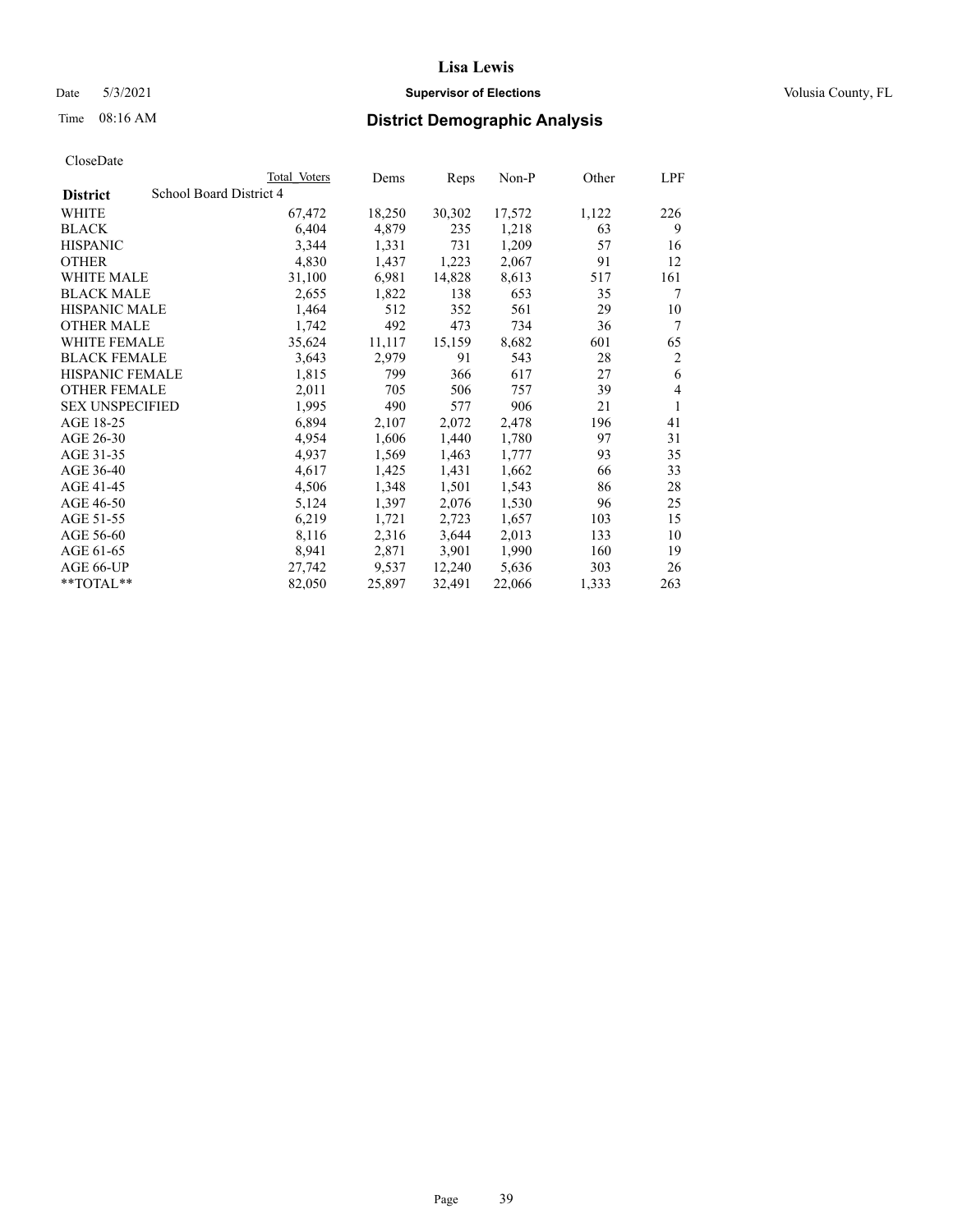## Date 5/3/2021 **Supervisor of Elections Supervisor of Elections** Volusia County, FL

## Time 08:16 AM **District Demographic Analysis**

|                        |                         | Total Voters | Dems   | Reps   | Non-P  | Other | LPF            |
|------------------------|-------------------------|--------------|--------|--------|--------|-------|----------------|
| <b>District</b>        | School Board District 5 |              |        |        |        |       |                |
| WHITE                  |                         | 42,253       | 10,433 | 18,567 | 12,435 | 628   | 190            |
| <b>BLACK</b>           |                         | 7,197        | 5,241  | 320    | 1,557  | 71    | 8              |
| <b>HISPANIC</b>        |                         | 22,021       | 10,050 | 3,358  | 8,397  | 181   | 35             |
| <b>OTHER</b>           |                         | 5,217        | 1,701  | 1,077  | 2,328  | 93    | 18             |
| WHITE MALE             |                         | 19,821       | 4,125  | 9,196  | 6,096  | 277   | 127            |
| <b>BLACK MALE</b>      |                         | 3,220        | 2,134  | 201    | 843    | 40    | 2              |
| <b>HISPANIC MALE</b>   |                         | 10,227       | 4,297  | 1,795  | 4,026  | 86    | 23             |
| <b>OTHER MALE</b>      |                         | 1,853        | 555    | 436    | 819    | 30    | 13             |
| WHITE FEMALE           |                         | 21,828       | 6,174  | 9,106  | 6,138  | 348   | 62             |
| <b>BLACK FEMALE</b>    |                         | 3,870        | 3,034  | 113    | 687    | 31    | 5              |
| <b>HISPANIC FEMALE</b> |                         | 11,474       | 5,606  | 1,527  | 4,236  | 94    | 11             |
| <b>OTHER FEMALE</b>    |                         | 2,195        | 877    | 419    | 855    | 40    | $\overline{4}$ |
| <b>SEX UNSPECIFIED</b> |                         | 2,199        | 622    | 529    | 1,017  | 27    | $\overline{4}$ |
| AGE 18-25              |                         | 8,256        | 2,696  | 1,752  | 3,568  | 200   | 40             |
| AGE 26-30              |                         | 6,429        | 2,093  | 1,503  | 2,682  | 107   | 44             |
| AGE 31-35              |                         | 6,780        | 2,198  | 1,713  | 2,732  | 97    | 40             |
| AGE 36-40              |                         | 6,313        | 2,020  | 1,586  | 2,560  | 106   | 41             |
| AGE 41-45              |                         | 6,106        | 2,147  | 1,577  | 2,273  | 88    | 21             |
| AGE 46-50              |                         | 6,266        | 2,075  | 1,979  | 2,116  | 77    | 19             |
| AGE 51-55              |                         | 6,494        | 2,229  | 2,272  | 1,906  | 74    | 13             |
| AGE 56-60              |                         | 7,180        | 2,541  | 2,626  | 1,927  | 75    | 11             |
| AGE 61-65              |                         | 6,739        | 2,461  | 2,595  | 1,626  | 47    | 10             |
| AGE 66-UP              |                         | 16,125       | 6,965  | 5,719  | 3,327  | 102   | 12             |
| $*$ TOTAL $*$          |                         | 76,688       | 27,425 | 23,322 | 24,717 | 973   | 251            |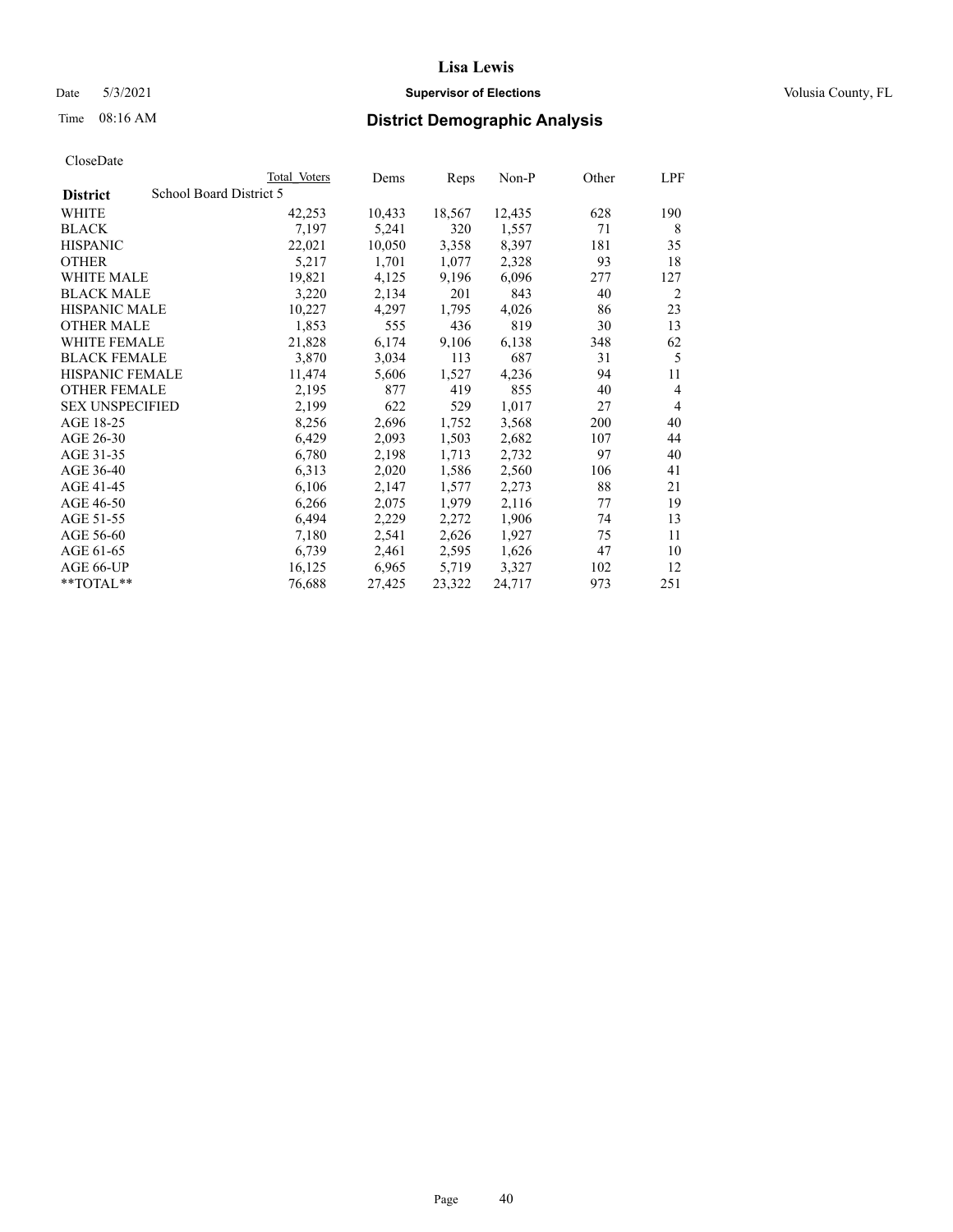## Date 5/3/2021 **Supervisor of Elections Supervisor of Elections** Volusia County, FL

## Time 08:16 AM **District Demographic Analysis**

|                        |                           | Total Voters | Dems   | Reps   | Non-P  | Other | LPF |
|------------------------|---------------------------|--------------|--------|--------|--------|-------|-----|
| <b>District</b>        | Florida Senate District 7 |              |        |        |        |       |     |
| WHITE                  |                           | 112,138      | 30,446 | 49,817 | 29,501 | 1,958 | 416 |
| <b>BLACK</b>           |                           | 19,129       | 14,883 | 570    | 3,497  | 166   | 13  |
| <b>HISPANIC</b>        |                           | 6,781        | 2,782  | 1,381  | 2,486  | 105   | 27  |
| <b>OTHER</b>           |                           | 9,098        | 2,845  | 2,105  | 3,940  | 182   | 26  |
| WHITE MALE             |                           | 52,275       | 11,798 | 24,663 | 14,606 | 919   | 289 |
| <b>BLACK MALE</b>      |                           | 7,641        | 5,498  | 322    | 1,724  | 90    | 7   |
| <b>HISPANIC MALE</b>   |                           | 3,026        | 1,128  | 669    | 1,157  | 54    | 18  |
| <b>OTHER MALE</b>      |                           | 3,214        | 954    | 827    | 1,349  | 70    | 14  |
| <b>WHITE FEMALE</b>    |                           | 58,535       | 18,350 | 24,628 | 14,401 | 1,031 | 125 |
| <b>BLACK FEMALE</b>    |                           | 11,087       | 9,075  | 233    | 1,697  | 76    | 6   |
| <b>HISPANIC FEMALE</b> |                           | 3,616        | 1,600  | 689    | 1,268  | 50    | 9   |
| <b>OTHER FEMALE</b>    |                           | 3,745        | 1,382  | 856    | 1,415  | 83    | 9   |
| <b>SEX UNSPECIFIED</b> |                           | 4,006        | 1,171  | 985    | 1,807  | 38    | 5   |
| AGE 18-25              |                           | 14,883       | 5,495  | 3,579  | 5,348  | 380   | 81  |
| AGE 26-30              |                           | 9,669        | 3,568  | 2,412  | 3,398  | 221   | 70  |
| AGE 31-35              |                           | 9,338        | 3,333  | 2,463  | 3,296  | 181   | 65  |
| AGE 36-40              |                           | 8,377        | 2,896  | 2,401  | 2,881  | 144   | 55  |
| AGE 41-45              |                           | 8,046        | 2,732  | 2,435  | 2,694  | 141   | 44  |
| AGE 46-50              |                           | 8,926        | 2,760  | 3,297  | 2,666  | 160   | 43  |
| AGE 51-55              |                           | 10,884       | 3,359  | 4,488  | 2,839  | 170   | 28  |
| AGE 56-60              |                           | 14,280       | 4,519  | 6,016  | 3,503  | 223   | 19  |
| AGE 61-65              |                           | 15,452       | 5,325  | 6,489  | 3,357  | 252   | 29  |
| AGE 66-UP              |                           | 47,291       | 16,969 | 20,293 | 9,442  | 539   | 48  |
| $*$ $TOTAL**$          |                           | 147,146      | 50,956 | 53,873 | 39,424 | 2,411 | 482 |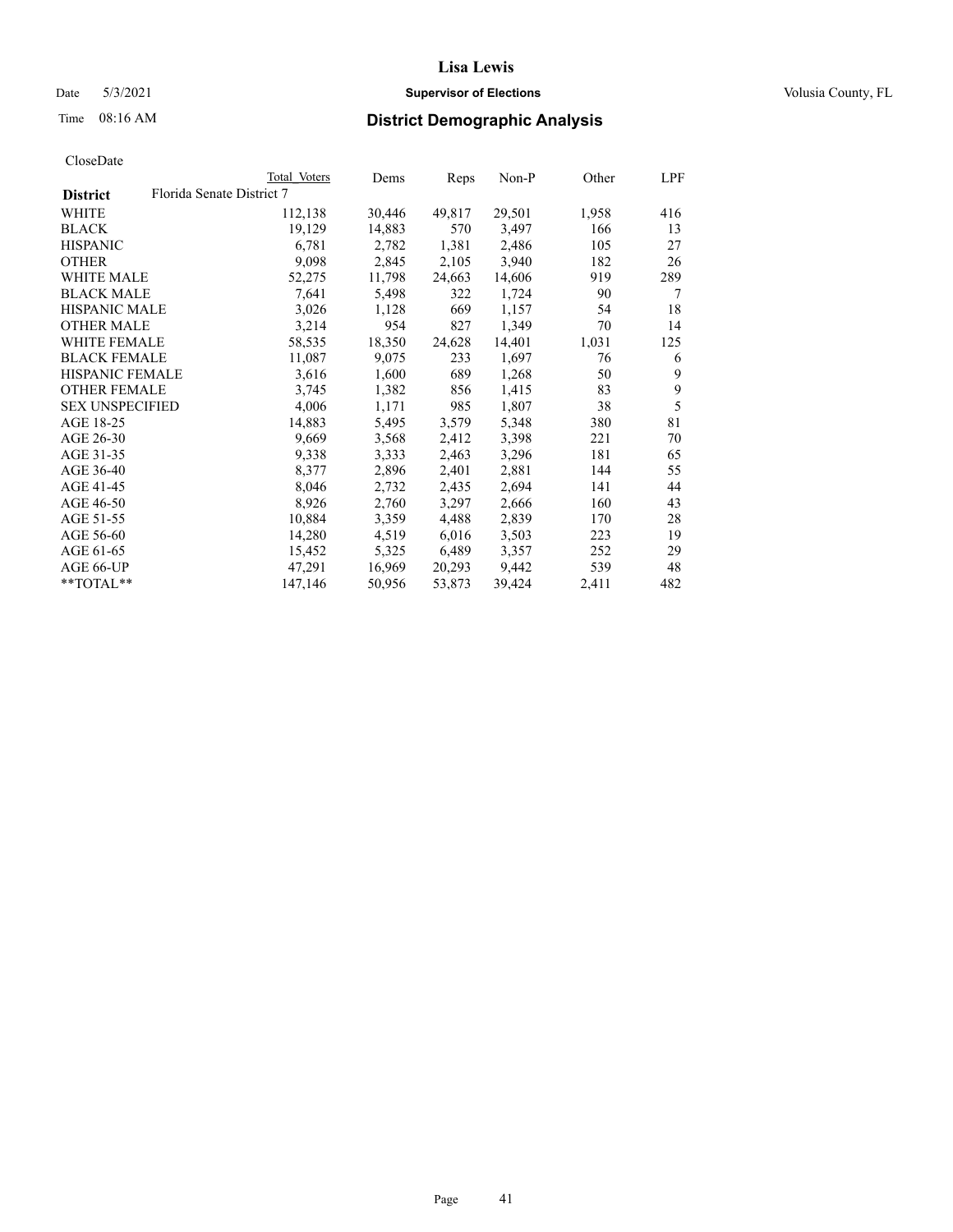## Date 5/3/2021 **Supervisor of Elections Supervisor of Elections** Volusia County, FL

| CloseDate |
|-----------|
|-----------|

|                        | Total Voters              | Dems   | Reps   | $Non-P$ | Other | LPF            |
|------------------------|---------------------------|--------|--------|---------|-------|----------------|
| <b>District</b>        | Florida Senate District 9 |        |        |         |       |                |
| WHITE                  | 29,192                    | 6,685  | 14,107 | 7,839   | 436   | 125            |
| <b>BLACK</b>           | 1,893                     | 1,373  | 82     | 412     | 23    | 3              |
| <b>HISPANIC</b>        | 5,010                     | 2,079  | 1,015  | 1,841   | 66    | 9              |
| <b>OTHER</b>           | 2,284                     | 615    | 607    | 1,020   | 35    | 7              |
| <b>WHITE MALE</b>      | 13,500                    | 2,559  | 6,876  | 3,785   | 197   | 83             |
| <b>BLACK MALE</b>      | 820                       | 535    | 42     | 228     | 13    | 2              |
| <b>HISPANIC MALE</b>   | 2,244                     | 843    | 522    | 839     | 34    | 6              |
| <b>OTHER MALE</b>      | 793                       | 209    | 232    | 340     | 8     | $\overline{4}$ |
| <b>WHITE FEMALE</b>    | 15,295                    | 4,057  | 7,051  | 3,912   | 234   | 41             |
| <b>BLACK FEMALE</b>    | 1,044                     | 818    | 39     | 176     | 10    | 1              |
| <b>HISPANIC FEMALE</b> | 2,689                     | 1,200  | 480    | 974     | 32    | 3              |
| <b>OTHER FEMALE</b>    | 953                       | 328    | 241    | 363     | 19    | $\overline{c}$ |
| <b>SEX UNSPECIFIED</b> | 1,040                     | 203    | 327    | 495     | 13    | $\overline{2}$ |
| AGE 18-25              | 3,544                     | 938    | 1,075  | 1,403   | 103   | 25             |
| AGE 26-30              | 2,648                     | 667    | 875    | 1,028   | 58    | 20             |
| AGE 31-35              | 2,843                     | 775    | 939    | 1,077   | 39    | 13             |
| AGE 36-40              | 2,702                     | 658    | 968    | 1,009   | 37    | 30             |
| AGE 41-45              | 2,567                     | 672    | 933    | 903     | 47    | 12             |
| AGE 46-50              | 2,872                     | 722    | 1,179  | 909     | 47    | 15             |
| AGE 51-55              | 3,130                     | 814    | 1,434  | 829     | 44    | 9              |
| AGE 56-60              | 3,579                     | 923    | 1,656  | 955     | 39    | 6              |
| AGE 61-65              | 3,578                     | 1,017  | 1,703  | 802     | 49    | 7              |
| AGE 66-UP              | 10,916                    | 3,566  | 5,049  | 2,197   | 97    | 7              |
| **TOTAL**              | 38,379                    | 10,752 | 15,811 | 11,112  | 560   | 144            |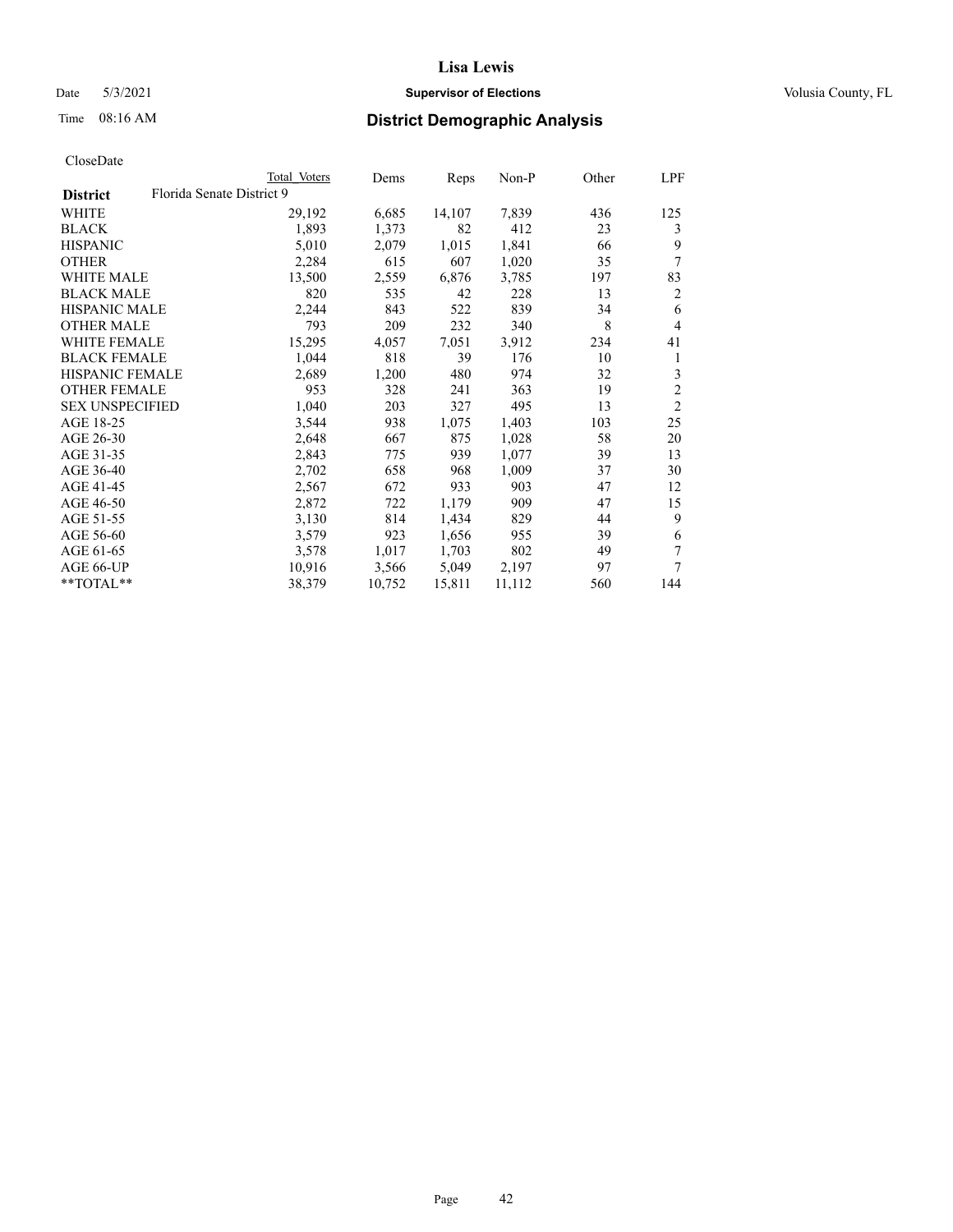## Date 5/3/2021 **Supervisor of Elections Supervisor of Elections** Volusia County, FL

| CloseDate |
|-----------|
|-----------|

|                                               | Total Voters | Dems   | Reps   | Non-P  | Other | LPF |
|-----------------------------------------------|--------------|--------|--------|--------|-------|-----|
| Florida Senate District 14<br><b>District</b> |              |        |        |        |       |     |
| WHITE                                         | 167,550      | 43,814 | 74,892 | 45,372 | 2,863 | 609 |
| <b>BLACK</b>                                  | 14,651       | 10,981 | 633    | 2,882  | 139   | 16  |
| <b>HISPANIC</b>                               | 28,600       | 12,563 | 4,838  | 10,845 | 291   | 63  |
| <b>OTHER</b>                                  | 12,737       | 3,992  | 3,008  | 5,471  | 212   | 54  |
| <b>WHITE MALE</b>                             | 77,678       | 16,983 | 36,839 | 22,139 | 1,316 | 401 |
| <b>BLACK MALE</b>                             | 6,351        | 4,367  | 366    | 1,532  | 79    | 7   |
| <b>HISPANIC MALE</b>                          | 13,115       | 5,284  | 2,520  | 5,125  | 142   | 44  |
| <b>OTHER MALE</b>                             | 4,502        | 1,322  | 1,155  | 1,918  | 76    | 31  |
| <b>WHITE FEMALE</b>                           | 87,765       | 26,323 | 37,171 | 22,538 | 1,533 | 200 |
| <b>BLACK FEMALE</b>                           | 8,056        | 6,434  | 253    | 1,302  | 60    | 7   |
| <b>HISPANIC FEMALE</b>                        | 15,044       | 7,086  | 2,256  | 5,537  | 147   | 18  |
| <b>OTHER FEMALE</b>                           | 5,323        | 2,011  | 1,224  | 1,982  | 90    | 16  |
| <b>SEX UNSPECIFIED</b>                        | 5,702        | 1,539  | 1,587  | 2,496  | 62    | 18  |
| AGE 18-25                                     | 20,642       | 6,449  | 5,408  | 8,072  | 600   | 113 |
| AGE 26-30                                     | 15,532       | 4,701  | 4,317  | 6,078  | 320   | 116 |
| AGE 31-35                                     | 15,901       | 4,835  | 4,552  | 6,117  | 272   | 125 |
| AGE 36-40                                     | 15,071       | 4,515  | 4,453  | 5,744  | 268   | 91  |
| AGE 41-45                                     | 14,709       | 4,469  | 4,698  | 5,233  | 247   | 62  |
| AGE 46-50                                     | 15,727       | 4,555  | 5,855  | 5,000  | 252   | 65  |
| AGE 51-55                                     | 17,320       | 4,979  | 7,193  | 4,836  | 266   | 46  |
| AGE 56-60                                     | 21,127       | 6,347  | 9,182  | 5,287  | 273   | 38  |
| AGE 61-65                                     | 21,821       | 7,068  | 9,449  | 4,970  | 297   | 37  |
| AGE 66-UP                                     | 65,685       | 23,432 | 28,262 | 13,232 | 710   | 49  |
| $*$ TOTAL $*$                                 | 223,538      | 71,350 | 83,371 | 64,570 | 3,505 | 742 |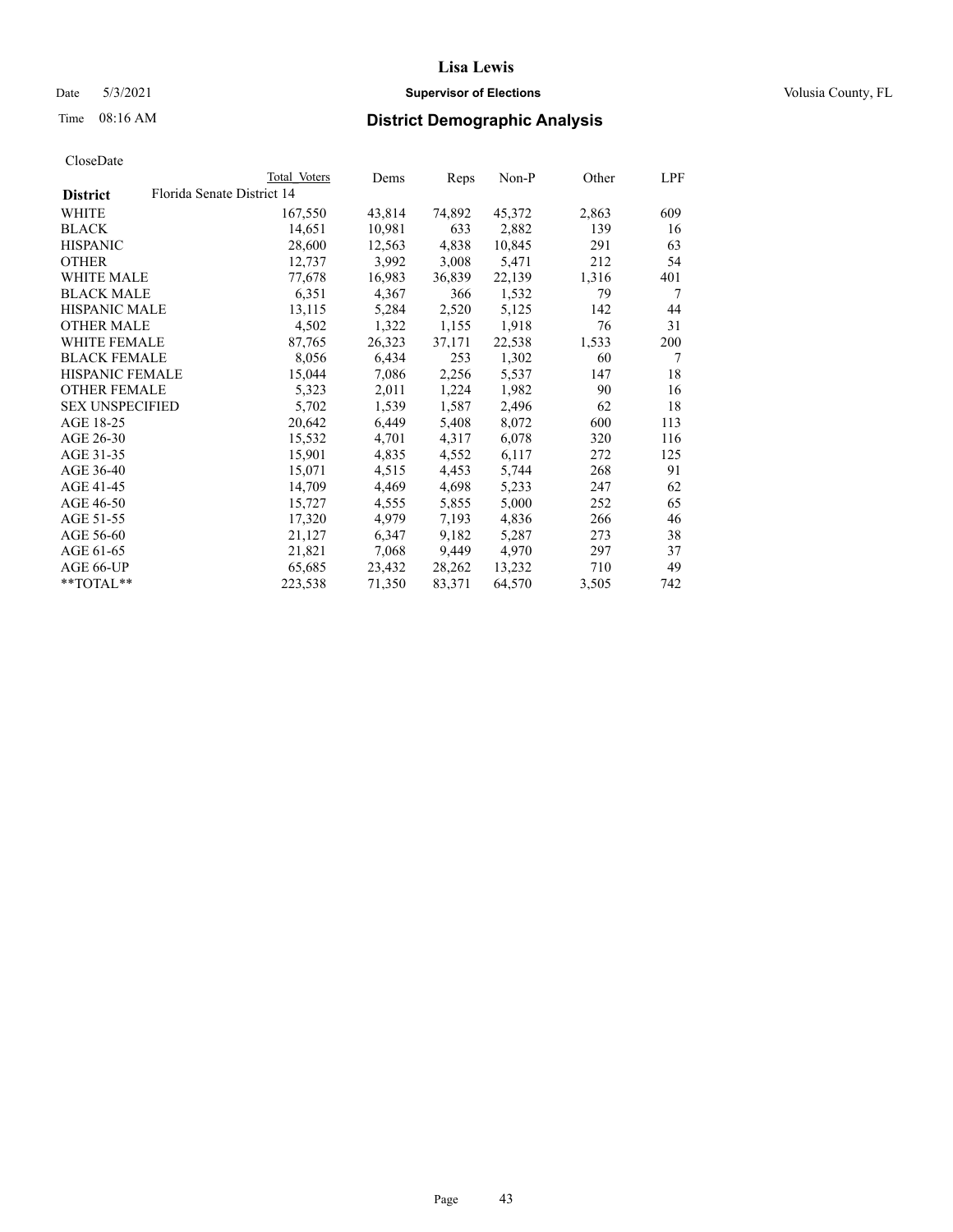## Date 5/3/2021 **Supervisor of Elections Supervisor of Elections** Volusia County, FL

## Time 08:16 AM **District Demographic Analysis**

|                        |                      | Total Voters | Dems  | Reps  | Non-P | Other          | LPF            |
|------------------------|----------------------|--------------|-------|-------|-------|----------------|----------------|
| <b>District</b>        | Daytona Beach Zone 1 |              |       |       |       |                |                |
| WHITE                  |                      | 5,398        | 1,579 | 2,122 | 1,550 | 123            | 24             |
| <b>BLACK</b>           |                      | 1,273        | 970   | 40    | 250   | 12             | 1              |
| <b>HISPANIC</b>        |                      | 378          | 158   | 68    | 139   | 11             | 2              |
| <b>OTHER</b>           |                      | 561          | 180   | 114   | 252   | 12             | 3              |
| WHITE MALE             |                      | 2,626        | 637   | 1,112 | 802   | 60             | 15             |
| <b>BLACK MALE</b>      |                      | 512          | 361   | 19    | 127   | 5              | 0              |
| <b>HISPANIC MALE</b>   |                      | 170          | 58    | 36    | 64    | 10             | 2              |
| <b>OTHER MALE</b>      |                      | 201          | 62    | 40    | 95    | 3              | 1              |
| WHITE FEMALE           |                      | 2,693        | 916   | 983   | 722   | 63             | 9              |
| <b>BLACK FEMALE</b>    |                      | 740          | 594   | 19    | 119   |                |                |
| <b>HISPANIC FEMALE</b> |                      | 200          | 99    | 30    | 70    |                | 0              |
| <b>OTHER FEMALE</b>    |                      | 242          | 93    | 50    | 90    |                | 2              |
| <b>SEX UNSPECIFIED</b> |                      | 226          | 67    | 55    | 102   | $\overline{2}$ | $\mathbf{0}$   |
| AGE 18-25              |                      | 956          | 352   | 191   | 385   | 23             | 5              |
| AGE 26-30              |                      | 663          | 295   | 116   | 227   | 19             | 6              |
| AGE 31-35              |                      | 526          | 199   | 112   | 199   | 13             | 3              |
| AGE 36-40              |                      | 395          | 164   | 102   | 118   | 9              | 2              |
| AGE 41-45              |                      | 394          | 148   | 95    | 144   | 5              | $\overline{c}$ |
| AGE 46-50              |                      | 474          | 174   | 147   | 142   | 9              | $\overline{2}$ |
| AGE 51-55              |                      | 576          | 177   | 210   | 170   | 18             | 1              |
| AGE 56-60              |                      | 725          | 251   | 274   | 184   | 14             | $\overline{c}$ |
| AGE 61-65              |                      | 724          | 284   | 268   | 159   | 9              | 4              |
| AGE 66-UP              |                      | 2,177        | 843   | 829   | 463   | 39             | 3              |
| **TOTAL**              |                      | 7,610        | 2,887 | 2,344 | 2,191 | 158            | 30             |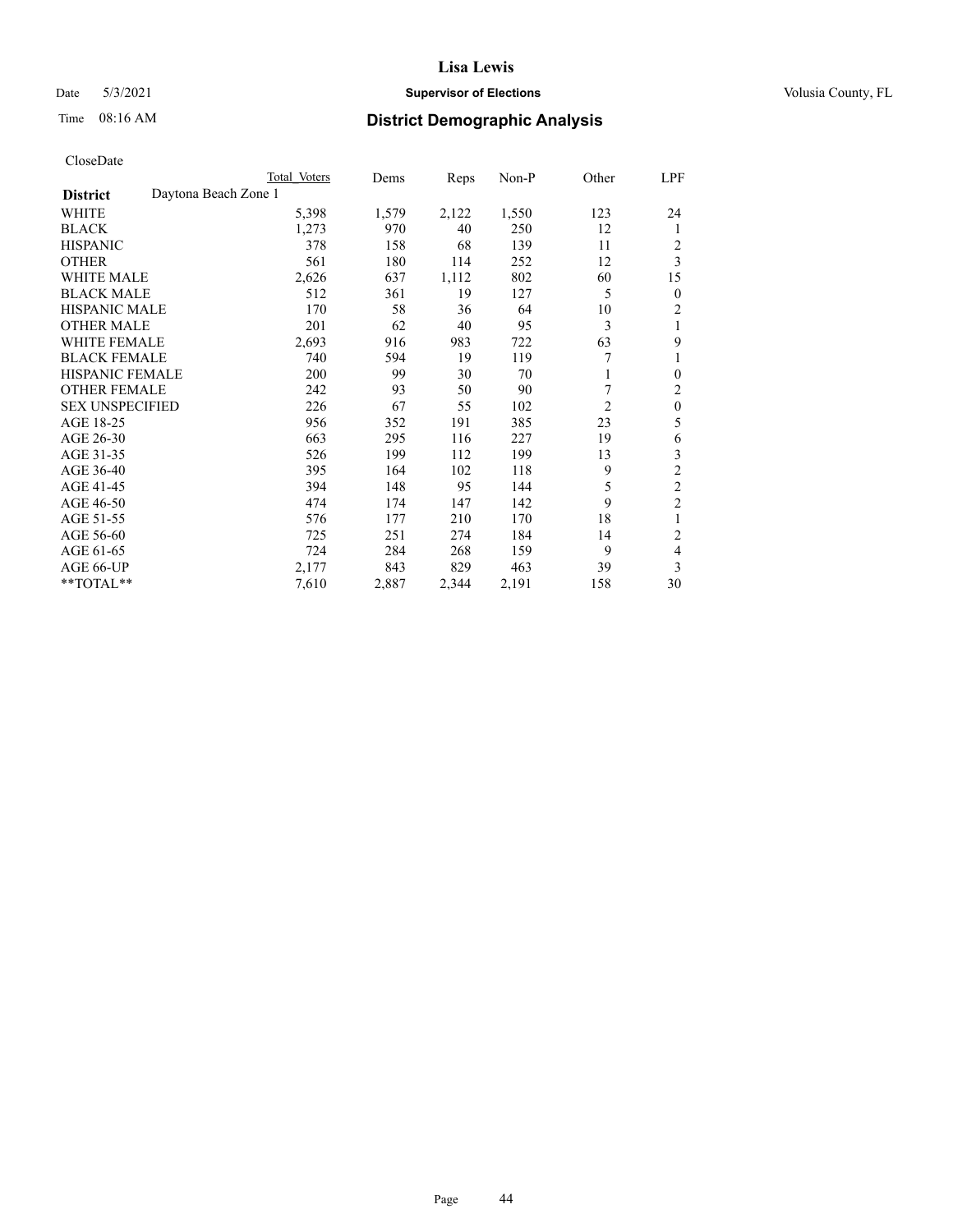## Date 5/3/2021 **Supervisor of Elections Supervisor of Elections** Volusia County, FL

|                                         | Total Voters | Dems  | Reps  | Non-P | Other | LPF            |
|-----------------------------------------|--------------|-------|-------|-------|-------|----------------|
| Daytona Beach Zone 2<br><b>District</b> |              |       |       |       |       |                |
| WHITE                                   | 4,647        | 1,384 | 1,890 | 1,260 | 89    | 24             |
| <b>BLACK</b>                            | 1,468        | 1,161 | 41    | 255   | 11    | $\overline{0}$ |
| <b>HISPANIC</b>                         | 319          | 145   | 47    | 124   | 2     | 1              |
| <b>OTHER</b>                            | 430          | 146   | 87    | 186   | 9     | 2              |
| <b>WHITE MALE</b>                       | 2,283        | 591   | 984   | 649   | 42    | 17             |
| <b>BLACK MALE</b>                       | 602          | 439   | 27    | 129   |       | 0              |
| <b>HISPANIC MALE</b>                    | 140          | 66    | 23    | 49    | 1     |                |
| <b>OTHER MALE</b>                       | 144          | 45    | 39    | 54    | 4     | 2              |
| <b>WHITE FEMALE</b>                     | 2,310        | 775   | 886   | 595   | 47    | 7              |
| <b>BLACK FEMALE</b>                     | 847          | 708   | 14    | 121   | 4     | 0              |
| <b>HISPANIC FEMALE</b>                  | 173          | 76    | 22    | 74    | 1     | 0              |
| <b>OTHER FEMALE</b>                     | 194          | 80    | 35    | 75    | 4     | 0              |
| <b>SEX UNSPECIFIED</b>                  | 171          | 56    | 35    | 79    | 1     | 0              |
| AGE 18-25                               | 574          | 225   | 109   | 223   | 14    | 3              |
| AGE 26-30                               | 473          | 203   | 87    | 171   | 10    | 2              |
| AGE 31-35                               | 438          | 198   | 76    | 146   | 12    | 6              |
| AGE 36-40                               | 382          | 174   | 83    | 115   | 7     | 3              |
| AGE 41-45                               | 366          | 166   | 75    | 118   | 5     | $\overline{c}$ |
| AGE 46-50                               | 463          | 176   | 131   | 141   | 10    | 5              |
| AGE 51-55                               | 570          | 205   | 195   | 163   | 7     | 0              |
| AGE 56-60                               | 773          | 295   | 276   | 190   | 12    | 0              |
| AGE 61-65                               | 761          | 323   | 281   | 147   | 7     | 3              |
| AGE 66-UP                               | 2,064        | 871   | 752   | 411   | 27    | 3              |
| **TOTAL**                               | 6,864        | 2,836 | 2,065 | 1,825 | 111   | 27             |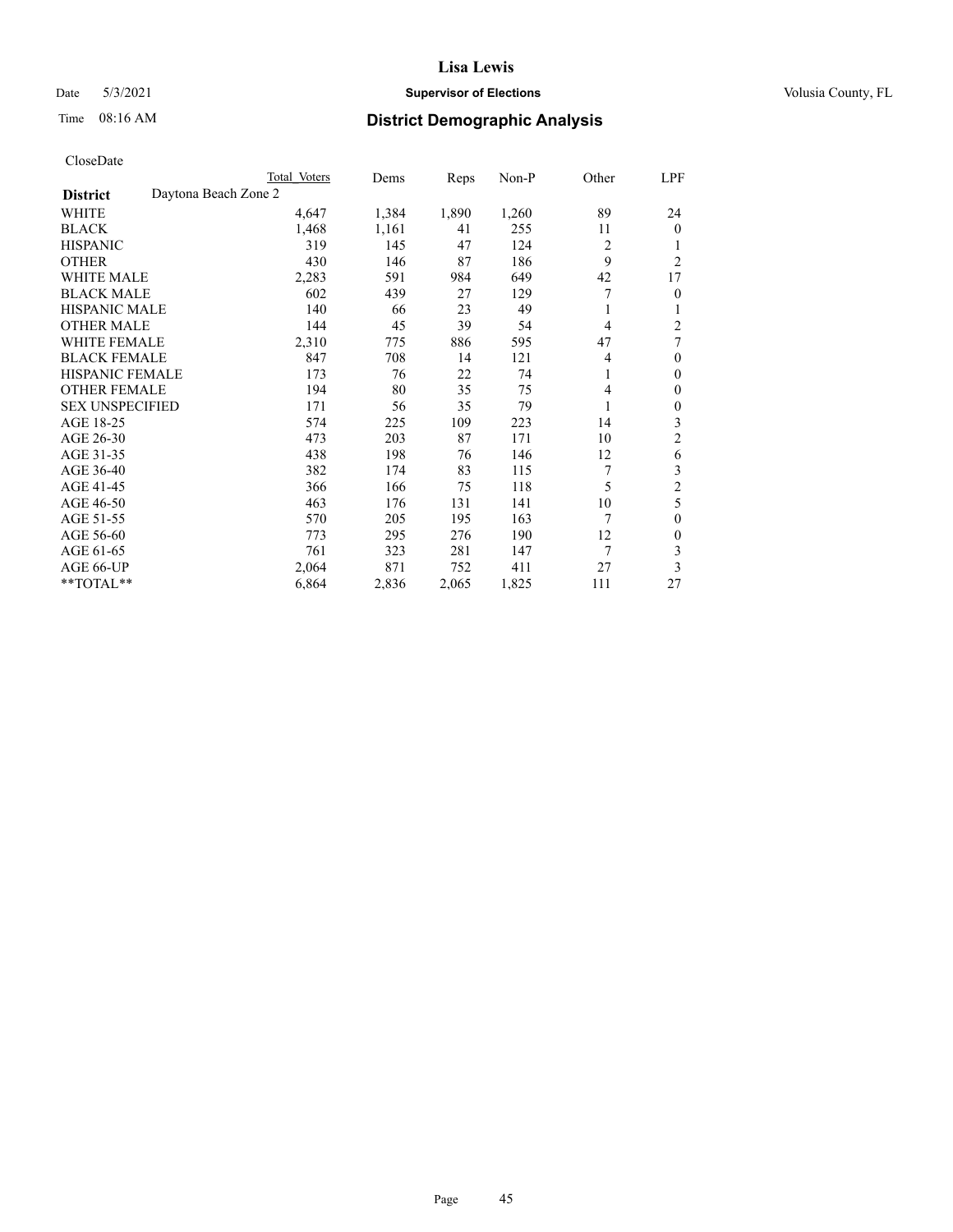## Date 5/3/2021 **Supervisor of Elections Supervisor of Elections** Volusia County, FL

# Time 08:16 AM **District Demographic Analysis**

|                        |                      | Total Voters | Dems  | Reps  | Non-P | Other          | LPF              |
|------------------------|----------------------|--------------|-------|-------|-------|----------------|------------------|
| <b>District</b>        | Daytona Beach Zone 3 |              |       |       |       |                |                  |
| WHITE                  |                      | 3,981        | 1,208 | 1,489 | 1,181 | 81             | 22               |
| <b>BLACK</b>           |                      | 1,947        | 1,491 | 42    | 401   | 13             | $\mathbf{0}$     |
| <b>HISPANIC</b>        |                      | 331          | 161   | 64    | 97    | 8              |                  |
| <b>OTHER</b>           |                      | 662          | 231   | 77    | 342   | 11             |                  |
| WHITE MALE             |                      | 2,010        | 505   | 824   | 629   | 38             | 14               |
| <b>BLACK MALE</b>      |                      | 781          | 575   | 24    | 175   | 7              | $\mathbf{0}$     |
| <b>HISPANIC MALE</b>   |                      | 152          | 69    | 31    | 49    | 3              | $\mathbf{0}$     |
| <b>OTHER MALE</b>      |                      | 204          | 76    | 34    | 91    | 3              | 0                |
| WHITE FEMALE           |                      | 1,917        | 689   | 649   | 528   | 43             | 8                |
| <b>BLACK FEMALE</b>    |                      | 1,064        | 836   | 17    | 205   | 6              | 0                |
| <b>HISPANIC FEMALE</b> |                      | 170          | 87    | 32    | 45    | 5              |                  |
| <b>OTHER FEMALE</b>    |                      | 236          | 102   | 26    | 100   |                |                  |
| <b>SEX UNSPECIFIED</b> |                      | 387          | 152   | 35    | 199   |                | $\boldsymbol{0}$ |
| AGE 18-25              |                      | 1,668        | 1,015 | 101   | 533   | 17             | 2                |
| AGE 26-30              |                      | 453          | 190   | 82    | 169   | 9              | 3                |
| AGE 31-35              |                      | 400          | 170   | 73    | 145   | 8              | 4                |
| AGE 36-40              |                      | 346          | 119   | 85    | 126   | 12             | 4                |
| AGE 41-45              |                      | 312          | 121   | 68    | 112   | 11             | $\theta$         |
| AGE 46-50              |                      | 367          | 127   | 106   | 121   | 8              | 5                |
| AGE 51-55              |                      | 427          | 153   | 151   | 114   | 8              |                  |
| AGE 56-60              |                      | 565          | 194   | 191   | 175   | $\overline{4}$ |                  |
| AGE 61-65              |                      | 636          | 240   | 220   | 161   | 15             | $\theta$         |
| AGE 66-UP              |                      | 1,747        | 762   | 595   | 365   | 21             | 4                |
| **TOTAL**              |                      | 6,921        | 3,091 | 1,672 | 2,021 | 113            | 24               |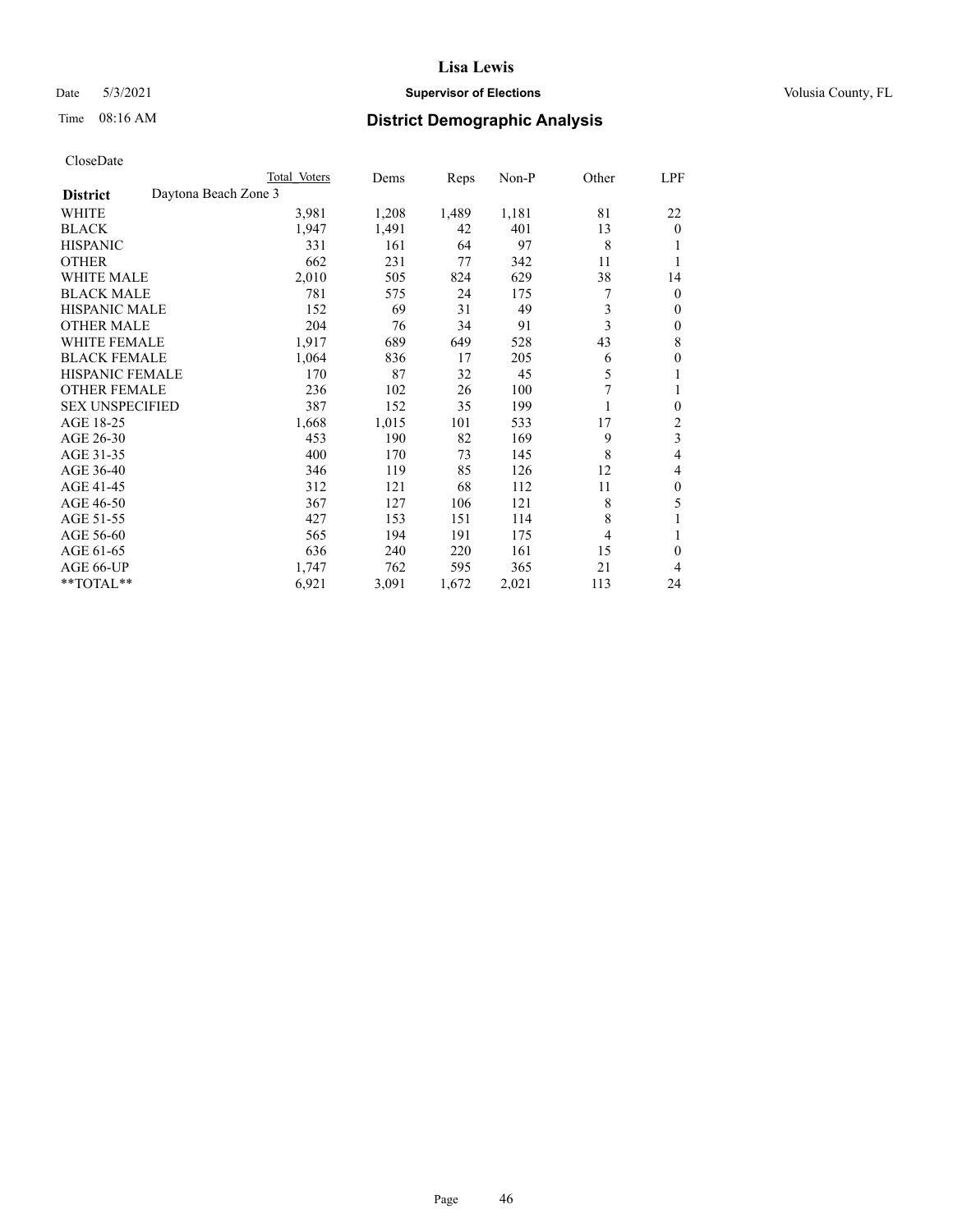## Date 5/3/2021 **Supervisor of Elections Supervisor of Elections** Volusia County, FL

# Time 08:16 AM **District Demographic Analysis**

|                        |                      | Total Voters | Dems  | Reps  | Non-P | Other | LPF            |
|------------------------|----------------------|--------------|-------|-------|-------|-------|----------------|
| <b>District</b>        | Daytona Beach Zone 4 |              |       |       |       |       |                |
| WHITE                  |                      | 9,296        | 2,274 | 4,367 | 2,408 | 207   | 40             |
| <b>BLACK</b>           |                      | 1,399        | 1,006 | 49    | 315   | 28    | 1              |
| <b>HISPANIC</b>        |                      | 568          | 204   | 150   | 197   | 16    | 1              |
| <b>OTHER</b>           |                      | 827          | 224   | 206   | 378   | 17    | $\overline{2}$ |
| <b>WHITE MALE</b>      |                      | 4,341        | 853   | 2,132 | 1,227 | 101   | 28             |
| <b>BLACK MALE</b>      |                      | 577          | 359   | 31    | 168   | 18    | 1              |
| <b>HISPANIC MALE</b>   |                      | 262          | 88    | 78    | 91    | 5     | $\mathbf{0}$   |
| <b>OTHER MALE</b>      |                      | 310          | 75    | 83    | 146   | 5     | 1              |
| <b>WHITE FEMALE</b>    |                      | 4,874        | 1,396 | 2,205 | 1,155 | 106   | 12             |
| <b>BLACK FEMALE</b>    |                      | 797          | 626   | 17    | 144   | 10    | $\mathbf{0}$   |
| <b>HISPANIC FEMALE</b> |                      | 300          | 114   | 72    | 102   | 11    | 1              |
| <b>OTHER FEMALE</b>    |                      | 361          | 107   | 88    | 156   | 9     | 1              |
| <b>SEX UNSPECIFIED</b> |                      | 267          | 90    | 65    | 109   | 3     | $\theta$       |
| AGE 18-25              |                      | 1,153        | 384   | 294   | 426   | 36    | 13             |
| AGE 26-30              |                      | 892          | 318   | 221   | 313   | 29    | 11             |
| AGE 31-35              |                      | 806          | 282   | 226   | 271   | 24    | 3              |
| AGE 36-40              |                      | 634          | 222   | 165   | 229   | 16    | $\overline{2}$ |
| AGE 41-45              |                      | 559          | 204   | 157   | 189   | 8     | 1              |
| AGE 46-50              |                      | 660          | 186   | 264   | 188   | 15    | 7              |
| AGE 51-55              |                      | 734          | 205   | 313   | 201   | 14    | 1              |
| AGE 56-60              |                      | 1,133        | 300   | 517   | 285   | 29    | $\overline{c}$ |
| AGE 61-65              |                      | 1,417        | 423   | 650   | 313   | 28    | 3              |
| AGE 66-UP              |                      | 4,102        | 1,184 | 1,965 | 883   | 69    |                |
| **TOTAL**              |                      | 12,090       | 3,708 | 4,772 | 3,298 | 268   | 44             |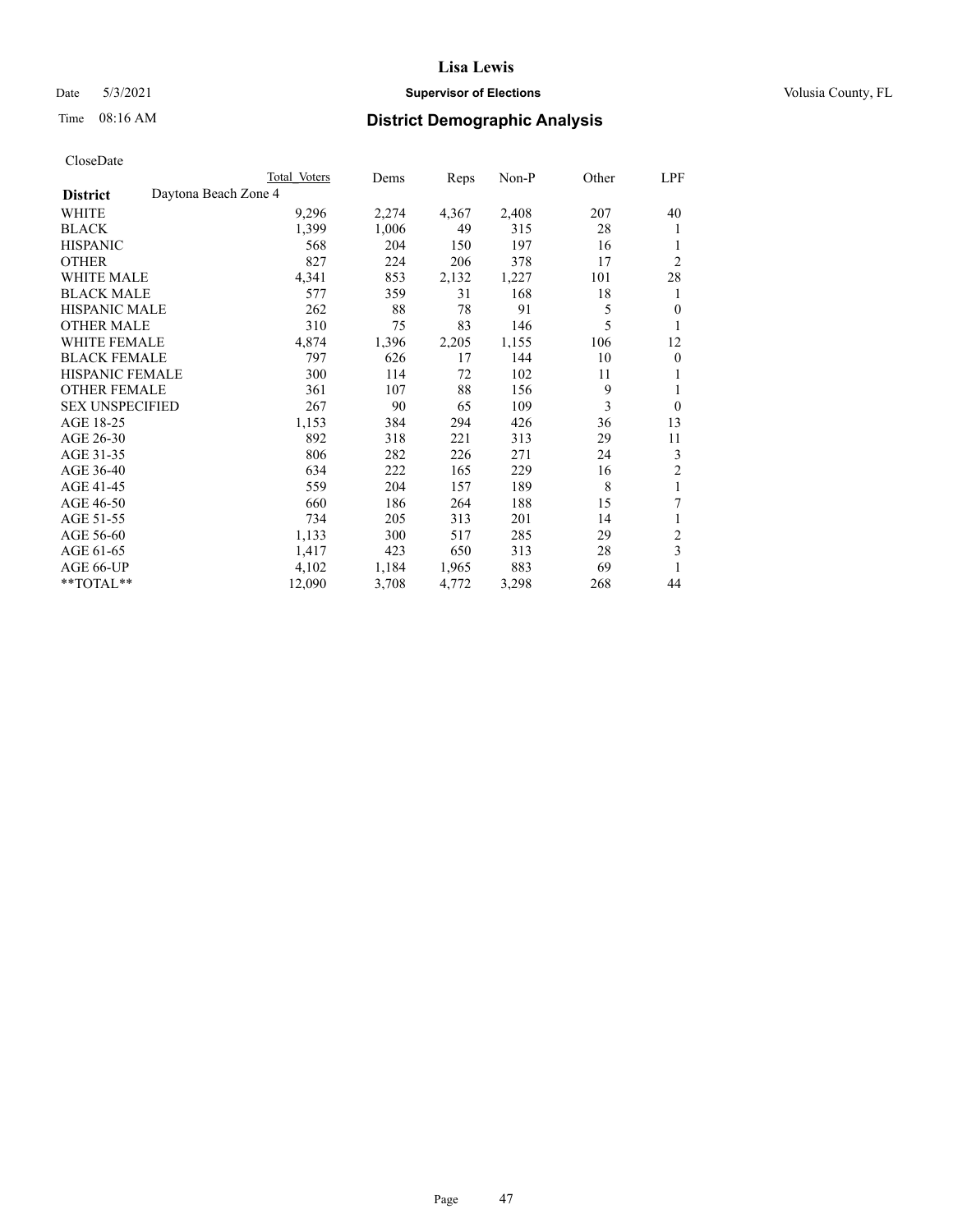## Date 5/3/2021 **Supervisor of Elections Supervisor of Elections** Volusia County, FL

# Time 08:16 AM **District Demographic Analysis**

| Total Voters         | Dems  | Reps  | $Non-P$ | Other            | LPF            |
|----------------------|-------|-------|---------|------------------|----------------|
| Daytona Beach Zone 5 |       |       |         |                  |                |
| 2,799                | 838   | 1,023 | 848     | 72               | 18             |
| 4,690                | 3,778 | 114   | 759     | 37               | $\overline{c}$ |
| 479                  | 203   | 82    | 182     | 7                | 5              |
| 637                  | 262   | 87    | 274     | 13               | 1              |
| 1,305                | 317   | 527   | 414     | 34               | 13             |
| 1,779                | 1,332 | 67    | 360     | 20               | $\theta$       |
| 212                  | 79    | 40    | 84      | 5                | 4              |
| 244                  | 101   | 36    | 99      | 8                | $\theta$       |
| 1,464                | 512   | 488   | 421     | 38               | 5              |
| 2,831                | 2,385 | 43    | 384     | 17               | $\overline{2}$ |
| 261                  | 121   | 42    | 95      | 2                | 1              |
| 255                  | 116   | 30    | 103     | 5                | 1              |
| 254                  | 118   | 33    | 103     | $\boldsymbol{0}$ | $\theta$       |
| 1,468                | 748   | 194   | 483     | 32               | 11             |
| 922                  | 496   | 128   | 272     | 18               | 8              |
| 797                  | 418   | 90    | 272     | 14               | 3              |
| 669                  | 400   | 81    | 181     | 7                | $\theta$       |
| 581                  | 350   | 68    | 158     | 3                | $\overline{2}$ |
| 620                  | 357   | 106   | 140     | 16               | 1              |
| 585                  | 381   | 87    | 107     | 10               | $\theta$       |
| 703                  | 457   | 117   | 124     | 5                | $\theta$       |
| 655                  | 429   | 113   | 102     | 10               | 1              |
| 1,605                | 1,045 | 322   | 224     | 14               | $\theta$       |
| 8,605                | 5,081 | 1,306 | 2,063   | 129              | 26             |
|                      |       |       |         |                  |                |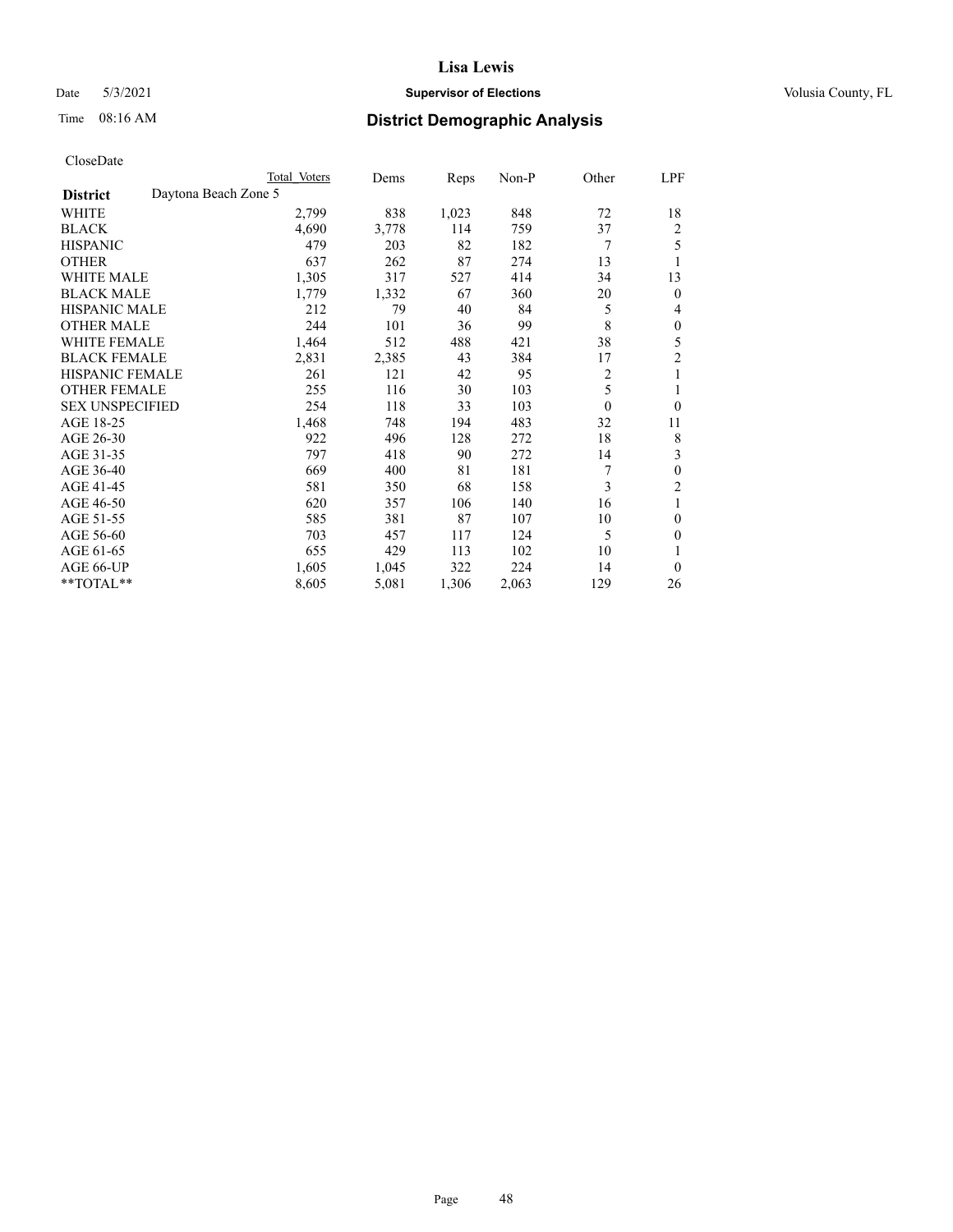## Date 5/3/2021 **Supervisor of Elections Supervisor of Elections** Volusia County, FL

| CloseDate |
|-----------|
|-----------|

|                                         | Total Voters | Dems  | Reps | Non-P | Other          | LPF            |
|-----------------------------------------|--------------|-------|------|-------|----------------|----------------|
| Daytona Beach Zone 6<br><b>District</b> |              |       |      |       |                |                |
| WHITE                                   | 1,494        | 474   | 488  | 490   | 31             | 11             |
| <b>BLACK</b>                            | 3,762        | 3,070 | 100  | 573   | 19             | $\overline{0}$ |
| <b>HISPANIC</b>                         | 333          | 171   | 35   | 122   | 5              | 0              |
| <b>OTHER</b>                            | 481          | 211   | 60   | 196   | 12             | 2              |
| <b>WHITE MALE</b>                       | 718          | 185   | 268  | 245   | 13             | 7              |
| <b>BLACK MALE</b>                       | 1,465        | 1,126 | 49   | 278   | 12             | 0              |
| <b>HISPANIC MALE</b>                    | 160          | 74    | 21   | 63    | 2              | 0              |
| <b>OTHER MALE</b>                       | 158          | 67    | 32   | 53    | $\overline{4}$ | 2              |
| <b>WHITE FEMALE</b>                     | 725          | 282   | 201  | 221   | 18             | 3              |
| <b>BLACK FEMALE</b>                     | 2,215        | 1,877 | 49   | 282   | 7              | 0              |
| <b>HISPANIC FEMALE</b>                  | 161          | 92    | 13   | 53    | 3              | 0              |
| <b>OTHER FEMALE</b>                     | 174          | 96    | 16   | 56    | 6              | 0              |
| <b>SEX UNSPECIFIED</b>                  | 294          | 127   | 34   | 130   | $\overline{2}$ | 1              |
| AGE 18-25                               | 1,115        | 557   | 143  | 383   | 28             | 4              |
| AGE 26-30                               | 599          | 381   | 33   | 174   | 11             | 0              |
| AGE 31-35                               | 568          | 349   | 59   | 155   | 3              | 2              |
| AGE 36-40                               | 459          | 284   | 46   | 123   | 3              | 3              |
| AGE 41-45                               | 459          | 290   | 39   | 123   | 6              |                |
| AGE 46-50                               | 389          | 248   | 55   | 84    | 2              | 0              |
| AGE 51-55                               | 462          | 308   | 66   | 81    | 5              | 2              |
| AGE 56-60                               | 482          | 335   | 56   | 87    | 3              |                |
| AGE 61-65                               | 482          | 348   | 63   | 70    | 1              | 0              |
| AGE 66-UP                               | 1,055        | 826   | 123  | 101   | 5              | $\theta$       |
| **TOTAL**                               | 6,070        | 3,926 | 683  | 1,381 | 67             | 13             |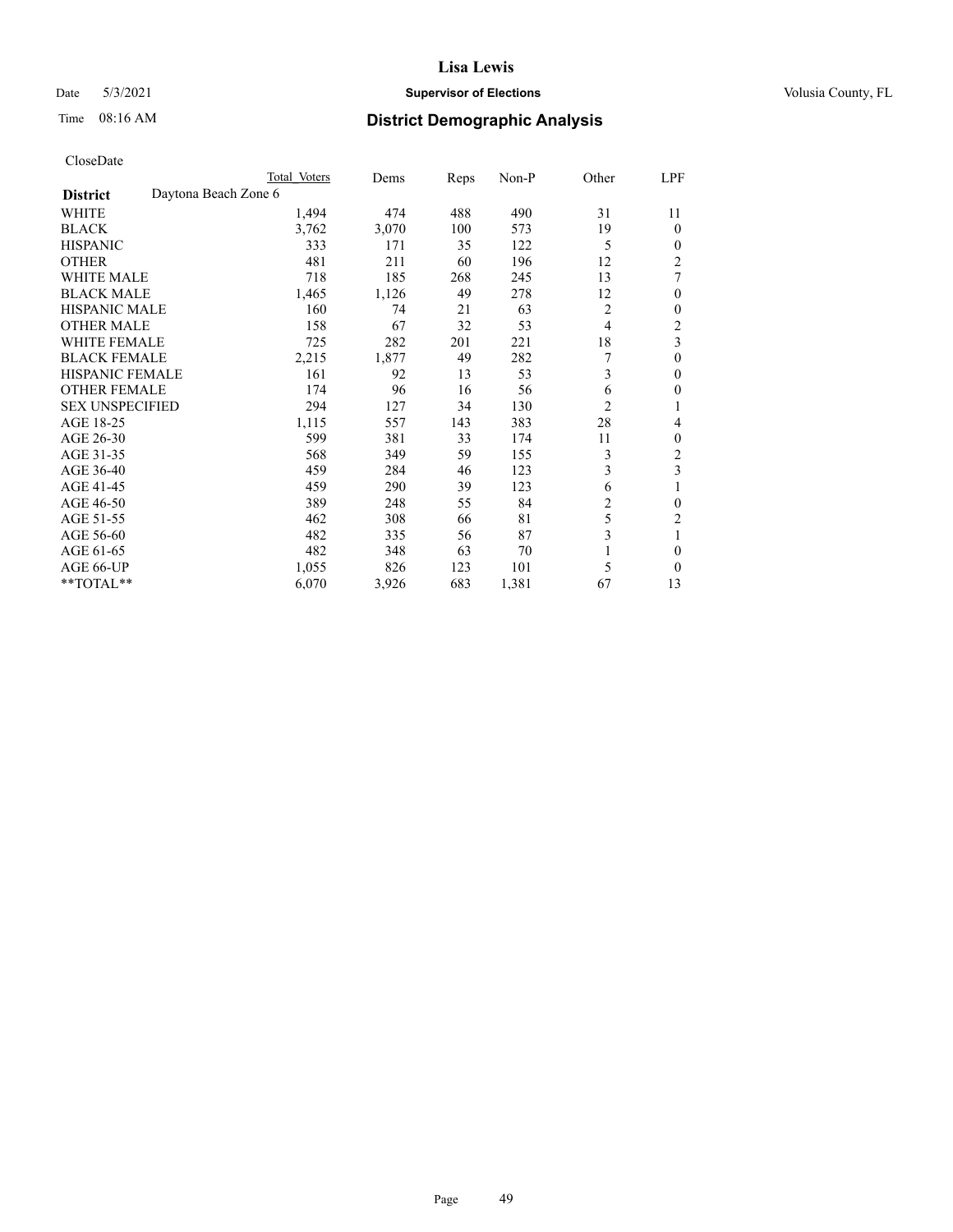## Date 5/3/2021 **Supervisor of Elections Supervisor of Elections** Volusia County, FL

# Time 08:16 AM **District Demographic Analysis**

|                        |                      | Total Voters | Dems  | Reps  | Non-P | Other          | LPF            |
|------------------------|----------------------|--------------|-------|-------|-------|----------------|----------------|
| <b>District</b>        | Daytona Beach Shores |              |       |       |       |                |                |
| WHITE                  |                      | 4,261        | 977   | 2,158 | 1,041 | 73             | 12             |
| <b>BLACK</b>           |                      | 68           | 47    | 5     | 15    |                | 0              |
| <b>HISPANIC</b>        |                      | 122          | 37    | 50    | 34    |                | 0              |
| <b>OTHER</b>           |                      | 306          | 90    | 95    | 115   | 5              |                |
| WHITE MALE             |                      | 1,993        | 399   | 1,026 | 522   | 39             | 7              |
| <b>BLACK MALE</b>      |                      | 30           | 19    | 2     | 8     |                | 0              |
| <b>HISPANIC MALE</b>   |                      | 57           | 12    | 25    | 19    |                | 0              |
| <b>OTHER MALE</b>      |                      | 123          | 35    | 41    | 45    | $\overline{2}$ | 0              |
| WHITE FEMALE           |                      | 2,220        | 566   | 1,108 | 508   | 33             | 5              |
| <b>BLACK FEMALE</b>    |                      | 37           | 28    | 3     | 6     | $\Omega$       | 0              |
| <b>HISPANIC FEMALE</b> |                      | 63           | 24    | 24    | 15    | 0              | 0              |
| <b>OTHER FEMALE</b>    |                      | 141          | 46    | 38    | 54    | 2              |                |
| <b>SEX UNSPECIFIED</b> |                      | 93           | 22    | 41    | 28    | $\overline{c}$ | 0              |
| AGE 18-25              |                      | 147          | 42    | 49    | 50    | 5              |                |
| AGE 26-30              |                      | 94           | 26    | 33    | 32    | $\overline{2}$ |                |
| AGE 31-35              |                      | 106          | 24    | 38    | 35    | 4              | 5              |
| AGE 36-40              |                      | 118          | 27    | 48    | 42    |                | 0              |
| AGE 41-45              |                      | 132          | 33    | 50    | 45    | 3              |                |
| AGE 46-50              |                      | 160          | 30    | 70    | 56    | 4              | 0              |
| AGE 51-55              |                      | 271          | 60    | 118   | 89    | 3              |                |
| AGE 56-60              |                      | 474          | 97    | 250   | 117   | 10             | 0              |
| AGE 61-65              |                      | 624          | 125   | 324   | 158   | 15             | 2              |
| AGE 66-UP              |                      | 2,631        | 687   | 1,328 | 581   | 33             | $\overline{c}$ |
| **TOTAL**              |                      | 4,757        | 1,151 | 2,308 | 1,205 | 80             | 13             |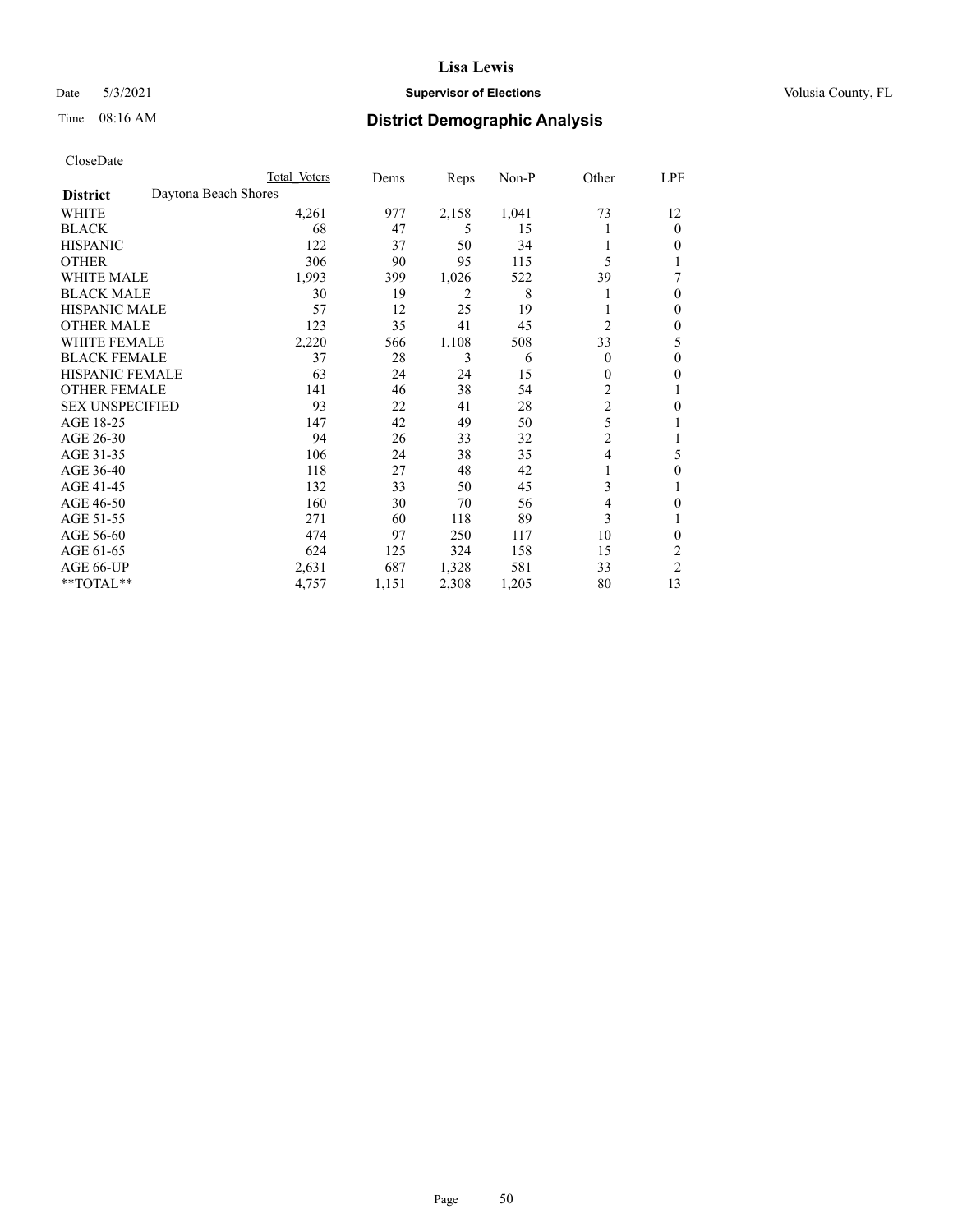## Date 5/3/2021 **Supervisor of Elections Supervisor of Elections** Volusia County, FL

## Time 08:16 AM **District Demographic Analysis**

|                        |        | Total Voters | Dems  | Reps  | Non-P | Other | LPF                     |
|------------------------|--------|--------------|-------|-------|-------|-------|-------------------------|
| <b>District</b>        | DeBary |              |       |       |       |       |                         |
| WHITE                  |        | 13,733       | 3,022 | 6,858 | 3,589 | 201   | 63                      |
| <b>BLACK</b>           |        | 822          | 586   | 36    | 190   | 9     | 1                       |
| <b>HISPANIC</b>        |        | 1,834        | 747   | 439   | 618   | 26    | 4                       |
| <b>OTHER</b>           |        | 1,092        | 285   | 287   | 498   | 20    | $\overline{2}$          |
| <b>WHITE MALE</b>      |        | 6,435        | 1,175 | 3,369 | 1,756 | 91    | 44                      |
| <b>BLACK MALE</b>      |        | 389          | 247   | 18    | 117   | 6     | 1                       |
| <b>HISPANIC MALE</b>   |        | 818          | 307   | 215   | 280   | 13    | 3                       |
| <b>OTHER MALE</b>      |        | 369          | 91    | 106   | 165   | 6     | 1                       |
| <b>WHITE FEMALE</b>    |        | 7,116        | 1,817 | 3,410 | 1,765 | 106   | 18                      |
| <b>BLACK FEMALE</b>    |        | 421          | 330   | 18    | 70    | 3     | $\boldsymbol{0}$        |
| <b>HISPANIC FEMALE</b> |        | 988          | 427   | 218   | 329   | 13    |                         |
| <b>OTHER FEMALE</b>    |        | 480          | 154   | 122   | 192   | 11    | 1                       |
| <b>SEX UNSPECIFIED</b> |        | 465          | 92    | 144   | 221   | 7     | 1                       |
| AGE 18-25              |        | 1,482        | 369   | 471   | 583   | 47    | 12                      |
| AGE 26-30              |        | 1,085        | 267   | 383   | 406   | 18    | 11                      |
| AGE 31-35              |        | 1,252        | 340   | 441   | 446   | 18    | 7                       |
| AGE 36-40              |        | 1,201        | 268   | 470   | 431   | 17    | 15                      |
| AGE 41-45              |        | 1,181        | 305   | 450   | 397   | 21    | 8                       |
| AGE 46-50              |        | 1,284        | 301   | 555   | 396   | 22    | 10                      |
| AGE 51-55              |        | 1,434        | 356   | 673   | 385   | 18    | 2                       |
| AGE 56-60              |        | 1,629        | 411   | 795   | 403   | 18    | $\sqrt{2}$              |
| AGE 61-65              |        | 1,728        | 449   | 839   | 407   | 30    | $\overline{\mathbf{3}}$ |
| AGE 66-UP              |        | 5,205        | 1,574 | 2,543 | 1,041 | 47    | $\mathbf{0}$            |
| **TOTAL**              |        | 17,481       | 4,640 | 7,620 | 4,895 | 256   | 70                      |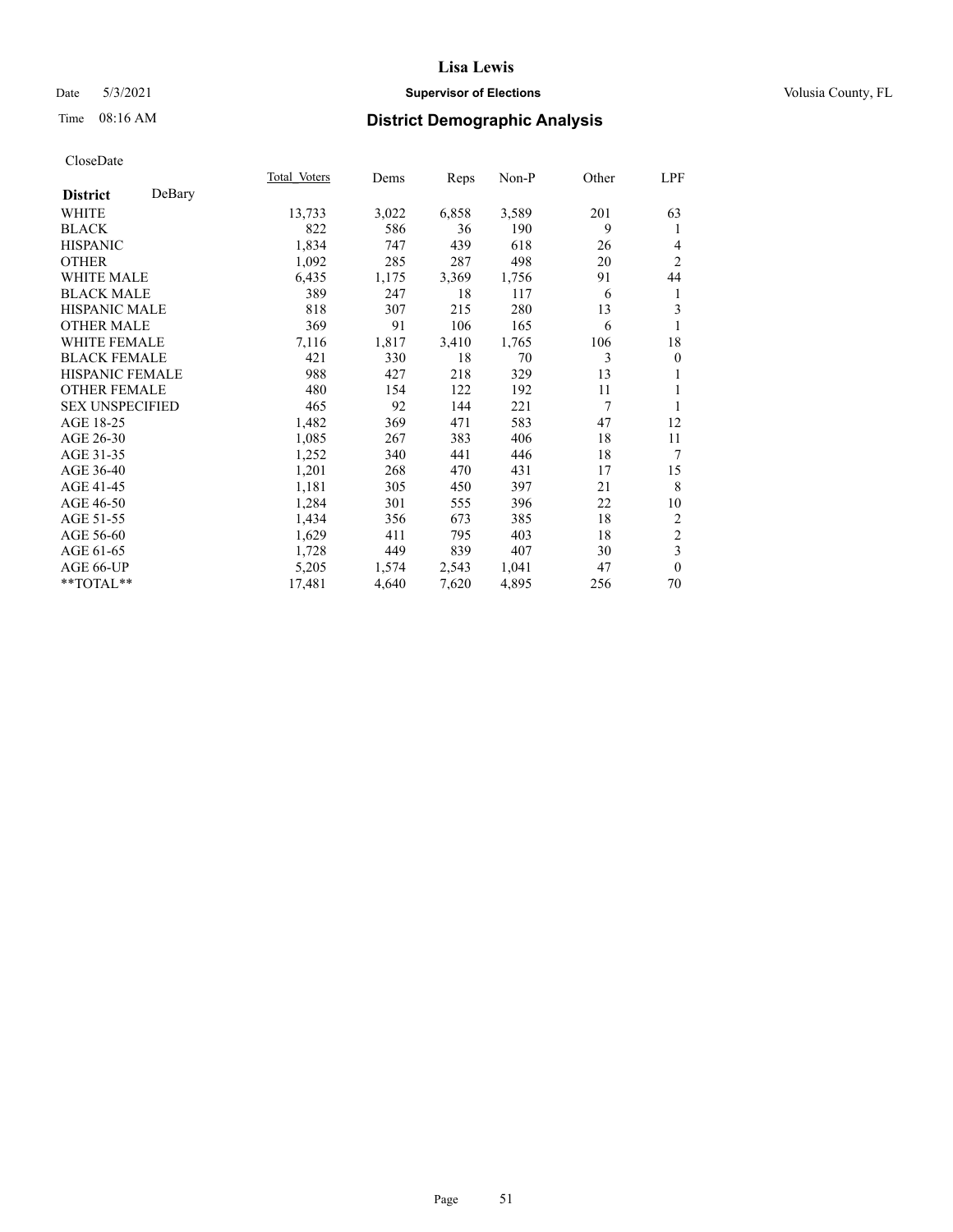## Date 5/3/2021 **Supervisor of Elections Supervisor of Elections** Volusia County, FL

## Time 08:16 AM **District Demographic Analysis**

|                        |        | Total Voters | Dems  | Reps  | Non-P | Other | LPF                      |
|------------------------|--------|--------------|-------|-------|-------|-------|--------------------------|
| <b>District</b>        | DeLand |              |       |       |       |       |                          |
| WHITE                  |        | 17,078       | 5,068 | 7,389 | 4,246 | 303   | 72                       |
| <b>BLACK</b>           |        | 3,178        | 2,472 | 115   | 568   | 21    | 2                        |
| <b>HISPANIC</b>        |        | 2,855        | 1,192 | 539   | 1,071 | 43    | 10                       |
| <b>OTHER</b>           |        | 1,616        | 607   | 294   | 689   | 18    | 8                        |
| WHITE MALE             |        | 7,471        | 1,852 | 3,432 | 2,000 | 136   | 51                       |
| <b>BLACK MALE</b>      |        | 1,253        | 899   | 57    | 284   | 12    | 1                        |
| <b>HISPANIC MALE</b>   |        | 1,195        | 438   | 263   | 465   | 21    | 8                        |
| <b>OTHER MALE</b>      |        | 571          | 203   | 118   | 241   | 7     | 2                        |
| <b>WHITE FEMALE</b>    |        | 9,423        | 3,154 | 3,898 | 2,186 | 165   | 20                       |
| <b>BLACK FEMALE</b>    |        | 1,865        | 1,527 | 54    | 274   | 9     | 1                        |
| <b>HISPANIC FEMALE</b> |        | 1,622        | 735   | 269   | 595   | 21    | $\mathfrak{2}$           |
| <b>OTHER FEMALE</b>    |        | 679          | 292   | 114   | 260   | 9     | $\overline{\mathbf{4}}$  |
| <b>SEX UNSPECIFIED</b> |        | 648          | 239   | 132   | 269   | 5     | 3                        |
| AGE 18-25              |        | 2,672        | 1,083 | 558   | 953   | 61    | 17                       |
| AGE 26-30              |        | 1,763        | 654   | 450   | 609   | 30    | 20                       |
| AGE 31-35              |        | 1,867        | 667   | 477   | 681   | 27    | 15                       |
| AGE 36-40              |        | 1,767        | 642   | 470   | 614   | 30    | 11                       |
| AGE 41-45              |        | 1,657        | 603   | 498   | 521   | 31    | $\overline{4}$           |
| AGE 46-50              |        | 1,670        | 595   | 525   | 524   | 22    | $\overline{\mathcal{L}}$ |
| AGE 51-55              |        | 1,733        | 594   | 666   | 441   | 25    | 7                        |
| AGE 56-60              |        | 1,964        | 738   | 763   | 435   | 23    | 5                        |
| AGE 61-65              |        | 2,012        | 768   | 811   | 400   | 30    | 3                        |
| AGE 66-UP              |        | 7,622        | 2,995 | 3,119 | 1,396 | 106   | 6                        |
| **TOTAL**              |        | 24,727       | 9,339 | 8,337 | 6,574 | 385   | 92                       |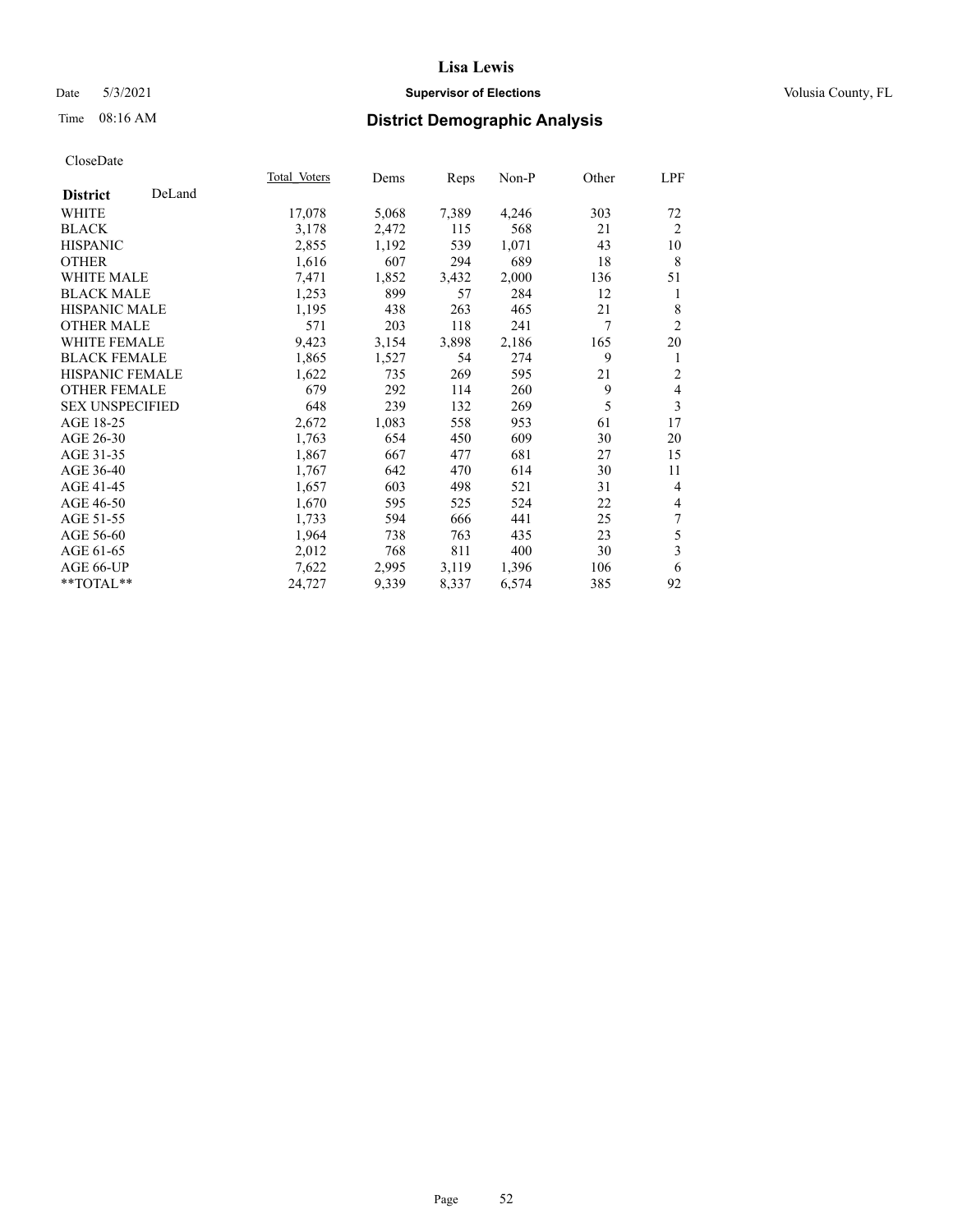## Date 5/3/2021 **Supervisor of Elections Supervisor of Elections** Volusia County, FL

## Time 08:16 AM **District Demographic Analysis**

|                        |                    | Total Voters | Dems  | Reps  | Non-P | Other          | LPF            |
|------------------------|--------------------|--------------|-------|-------|-------|----------------|----------------|
| <b>District</b>        | Deltona District 1 |              |       |       |       |                |                |
| WHITE                  |                    | 5,155        | 1,306 | 2,114 | 1,652 | 64             | 19             |
| <b>BLACK</b>           |                    | 1,284        | 936   | 53    | 285   | 9              | 1              |
| <b>HISPANIC</b>        |                    | 3,344        | 1,559 | 470   | 1,281 | 33             | 1              |
| <b>OTHER</b>           |                    | 751          | 241   | 132   | 363   | 14             |                |
| WHITE MALE             |                    | 2,409        | 508   | 1,044 | 814   | 31             | 12             |
| <b>BLACK MALE</b>      |                    | 551          | 358   | 32    | 156   | 5              | $\mathbf{0}$   |
| <b>HISPANIC MALE</b>   |                    | 1,499        | 654   | 231   | 600   | 13             | 1              |
| <b>OTHER MALE</b>      |                    | 261          | 75    | 52    | 129   | 4              | 1              |
| WHITE FEMALE           |                    | 2,682        | 785   | 1,047 | 810   | 33             | 7              |
| <b>BLACK FEMALE</b>    |                    | 714          | 565   | 19    | 125   | $\overline{4}$ | 1              |
| <b>HISPANIC FEMALE</b> |                    | 1,792        | 881   | 232   | 659   | 20             | $\theta$       |
| <b>OTHER FEMALE</b>    |                    | 312          | 121   | 56    | 128   | 7              | $\theta$       |
| <b>SEX UNSPECIFIED</b> |                    | 314          | 95    | 56    | 160   | 3              | $\theta$       |
| AGE 18-25              |                    | 1,244        | 421   | 216   | 578   | 27             | $\overline{2}$ |
| AGE 26-30              |                    | 994          | 345   | 191   | 436   | 16             | 6              |
| AGE 31-35              |                    | 1,082        | 382   | 247   | 437   | 13             | 3              |
| AGE 36-40              |                    | 952          | 305   | 222   | 404   | 17             | 4              |
| AGE 41-45              |                    | 931          | 368   | 228   | 322   | 10             | 3              |
| AGE 46-50              |                    | 855          | 326   | 224   | 293   | 12             | $\theta$       |
| AGE 51-55              |                    | 927          | 324   | 315   | 280   |                | 1              |
| AGE 56-60              |                    | 932          | 366   | 300   | 255   | 9              | $\mathfrak{2}$ |
| AGE 61-65              |                    | 821          | 322   | 290   | 206   | $\overline{2}$ | 1              |
| AGE 66-UP              |                    | 1,796        | 883   | 536   | 370   | 7              | $\theta$       |
| **TOTAL**              |                    | 10,534       | 4,042 | 2,769 | 3,581 | 120            | 22             |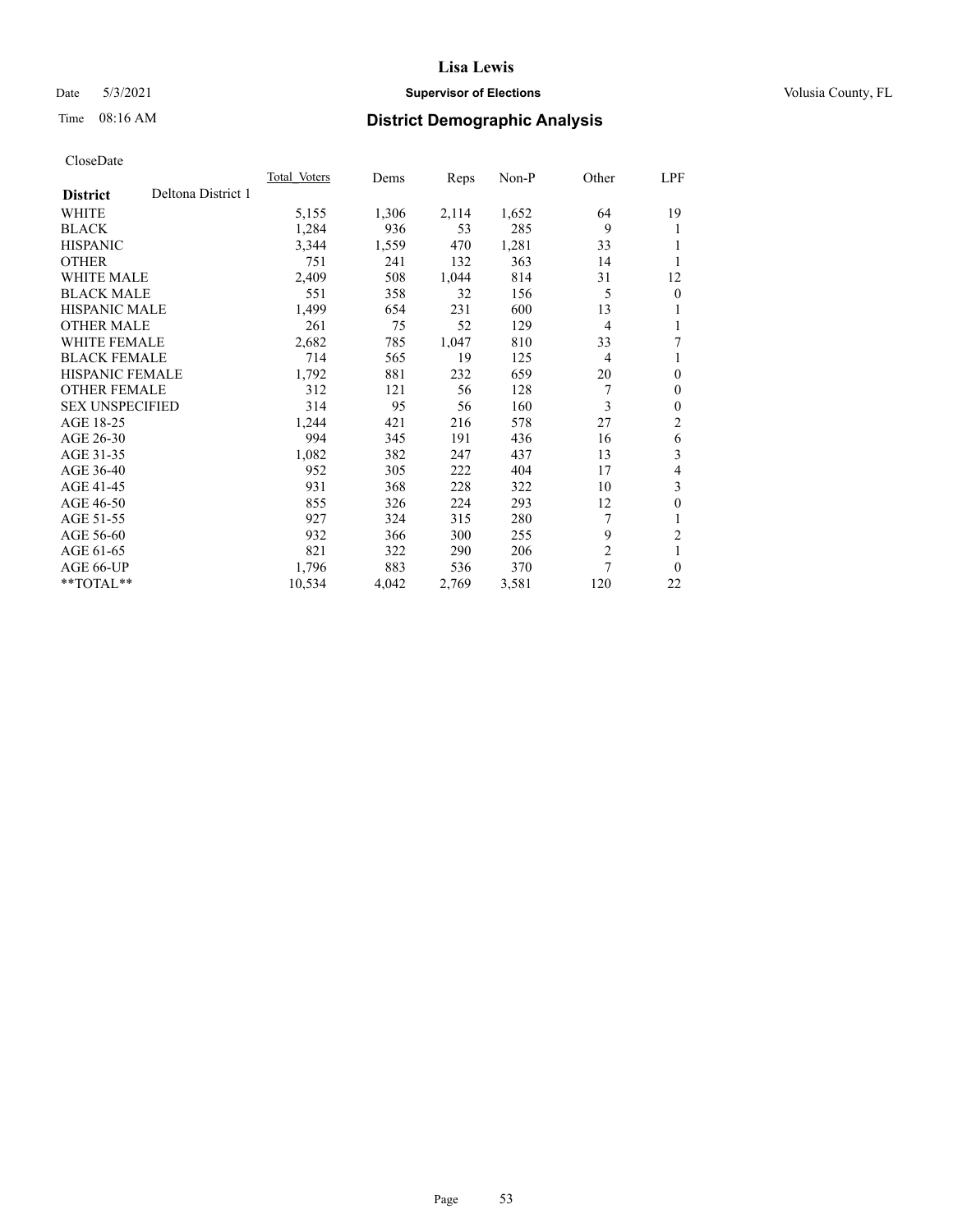## Date 5/3/2021 **Supervisor of Elections Supervisor of Elections** Volusia County, FL

## Time 08:16 AM **District Demographic Analysis**

|                        |                    | Total Voters | Dems  | Reps  | Non-P | Other | LPF                     |
|------------------------|--------------------|--------------|-------|-------|-------|-------|-------------------------|
| <b>District</b>        | Deltona District 2 |              |       |       |       |       |                         |
| WHITE                  |                    | 6,114        | 1,613 | 2,615 | 1,764 | 98    | 24                      |
| <b>BLACK</b>           |                    | 1,067        | 786   | 54    | 213   | 12    | 2                       |
| <b>HISPANIC</b>        |                    | 3,525        | 1,580 | 597   | 1,308 | 32    | 8                       |
| <b>OTHER</b>           |                    | 791          | 301   | 124   | 350   | 14    | 2                       |
| WHITE MALE             |                    | 2,821        | 657   | 1,244 | 862   | 41    | 17                      |
| <b>BLACK MALE</b>      |                    | 492          | 323   | 33    | 129   | 6     | 1                       |
| <b>HISPANIC MALE</b>   |                    | 1,636        | 671   | 318   | 626   | 17    | 4                       |
| <b>OTHER MALE</b>      |                    | 300          | 110   | 54    | 130   | 5     | 1                       |
| WHITE FEMALE           |                    | 3,219        | 942   | 1,335 | 880   | 55    | 7                       |
| <b>BLACK FEMALE</b>    |                    | 564          | 455   | 21    | 82    | 6     | $\mathbf{0}$            |
| <b>HISPANIC FEMALE</b> |                    | 1,844        | 887   | 274   | 665   | 15    | 3                       |
| <b>OTHER FEMALE</b>    |                    | 328          | 148   | 43    | 129   |       |                         |
| <b>SEX UNSPECIFIED</b> |                    | 293          | 87    | 68    | 132   | 4     | 2                       |
| AGE 18-25              |                    | 1,179        | 419   | 222   | 497   | 33    | 8                       |
| AGE 26-30              |                    | 925          | 283   | 220   | 401   | 16    | 5                       |
| AGE 31-35              |                    | 957          | 331   | 230   | 379   | 13    | 4                       |
| AGE 36-40              |                    | 938          | 322   | 218   | 370   | 19    | 9                       |
| AGE 41-45              |                    | 942          | 355   | 243   | 329   | 13    | $\overline{\mathbf{c}}$ |
| AGE 46-50              |                    | 922          | 317   | 251   | 340   | 9     | 5                       |
| AGE 51-55              |                    | 952          | 355   | 315   | 273   | 9     | $\theta$                |
| AGE 56-60              |                    | 988          | 372   | 328   | 279   | 8     |                         |
| AGE 61-65              |                    | 1,034        | 408   | 372   | 248   | 6     | $\theta$                |
| AGE 66-UP              |                    | 2,660        | 1,118 | 991   | 519   | 30    | $\overline{c}$          |
| **TOTAL**              |                    | 11,497       | 4,280 | 3,390 | 3,635 | 156   | 36                      |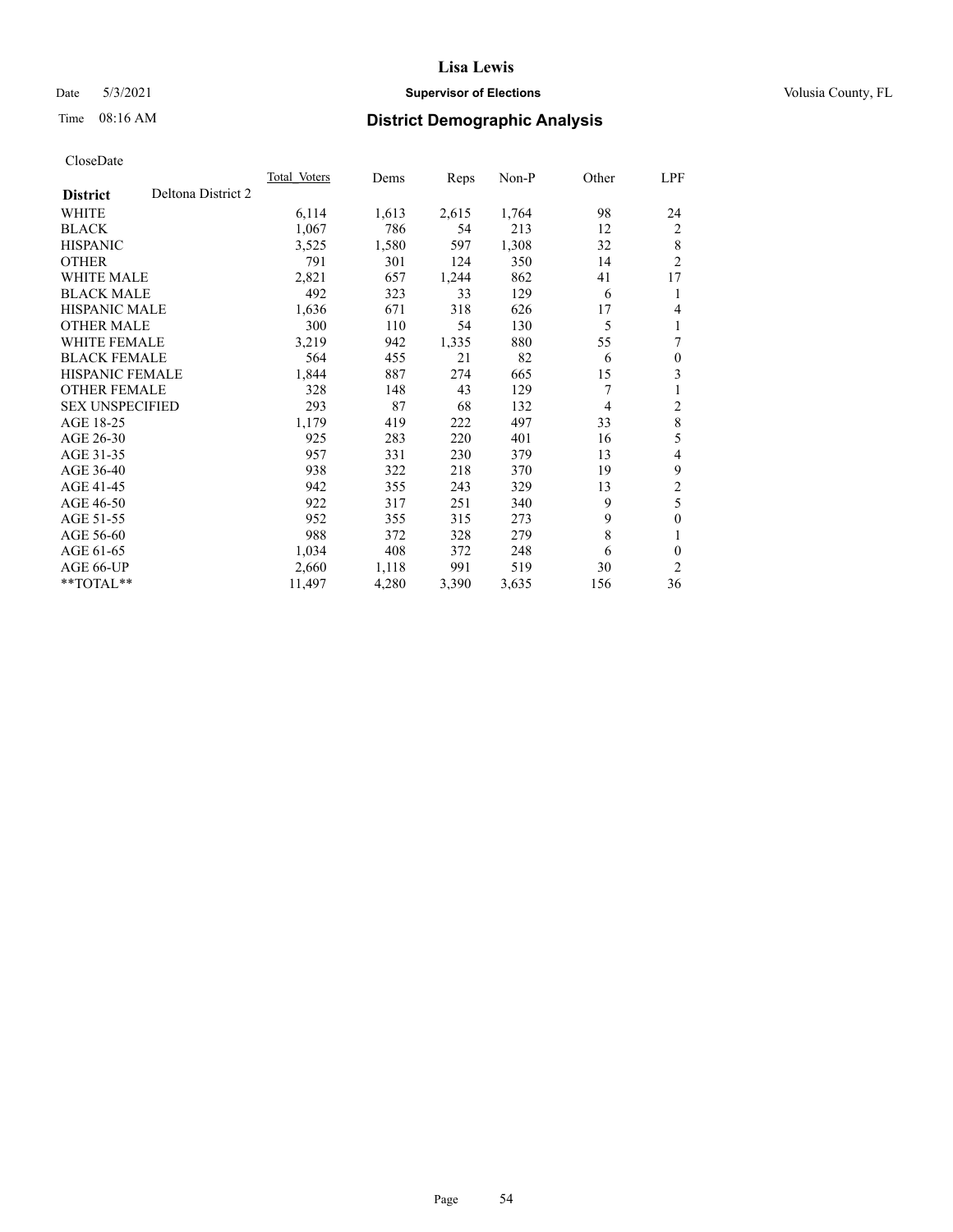## Date 5/3/2021 **Supervisor of Elections Supervisor of Elections** Volusia County, FL

## Time 08:16 AM **District Demographic Analysis**

|                                       | Total Voters | Dems  | Reps  | $Non-P$ | Other          | LPF            |
|---------------------------------------|--------------|-------|-------|---------|----------------|----------------|
| Deltona District 3<br><b>District</b> |              |       |       |         |                |                |
| WHITE                                 | 5,551        | 1,486 | 2,210 | 1,744   | 86             | 25             |
| <b>BLACK</b>                          | 1,029        | 766   | 37    | 217     | 9              | $\theta$       |
| <b>HISPANIC</b>                       | 3,671        | 1,679 | 516   | 1,443   | 25             | 8              |
| <b>OTHER</b>                          | 800          | 274   | 144   | 368     | 11             | 3              |
| <b>WHITE MALE</b>                     | 2,566        | 580   | 1,093 | 842     | 33             | 18             |
| <b>BLACK MALE</b>                     | 473          | 321   | 26    | 121     | 5              | $\theta$       |
| <b>HISPANIC MALE</b>                  | 1,704        | 710   | 272   | 703     | 14             | 5              |
| <b>OTHER MALE</b>                     | 296          | 94    | 63    | 133     | $\overline{4}$ | 2              |
| WHITE FEMALE                          | 2,886        | 871   | 1,085 | 870     | 53             | 7              |
| <b>BLACK FEMALE</b>                   | 539          | 435   | 11    | 89      | $\overline{4}$ | $\theta$       |
| <b>HISPANIC FEMALE</b>                | 1,912        | 945   | 238   | 715     | 11             | 3              |
| <b>OTHER FEMALE</b>                   | 343          | 143   | 55    | 140     | 4              | 1              |
| <b>SEX UNSPECIFIED</b>                | 332          | 106   | 64    | 159     | 3              | $\theta$       |
| AGE 18-25                             | 1,108        | 383   | 186   | 509     | 26             | 4              |
| AGE 26-30                             | 967          | 367   | 181   | 399     | 15             | 5              |
| AGE 31-35                             | 1,025        | 339   | 236   | 423     | 18             | 9              |
| AGE 36-40                             | 938          | 320   | 186   | 411     | 15             | 6              |
| AGE 41-45                             | 856          | 312   | 188   | 343     | 11             | 2              |
| AGE 46-50                             | 901          | 320   | 284   | 291     | 3              | 3              |
| AGE 51-55                             | 929          | 333   | 282   | 302     | 11             |                |
| AGE 56-60                             | 1,009        | 387   | 310   | 299     | 12             | 1              |
| AGE 61-65                             | 930          | 357   | 304   | 262     | 5              | $\overline{c}$ |
| AGE 66-UP                             | 2,388        | 1,087 | 750   | 533     | 15             | 3              |
| $*$ $TOTAL**$                         | 11,051       | 4,205 | 2,907 | 3,772   | 131            | 36             |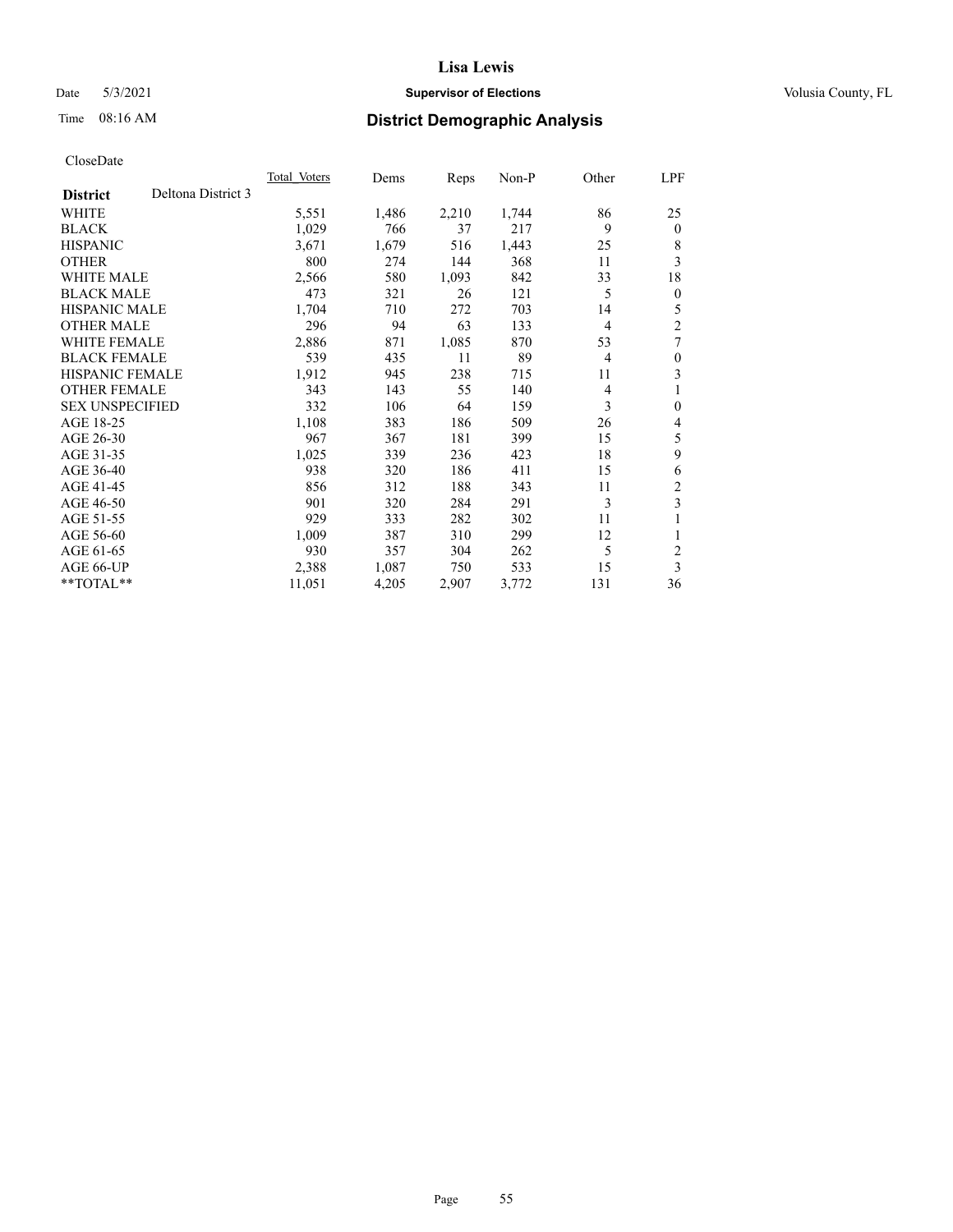## Date 5/3/2021 **Supervisor of Elections Supervisor of Elections** Volusia County, FL

## Time 08:16 AM **District Demographic Analysis**

|                        |                    | Total Voters | Dems  | Reps  | Non-P | Other          | LPF            |
|------------------------|--------------------|--------------|-------|-------|-------|----------------|----------------|
| <b>District</b>        | Deltona District 4 |              |       |       |       |                |                |
| WHITE                  |                    | 5,546        | 1,532 | 2,258 | 1,657 | 66             | 33             |
| <b>BLACK</b>           |                    | 1,122        | 775   | 63    | 270   | 11             | 3              |
| <b>HISPANIC</b>        |                    | 4,123        | 1,992 | 565   | 1,539 | 25             | 2              |
| <b>OTHER</b>           |                    | 869          | 296   | 187   | 365   | 19             | $\overline{2}$ |
| WHITE MALE             |                    | 2,563        | 597   | 1,100 | 805   | 37             | 24             |
| <b>BLACK MALE</b>      |                    | 501          | 314   | 39    | 141   | 6              | 1              |
| <b>HISPANIC MALE</b>   |                    | 1,950        | 888   | 298   | 751   | 13             | $\theta$       |
| <b>OTHER MALE</b>      |                    | 290          | 79    | 71    | 136   | $\overline{2}$ | 2              |
| WHITE FEMALE           |                    | 2,906        | 915   | 1,127 | 827   | 29             | $\,8\,$        |
| <b>BLACK FEMALE</b>    |                    | 604          | 451   | 21    | 125   | 5              | $\overline{c}$ |
| <b>HISPANIC FEMALE</b> |                    | 2,109        | 1,074 | 260   | 762   | 11             | $\overline{2}$ |
| <b>OTHER FEMALE</b>    |                    | 395          | 169   | 81    | 135   | 10             | $\mathbf{0}$   |
| <b>SEX UNSPECIFIED</b> |                    | 342          | 108   | 76    | 149   | 8              | 1              |
| AGE 18-25              |                    | 1,265        | 420   | 250   | 568   | 22             | 5              |
| AGE 26-30              |                    | 962          | 366   | 184   | 389   | 13             | 10             |
| AGE 31-35              |                    | 1,061        | 372   | 212   | 452   | 16             | 9              |
| AGE 36-40              |                    | 958          | 359   | 190   | 390   | 14             | 5              |
| AGE 41-45              |                    | 902          | 348   | 186   | 356   | 10             | 2              |
| AGE 46-50              |                    | 932          | 339   | 267   | 311   | 12             | 3              |
| AGE 51-55              |                    | 954          | 373   | 286   | 284   | 10             | 1              |
| AGE 56-60              |                    | 1,063        | 440   | 333   | 279   | 9              | $\mathfrak{2}$ |
| AGE 61-65              |                    | 997          | 422   | 316   | 251   | 6              | $\overline{2}$ |
| AGE 66-UP              |                    | 2,566        | 1,156 | 849   | 551   | 9              |                |
| **TOTAL**              |                    | 11,660       | 4,595 | 3,073 | 3,831 | 121            | 40             |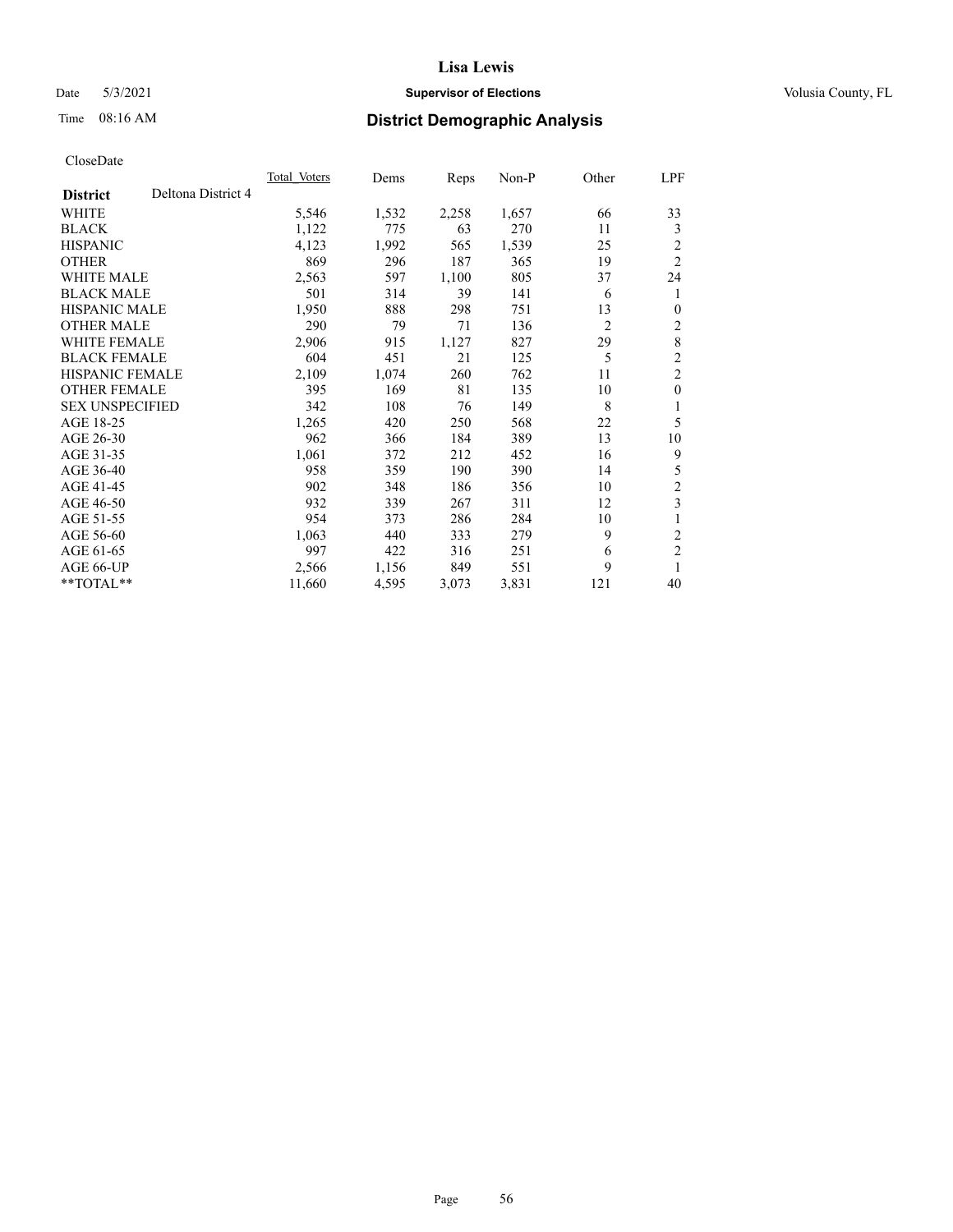## Date 5/3/2021 **Supervisor of Elections Supervisor of Elections** Volusia County, FL

## Time 08:16 AM **District Demographic Analysis**

|                                       | <b>Total Voters</b> | Dems  | Reps  | $Non-P$ | Other          | LPF            |
|---------------------------------------|---------------------|-------|-------|---------|----------------|----------------|
| Deltona District 5<br><b>District</b> |                     |       |       |         |                |                |
| WHITE                                 | 5,493               | 1,421 | 2,335 | 1,628   | 88             | 21             |
| <b>BLACK</b>                          | 1,178               | 885   | 45    | 235     | 13             | $\theta$       |
| <b>HISPANIC</b>                       | 3,496               | 1,544 | 584   | 1,335   | 28             | 5              |
| <b>OTHER</b>                          | 713                 | 216   | 146   | 329     | 15             | 7              |
| WHITE MALE                            | 2,588               | 544   | 1,185 | 813     | 33             | 13             |
| <b>BLACK MALE</b>                     | 517                 | 358   | 29    | 122     | 8              | $\theta$       |
| <b>HISPANIC MALE</b>                  | 1,616               | 646   | 329   | 629     | 10             | 2              |
| <b>OTHER MALE</b>                     | 242                 | 72    | 58    | 99      | 8              | 5              |
| <b>WHITE FEMALE</b>                   | 2,822               | 859   | 1,115 | 785     | 55             | 8              |
| <b>BLACK FEMALE</b>                   | 638                 | 510   | 15    | 108     | 5              | $\theta$       |
| <b>HISPANIC FEMALE</b>                | 1,835               | 869   | 253   | 692     | 18             | 3              |
| <b>OTHER FEMALE</b>                   | 297                 | 106   | 56    | 129     | 5              | 1              |
| <b>SEX UNSPECIFIED</b>                | 324                 | 101   | 70    | 150     | $\overline{2}$ | 1              |
| AGE 18-25                             | 1,276               | 453   | 248   | 535     | 31             | 9              |
| AGE 26-30                             | 886                 | 283   | 194   | 388     | 16             | 5              |
| AGE 31-35                             | 914                 | 284   | 231   | 379     | 16             | 4              |
| AGE 36-40                             | 893                 | 297   | 202   | 375     | 16             | 3              |
| AGE 41-45                             | 881                 | 320   | 204   | 338     | 14             | 5              |
| AGE 46-50                             | 887                 | 306   | 259   | 305     | 15             | $\overline{c}$ |
| AGE 51-55                             | 913                 | 338   | 316   | 248     | 9              | $\overline{c}$ |
| AGE 56-60                             | 1,019               | 380   | 371   | 260     | 8              | $\mathbf{0}$   |
| AGE 61-65                             | 965                 | 363   | 361   | 231     | 7              | 3              |
| AGE 66-UP                             | 2,246               | 1,042 | 724   | 468     | 12             | $\mathbf{0}$   |
| **TOTAL**                             | 10,880              | 4,066 | 3,110 | 3,527   | 144            | 33             |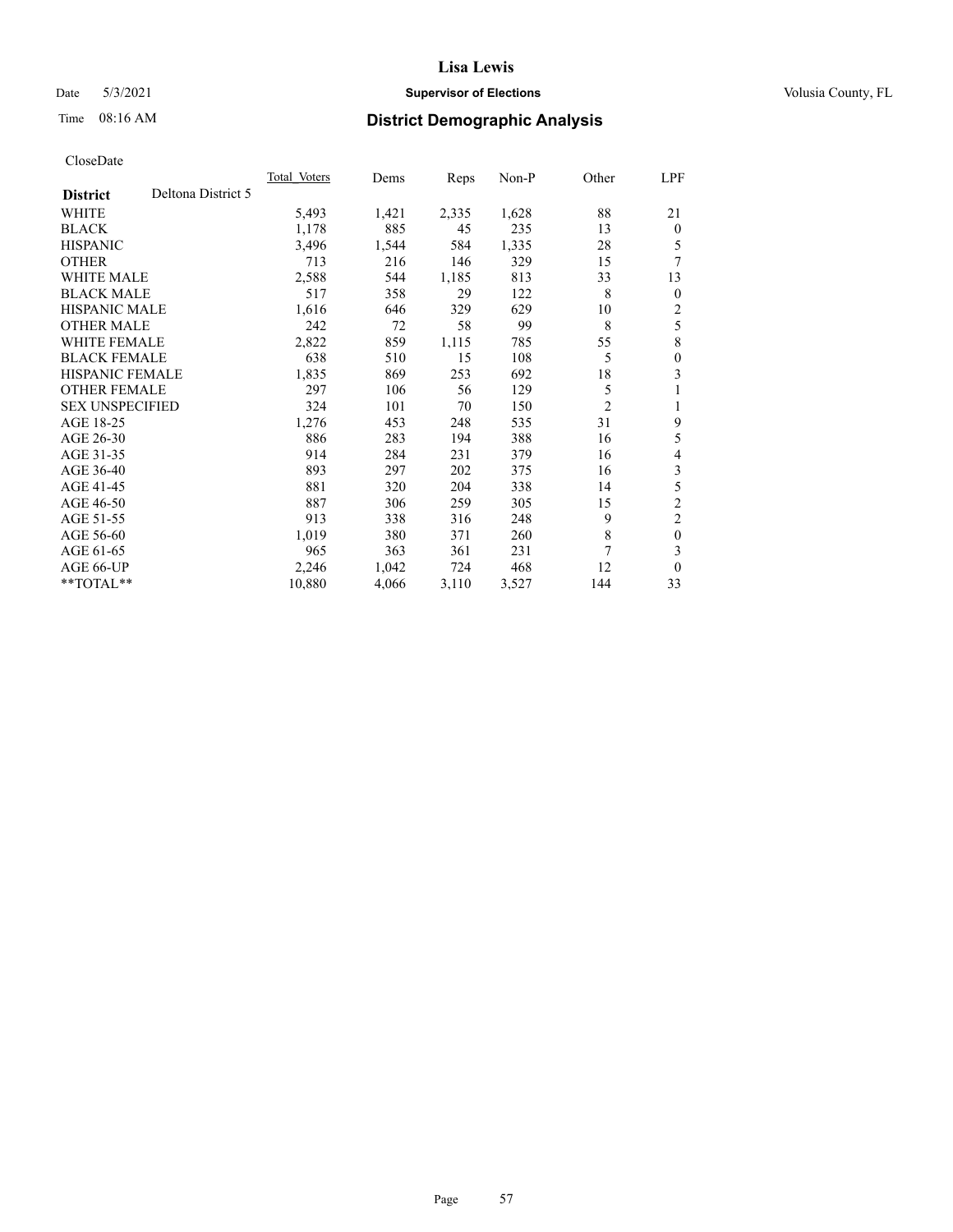## Date 5/3/2021 **Supervisor of Elections Supervisor of Elections** Volusia County, FL

## Time 08:16 AM **District Demographic Analysis**

|                                       | <b>Total Voters</b> | Dems  | Reps  | $Non-P$ | Other | LPF            |
|---------------------------------------|---------------------|-------|-------|---------|-------|----------------|
| Deltona District 6<br><b>District</b> |                     |       |       |         |       |                |
| WHITE                                 | 6,227               | 1,496 | 2,754 | 1,847   | 100   | 30             |
| <b>BLACK</b>                          | 1,135               | 827   | 53    | 242     | 13    | $\theta$       |
| <b>HISPANIC</b>                       | 3,096               | 1,375 | 442   | 1,242   | 28    | 9              |
| <b>OTHER</b>                          | 743                 | 231   | 172   | 323     | 15    | $\overline{2}$ |
| <b>WHITE MALE</b>                     | 2,939               | 587   | 1,371 | 914     | 48    | 19             |
| <b>BLACK MALE</b>                     | 517                 | 354   | 32    | 123     | 8     | $\mathbf{0}$   |
| <b>HISPANIC MALE</b>                  | 1,458               | 597   | 244   | 595     | 13    | 9              |
| <b>OTHER MALE</b>                     | 276                 | 78    | 71    | 122     | 4     | 1              |
| <b>WHITE FEMALE</b>                   | 3,193               | 892   | 1,338 | 901     | 51    | 11             |
| <b>BLACK FEMALE</b>                   | 602                 | 462   | 21    | 114     | 5     | $\mathbf{0}$   |
| <b>HISPANIC FEMALE</b>                | 1,593               | 765   | 192   | 621     | 15    | $\mathbf{0}$   |
| <b>OTHER FEMALE</b>                   | 304                 | 114   | 68    | 114     | 7     | 1              |
| <b>SEX UNSPECIFIED</b>                | 319                 | 80    | 84    | 150     | 5     | $\theta$       |
| AGE 18-25                             | 1,223               | 404   | 251   | 529     | 34    | 5              |
| AGE 26-30                             | 971                 | 313   | 235   | 402     | 15    | 6              |
| AGE 31-35                             | 946                 | 307   | 241   | 384     | 8     | 6              |
| AGE 36-40                             | 947                 | 295   | 255   | 376     | 17    | 4              |
| AGE 41-45                             | 906                 | 297   | 246   | 343     | 16    | 4              |
| AGE 46-50                             | 944                 | 314   | 283   | 328     | 15    | 4              |
| AGE 51-55                             | 947                 | 315   | 300   | 310     | 17    | 5              |
| AGE 56-60                             | 1,097               | 375   | 413   | 289     | 17    | 3              |
| AGE 61-65                             | 1,032               | 352   | 446   | 222     | 10    | $\overline{c}$ |
| AGE 66-UP                             | 2,188               | 957   | 751   | 471     | 7     | $\overline{2}$ |
| $*$ $TOTAL**$                         | 11,201              | 3,929 | 3,421 | 3,654   | 156   | 41             |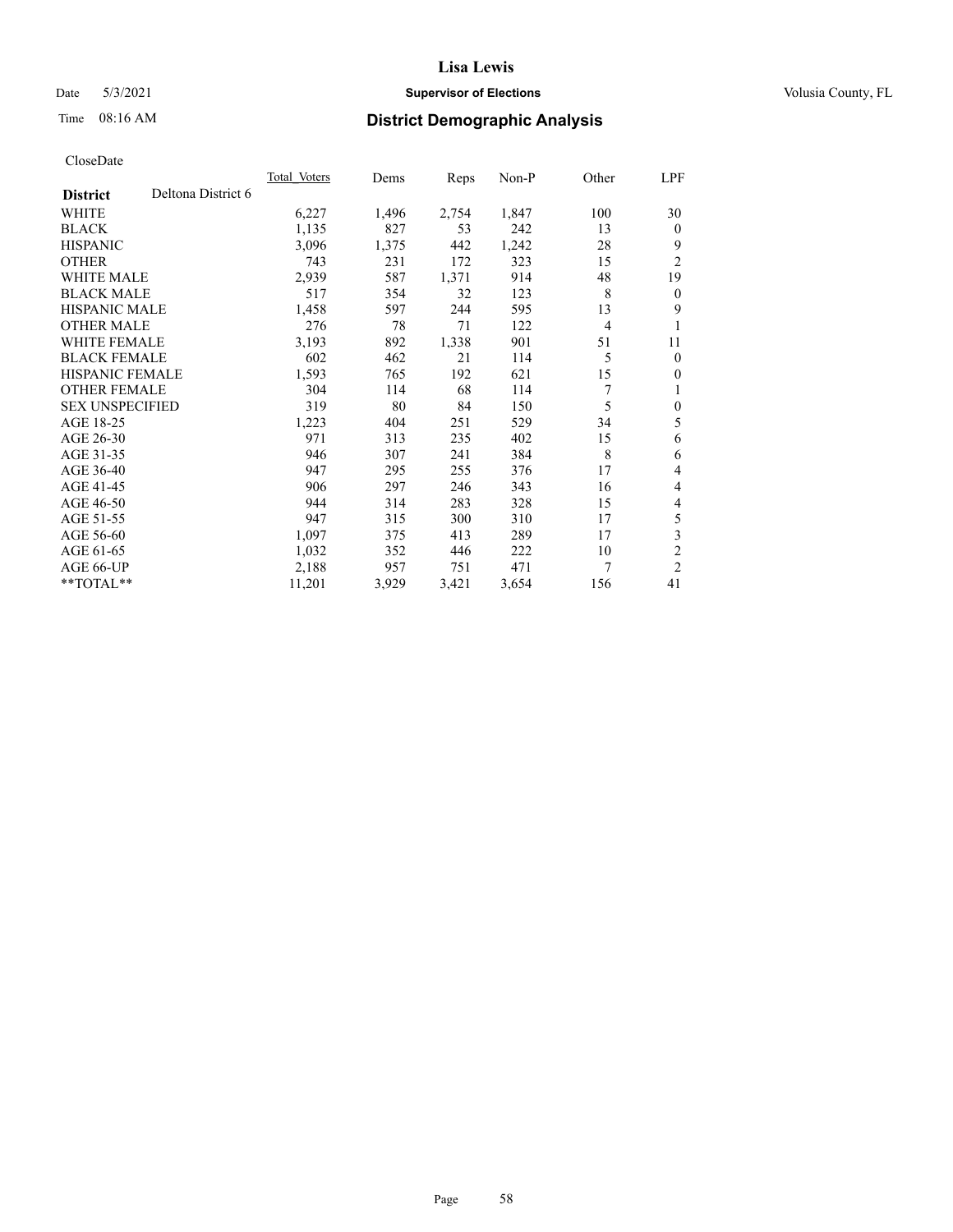## Date 5/3/2021 **Supervisor of Elections Supervisor of Elections** Volusia County, FL

# Time 08:16 AM **District Demographic Analysis**

|                        |                      | Total Voters | Dems  | Reps     | Non-P | Other          | LPF    |
|------------------------|----------------------|--------------|-------|----------|-------|----------------|--------|
| <b>District</b>        | Edgewater District 1 |              |       |          |       |                |        |
| WHITE                  |                      | 3,614        | 1,033 | 1,468    | 1,033 | 65             | 15     |
| <b>BLACK</b>           |                      | 101          | 71    | 6        | 22    | 2              | 0      |
| <b>HISPANIC</b>        |                      | 85           | 32    | 20       | 32    | 1              | $_{0}$ |
| <b>OTHER</b>           |                      | 184          | 62    | 43       | 77    | $\overline{2}$ | 0      |
| WHITE MALE             |                      | 1,677        | 391   | 752      | 495   | 29             | 10     |
| <b>BLACK MALE</b>      |                      | 52           | 30    | 6        | 14    | 2              | 0      |
| <b>HISPANIC MALE</b>   |                      | 34           | 9     | 9        | 16    | $\theta$       | 0      |
| <b>OTHER MALE</b>      |                      | 66           | 24    | 17       | 24    |                | 0      |
| <b>WHITE FEMALE</b>    |                      | 1,882        | 628   | 694      | 519   | 36             | 5      |
| <b>BLACK FEMALE</b>    |                      | 47           | 39    | $\theta$ | 8     | $\Omega$       | 0      |
| <b>HISPANIC FEMALE</b> |                      | 49           | 21    | 11       | 16    |                | 0      |
| <b>OTHER FEMALE</b>    |                      | 65           | 23    | 16       | 25    |                | 0      |
| <b>SEX UNSPECIFIED</b> |                      | 112          | 33    | 32       | 47    | $\Omega$       | 0      |
| AGE 18-25              |                      | 266          | 68    | 82       | 104   | 11             |        |
| AGE 26-30              |                      | 240          | 68    | 80       | 82    | 8              | 2      |
| AGE 31-35              |                      | 283          | 66    | 92       | 117   | 3              | 5      |
| AGE 36-40              |                      | 230          | 69    | 68       | 86    | 4              | 3      |
| AGE 41-45              |                      | 236          | 68    | 79       | 87    |                |        |
| AGE 46-50              |                      | 256          | 46    | 116      | 90    | 2              | 2      |
| AGE 51-55              |                      | 290          | 80    | 125      | 79    | 6              | 0      |
| AGE 56-60              |                      | 455          | 129   | 201      | 119   | 6              | 0      |
| AGE 61-65              |                      | 490          | 146   | 193      | 142   | 9              | 0      |
| AGE 66-UP              |                      | 1,238        | 458   | 501      | 258   | 20             |        |
| **TOTAL**              |                      | 3,984        | 1,198 | 1,537    | 1,164 | 70             | 15     |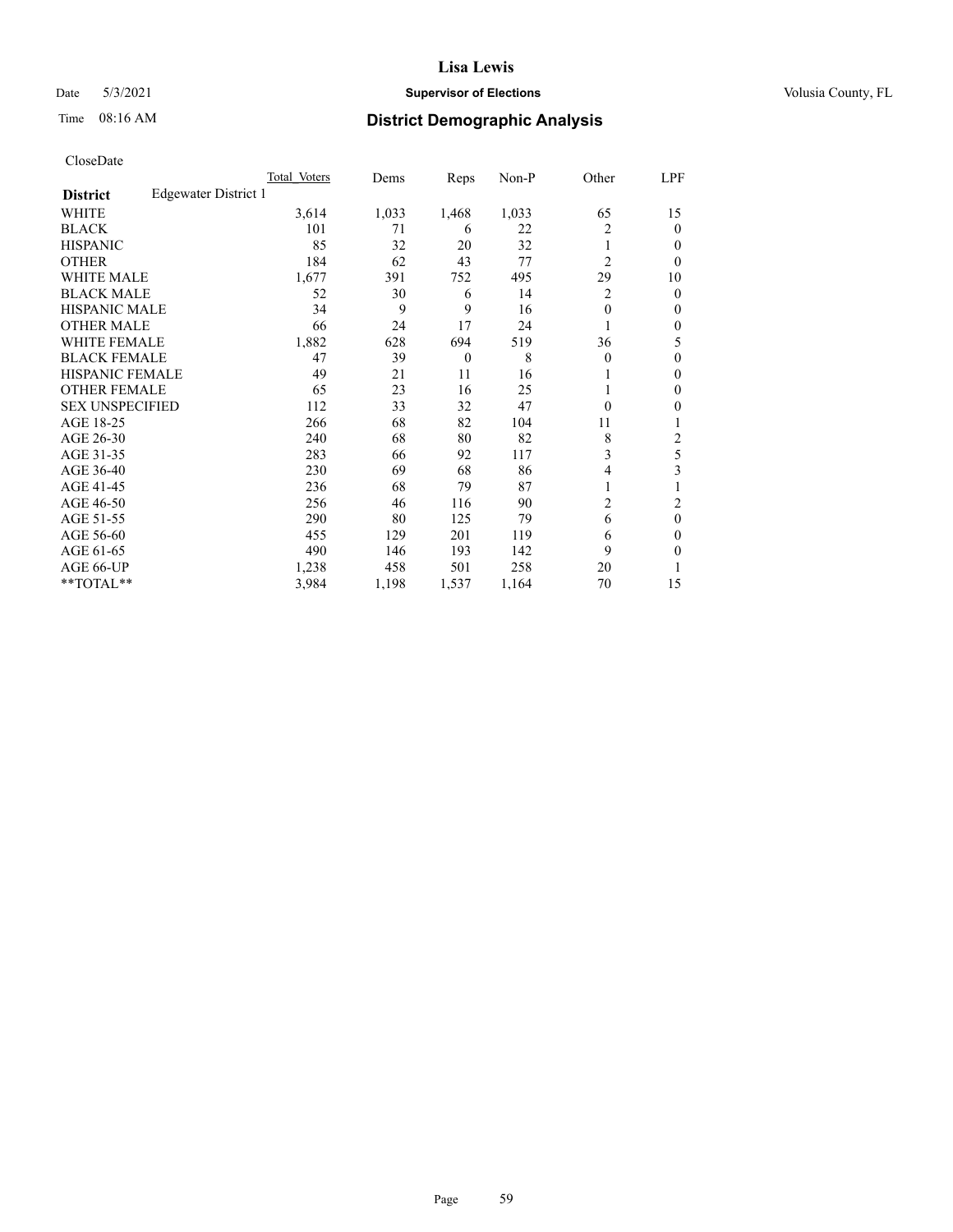## Date 5/3/2021 **Supervisor of Elections Supervisor of Elections** Volusia County, FL

# Time 08:16 AM **District Demographic Analysis**

|                        |                      | Total Voters | Dems  | Reps  | Non-P | Other          | LPF            |
|------------------------|----------------------|--------------|-------|-------|-------|----------------|----------------|
| <b>District</b>        | Edgewater District 2 |              |       |       |       |                |                |
| WHITE                  |                      | 3,942        | 1,057 | 1,665 | 1,134 | 75             | 11             |
| <b>BLACK</b>           |                      | 72           | 55    | 4     | 10    | 3              | 0              |
| <b>HISPANIC</b>        |                      | 85           | 37    | 18    | 24    | 6              | $_{0}$         |
| <b>OTHER</b>           |                      | 161          | 42    | 51    | 65    |                | $\overline{c}$ |
| WHITE MALE             |                      | 1,824        | 429   | 827   | 526   | 32             | 10             |
| <b>BLACK MALE</b>      |                      | 31           | 22    | 1     | 6     | 2              | 0              |
| <b>HISPANIC MALE</b>   |                      | 45           | 14    | 11    | 16    | 4              | 0              |
| <b>OTHER MALE</b>      |                      | 55           | 15    | 14    | 26    | $\Omega$       | 0              |
| <b>WHITE FEMALE</b>    |                      | 2,079        | 616   | 825   | 594   | 43             |                |
| <b>BLACK FEMALE</b>    |                      | 40           | 32    | 3     | 4     |                | 0              |
| <b>HISPANIC FEMALE</b> |                      | 38           | 23    | 6     | 7     | $\overline{2}$ | 0              |
| <b>OTHER FEMALE</b>    |                      | 56           | 18    | 19    | 17    |                |                |
| <b>SEX UNSPECIFIED</b> |                      | 92           | 22    | 32    | 37    | $\Omega$       |                |
| AGE 18-25              |                      | 314          | 85    | 107   | 106   | 15             |                |
| AGE 26-30              |                      | 325          | 82    | 113   | 119   | 8              | 3              |
| AGE 31-35              |                      | 280          | 70    | 86    | 115   | 5              | 4              |
| AGE 36-40              |                      | 275          | 74    | 86    | 108   | 4              | 3              |
| AGE 41-45              |                      | 270          | 60    | 102   | 101   | 7              | 0              |
| AGE 46-50              |                      | 308          | 76    | 113   | 113   | 4              | 2              |
| AGE 51-55              |                      | 342          | 68    | 167   | 95    | 12             | 0              |
| AGE 56-60              |                      | 393          | 95    | 188   | 101   | 9              | 0              |
| AGE 61-65              |                      | 445          | 137   | 188   | 117   | 3              | 0              |
| AGE 66-UP              |                      | 1,308        | 444   | 588   | 258   | 18             | 0              |
| **TOTAL**              |                      | 4,260        | 1,191 | 1,738 | 1,233 | 85             | 13             |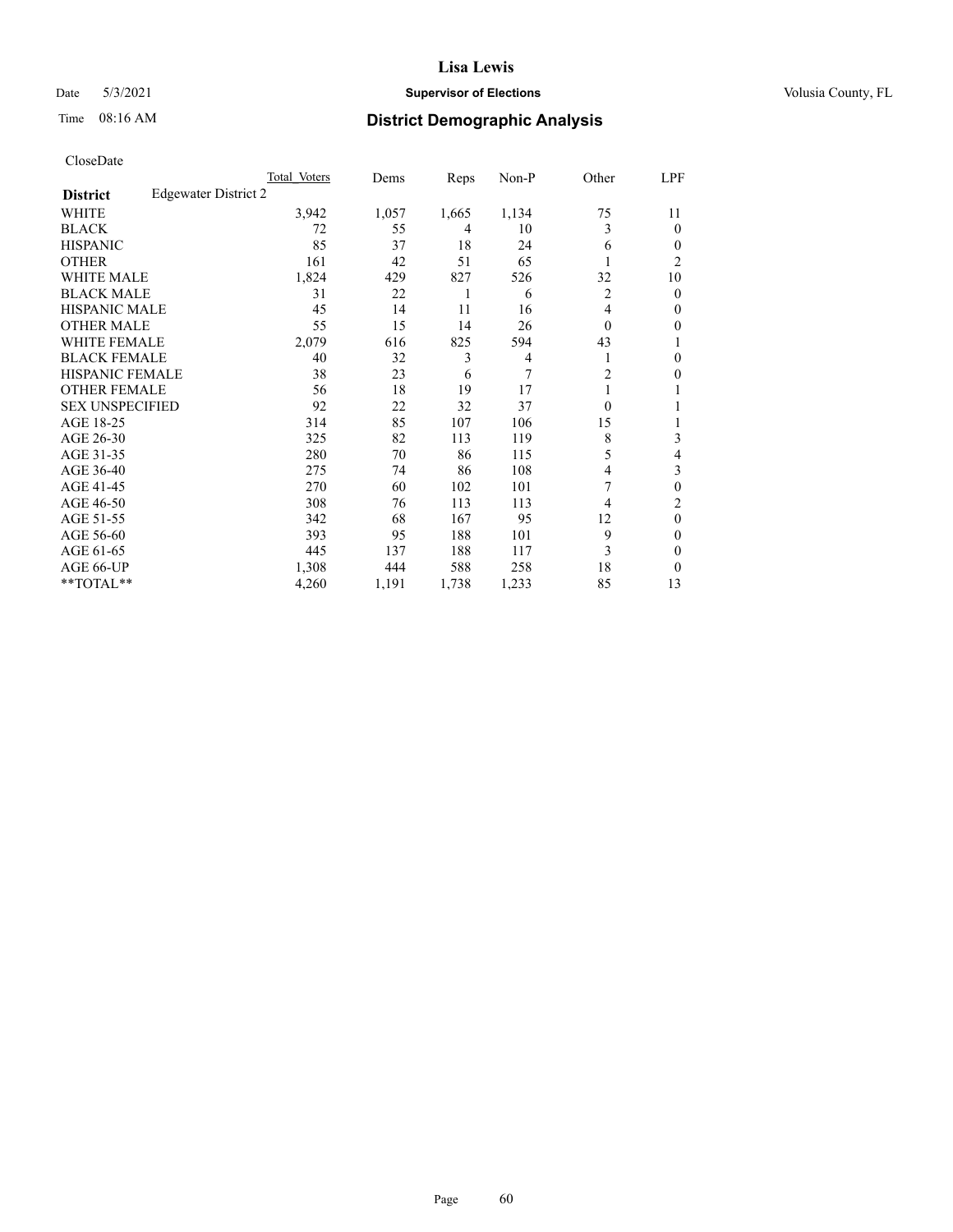## Date 5/3/2021 **Supervisor of Elections Supervisor of Elections** Volusia County, FL

# Time 08:16 AM **District Demographic Analysis**

|                                         | Total Voters | Dems  | Reps           | $Non-P$ | Other          | LPF              |
|-----------------------------------------|--------------|-------|----------------|---------|----------------|------------------|
| Edgewater District 3<br><b>District</b> |              |       |                |         |                |                  |
| WHITE                                   | 3,704        | 1,005 | 1,557          | 1,063   | 72             |                  |
| <b>BLACK</b>                            | 123          | 90    | 7              | 24      | $\overline{2}$ | 0                |
| <b>HISPANIC</b>                         | 100          | 36    | 20             | 40      | 3              |                  |
| <b>OTHER</b>                            | 196          | 52    | 56             | 84      | 3              |                  |
| <b>WHITE MALE</b>                       | 1,690        | 373   | 766            | 517     | 29             | 5                |
| <b>BLACK MALE</b>                       | 60           | 45    | 3              | 10      | $\overline{2}$ | 0                |
| HISPANIC MALE                           | 42           | 14    | 10             | 17      |                | 0                |
| <b>OTHER MALE</b>                       | 64           | 15    | 19             | 29      |                | 0                |
| <b>WHITE FEMALE</b>                     | 1,957        | 626   | 760            | 526     | 43             | 2                |
| <b>BLACK FEMALE</b>                     | 59           | 43    | $\overline{4}$ | 12      | $\theta$       | $\boldsymbol{0}$ |
| <b>HISPANIC FEMALE</b>                  | 52           | 18    | 10             | 21      | 2              |                  |
| <b>OTHER FEMALE</b>                     | 69           | 22    | 23             | 22      |                |                  |
| <b>SEX UNSPECIFIED</b>                  | 130          | 27    | 45             | 57      |                | 0                |
| AGE 18-25                               | 343          | 79    | 108            | 137     | 16             | 3                |
| AGE 26-30                               | 286          | 77    | 89             | 115     | 4              |                  |
| AGE 31-35                               | 280          | 77    | 92             | 104     | 7              | 0                |
| AGE 36-40                               | 233          | 53    | 84             | 92      | 4              | 0                |
| AGE 41-45                               | 241          | 51    | 104            | 83      | 3              | 0                |
| AGE 46-50                               | 270          | 65    | 110            | 90      | 3              | $\overline{c}$   |
| AGE 51-55                               | 344          | 91    | 139            | 104     | 9              |                  |
| AGE 56-60                               | 410          | 126   | 169            | 105     | 8              | $\overline{c}$   |
| AGE 61-65                               | 401          | 112   | 176            | 104     | 9              | $\theta$         |
| AGE 66-UP                               | 1,315        | 452   | 569            | 277     | 17             | 0                |
| **TOTAL**                               | 4,123        | 1,183 | 1,640          | 1,211   | 80             | 9                |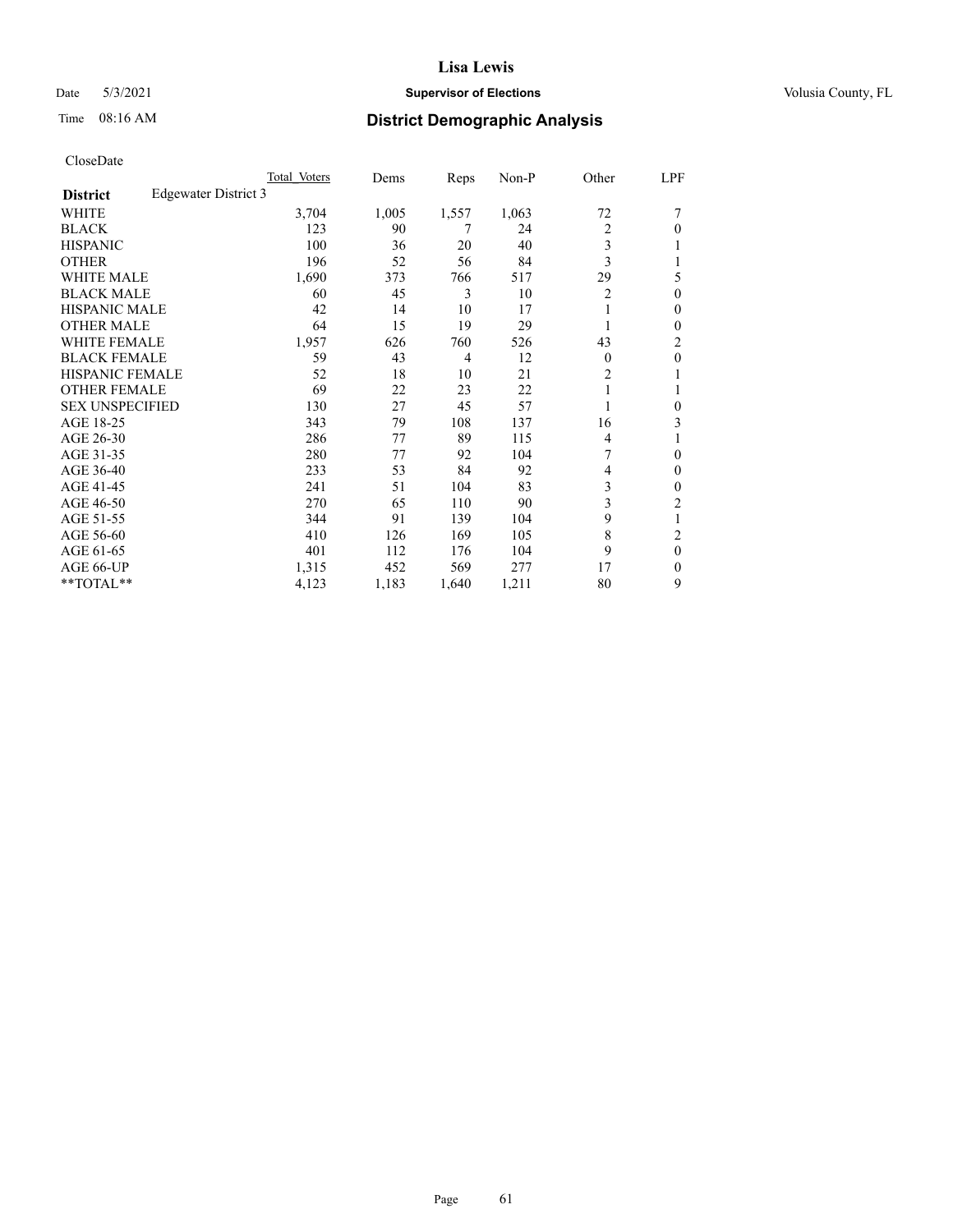## Date 5/3/2021 **Supervisor of Elections Supervisor of Elections** Volusia County, FL

# Time 08:16 AM **District Demographic Analysis**

|                        |                      | Total Voters | Dems  | Reps           | Non-P | Other          | LPF            |
|------------------------|----------------------|--------------|-------|----------------|-------|----------------|----------------|
| <b>District</b>        | Edgewater District 4 |              |       |                |       |                |                |
| WHITE                  |                      | 4,943        | 1,248 | 2,183          | 1,424 | 72             | 16             |
| <b>BLACK</b>           |                      | 111          | 79    | 10             | 20    | $\overline{2}$ | 0              |
| <b>HISPANIC</b>        |                      | 117          | 41    | 33             | 40    | 2              |                |
| <b>OTHER</b>           |                      | 181          | 42    | 60             | 73    | 5              |                |
| WHITE MALE             |                      | 2,251        | 458   | 1,071          | 682   | 31             | 9              |
| <b>BLACK MALE</b>      |                      | 55           | 31    | 8              | 14    | 2              | 0              |
| <b>HISPANIC MALE</b>   |                      | 45           | 14    | 12             | 17    |                |                |
| <b>OTHER MALE</b>      |                      | 64           | 17    | 23             | 21    | $\overline{2}$ |                |
| <b>WHITE FEMALE</b>    |                      | 2,649        | 783   | 1,090          | 728   | 41             | 7              |
| <b>BLACK FEMALE</b>    |                      | 54           | 46    | $\overline{2}$ | 6     | $\Omega$       | 0              |
| <b>HISPANIC FEMALE</b> |                      | 70           | 26    | 20             | 23    |                | 0              |
| <b>OTHER FEMALE</b>    |                      | 67           | 20    | 18             | 27    | 2              | 0              |
| <b>SEX UNSPECIFIED</b> |                      | 97           | 15    | 42             | 39    |                | 0              |
| AGE 18-25              |                      | 333          | 79    | 103            | 135   | 12             | 4              |
| AGE 26-30              |                      | 272          | 55    | 93             | 119   | 4              | 1              |
| AGE 31-35              |                      | 284          | 67    | 100            | 106   | 6              | 5              |
| AGE 36-40              |                      | 285          | 68    | 97             | 113   | 4              | 3              |
| AGE 41-45              |                      | 288          | 67    | 97             | 114   | 8              | $\overline{c}$ |
| AGE 46-50              |                      | 303          | 71    | 133            | 96    | 2              | 1              |
| AGE 51-55              |                      | 288          | 71    | 149            | 64    | $\overline{4}$ | 0              |
| AGE 56-60              |                      | 477          | 110   | 232            | 129   | 6              | 0              |
| AGE 61-65              |                      | 544          | 124   | 275            | 136   | 9              | 0              |
| AGE 66-UP              |                      | 2,278        | 698   | 1,007          | 545   | 26             | $\overline{c}$ |
| **TOTAL**              |                      | 5,352        | 1,410 | 2,286          | 1,557 | 81             | 18             |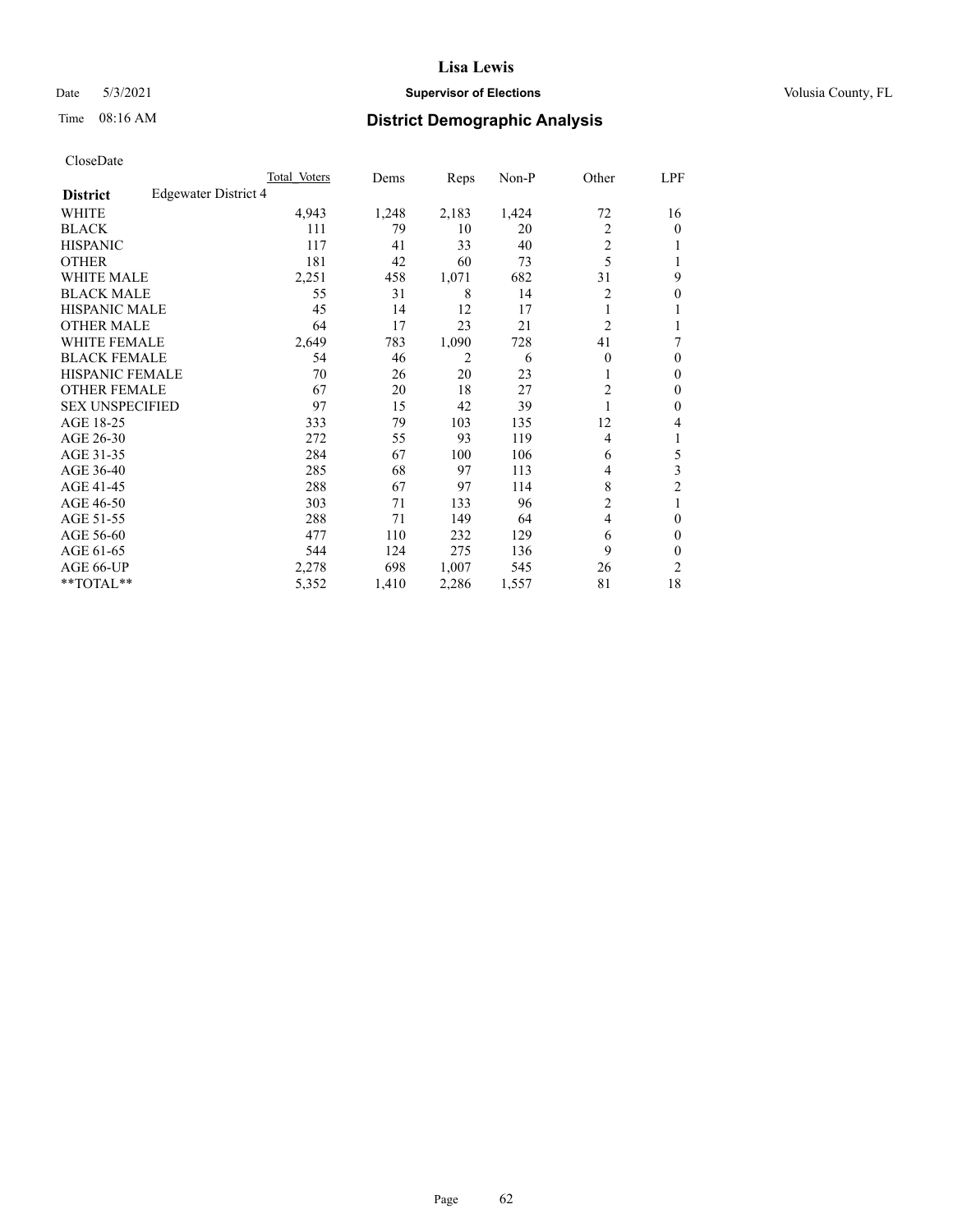## Date 5/3/2021 **Supervisor of Elections Supervisor of Elections** Volusia County, FL

| CloseDate |
|-----------|
|-----------|

|                                          | Total Voters | Dems | <b>Reps</b> | Non-P | Other          | LPF          |
|------------------------------------------|--------------|------|-------------|-------|----------------|--------------|
| Holly Hill District 1<br><b>District</b> |              |      |             |       |                |              |
| WHITE                                    | 1,743        | 488  | 700         | 516   | 33             | 6            |
| <b>BLACK</b>                             | 253          | 183  | 10          | 57    | 2              |              |
| <b>HISPANIC</b>                          | 129          | 55   | 19          | 51    | 4              | $\mathbf{0}$ |
| <b>OTHER</b>                             | 150          | 52   | 36          | 60    | 2              | 0            |
| <b>WHITE MALE</b>                        | 855          | 195  | 370         | 277   | 10             | 3            |
| <b>BLACK MALE</b>                        | 102          | 70   | 5           | 25    | 1              |              |
| <b>HISPANIC MALE</b>                     | 63           | 24   | 12          | 25    | 2              | $\Omega$     |
| <b>OTHER MALE</b>                        | 56           | 19   | 16          | 21    | $\theta$       | $\theta$     |
| <b>WHITE FEMALE</b>                      | 868          | 289  | 319         | 234   | 23             | 3            |
| <b>BLACK FEMALE</b>                      | 148          | 110  | 5           | 32    | 1              | $\theta$     |
| <b>HISPANIC FEMALE</b>                   | 65           | 31   | 7           | 25    | 2              | $\Omega$     |
| <b>OTHER FEMALE</b>                      | 64           | 26   | 16          | 21    | 1              | $\theta$     |
| <b>SEX UNSPECIFIED</b>                   | 54           | 14   | 15          | 24    |                | $\Omega$     |
| AGE 18-25                                | 184          | 54   | 49          | 68    | 12             |              |
| AGE 26-30                                | 142          | 56   | 30          | 54    | 2              | $\Omega$     |
| AGE 31-35                                | 150          | 52   | 40          | 55    | 2              |              |
| AGE 36-40                                | 133          | 42   | 31          | 55    | 3              | 2            |
| AGE 41-45                                | 153          | 43   | 48          | 55    | 6              |              |
| AGE 46-50                                | 151          | 53   | 40          | 55    | 3              | $\Omega$     |
| AGE 51-55                                | 200          | 78   | 69          | 51    | $\overline{c}$ | $\theta$     |
| AGE 56-60                                | 249          | 80   | 104         | 64    |                | $\Omega$     |
| AGE 61-65                                | 234          | 81   | 85          | 65    | 2              |              |
| AGE 66-UP                                | 679          | 239  | 269         | 162   | 8              |              |
| **TOTAL**                                | 2,275        | 778  | 765         | 684   | 41             | 7            |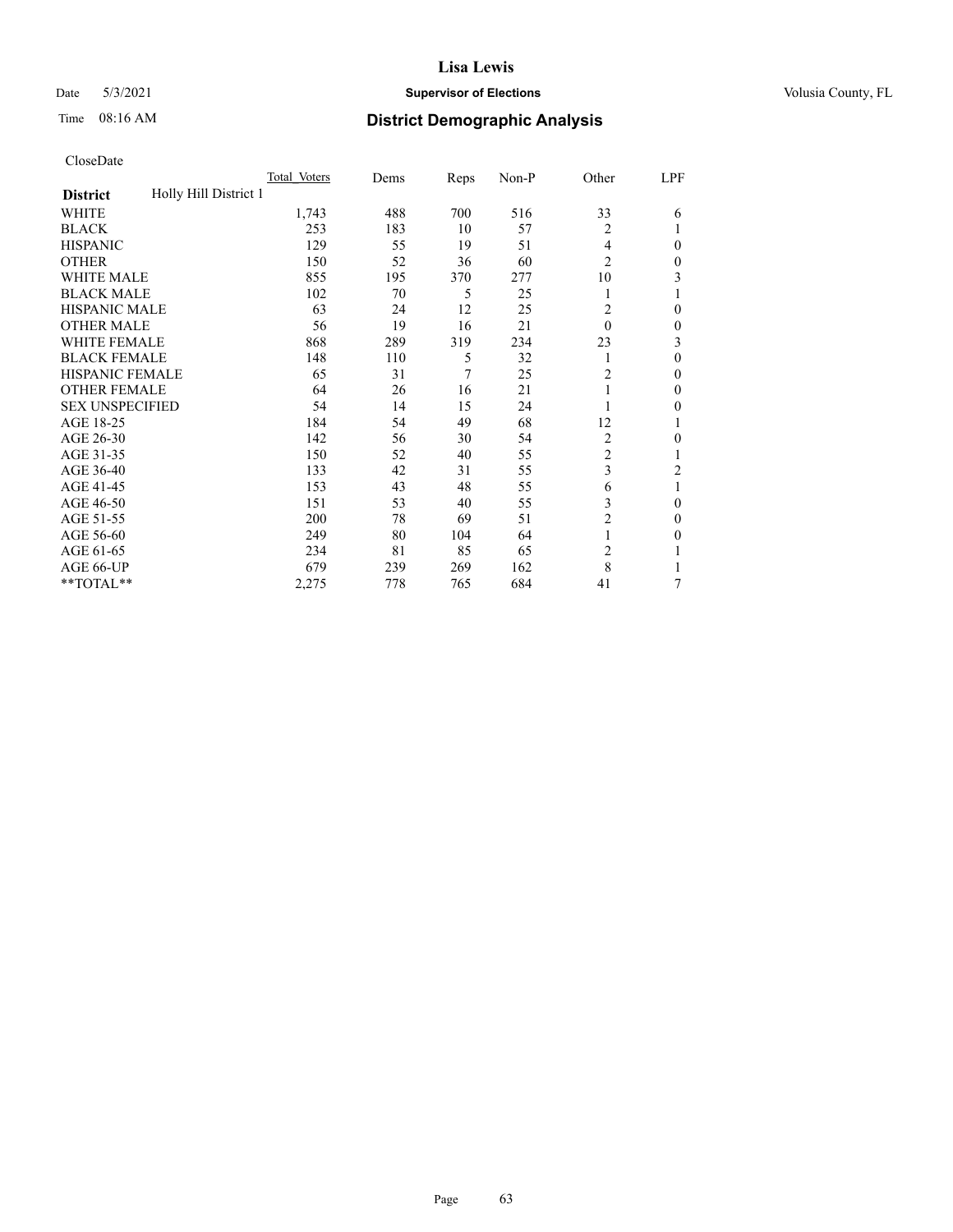## Date 5/3/2021 **Supervisor of Elections Supervisor of Elections** Volusia County, FL

|                                          | Total Voters | Dems | Reps | $Non-P$ | Other            | LPF          |
|------------------------------------------|--------------|------|------|---------|------------------|--------------|
| Holly Hill District 2<br><b>District</b> |              |      |      |         |                  |              |
| <b>WHITE</b>                             | 1,569        | 478  | 544  | 511     | 28               | 8            |
| <b>BLACK</b>                             | 293          | 222  | 7    | 64      | $\Omega$         | $\theta$     |
| <b>HISPANIC</b>                          | 91           | 40   | 20   | 31      | 0                | 0            |
| <b>OTHER</b>                             | 139          | 42   | 27   | 66      | 3                |              |
| <b>WHITE MALE</b>                        | 737          | 181  | 283  | 254     | 14               | 5            |
| <b>BLACK MALE</b>                        | 128          | 88   | 3    | 37      | 0                | $\theta$     |
| <b>HISPANIC MALE</b>                     | 47           | 16   | 14   | 17      | 0                | 0            |
| <b>OTHER MALE</b>                        | 52           | 11   | 14   | 26      | $\theta$         |              |
| <b>WHITE FEMALE</b>                      | 808          | 294  | 253  | 244     | 14               | 3            |
| <b>BLACK FEMALE</b>                      | 157          | 128  | 4    | 25      | $\theta$         | $\theta$     |
| <b>HISPANIC FEMALE</b>                   | 43           | 24   | 6    | 13      | 0                | $\Omega$     |
| <b>OTHER FEMALE</b>                      | 46           | 25   | 5    | 15      |                  | $\theta$     |
| <b>SEX UNSPECIFIED</b>                   | 74           | 15   | 16   | 41      | $\overline{c}$   | 0            |
| AGE 18-25                                | 181          | 60   | 39   | 80      |                  |              |
| AGE 26-30                                | 163          | 59   | 35   | 65      | 2                | 2            |
| AGE 31-35                                | 184          | 68   | 38   | 74      | 4                | $\theta$     |
| AGE 36-40                                | 176          | 70   | 30   | 74      | $\boldsymbol{0}$ | 2            |
| AGE 41-45                                | 134          | 44   | 33   | 53      | 4                | $\theta$     |
| AGE 46-50                                | 149          | 50   | 45   | 48      | 5                |              |
| AGE 51-55                                | 185          | 61   | 71   | 51      | $\theta$         | 2            |
| AGE 56-60                                | 273          | 98   | 92   | 77      | 6                | $\mathbf{0}$ |
| AGE 61-65                                | 204          | 91   | 58   | 51      | 3                |              |
| AGE 66-UP                                | 443          | 181  | 157  | 99      | 6                | 0            |
| **TOTAL**                                | 2,092        | 782  | 598  | 672     | 31               | 9            |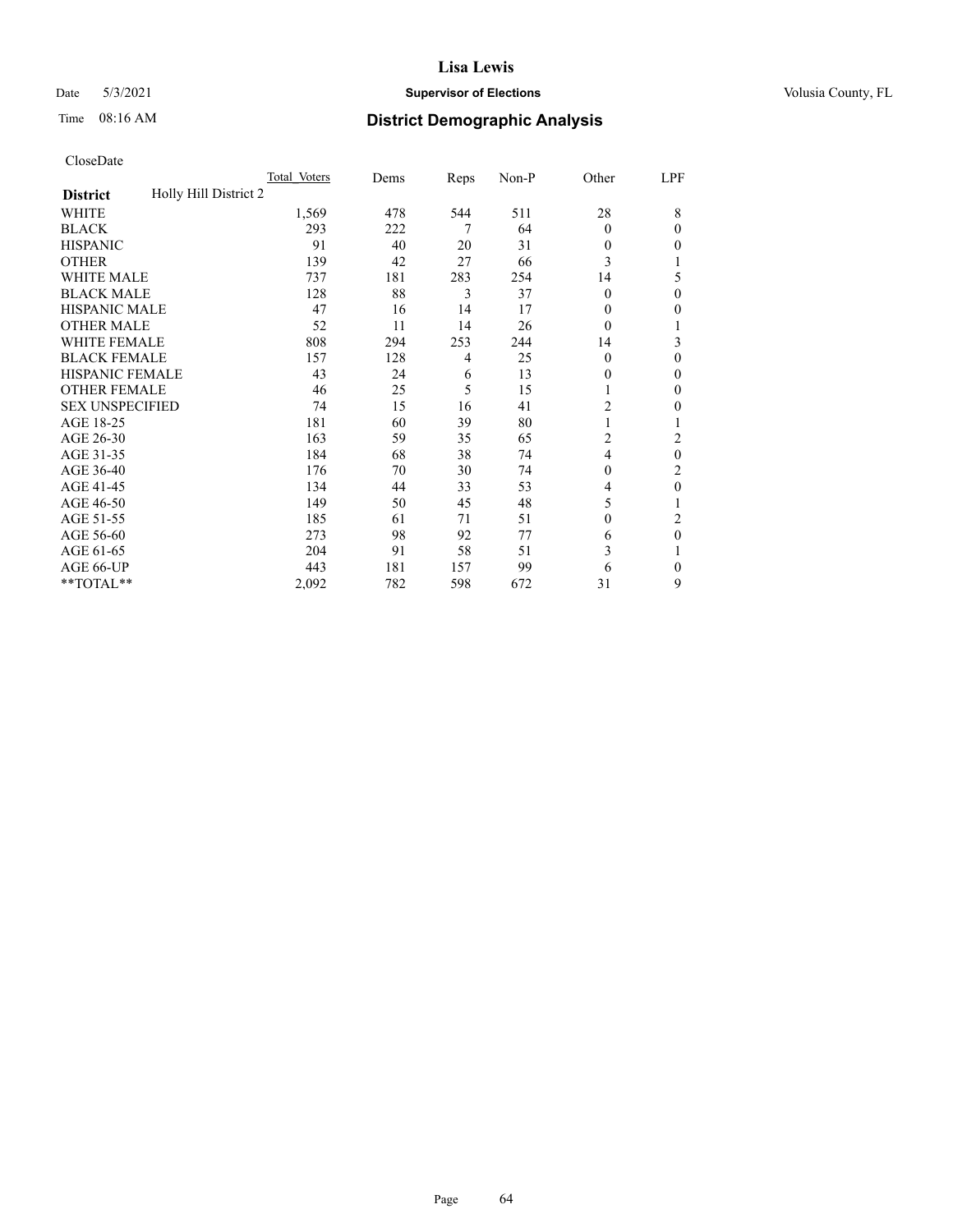## Date 5/3/2021 **Supervisor of Elections Supervisor of Elections** Volusia County, FL

# Time 08:16 AM **District Demographic Analysis**

|                                          | Total Voters | Dems | Reps           | Non-P | Other          | LPF    |
|------------------------------------------|--------------|------|----------------|-------|----------------|--------|
| Holly Hill District 3<br><b>District</b> |              |      |                |       |                |        |
| WHITE                                    | 1,579        | 475  | 651            | 424   | 24             | 5      |
| <b>BLACK</b>                             | 207          | 158  | 11             | 38    | $\Omega$       | 0      |
| <b>HISPANIC</b>                          | 61           | 28   | 9              | 23    |                | $_{0}$ |
| <b>OTHER</b>                             | 120          | 42   | 24             | 52    | $\overline{2}$ | 0      |
| <b>WHITE MALE</b>                        | 663          | 170  | 298            | 179   | 12             | 4      |
| <b>BLACK MALE</b>                        | 90           | 60   | 9              | 21    | $\Omega$       | 0      |
| <b>HISPANIC MALE</b>                     | 35           | 18   | 5              | 11    |                | 0      |
| <b>OTHER MALE</b>                        | 36           | 15   | 8              | 12    |                | 0      |
| <b>WHITE FEMALE</b>                      | 895          | 299  | 346            | 237   | 12             |        |
| <b>BLACK FEMALE</b>                      | 116          | 97   | $\overline{2}$ | 17    | $\theta$       | 0      |
| <b>HISPANIC FEMALE</b>                   | 25           | 10   | 4              | 11    | 0              | 0      |
| <b>OTHER FEMALE</b>                      | 46           | 18   | 9              | 19    | 0              | 0      |
| <b>SEX UNSPECIFIED</b>                   | 61           | 16   | 14             | 30    |                | 0      |
| AGE 18-25                                | 131          | 48   | 30             | 50    | $\overline{c}$ |        |
| AGE 26-30                                | 103          | 33   | 26             | 43    | 1              | 0      |
| AGE 31-35                                | 84           | 28   | 20             | 35    |                | 0      |
| AGE 36-40                                | 92           | 30   | 21             | 41    | $\theta$       | 0      |
| AGE 41-45                                | 110          | 46   | 28             | 32    | 4              | 0      |
| AGE 46-50                                | 107          | 35   | 23             | 49    | $\theta$       | 0      |
| AGE 51-55                                | 138          | 40   | 51             | 44    |                | 2      |
| AGE 56-60                                | 194          | 71   | 71             | 49    | $\overline{2}$ |        |
| AGE 61-65                                | 221          | 80   | 82             | 52    | 6              |        |
| AGE 66-UP                                | 787          | 292  | 343            | 142   | 10             | 0      |
| **TOTAL**                                | 1,967        | 703  | 695            | 537   | 27             | 5      |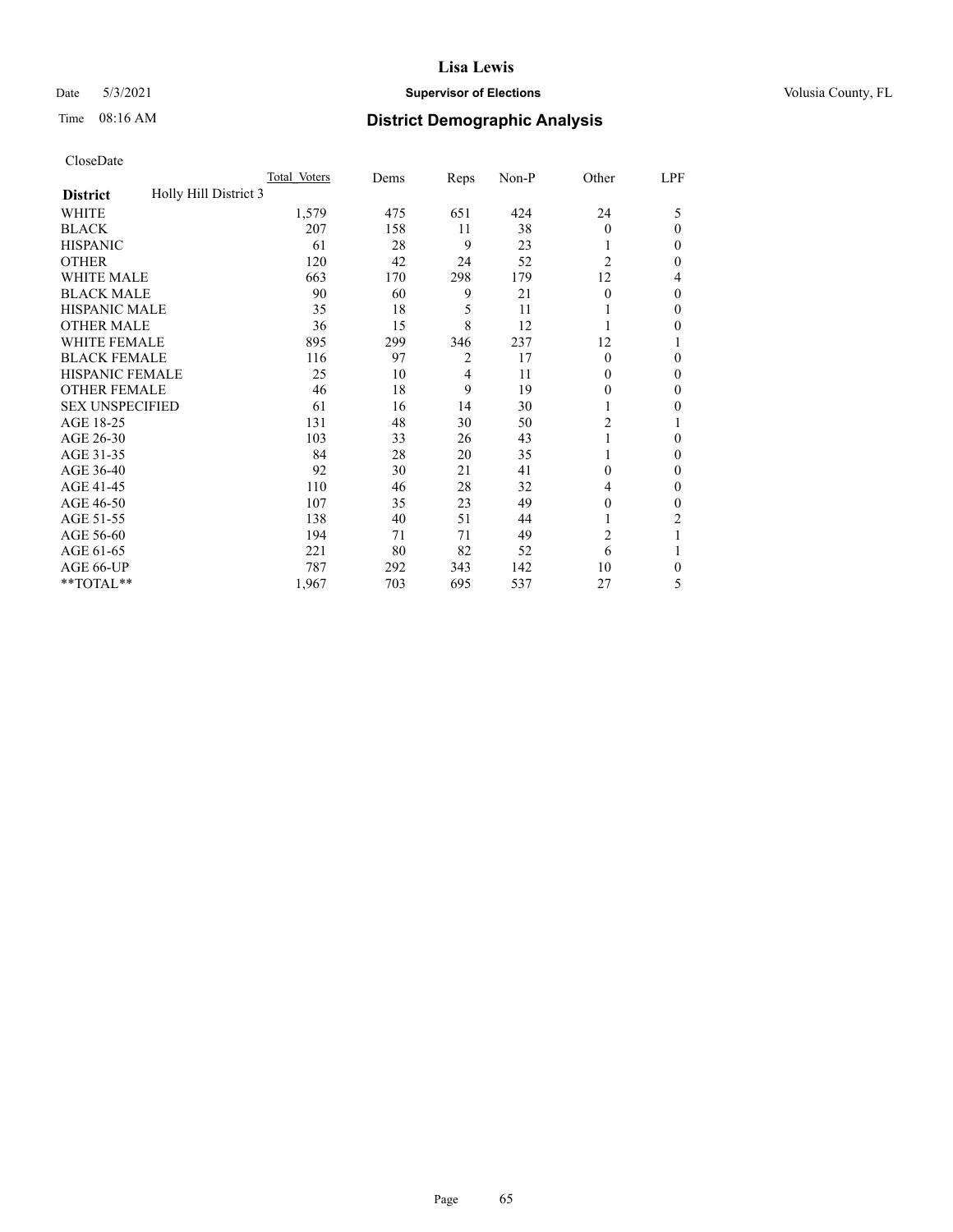## Date 5/3/2021 **Supervisor of Elections Supervisor of Elections** Volusia County, FL

# Time 08:16 AM **District Demographic Analysis**

|                                          | Total Voters | Dems | Reps | Non-P | Other          | LPF      |
|------------------------------------------|--------------|------|------|-------|----------------|----------|
| Holly Hill District 4<br><b>District</b> |              |      |      |       |                |          |
| WHITE                                    | 1,493        | 450  | 558  | 455   | 24             | 6        |
| <b>BLACK</b>                             | 442          | 328  | 8    | 99    | 6              |          |
| <b>HISPANIC</b>                          | 103          | 50   | 14   | 37    |                |          |
| <b>OTHER</b>                             | 110          | 43   | 19   | 48    | $\Omega$       | 0        |
| WHITE MALE                               | 675          | 171  | 277  | 210   | 13             | 4        |
| <b>BLACK MALE</b>                        | 139          | 90   | 3    | 44    |                |          |
| <b>HISPANIC MALE</b>                     | 46           | 21   | 3    | 21    | $\theta$       |          |
| <b>OTHER MALE</b>                        | 34           | 13   | 10   | 11    | $\Omega$       | 0        |
| <b>WHITE FEMALE</b>                      | 799          | 275  | 273  | 238   | 11             | 2        |
| <b>BLACK FEMALE</b>                      | 296          | 234  | 5    | 52    | 5              | $\theta$ |
| <b>HISPANIC FEMALE</b>                   | 52           | 26   | 10   | 15    |                | 0        |
| <b>OTHER FEMALE</b>                      | 52           | 27   | 6    | 19    | $\theta$       | 0        |
| <b>SEX UNSPECIFIED</b>                   | 55           | 14   | 12   | 29    | $\theta$       | 0        |
| AGE 18-25                                | 223          | 84   | 45   | 88    | 6              | 0        |
| AGE 26-30                                | 214          | 107  | 27   | 77    | 1              | 2        |
| AGE 31-35                                | 201          | 84   | 36   | 75    | 2              | 4        |
| AGE 36-40                                | 158          | 66   | 31   | 57    | $\overline{4}$ | 0        |
| AGE 41-45                                | 142          | 61   | 32   | 44    | 4              |          |
| AGE 46-50                                | 141          | 45   | 46   | 47    | 3              | 0        |
| AGE 51-55                                | 162          | 54   | 47   | 57    | 4              | 0        |
| AGE 56-60                                | 212          | 75   | 76   | 58    | $\overline{c}$ |          |
| AGE 61-65                                | 211          | 86   | 79   | 43    | 3              | 0        |
| AGE 66-UP                                | 484          | 209  | 180  | 93    | $\overline{2}$ | 0        |
| **TOTAL**                                | 2,148        | 871  | 599  | 639   | 31             | 8        |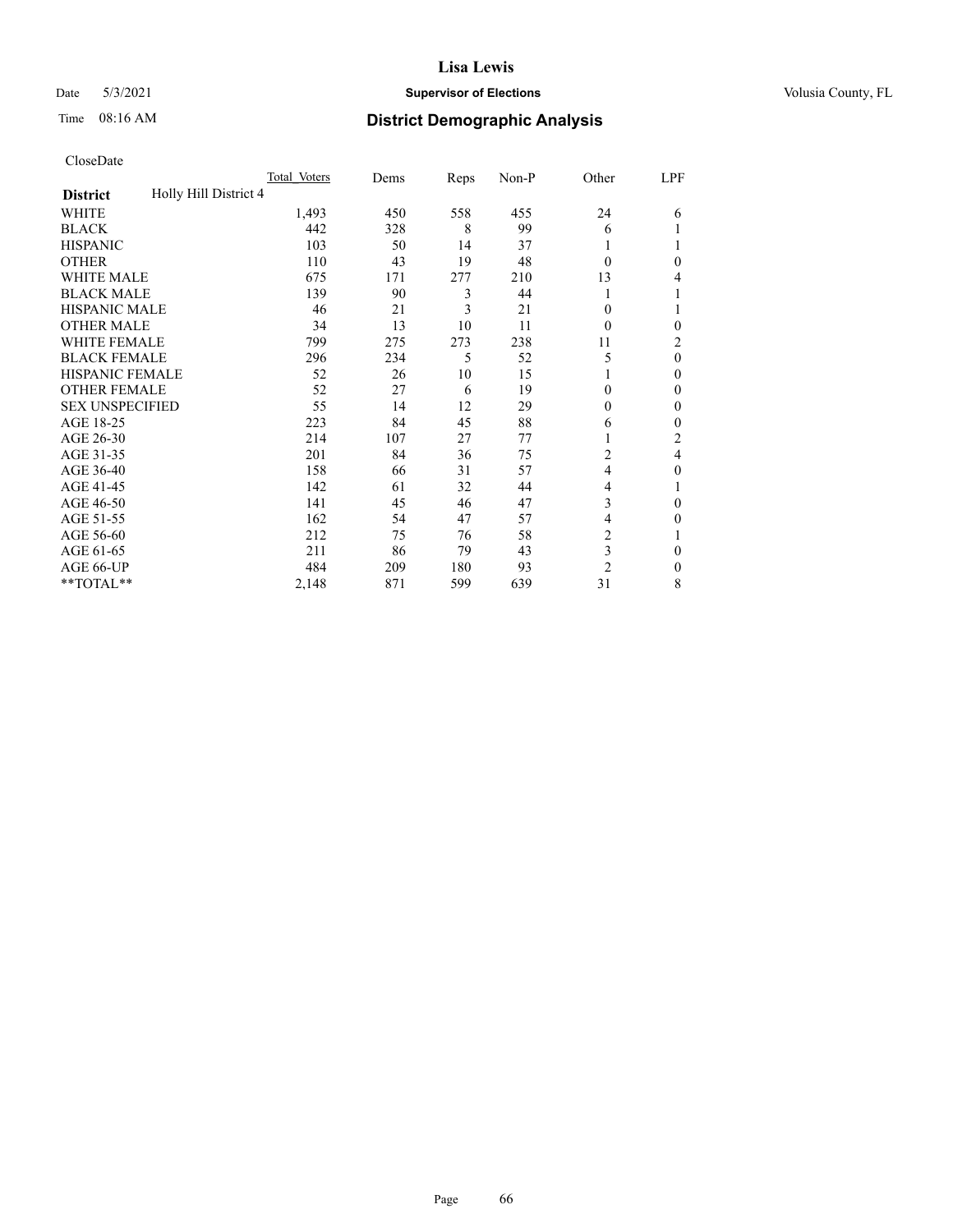## Date 5/3/2021 **Supervisor of Elections Supervisor of Elections** Volusia County, FL

## Time 08:16 AM **District Demographic Analysis**

|                        | Total Voters | Dems | Reps           | Non-P | Other          | LPF            |
|------------------------|--------------|------|----------------|-------|----------------|----------------|
| <b>District</b>        | Lake Helen   |      |                |       |                |                |
| WHITE                  | 1,957        | 488  | 899            | 536   | 30             | 4              |
| <b>BLACK</b>           | 167          | 139  | 7              | 20    | 1              | 0              |
| <b>HISPANIC</b>        | 96           | 35   | 26             | 32    | 2              |                |
| <b>OTHER</b>           | 82           | 31   | 20             | 29    | $\theta$       | $\overline{c}$ |
| <b>WHITE MALE</b>      | 888          | 185  | 423            | 266   | 10             | 4              |
| <b>BLACK MALE</b>      | 76           | 63   | 5              | 8     | $\theta$       | 0              |
| <b>HISPANIC MALE</b>   | 45           | 17   | 10             | 16    | 1              |                |
| <b>OTHER MALE</b>      | 24           | 12   | $\overline{4}$ | 7     | $\theta$       | 1              |
| <b>WHITE FEMALE</b>    | 1,047        | 300  | 464            | 263   | 20             | 0              |
| <b>BLACK FEMALE</b>    | 87           | 75   | 1              | 10    | 1              | 0              |
| <b>HISPANIC FEMALE</b> | 48           | 17   | 15             | 15    |                | 0              |
| <b>OTHER FEMALE</b>    | 35           | 17   | 6              | 12    | $\Omega$       | 0              |
| <b>SEX UNSPECIFIED</b> | 52           | 7    | 24             | 20    | $\theta$       |                |
| AGE 18-25              | 172          | 38   | 66             | 65    | 2              |                |
| AGE 26-30              | 156          | 36   | 63             | 52    | 4              |                |
| AGE 31-35              | 155          | 49   | 47             | 54    | 5              | 0              |
| AGE 36-40              | 144          | 36   | 48             | 58    | 2              | 0              |
| AGE 41-45              | 160          | 32   | 53             | 72    | $\overline{c}$ | 1              |
| AGE 46-50              | 151          | 39   | 60             | 46    | 3              | 3              |
| AGE 51-55              | 191          | 48   | 88             | 52    | 3              | $\mathbf{0}$   |
| AGE 56-60              | 233          | 64   | 113            | 50    | 6              | 0              |
| AGE 61-65              | 265          | 89   | 127            | 47    | $\overline{c}$ | 0              |
| AGE 66-UP              | 675          | 262  | 287            | 121   | 4              |                |
| **TOTAL**              | 2,302        | 693  | 952            | 617   | 33             | 7              |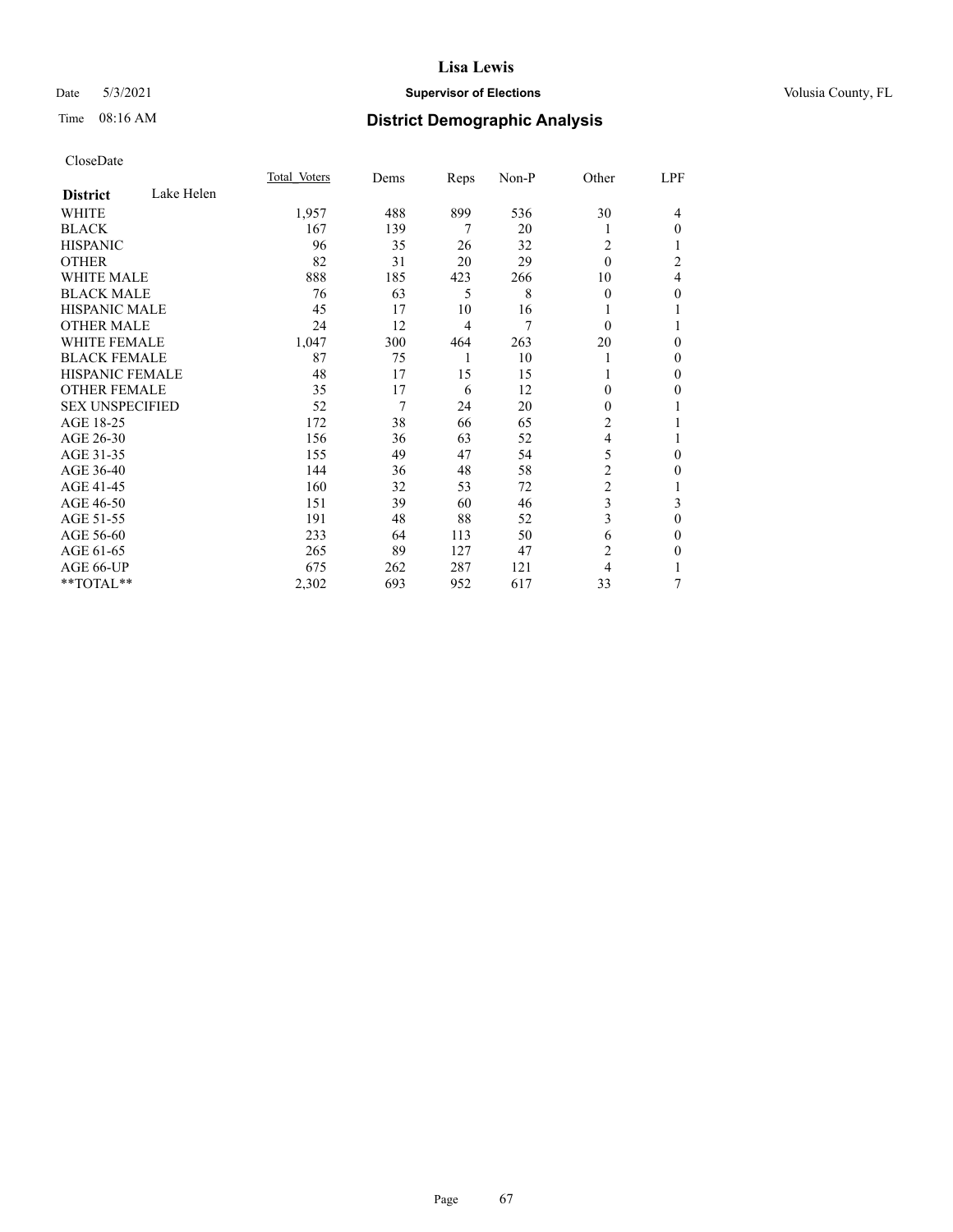## Date 5/3/2021 **Supervisor of Elections Supervisor of Elections** Volusia County, FL

| CloseDate |
|-----------|
|-----------|

|                                          | Total Voters | Dems           | Reps  | Non-P | Other          | LPF            |
|------------------------------------------|--------------|----------------|-------|-------|----------------|----------------|
| New Smyrna Bch Zone 1<br><b>District</b> |              |                |       |       |                |                |
| WHITE                                    | 5,371        | 1,509          | 2,558 | 1,181 | 107            | 16             |
| <b>BLACK</b>                             | 21           | 12             | 3     | 5     |                | $\Omega$       |
| <b>HISPANIC</b>                          | 72           | 23             | 25    | 22    | 2              | 0              |
| <b>OTHER</b>                             | 187          | 42             | 64    | 77    | $\overline{4}$ | 0              |
| <b>WHITE MALE</b>                        | 2,509        | 573            | 1,267 | 612   | 48             | 9              |
| <b>BLACK MALE</b>                        | 13           | 9              | 0     | 4     | $\Omega$       | 0              |
| <b>HISPANIC MALE</b>                     | 29           | 8              | 8     | 12    |                | 0              |
| <b>OTHER MALE</b>                        | 63           | 13             | 27    | 22    |                | 0              |
| <b>WHITE FEMALE</b>                      | 2,807        | 916            | 1,270 | 556   | 58             |                |
| <b>BLACK FEMALE</b>                      |              | $\overline{2}$ | 3     | 1     |                | 0              |
| <b>HISPANIC FEMALE</b>                   | 42           | 14             | 17    | 10    |                | 0              |
| <b>OTHER FEMALE</b>                      | 71           | 26             | 26    | 17    | 2              | 0              |
| <b>SEX UNSPECIFIED</b>                   | 110          | 25             | 32    | 51    | $\overline{2}$ | 0              |
| AGE 18-25                                | 305          | 71             | 122   | 96    | 16             | 0              |
| AGE 26-30                                | 213          | 49             | 69    | 88    | 4              | 3              |
| AGE 31-35                                | 232          | 62             | 73    | 91    | 5              |                |
| AGE 36-40                                | 219          | 73             | 71    | 72    |                | 2              |
| AGE 41-45                                | 234          | 47             | 88    | 89    | 8              | $\overline{2}$ |
| AGE 46-50                                | 282          | 63             | 129   | 76    | 13             |                |
| AGE 51-55                                | 436          | 99             | 233   | 94    | 9              |                |
| AGE 56-60                                | 635          | 139            | 348   | 134   | 11             | 3              |
| AGE 61-65                                | 702          | 201            | 343   | 145   | 12             |                |
| AGE 66-UP                                | 2,393        | 782            | 1,174 | 400   | 35             | 2              |
| **TOTAL**                                | 5,651        | 1,586          | 2,650 | 1,285 | 114            | 16             |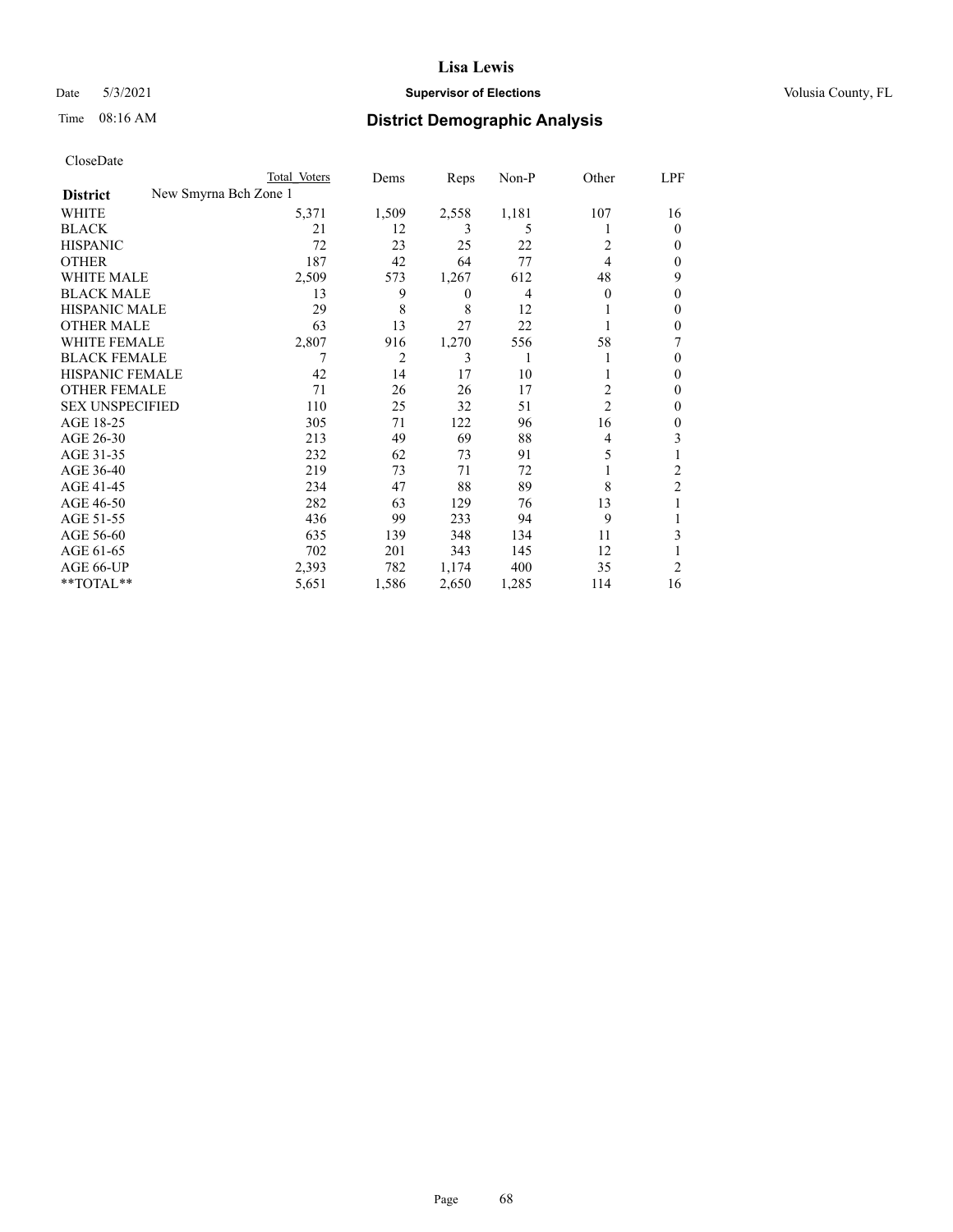## Date 5/3/2021 **Supervisor of Elections Supervisor of Elections** Volusia County, FL

| CloseDate |
|-----------|
|-----------|

|                                          | Total Voters | Dems  | Reps           | $Non-P$ | Other          | LPF            |
|------------------------------------------|--------------|-------|----------------|---------|----------------|----------------|
| New Smyrna Bch Zone 2<br><b>District</b> |              |       |                |         |                |                |
| WHITE                                    | 4,416        | 1,328 | 1,862          | 1,115   | 94             | 17             |
| <b>BLACK</b>                             | 91           | 68    | 3              | 19      | 1              | 0              |
| <b>HISPANIC</b>                          | 105          | 38    | 35             | 30      | 1              |                |
| <b>OTHER</b>                             | 181          | 56    | 58             | 63      | $\overline{c}$ | $\overline{c}$ |
| <b>WHITE MALE</b>                        | 2,010        | 501   | 892            | 562     | 44             | 11             |
| <b>BLACK MALE</b>                        | 35           | 25    | $\overline{2}$ | 8       | $\theta$       | $\overline{0}$ |
| <b>HISPANIC MALE</b>                     | 60           | 17    | 23             | 20      | $\theta$       | 0              |
| <b>OTHER MALE</b>                        | 53           | 16    | 17             | 19      | $\Omega$       |                |
| <b>WHITE FEMALE</b>                      | 2,363        | 809   | 955            | 543     | 50             | 6              |
| <b>BLACK FEMALE</b>                      | 55           | 42    | 1              | 11      | 1              | 0              |
| HISPANIC FEMALE                          | 44           | 21    | 12             | 9       | 1              | 1              |
| <b>OTHER FEMALE</b>                      | 85           | 32    | 29             | 23      | 1              | 0              |
| <b>SEX UNSPECIFIED</b>                   | 88           | 27    | 27             | 32      | 1              |                |
| AGE 18-25                                | 296          | 97    | 96             | 92      | 9              | 2              |
| AGE 26-30                                | 224          | 67    | 60             | 90      | $\overline{4}$ | 3              |
| AGE 31-35                                | 212          | 56    | 69             | 78      | 7              | 2              |
| AGE 36-40                                | 230          | 61    | 76             | 85      | 6              | $\overline{2}$ |
| AGE 41-45                                | 266          | 77    | 80             | 95      | 11             | 3              |
| AGE 46-50                                | 305          | 60    | 125            | 109     | 10             |                |
| AGE 51-55                                | 372          | 94    | 172            | 96      | 8              | 2              |
| AGE 56-60                                | 508          | 126   | 260            | 111     | 11             | 0              |
| AGE 61-65                                | 592          | 192   | 262            | 128     | 8              | $\overline{c}$ |
| AGE 66-UP                                | 1,788        | 660   | 758            | 343     | 24             | 3              |
| **TOTAL**                                | 4,793        | 1,490 | 1,958          | 1,227   | 98             | 20             |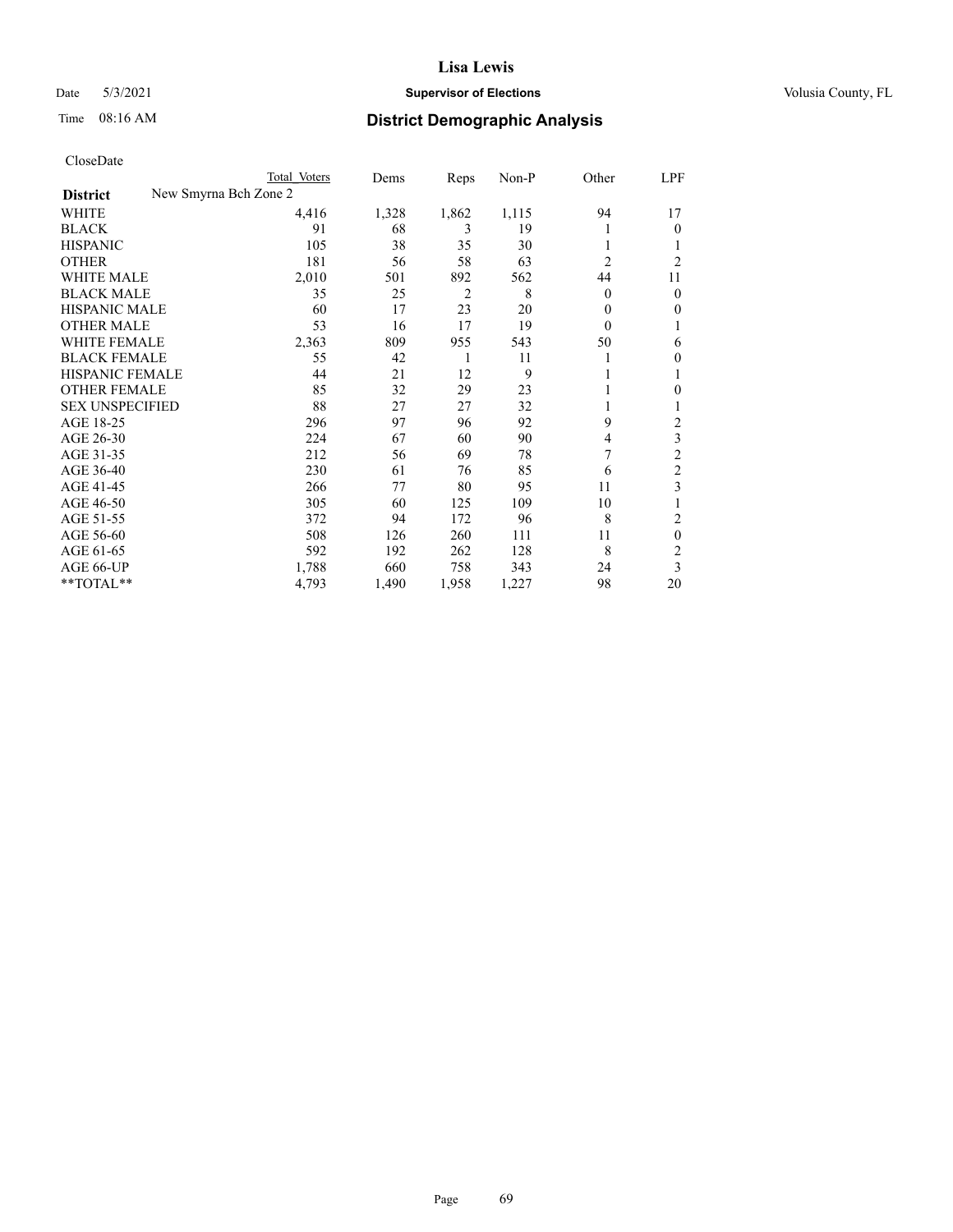## Date 5/3/2021 **Supervisor of Elections Supervisor of Elections** Volusia County, FL

| CloseDate |
|-----------|
|-----------|

|                                          | Total Voters | Dems  | Reps  | $Non-P$ | Other          | LPF      |
|------------------------------------------|--------------|-------|-------|---------|----------------|----------|
| New Smyrna Bch Zone 3<br><b>District</b> |              |       |       |         |                |          |
| WHITE                                    | 6,394        | 1,522 | 3,087 | 1,619   | 144            | 22       |
| <b>BLACK</b>                             | 83           | 57    | 3     | 20      | 2              | 1        |
| <b>HISPANIC</b>                          | 179          | 55    | 55    | 62      | 6              |          |
| <b>OTHER</b>                             | 245          | 58    | 84    | 98      | 4              | 1        |
| <b>WHITE MALE</b>                        | 2,981        | 595   | 1,495 | 805     | 72             | 14       |
| <b>BLACK MALE</b>                        | 46           | 29    | 2     | 13      | 1              |          |
| <b>HISPANIC MALE</b>                     | 92           | 29    | 27    | 31      | 4              |          |
| <b>OTHER MALE</b>                        | 83           | 24    | 23    | 35      | 1              | 0        |
| <b>WHITE FEMALE</b>                      | 3,362        | 916   | 1,569 | 798     | 72             | 7        |
| <b>BLACK FEMALE</b>                      | 36           | 27    |       | 7       | 1              | 0        |
| <b>HISPANIC FEMALE</b>                   | 83           | 25    | 26    | 30      | 2              | 0        |
| <b>OTHER FEMALE</b>                      | 106          | 27    | 40    | 36      | $\overline{c}$ |          |
| <b>SEX UNSPECIFIED</b>                   | 112          | 20    | 46    | 44      | 1              |          |
| AGE 18-25                                | 405          | 82    | 164   | 139     | 19             |          |
| AGE 26-30                                | 360          | 85    | 118   | 144     | 10             | 3        |
| AGE 31-35                                | 393          | 89    | 137   | 153     | 10             | 4        |
| AGE 36-40                                | 402          | 99    | 161   | 129     | 11             | 2        |
| AGE 41-45                                | 377          | 86    | 145   | 131     | 11             | 4        |
| AGE 46-50                                | 413          | 84    | 214   | 104     | 9              | 2        |
| AGE 51-55                                | 466          | 95    | 236   | 116     | 15             | 4        |
| AGE 56-60                                | 625          | 135   | 316   | 163     | 9              | 2        |
| AGE 61-65                                | 774          | 179   | 397   | 178     | 17             | 3        |
| AGE 66-UP                                | 2,686        | 758   | 1,341 | 542     | 45             | $\theta$ |
| **TOTAL**                                | 6,901        | 1,692 | 3,229 | 1,799   | 156            | 25       |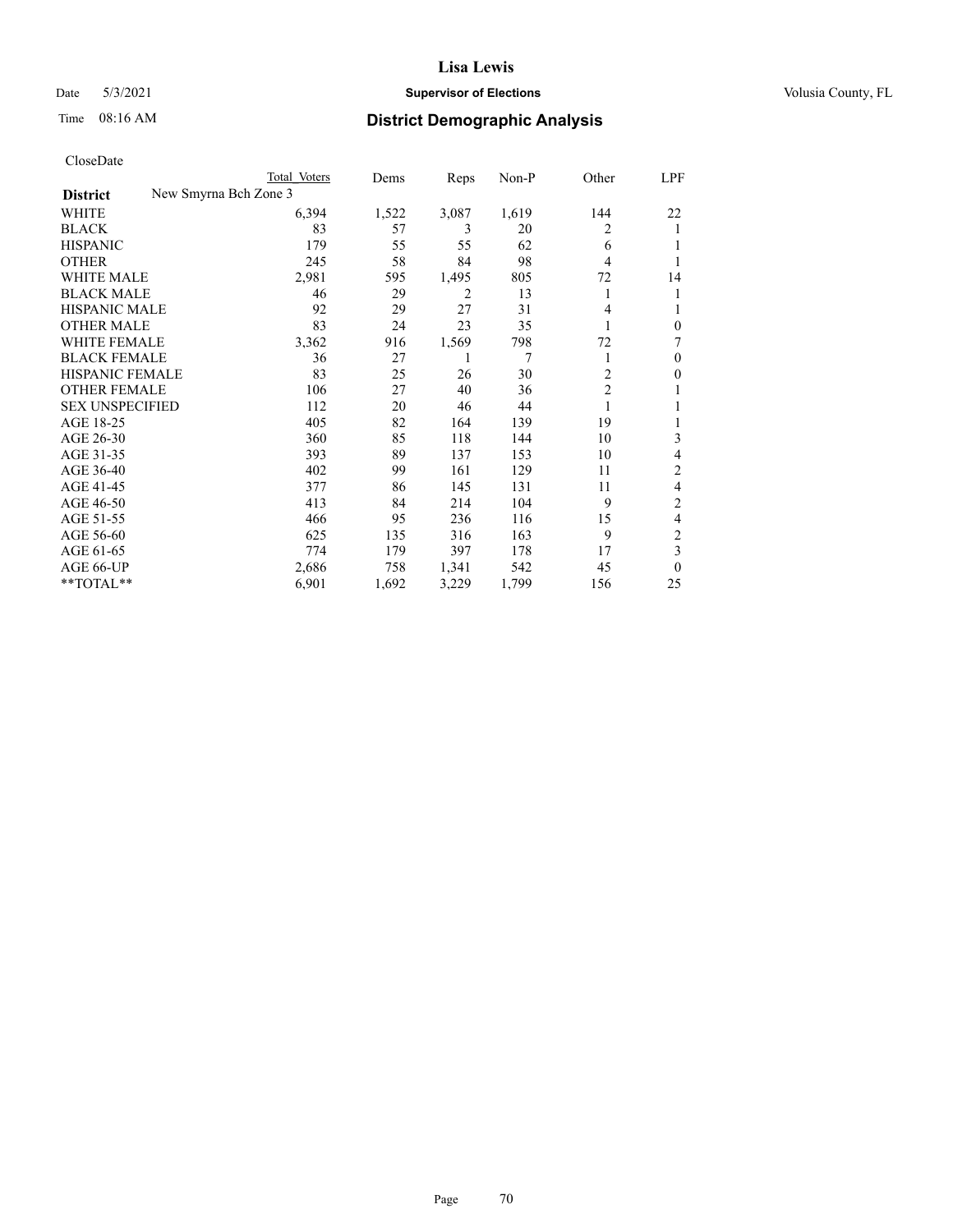## Date 5/3/2021 **Supervisor of Elections Supervisor of Elections** Volusia County, FL

| CloseDate |
|-----------|
|-----------|

|                        |                       | Total Voters | Dems  | Reps  | $Non-P$ | Other          | LPF            |
|------------------------|-----------------------|--------------|-------|-------|---------|----------------|----------------|
| <b>District</b>        | New Smyrna Bch Zone 4 |              |       |       |         |                |                |
| WHITE                  |                       | 6,657        | 1,662 | 3,206 | 1,629   | 146            | 14             |
| <b>BLACK</b>           |                       | 635          | 510   | 20    | 100     | 4              | 1              |
| <b>HISPANIC</b>        |                       | 221          | 75    | 71    | 71      | 4              | 0              |
| <b>OTHER</b>           |                       | 361          | 111   | 83    | 160     | 6              | 1              |
| <b>WHITE MALE</b>      |                       | 3,054        | 632   | 1,569 | 775     | 66             | 12             |
| <b>BLACK MALE</b>      |                       | 269          | 201   | 8     | 56      | 3              | 1              |
| <b>HISPANIC MALE</b>   |                       | 88           | 30    | 32    | 25      |                | 0              |
| <b>OTHER MALE</b>      |                       | 134          | 34    | 37    | 59      | 3              | 1              |
| WHITE FEMALE           |                       | 3,544        | 1,015 | 1,612 | 835     | 80             | $\overline{2}$ |
| <b>BLACK FEMALE</b>    |                       | 353          | 298   | 11    | 43      |                | $\mathbf{0}$   |
| HISPANIC FEMALE        |                       | 125          | 44    | 36    | 42      | 3              | $\mathbf{0}$   |
| <b>OTHER FEMALE</b>    |                       | 149          | 56    | 34    | 58      |                | $\mathbf{0}$   |
| <b>SEX UNSPECIFIED</b> |                       | 158          | 48    | 41    | 67      | $\overline{c}$ | 0              |
| AGE 18-25              |                       | 574          | 179   | 174   | 197     | 21             | 3              |
| AGE 26-30              |                       | 457          | 128   | 151   | 159     | 16             | 3              |
| AGE 31-35              |                       | 418          | 140   | 129   | 134     | 11             | 4              |
| AGE 36-40              |                       | 382          | 112   | 144   | 117     | 8              | 1              |
| AGE 41-45              |                       | 380          | 94    | 158   | 121     | 7              | 0              |
| AGE 46-50              |                       | 476          | 133   | 203   | 127     | 12             |                |
| AGE 51-55              |                       | 561          | 154   | 250   | 142     | 14             | 1              |
| AGE 56-60              |                       | 768          | 204   | 378   | 176     | 10             | $\theta$       |
| AGE 61-65              |                       | 902          | 251   | 434   | 202     | 15             | 0              |
| AGE 66-UP              |                       | 2,956        | 963   | 1,359 | 585     | 46             | 3              |
| **TOTAL**              |                       | 7,874        | 2,358 | 3,380 | 1,960   | 160            | 16             |
|                        |                       |              |       |       |         |                |                |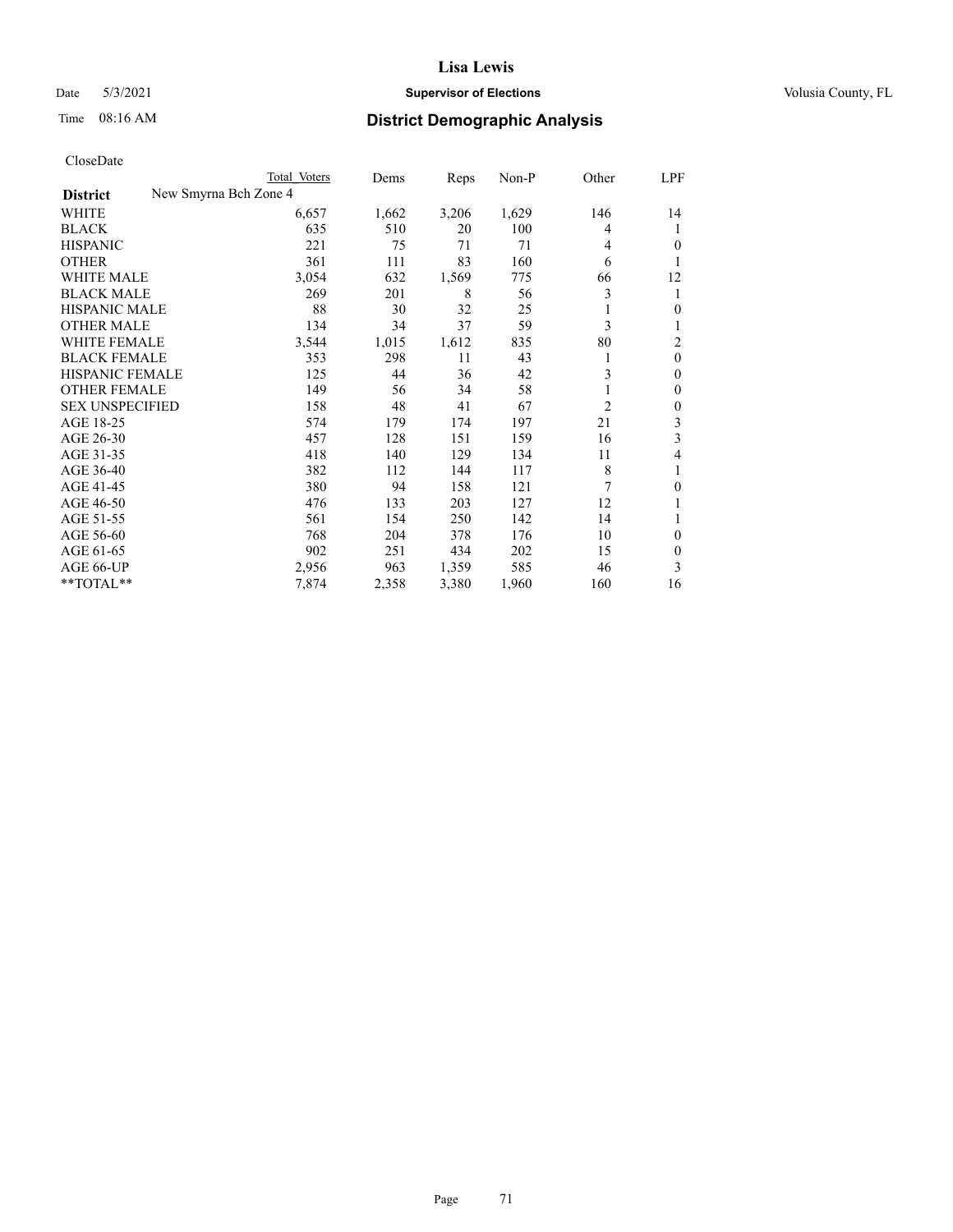## Date 5/3/2021 **Supervisor of Elections Supervisor of Elections** Volusia County, FL

## Time 08:16 AM **District Demographic Analysis**

|                        |          | Total Voters | Dems | Reps           | Non-P | Other    | LPF |
|------------------------|----------|--------------|------|----------------|-------|----------|-----|
| <b>District</b>        | Oak Hill |              |      |                |       |          |     |
| WHITE                  |          | 1,498        | 329  | 747            | 390   | 28       | 4   |
| <b>BLACK</b>           |          | 158          | 130  | 5              | 23    | $\theta$ | 0   |
| <b>HISPANIC</b>        |          | 17           | 6    | $\overline{2}$ | 8     |          | 0   |
| <b>OTHER</b>           |          | 53           | 16   | 21             | 15    |          | 0   |
| WHITE MALE             |          | 744          | 144  | 387            | 200   | 10       | 3   |
| <b>BLACK MALE</b>      |          | 79           | 60   | 4              | 15    | $\Omega$ | 0   |
| <b>HISPANIC MALE</b>   |          | 6            |      | 1              | 4     | 0        | 0   |
| <b>OTHER MALE</b>      |          | 21           | 6    | 8              | 6     | 1        | 0   |
| <b>WHITE FEMALE</b>    |          | 737          | 182  | 350            | 186   | 18       |     |
| <b>BLACK FEMALE</b>    |          | 79           | 70   | 1              | 8     | $\Omega$ | 0   |
| <b>HISPANIC FEMALE</b> |          | 11           | 5    | 1              | 4     |          | 0   |
| <b>OTHER FEMALE</b>    |          | 19           | 8    | 8              | 3     | 0        | 0   |
| <b>SEX UNSPECIFIED</b> |          | 30           | 5    | 15             | 10    | 0        | 0   |
| AGE 18-25              |          | 118          | 32   | 41             | 42    | 3        | 0   |
| AGE 26-30              |          | 83           | 24   | 33             | 22    | 3        |     |
| AGE 31-35              |          | 76           | 21   | 27             | 26    | 2        | 0   |
| AGE 36-40              |          | 82           | 17   | 35             | 27    | 2        |     |
| AGE 41-45              |          | 90           | 26   | 31             | 33    | 0        | 0   |
| AGE 46-50              |          | 93           | 26   | 39             | 25    | 3        | 0   |
| AGE 51-55              |          | 125          | 26   | 67             | 30    | 2        | 0   |
| AGE 56-60              |          | 178          | 52   | 79             | 42    | 5        | 0   |
| AGE 61-65              |          | 230          | 69   | 114            | 42    | 3        | 2   |
| AGE 66-UP              |          | 651          | 188  | 309            | 147   | 7        | 0   |
| **TOTAL**              |          | 1,726        | 481  | 775            | 436   | 30       | 4   |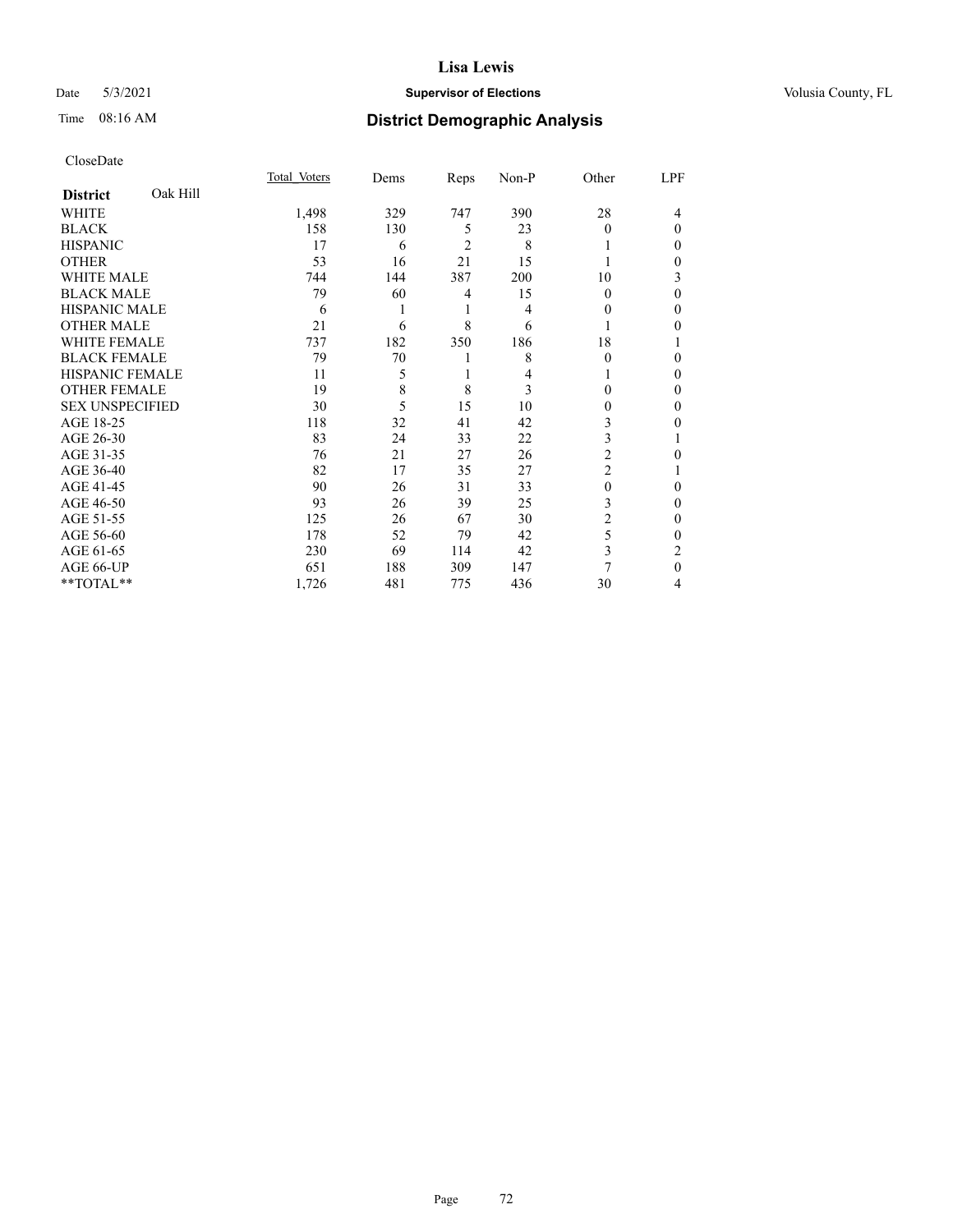## Date 5/3/2021 **Supervisor of Elections Supervisor of Elections** Volusia County, FL

# Time 08:16 AM **District Demographic Analysis**

|                        |                    | Total Voters | Dems | Reps | Non-P | Other          | LPF            |
|------------------------|--------------------|--------------|------|------|-------|----------------|----------------|
| <b>District</b>        | Orange City Seat 1 |              |      |      |       |                |                |
| WHITE                  |                    | 875          | 271  | 341  | 239   | 22             | $\overline{2}$ |
| <b>BLACK</b>           |                    | 196          | 145  | 9    | 39    | $\overline{2}$ |                |
| <b>HISPANIC</b>        |                    | 672          | 292  | 103  | 265   | 11             |                |
| <b>OTHER</b>           |                    | 113          | 49   | 20   | 42    | $\overline{2}$ | 0              |
| WHITE MALE             |                    | 332          | 87   | 142  | 97    | 5              |                |
| <b>BLACK MALE</b>      |                    | 63           | 42   | 5    | 15    | 1              | $\Omega$       |
| HISPANIC MALE          |                    | 266          | 103  | 47   | 112   | 4              | 0              |
| <b>OTHER MALE</b>      |                    | 44           | 16   | 12   | 16    | $\theta$       | 0              |
| WHITE FEMALE           |                    | 537          | 181  | 198  | 140   | 17             |                |
| <b>BLACK FEMALE</b>    |                    | 131          | 101  | 4    | 24    | 1              |                |
| <b>HISPANIC FEMALE</b> |                    | 400          | 186  | 54   | 152   |                |                |
| <b>OTHER FEMALE</b>    |                    | 51           | 27   | 7    | 15    | $\mathbf{2}$   | 0              |
| <b>SEX UNSPECIFIED</b> |                    | 32           | 14   | 4    | 14    | $\theta$       | 0              |
| AGE 18-25              |                    | 186          | 81   | 28   | 68    | 8              |                |
| AGE 26-30              |                    | 164          | 61   | 24   | 70    | 8              |                |
| AGE 31-35              |                    | 162          | 54   | 33   | 71    | 4              | 0              |
| AGE 36-40              |                    | 136          | 47   | 32   | 55    | 1              |                |
| AGE 41-45              |                    | 108          | 42   | 27   | 37    |                |                |
| AGE 46-50              |                    | 116          | 45   | 29   | 40    | 2              | $\Omega$       |
| AGE 51-55              |                    | 119          | 44   | 36   | 36    | 3              | 0              |
| AGE 56-60              |                    | 119          | 45   | 31   | 42    |                | 0              |
| AGE 61-65              |                    | 124          | 58   | 31   | 32    | 3              | 0              |
| AGE 66-UP              |                    | 622          | 280  | 202  | 134   | 6              | 0              |
| **TOTAL**              |                    | 1,856        | 757  | 473  | 585   | 37             | 4              |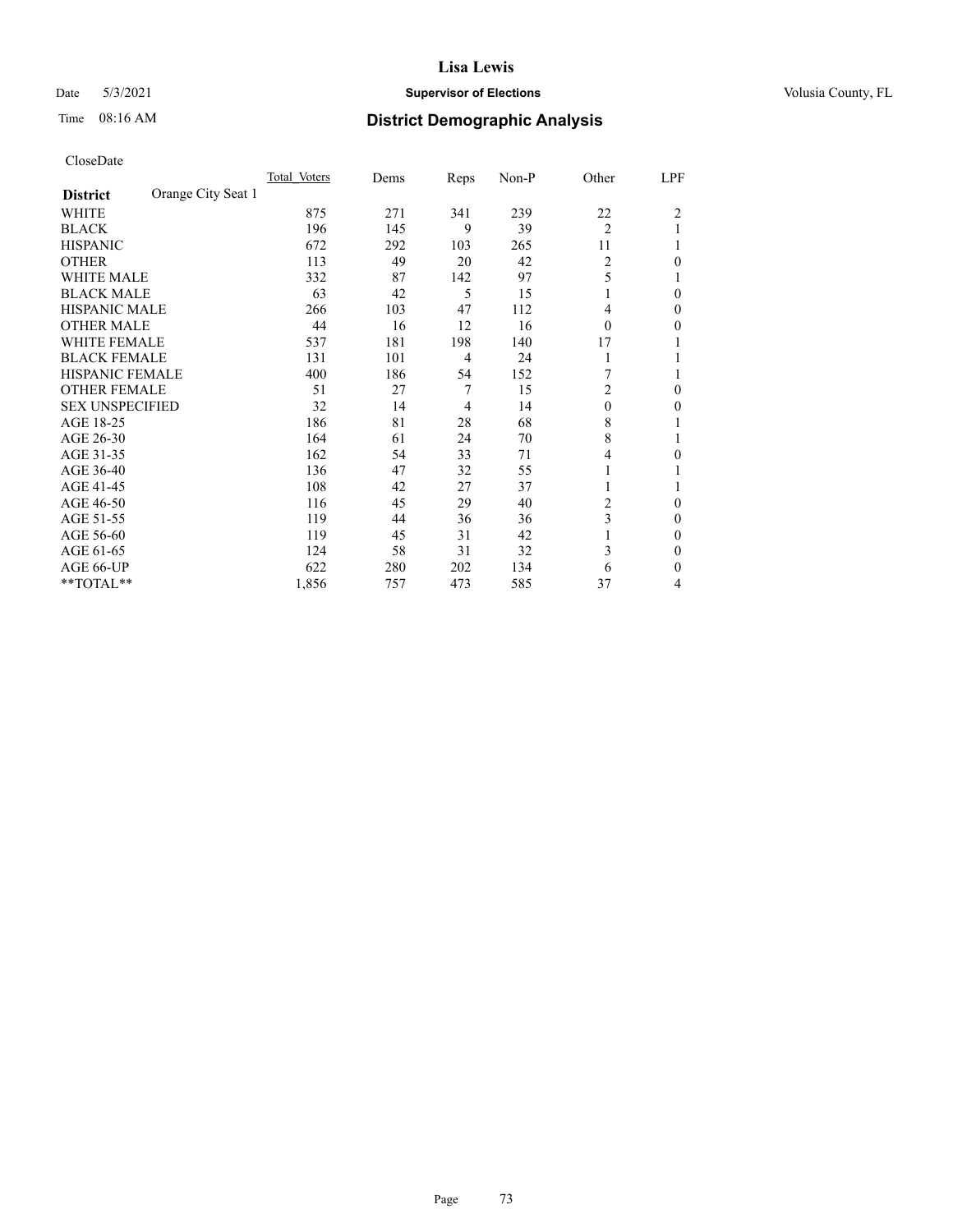## Date 5/3/2021 **Supervisor of Elections Supervisor of Elections** Volusia County, FL

# Time 08:16 AM **District Demographic Analysis**

|                                       | Total Voters | Dems | Reps           | Non-P | Other          | LPF      |
|---------------------------------------|--------------|------|----------------|-------|----------------|----------|
| Orange City Seat 2<br><b>District</b> |              |      |                |       |                |          |
| WHITE                                 | 1,162        | 292  | 524            | 328   | 15             | 3        |
| <b>BLACK</b>                          | 81           | 61   | 3              | 14    | 3              | 0        |
| <b>HISPANIC</b>                       | 332          | 133  | 54             | 137   | 8              | 0        |
| <b>OTHER</b>                          | 89           | 15   | 31             | 43    | $\theta$       | 0        |
| <b>WHITE MALE</b>                     | 532          | 103  | 257            | 161   | 10             |          |
| <b>BLACK MALE</b>                     | 39           | 27   | $\overline{2}$ | 9     | 1              | 0        |
| <b>HISPANIC MALE</b>                  | 143          | 53   | 28             | 59    | 3              | 0        |
| <b>OTHER MALE</b>                     | 33           | 4    | 12             | 17    | $\mathbf{0}$   | 0        |
| <b>WHITE FEMALE</b>                   | 617          | 188  | 256            | 166   | 5              | 2        |
| <b>BLACK FEMALE</b>                   | 42           | 34   | 1              | 5     | $\overline{2}$ | $\theta$ |
| <b>HISPANIC FEMALE</b>                | 184          | 79   | 26             | 74    | 5              | 0        |
| <b>OTHER FEMALE</b>                   | 35           | 9    | 13             | 13    | $\theta$       | 0        |
| <b>SEX UNSPECIFIED</b>                | 39           | 4    | 17             | 18    | $\theta$       | 0        |
| AGE 18-25                             | 177          | 54   | 45             | 75    | 3              | 0        |
| AGE 26-30                             | 134          | 41   | 30             | 57    | 4              | 2        |
| AGE 31-35                             | 142          | 49   | 45             | 46    | 2              | $\theta$ |
| AGE 36-40                             | 139          | 37   | 44             | 55    | 3              | 0        |
| AGE 41-45                             | 132          | 36   | 34             | 58    | $\overline{4}$ | 0        |
| AGE 46-50                             | 144          | 38   | 63             | 42    | $\theta$       |          |
| AGE 51-55                             | 145          | 40   | 54             | 48    | 3              | 0        |
| AGE 56-60                             | 152          | 45   | 60             | 44    | 3              | 0        |
| AGE 61-65                             | 135          | 35   | 74             | 26    | $\mathbf{0}$   | 0        |
| AGE 66-UP                             | 364          | 126  | 163            | 71    | 4              | 0        |
| **TOTAL**                             | 1,664        | 501  | 612            | 522   | 26             | 3        |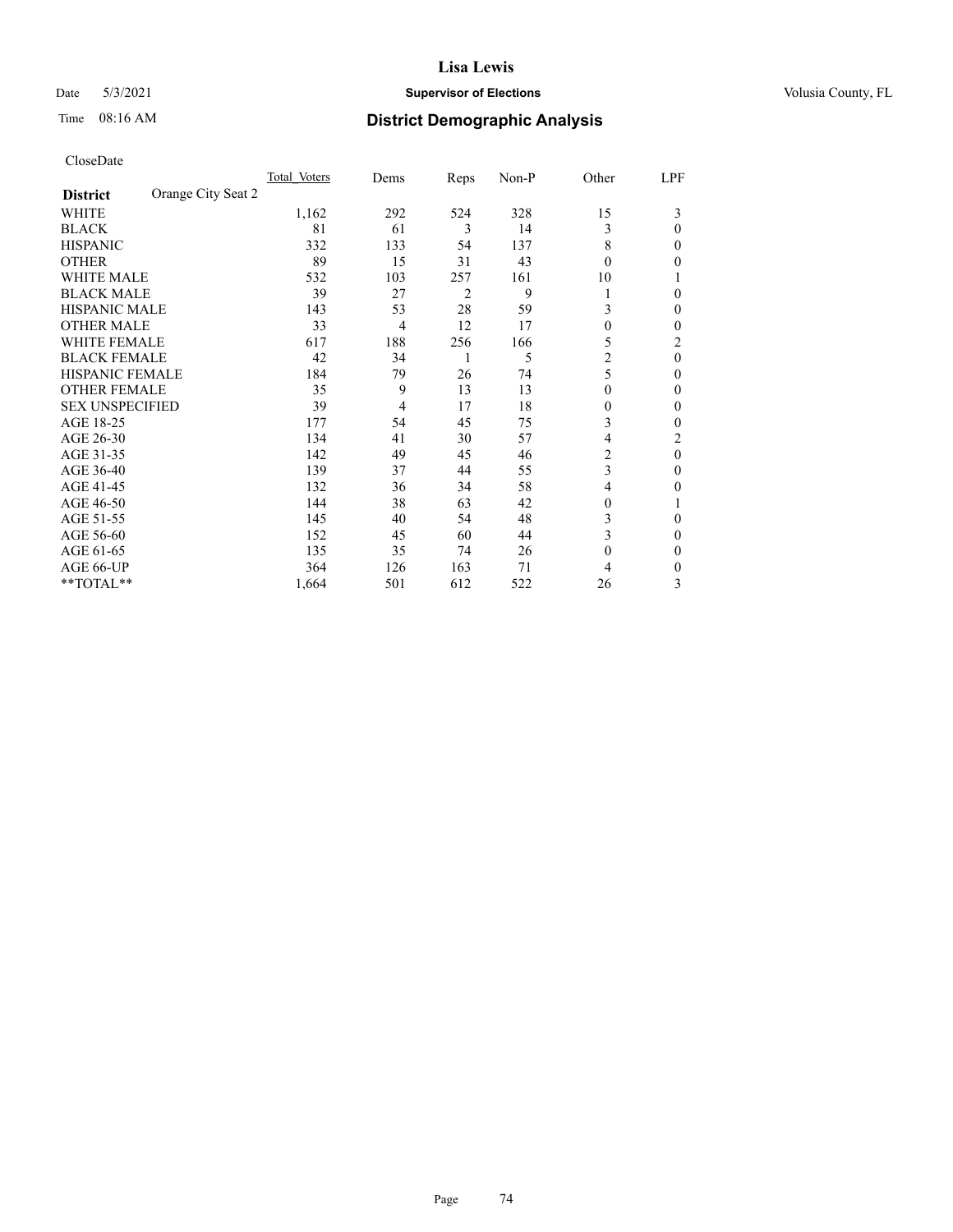## Date 5/3/2021 **Supervisor of Elections Supervisor of Elections** Volusia County, FL

# Time 08:16 AM **District Demographic Analysis**

|                        |                    | Total Voters | Dems | Reps | Non-P | Other          | LPF            |
|------------------------|--------------------|--------------|------|------|-------|----------------|----------------|
| <b>District</b>        | Orange City Seat 3 |              |      |      |       |                |                |
| WHITE                  |                    | 1,270        | 307  | 566  | 365   | 26             | 6              |
| <b>BLACK</b>           |                    | 123          | 92   | 6    | 23    |                |                |
| <b>HISPANIC</b>        |                    | 362          | 161  | 59   | 138   | 4              | 0              |
| <b>OTHER</b>           |                    | 123          | 29   | 26   | 63    | 3              | $\overline{c}$ |
| WHITE MALE             |                    | 560          | 116  | 251  | 179   | 10             | 4              |
| <b>BLACK MALE</b>      |                    | 44           | 28   | 3    | 12    | $\Omega$       |                |
| HISPANIC MALE          |                    | 151          | 54   | 34   | 60    | 3              | 0              |
| <b>OTHER MALE</b>      |                    | 40           | 9    | 8    | 22    | $\Omega$       | 1              |
| WHITE FEMALE           |                    | 687          | 186  | 308  | 176   | 15             | 2              |
| <b>BLACK FEMALE</b>    |                    | 75           | 61   | 3    | 10    |                | 0              |
| <b>HISPANIC FEMALE</b> |                    | 206          | 104  | 25   | 76    |                | 0              |
| <b>OTHER FEMALE</b>    |                    | 59           | 17   | 12   | 27    | 2              |                |
| <b>SEX UNSPECIFIED</b> |                    | 56           | 14   | 13   | 27    | $\overline{c}$ | 0              |
| AGE 18-25              |                    | 157          | 65   | 27   | 57    | 5              | 3              |
| AGE 26-30              |                    | 110          | 33   | 26   | 45    | 6              | 0              |
| AGE 31-35              |                    | 108          | 32   | 29   | 43    | $\overline{2}$ | $\overline{c}$ |
| AGE 36-40              |                    | 102          | 30   | 21   | 49    | $\theta$       | 2              |
| AGE 41-45              |                    | 134          | 44   | 41   | 49    | $_{0}$         | 0              |
| AGE 46-50              |                    | 151          | 43   | 55   | 52    |                | 0              |
| AGE 51-55              |                    | 146          | 39   | 65   | 36    | 5              |                |
| AGE 56-60              |                    | 138          | 36   | 61   | 36    | 5              | 0              |
| AGE 61-65              |                    | 189          | 58   | 75   | 54    | $\overline{2}$ | 0              |
| AGE 66-UP              |                    | 643          | 209  | 257  | 168   | 8              |                |
| **TOTAL**              |                    | 1,878        | 589  | 657  | 589   | 34             | 9              |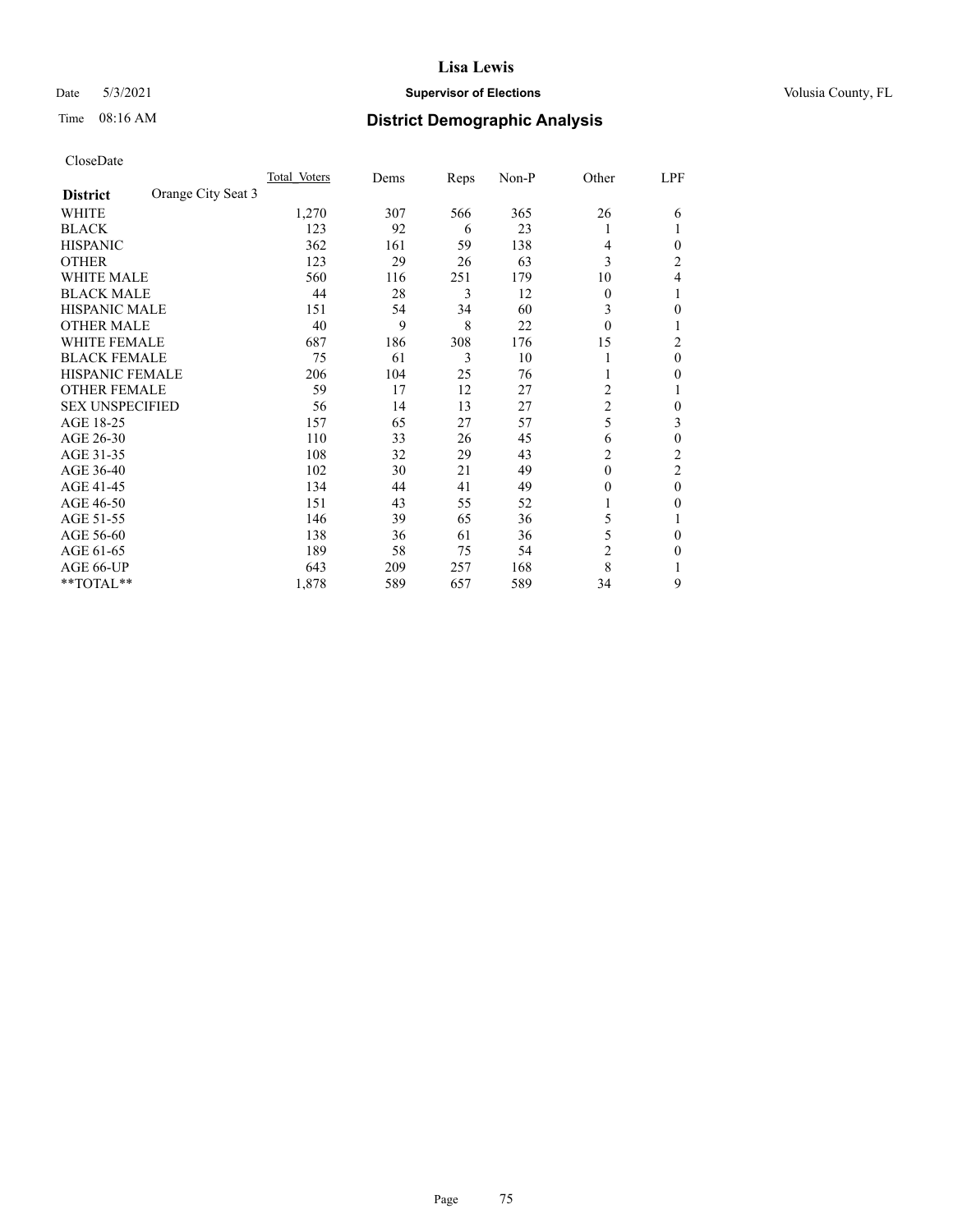## Date 5/3/2021 **Supervisor of Elections Supervisor of Elections** Volusia County, FL

# Time 08:16 AM **District Demographic Analysis**

|                        |                    | Total Voters | Dems           | Reps | Non-P          | Other    | LPF    |
|------------------------|--------------------|--------------|----------------|------|----------------|----------|--------|
| <b>District</b>        | Orange City Seat 4 |              |                |      |                |          |        |
| WHITE                  |                    | 1,341        | 379            | 570  | 365            | 20       |        |
| <b>BLACK</b>           |                    | 28           | 20             | 3    | 4              |          | 0      |
| <b>HISPANIC</b>        |                    | 139          | 56             | 33   | 50             | 0        | $_{0}$ |
| <b>OTHER</b>           |                    | 82           | 17             | 11   | 53             |          | 0      |
| <b>WHITE MALE</b>      |                    | 618          | 137            | 286  | 182            | 9        | 4      |
| <b>BLACK MALE</b>      |                    | 10           | 6              | 2    | 2              | $\theta$ | 0      |
| <b>HISPANIC MALE</b>   |                    | 74           | 30             | 20   | 24             | 0        | 0      |
| <b>OTHER MALE</b>      |                    | 27           | 5              | 5    | 17             | $\theta$ | 0      |
| WHITE FEMALE           |                    | 710          | 242            | 276  | 178            | 11       | 3      |
| <b>BLACK FEMALE</b>    |                    | 18           | 14             | 1    | $\overline{2}$ | 1        | 0      |
| <b>HISPANIC FEMALE</b> |                    | 63           | 26             | 12   | 25             | 0        | 0      |
| <b>OTHER FEMALE</b>    |                    | 31           | 10             | 5    | 15             |          | 0      |
| <b>SEX UNSPECIFIED</b> |                    | 38           | $\overline{2}$ | 9    | 27             | $\Omega$ | 0      |
| AGE 18-25              |                    | 152          | 36             | 49   | 63             | 3        |        |
| AGE 26-30              |                    | 117          | 24             | 34   | 55             | 3        |        |
| AGE 31-35              |                    | 100          | 24             | 29   | 43             | 4        | 0      |
| AGE 36-40              |                    | 119          | 36             | 35   | 45             |          | 2      |
| AGE 41-45              |                    | 105          | 28             | 39   | 35             | 3        | 0      |
| AGE 46-50              |                    | 124          | 28             | 52   | 42             | 2        | 0      |
| AGE 51-55              |                    | 147          | 45             | 64   | 37             | $\Omega$ |        |
| AGE 56-60              |                    | 138          | 28             | 57   | 52             | $\theta$ |        |
| AGE 61-65              |                    | 157          | 43             | 79   | 33             |          |        |
| AGE 66-UP              |                    | 431          | 180            | 179  | 67             | 5        | 0      |
| **TOTAL**              |                    | 1,590        | 472            | 617  | 472            | 22       | 7      |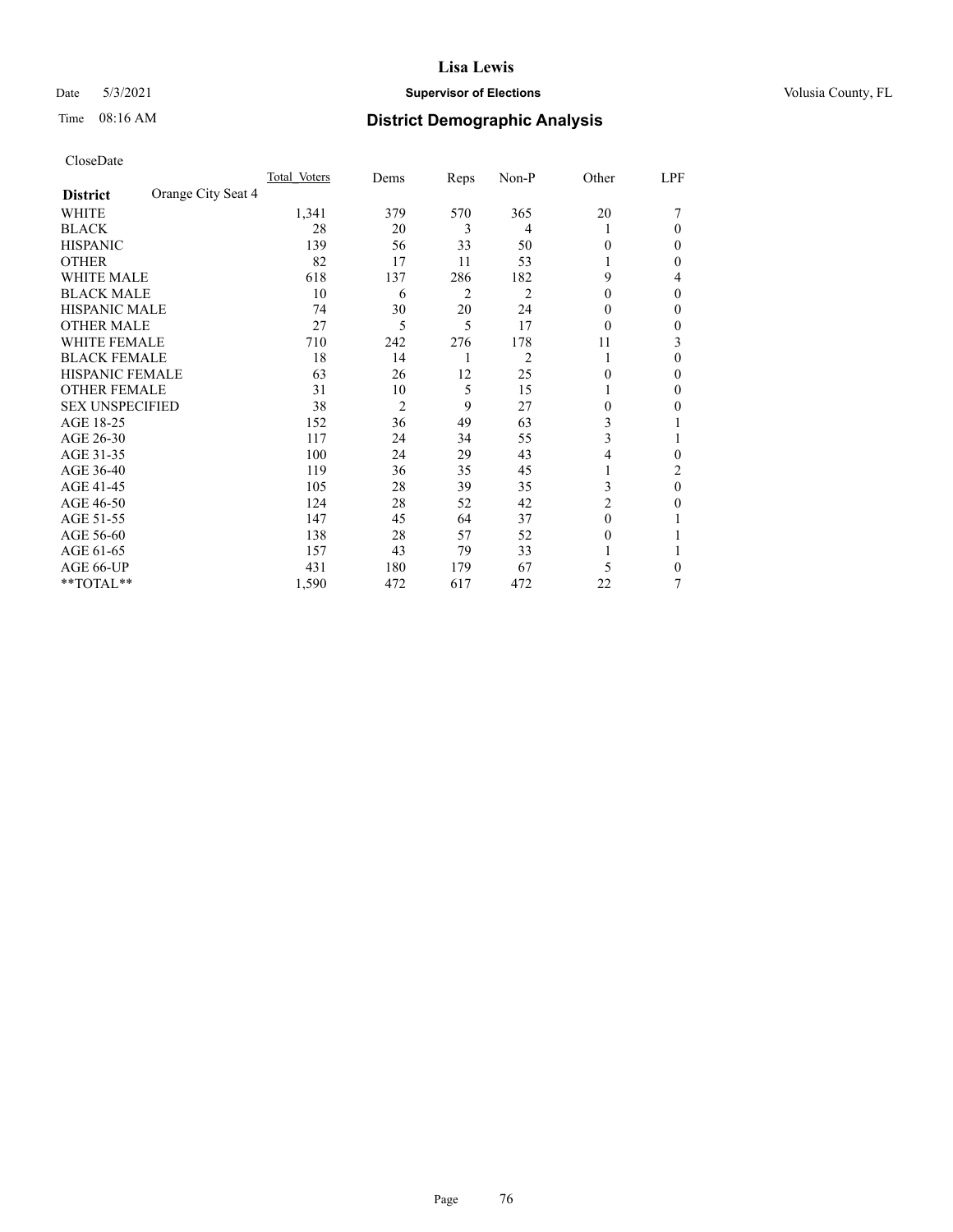## Date 5/3/2021 **Supervisor of Elections Supervisor of Elections** Volusia County, FL

# Time 08:16 AM **District Demographic Analysis**

|                        |                    | Total Voters | Dems | Reps | Non-P | Other    | LPF    |
|------------------------|--------------------|--------------|------|------|-------|----------|--------|
| <b>District</b>        | Orange City Seat 5 |              |      |      |       |          |        |
| WHITE                  |                    | 1,536        | 397  | 758  | 360   | 19       | 2      |
| <b>BLACK</b>           |                    | 140          | 103  | 6    | 29    | 2        | 0      |
| <b>HISPANIC</b>        |                    | 202          | 76   | 36   | 89    |          | $_{0}$ |
| <b>OTHER</b>           |                    | 88           | 31   | 24   | 32    |          | 0      |
| WHITE MALE             |                    | 615          | 136  | 319  | 150   | 9        |        |
| <b>BLACK MALE</b>      |                    | 54           | 36   | 3    | 14    |          | 0      |
| <b>HISPANIC MALE</b>   |                    | 89           | 37   | 17   | 34    |          | 0      |
| <b>OTHER MALE</b>      |                    | 28           | 9    | 9    | 10    | $\Omega$ | 0      |
| WHITE FEMALE           |                    | 910          | 261  | 435  | 203   | 10       |        |
| <b>BLACK FEMALE</b>    |                    | 83           | 66   | 3    | 13    | 1        | 0      |
| <b>HISPANIC FEMALE</b> |                    | 109          | 38   | 19   | 52    | 0        | 0      |
| <b>OTHER FEMALE</b>    |                    | 45           | 18   | 14   | 12    |          | 0      |
| <b>SEX UNSPECIFIED</b> |                    | 33           | 6    | 5    | 22    | 0        | 0      |
| AGE 18-25              |                    | 92           | 29   | 24   | 38    |          | 0      |
| AGE 26-30              |                    | 84           | 17   | 24   | 40    | 3        | 0      |
| AGE 31-35              |                    | 80           | 25   | 30   | 25    | 0        | 0      |
| AGE 36-40              |                    | 76           | 29   | 14   | 33    | 0        | 0      |
| AGE 41-45              |                    | 67           | 16   | 19   | 29    | 3        | 0      |
| AGE 46-50              |                    | 91           | 28   | 32   | 30    |          | 0      |
| AGE 51-55              |                    | 92           | 30   | 34   | 26    | 2        | 0      |
| AGE 56-60              |                    | 134          | 45   | 47   | 41    | $\theta$ |        |
| AGE 61-65              |                    | 155          | 59   | 57   | 36    | 3        | 0      |
| AGE 66-UP              |                    | 1,095        | 329  | 543  | 212   | 10       |        |
| **TOTAL**              |                    | 1,966        | 607  | 824  | 510   | 23       | 2      |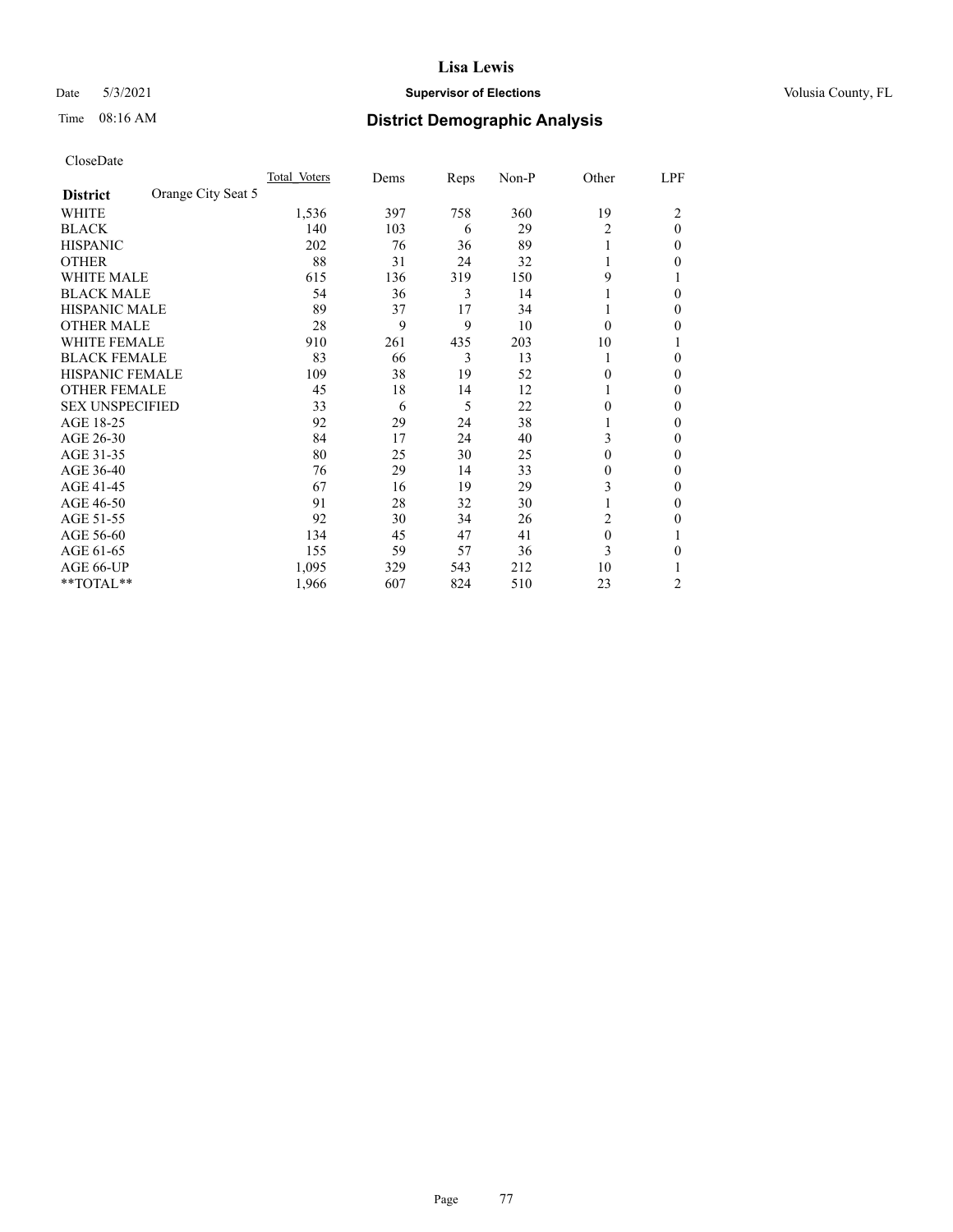## Date 5/3/2021 **Supervisor of Elections Supervisor of Elections** Volusia County, FL

# Time 08:16 AM **District Demographic Analysis**

|                                        | Total Voters | Dems  | Reps  | $Non-P$ | Other          | LPF      |
|----------------------------------------|--------------|-------|-------|---------|----------------|----------|
| Ormond Beach Zone 1<br><b>District</b> |              |       |       |         |                |          |
| <b>WHITE</b>                           | 8,570        | 2,309 | 4,068 | 2,076   | 95             | 22       |
| <b>BLACK</b>                           | 151          | 111   | 6     | 30      | 4              | $\Omega$ |
| <b>HISPANIC</b>                        | 245          | 86    | 76    | 76      | 5              | 2        |
| <b>OTHER</b>                           | 537          | 154   | 146   | 227     | 10             | $\theta$ |
| <b>WHITE MALE</b>                      | 3,986        | 866   | 2,017 | 1,041   | 43             | 19       |
| <b>BLACK MALE</b>                      | 79           | 52    | 5     | 21      |                | 0        |
| HISPANIC MALE                          | 98           | 28    | 29    | 36      | 4              |          |
| <b>OTHER MALE</b>                      | 217          | 65    | 53    | 95      | 4              | 0        |
| <b>WHITE FEMALE</b>                    | 4,512        | 1,424 | 2,026 | 1,007   | 52             | 3        |
| <b>BLACK FEMALE</b>                    | 68           | 56    | 1     | 8       | 3              | 0        |
| <b>HISPANIC FEMALE</b>                 | 143          | 56    | 46    | 39      | 1              | 1        |
| <b>OTHER FEMALE</b>                    | 225          | 66    | 68    | 87      | 4              | 0        |
| <b>SEX UNSPECIFIED</b>                 | 175          | 47    | 51    | 75      | $\overline{c}$ | 0        |
| AGE 18-25                              | 741          | 207   | 268   | 249     | 14             | 3        |
| AGE 26-30                              | 457          | 117   | 169   | 161     |                | 3        |
| AGE 31-35                              | 496          | 122   | 188   | 172     | 9              | 5        |
| AGE 36-40                              | 573          | 136   | 233   | 198     | 3              | 3        |
| AGE 41-45                              | 591          | 143   | 230   | 205     | 9              | 4        |
| AGE 46-50                              | 633          | 173   | 292   | 161     | 5              | 2        |
| AGE 51-55                              | 730          | 180   | 365   | 178     | 7              | $\theta$ |
| AGE 56-60                              | 896          | 236   | 441   | 203     | 16             | 0        |
| AGE 61-65                              | 998          | 298   | 474   | 208     | 18             | 0        |
| AGE 66-UP                              | 3,388        | 1,048 | 1,636 | 674     | 26             | 4        |
| **TOTAL**                              | 9,503        | 2,660 | 4,296 | 2,409   | 114            | 24       |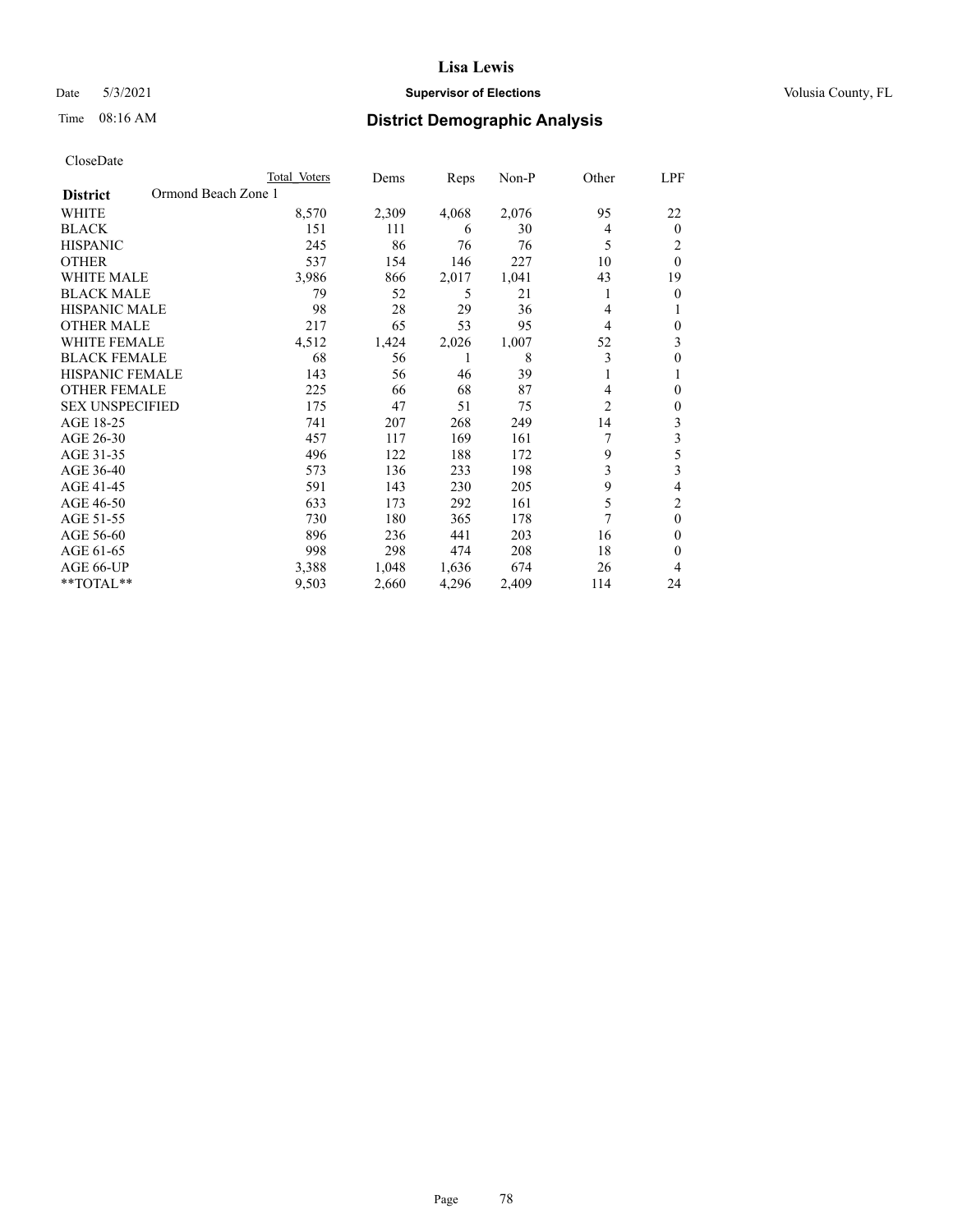## Date 5/3/2021 **Supervisor of Elections Supervisor of Elections** Volusia County, FL

# Time 08:16 AM **District Demographic Analysis**

|                                        | Total Voters | Dems  | Reps  | Non-P | Other          | LPF            |
|----------------------------------------|--------------|-------|-------|-------|----------------|----------------|
| Ormond Beach Zone 2<br><b>District</b> |              |       |       |       |                |                |
| WHITE                                  | 6,316        | 1,911 | 2,547 | 1,709 | 127            | 22             |
| <b>BLACK</b>                           | 450          | 353   | 22    | 74    |                | $\mathbf{0}$   |
| <b>HISPANIC</b>                        | 267          | 117   | 56    | 92    | 2              | $\Omega$       |
| <b>OTHER</b>                           | 452          | 157   | 108   | 179   | 6              | $\overline{2}$ |
| <b>WHITE MALE</b>                      | 2,855        | 708   | 1,251 | 819   | 58             | 19             |
| <b>BLACK MALE</b>                      | 185          | 131   | 12    | 41    | 1              | $\theta$       |
| <b>HISPANIC MALE</b>                   | 95           | 40    | 26    | 29    | $\mathbf{0}$   | $\theta$       |
| <b>OTHER MALE</b>                      | 151          | 46    | 32    | 67    | $\overline{4}$ | $\overline{2}$ |
| WHITE FEMALE                           | 3,381        | 1,182 | 1,274 | 855   | 67             | 3              |
| <b>BLACK FEMALE</b>                    | 257          | 216   | 10    | 31    | $\mathbf{0}$   | $\mathbf{0}$   |
| <b>HISPANIC FEMALE</b>                 | 166          | 77    | 29    | 59    |                | $\theta$       |
| <b>OTHER FEMALE</b>                    | 187          | 78    | 55    | 52    | $\overline{c}$ | $\theta$       |
| <b>SEX UNSPECIFIED</b>                 | 208          | 60    | 44    | 101   | 3              | $\theta$       |
| AGE 18-25                              | 633          | 192   | 182   | 232   | 22             | 5              |
| AGE 26-30                              | 478          | 145   | 146   | 173   | 12             | $\overline{c}$ |
| AGE 31-35                              | 477          | 169   | 128   | 169   | 7              | 4              |
| AGE 36-40                              | 408          | 119   | 121   | 158   | 7              | 3              |
| AGE 41-45                              | 454          | 146   | 137   | 159   | 10             | $\overline{c}$ |
| AGE 46-50                              | 486          | 147   | 174   | 146   | 15             | 4              |
| AGE 51-55                              | 657          | 175   | 287   | 179   | 15             | 1              |
| AGE 56-60                              | 773          | 233   | 325   | 201   | 12             | $\overline{2}$ |
| AGE 61-65                              | 768          | 281   | 296   | 178   | 12             | 1              |
| AGE 66-UP                              | 2,351        | 931   | 937   | 459   | 24             | $\theta$       |
| **TOTAL**                              | 7,485        | 2,538 | 2,733 | 2,054 | 136            | 24             |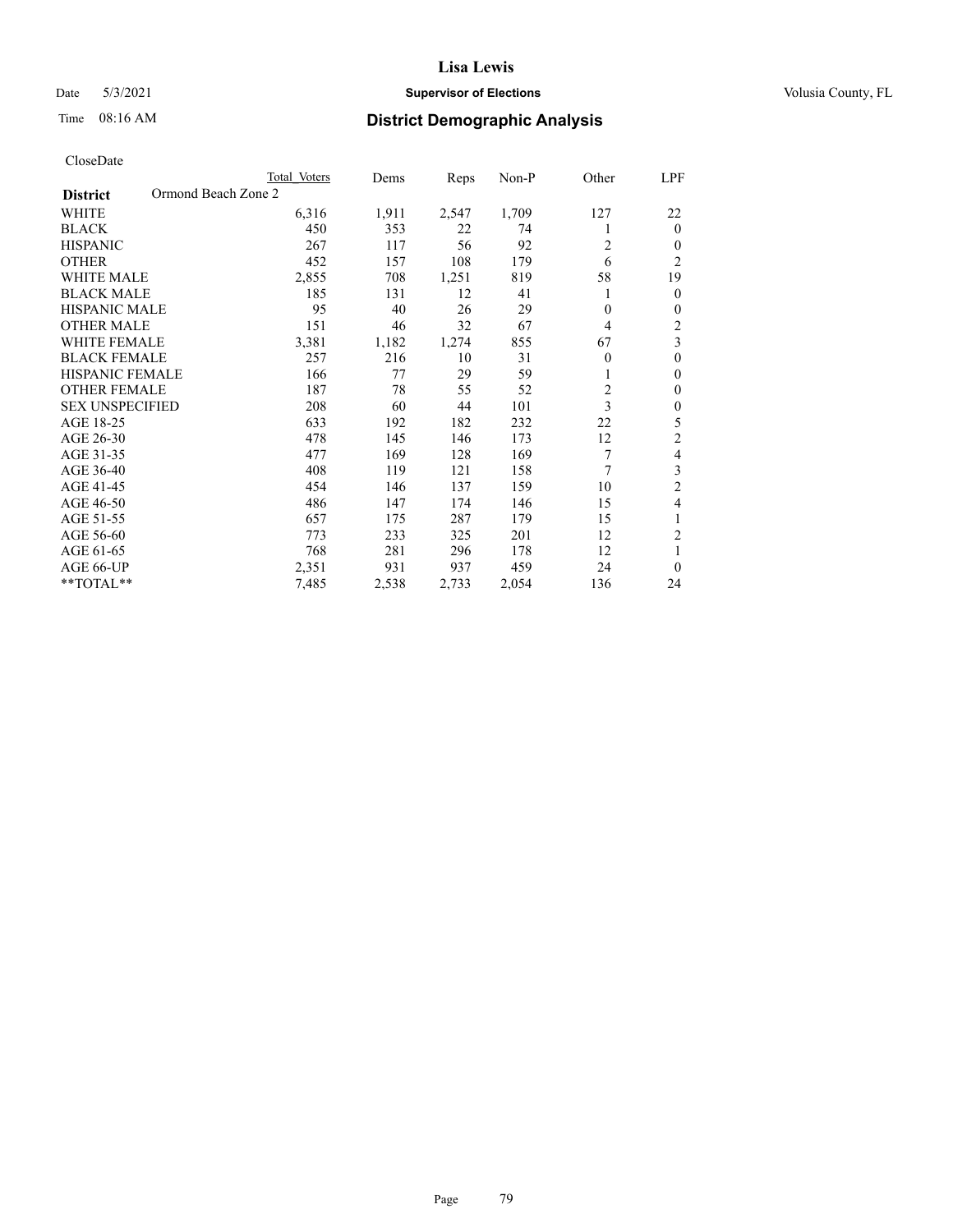## Date 5/3/2021 **Supervisor of Elections Supervisor of Elections** Volusia County, FL

# Time 08:16 AM **District Demographic Analysis**

|                                        | Total Voters | Dems  | Reps  | Non-P | Other | LPF              |
|----------------------------------------|--------------|-------|-------|-------|-------|------------------|
| Ormond Beach Zone 3<br><b>District</b> |              |       |       |       |       |                  |
| WHITE                                  | 7,873        | 2,039 | 3,836 | 1,869 | 106   | 23               |
| <b>BLACK</b>                           | 344          | 245   | 15    | 77    | 6     | 1                |
| <b>HISPANIC</b>                        | 330          | 111   | 83    | 126   | 7     | 3                |
| <b>OTHER</b>                           | 671          | 208   | 172   | 272   | 18    | 1                |
| <b>WHITE MALE</b>                      | 3,674        | 818   | 1,901 | 893   | 45    | 17               |
| <b>BLACK MALE</b>                      | 148          | 97    | 8     | 41    | 2     | $\boldsymbol{0}$ |
| <b>HISPANIC MALE</b>                   | 143          | 43    | 36    | 60    | 2     | $\overline{2}$   |
| <b>OTHER MALE</b>                      | 241          | 74    | 66    | 93    | 8     | $\theta$         |
| <b>WHITE FEMALE</b>                    | 4,120        | 1,202 | 1,902 | 949   | 61    | 6                |
| <b>BLACK FEMALE</b>                    | 191          | 145   | 7     | 34    | 4     | 1                |
| HISPANIC FEMALE                        | 182          | 68    | 45    | 63    | 5     | 1                |
| <b>OTHER FEMALE</b>                    | 314          | 111   | 81    | 116   | 6     | $\theta$         |
| <b>SEX UNSPECIFIED</b>                 | 205          | 45    | 60    | 95    | 4     | 1                |
| AGE 18-25                              | 977          | 260   | 370   | 310   | 32    | 5                |
| AGE 26-30                              | 557          | 178   | 173   | 192   | 11    | 3                |
| AGE 31-35                              | 572          | 171   | 187   | 205   | 8     | 1                |
| AGE 36-40                              | 629          | 145   | 262   | 203   | 12    | 7                |
| AGE 41-45                              | 553          | 125   | 230   | 181   | 14    | 3                |
| AGE 46-50                              | 620          | 136   | 302   | 171   | 9     | $\overline{2}$   |
| AGE 51-55                              | 756          | 180   | 391   | 172   | 12    | 1                |
| AGE 56-60                              | 824          | 207   | 413   | 193   | 9     | $\mathfrak{2}$   |
| AGE 61-65                              | 868          | 270   | 399   | 186   | 12    | 1                |
| AGE 66-UP                              | 2,862        | 931   | 1,379 | 531   | 18    | 3                |
| **TOTAL**                              | 9,218        | 2,603 | 4,106 | 2,344 | 137   | 28               |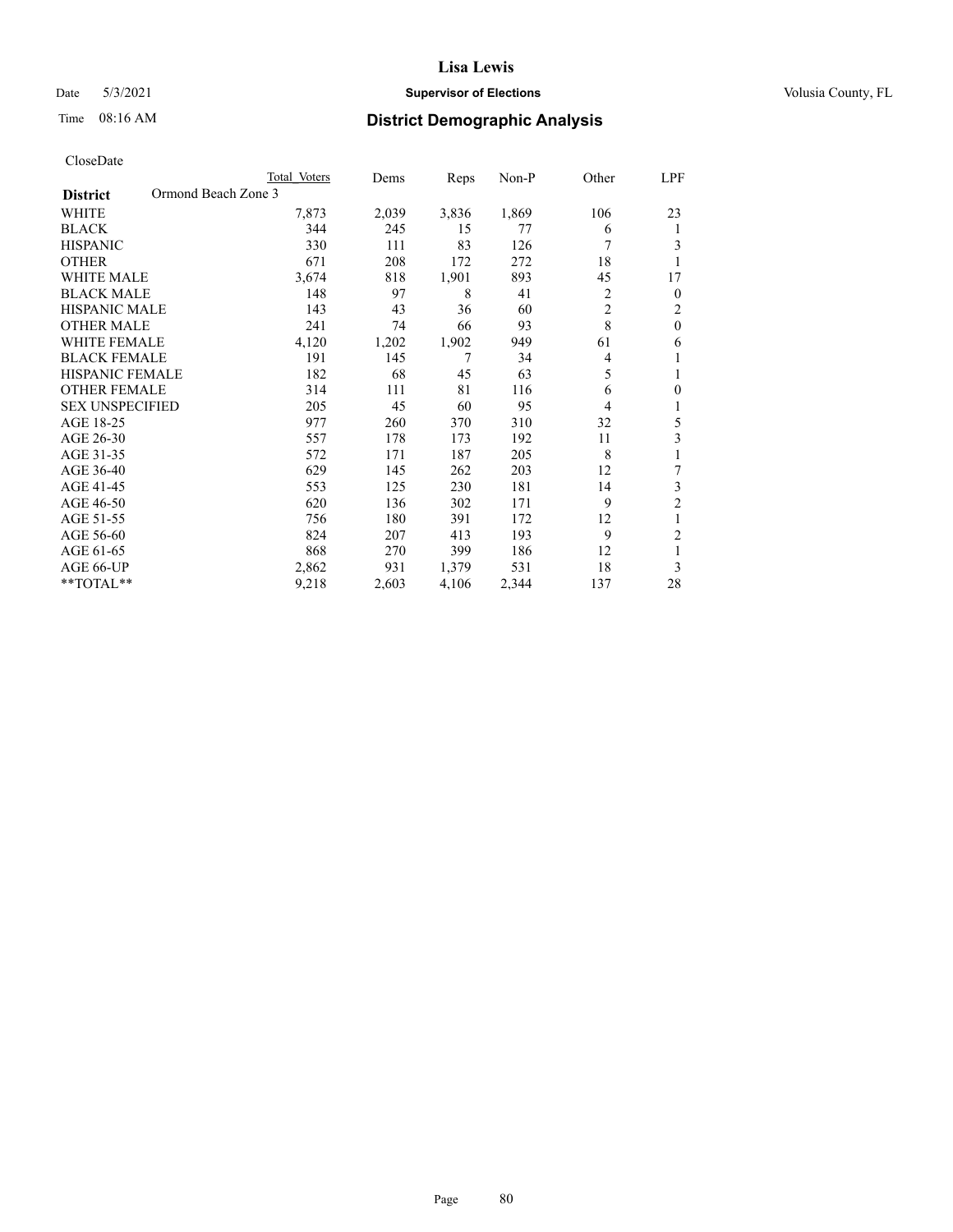## Date 5/3/2021 **Supervisor of Elections Supervisor of Elections** Volusia County, FL

# Time 08:16 AM **District Demographic Analysis**

|                                        | Total Voters | Dems  | Reps  | Non-P | Other    | LPF            |
|----------------------------------------|--------------|-------|-------|-------|----------|----------------|
| Ormond Beach Zone 4<br><b>District</b> |              |       |       |       |          |                |
| WHITE                                  | 7,395        | 2,145 | 3,182 | 1,925 | 123      | 20             |
| <b>BLACK</b>                           | 266          | 193   | 10    | 58    | 3        | 2              |
| <b>HISPANIC</b>                        | 233          | 104   | 50    | 76    | 3        | 0              |
| <b>OTHER</b>                           | 508          | 135   | 138   | 224   | 11       | 0              |
| WHITE MALE                             | 3,212        | 775   | 1,443 | 931   | 50       | 13             |
| <b>BLACK MALE</b>                      | 126          | 88    | 4     | 30    | 2        | 2              |
| <b>HISPANIC MALE</b>                   | 100          | 42    | 26    | 29    | 3        | $\mathbf{0}$   |
| <b>OTHER MALE</b>                      | 194          | 49    | 51    | 89    | 5        | 0              |
| <b>WHITE FEMALE</b>                    | 4,098        | 1,354 | 1,703 | 962   | 72       | 7              |
| <b>BLACK FEMALE</b>                    | 138          | 104   | 5     | 28    | 1        | 0              |
| <b>HISPANIC FEMALE</b>                 | 131          | 61    | 24    | 46    | $\theta$ | 0              |
| <b>OTHER FEMALE</b>                    | 198          | 60    | 53    | 81    | 4        | 0              |
| <b>SEX UNSPECIFIED</b>                 | 205          | 44    | 71    | 87    | 3        | 0              |
| AGE 18-25                              | 551          | 156   | 171   | 204   | 18       | 2              |
| AGE 26-30                              | 480          | 127   | 164   | 174   | 13       | 2              |
| AGE 31-35                              | 492          | 140   | 159   | 178   | 12       | 3              |
| AGE 36-40                              | 426          | 135   | 114   | 169   | 3        | 5              |
| AGE 41-45                              | 366          | 93    | 132   | 129   | 9        | 3              |
| AGE 46-50                              | 424          | 100   | 179   | 136   | 7        | $\overline{2}$ |
| AGE 51-55                              | 575          | 140   | 258   | 165   | 9        | 3              |
| AGE 56-60                              | 749          | 214   | 326   | 196   | 12       |                |
| AGE 61-65                              | 857          | 270   | 384   | 188   | 15       | 0              |
| AGE 66-UP                              | 3,482        | 1,202 | 1,493 | 744   | 42       |                |
| **TOTAL**                              | 8,402        | 2,577 | 3,380 | 2,283 | 140      | 22             |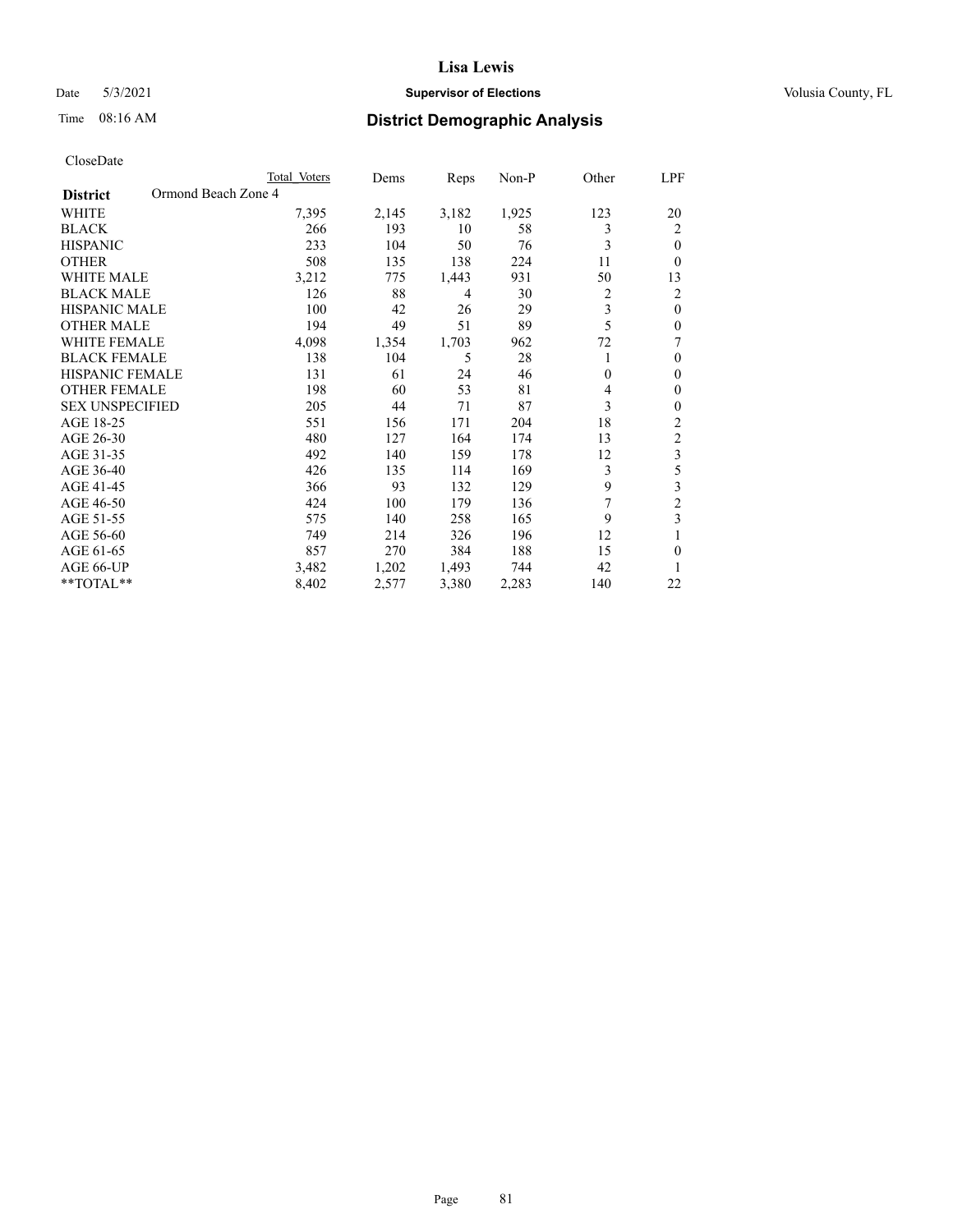## Date 5/3/2021 **Supervisor of Elections Supervisor of Elections** Volusia County, FL

# Time 08:16 AM **District Demographic Analysis**

| CloseDate |
|-----------|
|-----------|

|                        |         | Total Voters | Dems           | Reps             | Non-P | Other    | LPF      |
|------------------------|---------|--------------|----------------|------------------|-------|----------|----------|
| <b>District</b>        | Pierson |              |                |                  |       |          |          |
| WHITE                  |         | 603          | 140            | 330              | 119   | 10       | 4        |
| <b>BLACK</b>           |         | 38           | 32             | $\theta$         | 6     | $\Omega$ | $\Omega$ |
| <b>HISPANIC</b>        |         | 190          | 85             | 11               | 93    | 1        | 0        |
| <b>OTHER</b>           |         | 38           | 9              | 7                | 22    | $\Omega$ | 0        |
| <b>WHITE MALE</b>      |         | 297          | 67             | 165              | 58    | 4        | 3        |
| <b>BLACK MALE</b>      |         | 19           | 17             | $\boldsymbol{0}$ | 2     | $\theta$ | 0        |
| <b>HISPANIC MALE</b>   |         | 102          | 51             | 6                | 44    |          | 0        |
| <b>OTHER MALE</b>      |         | 15           | 3              | 5                | 7     | 0        | 0        |
| <b>WHITE FEMALE</b>    |         | 301          | 72             | 162              | 60    | 6        |          |
| <b>BLACK FEMALE</b>    |         | 19           | 15             | $\theta$         | 4     | 0        | 0        |
| <b>HISPANIC FEMALE</b> |         | 85           | 32             | 5                | 48    | 0        | 0        |
| <b>OTHER FEMALE</b>    |         | 13           | $\overline{4}$ | 1                | 8     | $\theta$ | 0        |
| <b>SEX UNSPECIFIED</b> |         | 18           | 5              | 4                | 9     | 0        | 0        |
| AGE 18-25              |         | 131          | 39             | 27               | 64    |          | 0        |
| AGE 26-30              |         | 79           | 32             | 21               | 23    |          | 2        |
| AGE 31-35              |         | 69           | 20             | 21               | 27    |          | 0        |
| AGE 36-40              |         | 65           | 10             | 28               | 25    |          |          |
| AGE 41-45              |         | 47           | 8              | 20               | 19    | 0        | 0        |
| AGE 46-50              |         | 56           | 13             | 25               | 17    | 0        |          |
| AGE 51-55              |         | 56           | 18             | 26               | 11    |          | 0        |
| AGE 56-60              |         | 73           | 23             | 34               | 15    |          | $_{0}$   |
| AGE 61-65              |         | 99           | 30             | 46               | 22    |          | 0        |
| AGE 66-UP              |         | 194          | 73             | 100              | 17    | 4        | 0        |
| **TOTAL**              |         | 869          | 266            | 348              | 240   | 11       | 4        |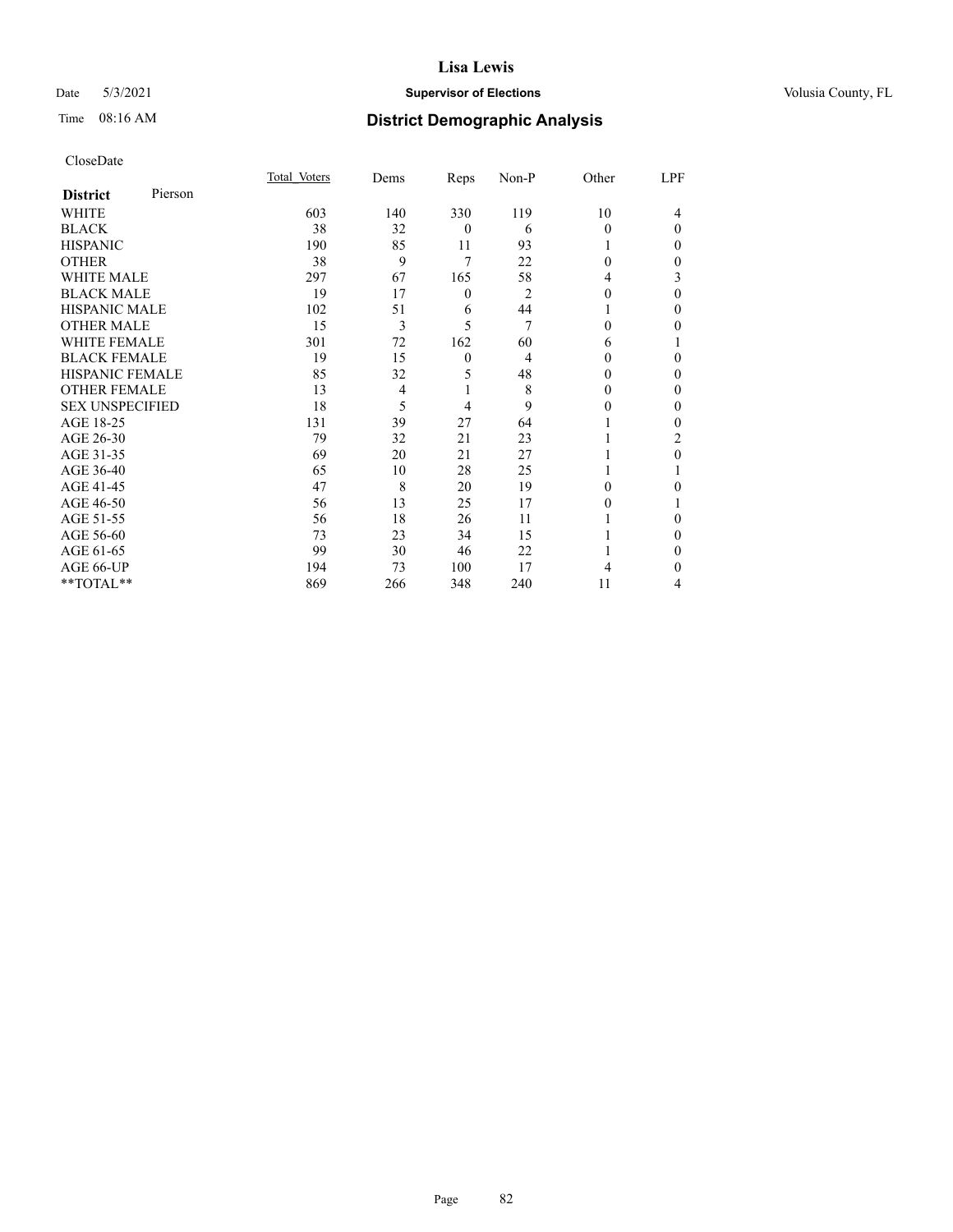## Date 5/3/2021 **Supervisor of Elections Supervisor of Elections** Volusia County, FL

# Time 08:16 AM **District Demographic Analysis**

|                        |             | Total Voters | Dems | Reps     | Non-P | Other    | LPF            |
|------------------------|-------------|--------------|------|----------|-------|----------|----------------|
| <b>District</b>        | Ponce Inlet |              |      |          |       |          |                |
| WHITE                  |             | 3,186        | 718  | 1,692    | 713   | 55       | 8              |
| <b>BLACK</b>           |             | 14           | 5    | 2        | 7     | 0        | 0              |
| <b>HISPANIC</b>        |             | 61           | 11   | 29       | 20    | 0        |                |
| <b>OTHER</b>           |             | 130          | 38   | 49       | 43    | 0        | 0              |
| WHITE MALE             |             | 1,525        | 292  | 825      | 369   | 33       | 6              |
| <b>BLACK MALE</b>      |             | 9            | 3    | 2        | 4     | 0        | 0              |
| <b>HISPANIC MALE</b>   |             | 23           | 4    | 11       | 8     | 0        | $\theta$       |
| <b>OTHER MALE</b>      |             | 48           | 13   | 19       | 16    | $\Omega$ | $\mathbf{0}$   |
| <b>WHITE FEMALE</b>    |             | 1,632        | 419  | 856      | 333   | 22       | $\overline{2}$ |
| <b>BLACK FEMALE</b>    |             | 5            | 2    | $\theta$ | 3     | $\theta$ | $\mathbf{0}$   |
| <b>HISPANIC FEMALE</b> |             | 38           | 7    | 18       | 12    | 0        | 1              |
| <b>OTHER FEMALE</b>    |             | 51           | 16   | 19       | 16    | 0        | 0              |
| <b>SEX UNSPECIFIED</b> |             | 60           | 16   | 22       | 22    | 0        | 0              |
| AGE 18-25              |             | 190          | 37   | 87       | 57    | 6        | 3              |
| AGE 26-30              |             | 101          | 28   | 36       | 34    | 2        | 1              |
| AGE 31-35              |             | 82           | 20   | 30       | 31    |          | 0              |
| AGE 36-40              |             | 86           | 24   | 30       | 32    | 0        | 0              |
| AGE 41-45              |             | 107          | 18   | 53       | 32    | 3        |                |
| AGE 46-50              |             | 155          | 27   | 80       | 44    | 4        | 0              |
| AGE 51-55              |             | 218          | 33   | 124      | 56    | 3        | 2              |
| AGE 56-60              |             | 364          | 75   | 194      | 87    | 7        | 1              |
| AGE 61-65              |             | 473          | 99   | 276      | 90    | 8        | 0              |
| AGE 66-UP              |             | 1,615        | 411  | 862      | 320   | 21       |                |
| **TOTAL**              |             | 3,391        | 772  | 1,772    | 783   | 55       | 9              |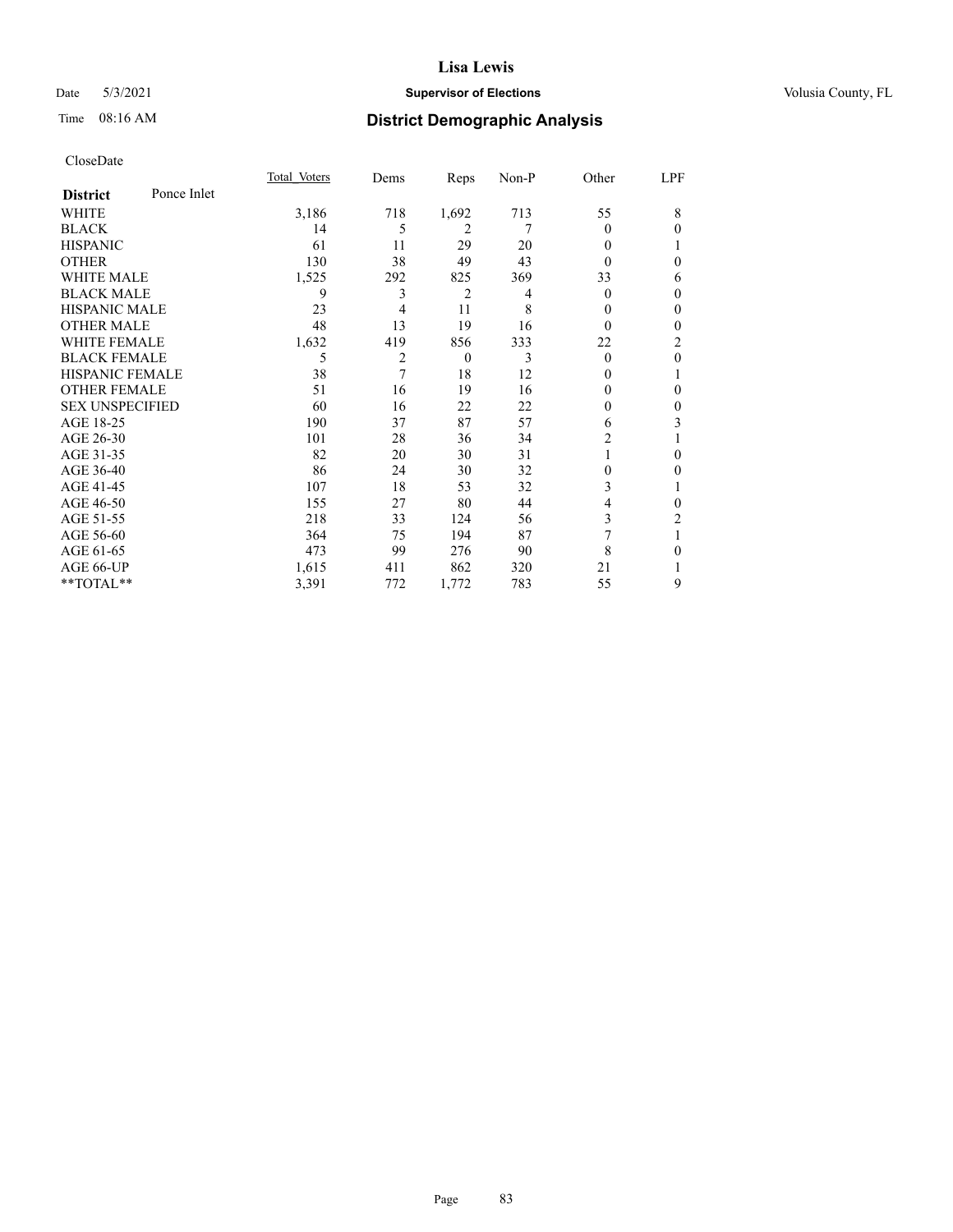## Date 5/3/2021 **Supervisor of Elections Supervisor of Elections** Volusia County, FL

# Time 08:16 AM **District Demographic Analysis**

|                                           | Total Voters | Dems  | Reps  | $Non-P$ | Other          | LPF            |
|-------------------------------------------|--------------|-------|-------|---------|----------------|----------------|
| Port Orange District 1<br><b>District</b> |              |       |       |         |                |                |
| <b>WHITE</b>                              | 9,010        | 2,566 | 3,562 | 2,709   | 153            | 20             |
| <b>BLACK</b>                              | 261          | 177   | 19    | 62      | 3              | $\mathbf{0}$   |
| <b>HISPANIC</b>                           | 392          | 140   | 86    | 159     | 5              | $\overline{2}$ |
| <b>OTHER</b>                              | 521          | 135   | 142   | 222     | 16             | 6              |
| <b>WHITE MALE</b>                         | 4,163        | 992   | 1,790 | 1,298   | 73             | 10             |
| <b>BLACK MALE</b>                         | 110          | 64    | 11    | 33      | 2              | $\theta$       |
| <b>HISPANIC MALE</b>                      | 174          | 57    | 35    | 78      | 3              |                |
| <b>OTHER MALE</b>                         | 177          | 42    | 49    | 79      | $\overline{4}$ | 3              |
| <b>WHITE FEMALE</b>                       | 4,704        | 1,543 | 1,719 | 1,355   | 78             | 9              |
| <b>BLACK FEMALE</b>                       | 147          | 110   | 8     | 28      | 1              | $\theta$       |
| <b>HISPANIC FEMALE</b>                    | 206          | 79    | 49    | 75      | $\overline{c}$ | 1              |
| <b>OTHER FEMALE</b>                       | 221          | 63    | 75    | 73      | 8              | $\overline{c}$ |
| <b>SEX UNSPECIFIED</b>                    | 282          | 68    | 73    | 133     | 6              | $\overline{c}$ |
| AGE 18-25                                 | 827          | 229   | 211   | 355     | 28             | 4              |
| AGE 26-30                                 | 700          | 203   | 182   | 288     | 24             | 3              |
| AGE 31-35                                 | 644          | 172   | 182   | 272     | 12             | 6              |
| AGE 36-40                                 | 633          | 185   | 193   | 237     | 14             | 4              |
| AGE 41-45                                 | 580          | 155   | 185   | 228     | 9              | 3              |
| AGE 46-50                                 | 643          | 173   | 236   | 222     | 8              | 4              |
| AGE 51-55                                 | 751          | 202   | 312   | 227     | 9              |                |
| AGE 56-60                                 | 1,041        | 280   | 436   | 308     | 16             | 1              |
| AGE 61-65                                 | 1,114        | 362   | 470   | 266     | 16             | $\theta$       |
| AGE 66-UP                                 | 3,251        | 1,057 | 1,402 | 749     | 41             | $\overline{2}$ |
| **TOTAL**                                 | 10,184       | 3,018 | 3,809 | 3,152   | 177            | 28             |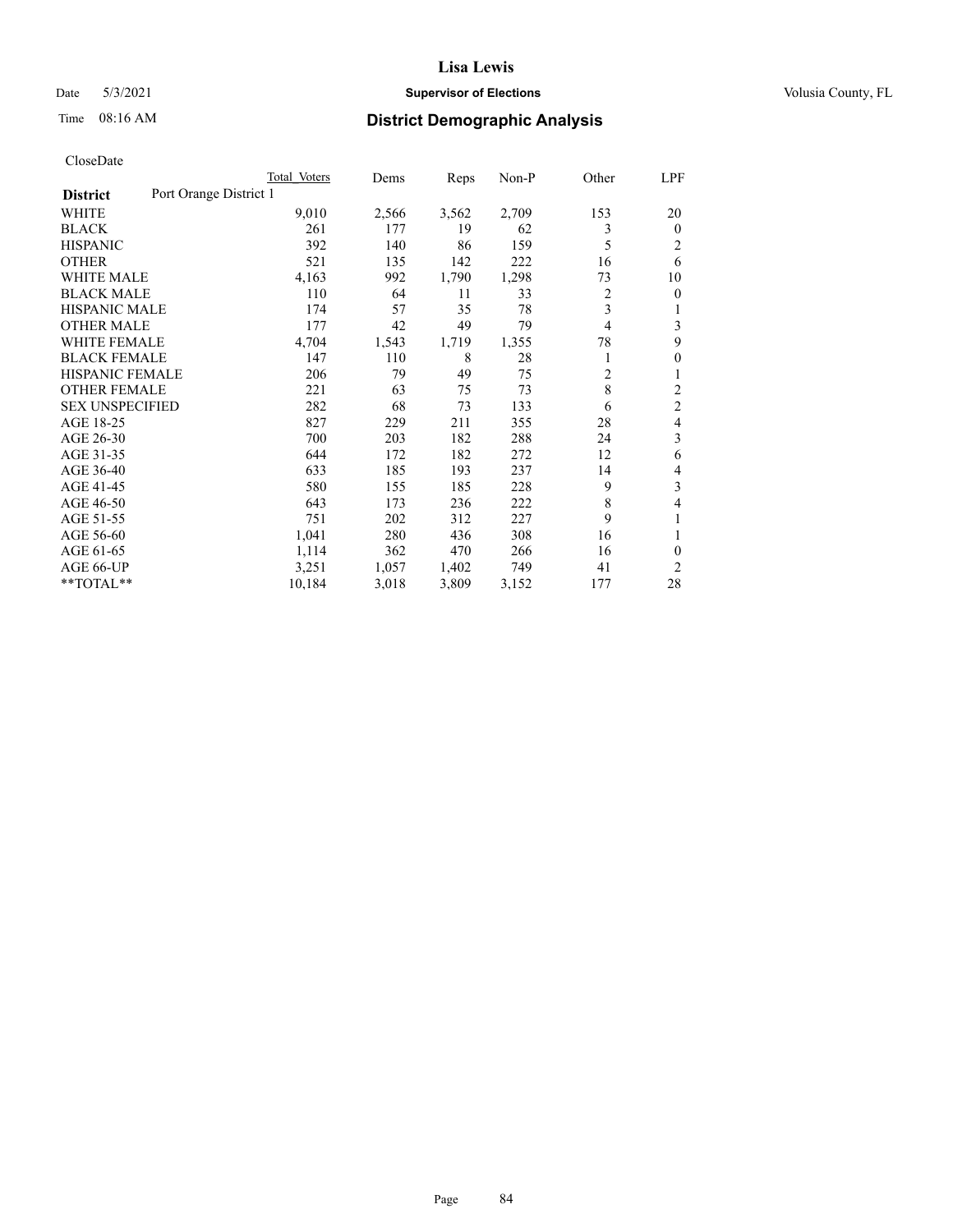## Date 5/3/2021 **Supervisor of Elections Supervisor of Elections** Volusia County, FL

# Time 08:16 AM **District Demographic Analysis**

|                                           | Total Voters | Dems  | Reps  | $Non-P$ | Other | <u>LPF</u>     |
|-------------------------------------------|--------------|-------|-------|---------|-------|----------------|
| Port Orange District 2<br><b>District</b> |              |       |       |         |       |                |
| WHITE                                     | 9,404        | 2,638 | 3,922 | 2,634   | 177   | 33             |
| <b>BLACK</b>                              | 530          | 396   | 25    | 103     | 4     | 2              |
| <b>HISPANIC</b>                           | 503          | 206   | 98    | 189     | 9     | 1              |
| <b>OTHER</b>                              | 686          | 203   | 164   | 306     | 10    | 3              |
| <b>WHITE MALE</b>                         | 4,236        | 976   | 1,913 | 1,251   | 80    | 16             |
| <b>BLACK MALE</b>                         | 205          | 136   | 13    | 53      | 3     | $\overline{0}$ |
| <b>HISPANIC MALE</b>                      | 250          | 92    | 60    | 89      | 8     | 1              |
| <b>OTHER MALE</b>                         | 250          | 67    | 67    | 109     | 4     | 3              |
| <b>WHITE FEMALE</b>                       | 5,025        | 1,624 | 1,948 | 1,339   | 97    | 17             |
| <b>BLACK FEMALE</b>                       | 319          | 256   | 11    | 50      |       | 1              |
| <b>HISPANIC FEMALE</b>                    | 248          | 113   | 36    | 98      | 1     | $\mathbf{0}$   |
| <b>OTHER FEMALE</b>                       | 287          | 106   | 62    | 114     | 5     | $\overline{0}$ |
| <b>SEX UNSPECIFIED</b>                    | 303          | 73    | 99    | 129     |       | 1              |
| AGE 18-25                                 | 1,029        | 325   | 252   | 413     | 34    | 5              |
| AGE 26-30                                 | 859          | 244   | 251   | 336     | 20    | 8              |
| AGE 31-35                                 | 748          | 223   | 224   | 275     | 20    | 6              |
| AGE 36-40                                 | 682          | 189   | 223   | 256     | 9     | 5              |
| AGE 41-45                                 | 578          | 168   | 201   | 201     | 6     | $\overline{c}$ |
| AGE 46-50                                 | 623          | 150   | 254   | 202     | 12    | 5              |
| AGE 51-55                                 | 800          | 212   | 330   | 242     | 13    | 3              |
| AGE 56-60                                 | 1,068        | 300   | 478   | 269     | 19    | $\overline{2}$ |
| AGE 61-65                                 | 1,115        | 374   | 469   | 246     | 24    | $\overline{2}$ |
| AGE 66-UP                                 | 3,621        | 1,258 | 1,527 | 792     | 43    | 1              |
| **TOTAL**                                 | 11,123       | 3,443 | 4,209 | 3,232   | 200   | 39             |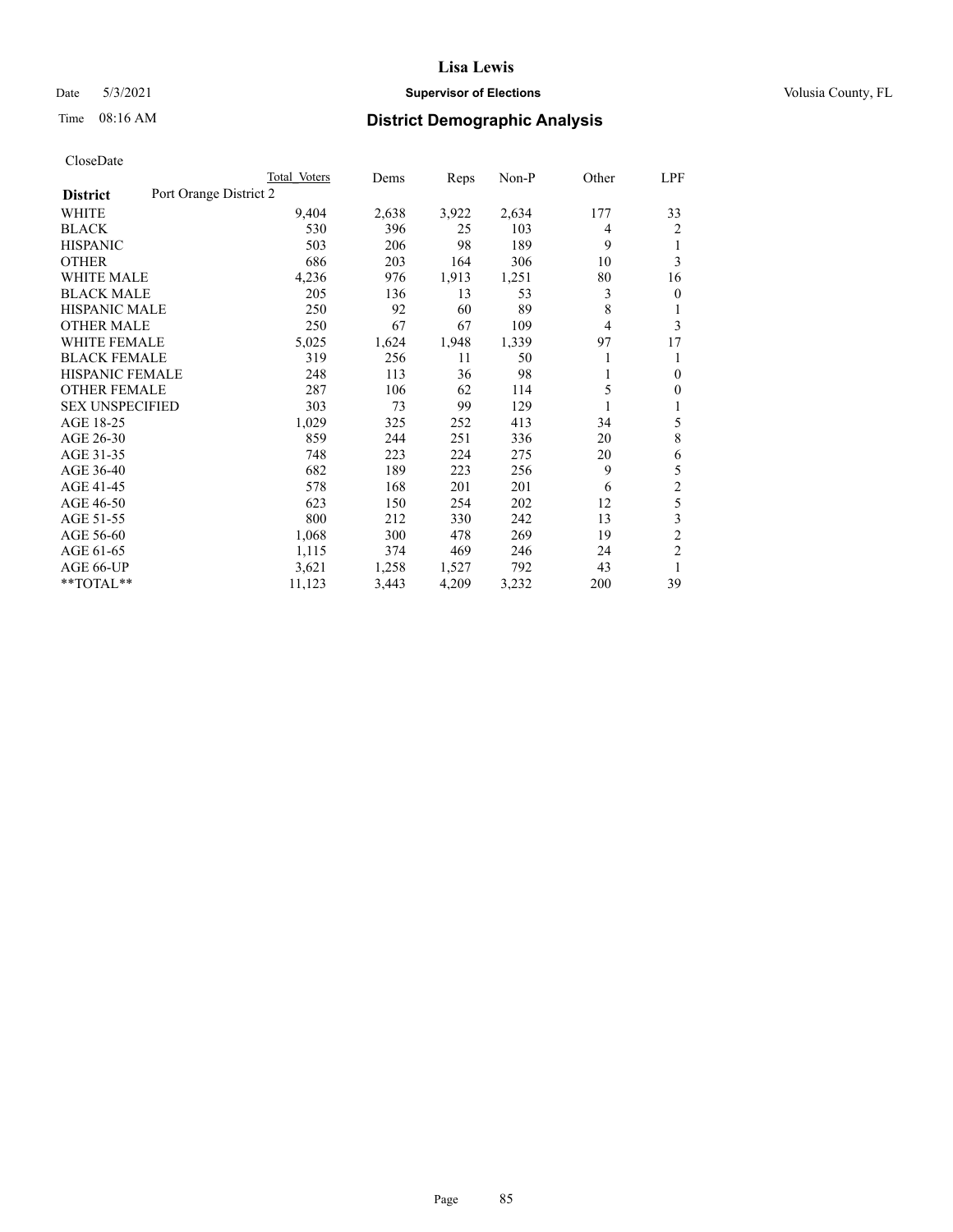## Date 5/3/2021 **Supervisor of Elections Supervisor of Elections** Volusia County, FL

# Time 08:16 AM **District Demographic Analysis**

|                                           | Total Voters | Dems  | Reps  | Non-P | Other          | LPF          |
|-------------------------------------------|--------------|-------|-------|-------|----------------|--------------|
| Port Orange District 3<br><b>District</b> |              |       |       |       |                |              |
| WHITE                                     | 11,652       | 2,981 | 5,256 | 3,175 | 199            | 41           |
| <b>BLACK</b>                              | 536          | 388   | 20    | 119   | 7              | 2            |
| <b>HISPANIC</b>                           | 603          | 195   | 133   | 265   | 5              | 5            |
| <b>OTHER</b>                              | 822          | 238   | 221   | 344   | 18             | 1            |
| <b>WHITE MALE</b>                         | 5,296        | 1,125 | 2,527 | 1,519 | 96             | 29           |
| <b>BLACK MALE</b>                         | 241          | 158   | 12    | 64    | 5              | 2            |
| <b>HISPANIC MALE</b>                      | 276          | 82    | 80    | 106   | 3              | 5            |
| <b>OTHER MALE</b>                         | 300          | 86    | 73    | 134   | 6              | 1            |
| WHITE FEMALE                              | 6,208        | 1,819 | 2,666 | 1,612 | 100            | 11           |
| <b>BLACK FEMALE</b>                       | 290          | 226   | 8     | 54    | 2              | $\mathbf{0}$ |
| <b>HISPANIC FEMALE</b>                    | 317          | 112   | 52    | 151   | $\overline{2}$ | $\Omega$     |
| <b>OTHER FEMALE</b>                       | 354          | 119   | 103   | 124   | 8              | $\theta$     |
| <b>SEX UNSPECIFIED</b>                    | 331          | 75    | 109   | 139   | 7              | 1            |
| AGE 18-25                                 | 1,270        | 361   | 391   | 469   | 37             | 12           |
| AGE 26-30                                 | 962          | 245   | 318   | 371   | 25             | 3            |
| AGE 31-35                                 | 941          | 240   | 330   | 350   | 11             | 10           |
| AGE 36-40                                 | 915          | 230   | 325   | 332   | 25             | 3            |
| AGE 41-45                                 | 841          | 226   | 314   | 288   | 10             | 3            |
| AGE 46-50                                 | 877          | 237   | 355   | 260   | 21             | 4            |
| AGE 51-55                                 | 926          | 239   | 408   | 255   | 18             | 6            |
| AGE 56-60                                 | 1,138        | 306   | 543   | 277   | 11             | 1            |
| AGE 61-65                                 | 1,203        | 355   | 547   | 284   | 15             | 2            |
| AGE 66-UP                                 | 4,539        | 1,363 | 2,098 | 1,017 | 56             | 5            |
| $*$ $TOTAL**$                             | 13,613       | 3,802 | 5,630 | 3,903 | 229            | 49           |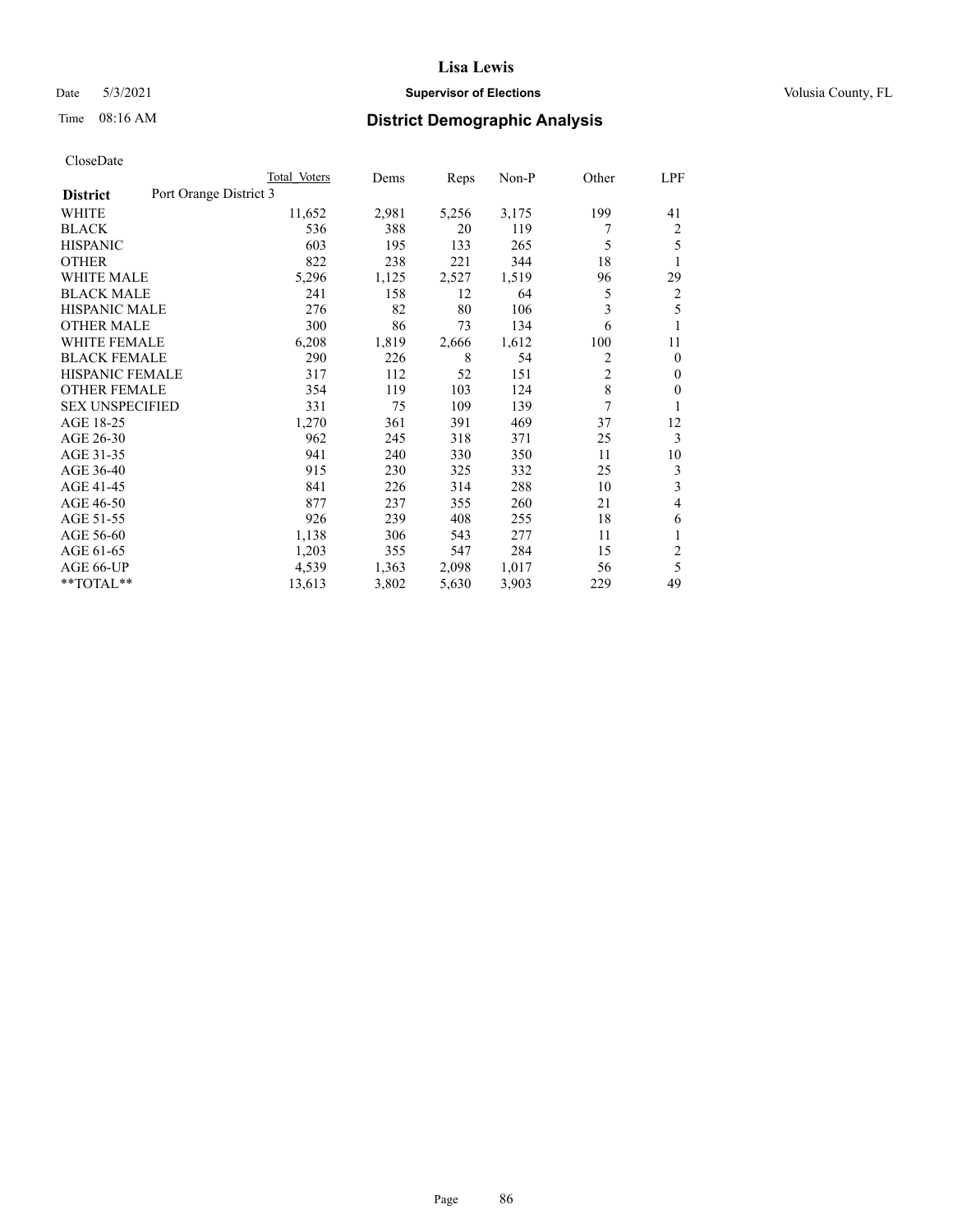## Date 5/3/2021 **Supervisor of Elections Supervisor of Elections** Volusia County, FL

# Time 08:16 AM **District Demographic Analysis**

|                                           | Total Voters | Dems  | Reps  | Non-P | Other | LPF            |
|-------------------------------------------|--------------|-------|-------|-------|-------|----------------|
| Port Orange District 4<br><b>District</b> |              |       |       |       |       |                |
| WHITE                                     | 10,658       | 2,713 | 4,960 | 2,769 | 175   | 41             |
| <b>BLACK</b>                              | 334          | 241   | 25    | 66    | 2     | $\mathbf{0}$   |
| <b>HISPANIC</b>                           | 464          | 171   | 136   | 151   | 6     | $\mathbf{0}$   |
| <b>OTHER</b>                              | 824          | 276   | 202   | 330   | 14    | $\overline{2}$ |
| <b>WHITE MALE</b>                         | 5,009        | 1,075 | 2,455 | 1,364 | 85    | 30             |
| <b>BLACK MALE</b>                         | 159          | 109   | 17    | 33    | 0     | $\mathbf{0}$   |
| <b>HISPANIC MALE</b>                      | 208          | 73    | 62    | 70    | 3     | $\mathbf{0}$   |
| <b>OTHER MALE</b>                         | 298          | 98    | 81    | 111   | 7     | 1              |
| <b>WHITE FEMALE</b>                       | 5,509        | 1,608 | 2,445 | 1,355 | 90    | 11             |
| <b>BLACK FEMALE</b>                       | 170          | 128   | 8     | 32    | 2     | $\mathbf{0}$   |
| <b>HISPANIC FEMALE</b>                    | 247          | 95    | 70    | 79    | 3     | $\theta$       |
| <b>OTHER FEMALE</b>                       | 369          | 146   | 82    | 134   | 6     | 1              |
| <b>SEX UNSPECIFIED</b>                    | 311          | 69    | 103   | 138   | 1     | $\mathbf{0}$   |
| AGE 18-25                                 | 1,254        | 340   | 420   | 451   | 39    | 4              |
| AGE 26-30                                 | 683          | 202   | 233   | 228   | 14    | 6              |
| AGE 31-35                                 | 758          | 220   | 260   | 257   | 15    | 6              |
| AGE 36-40                                 | 868          | 239   | 302   | 304   | 18    | 5              |
| AGE 41-45                                 | 917          | 221   | 374   | 295   | 23    | 4              |
| AGE 46-50                                 | 1,046        | 239   | 483   | 302   | 15    | 7              |
| AGE 51-55                                 | 1,037        | 236   | 500   | 280   | 18    | 3              |
| AGE 56-60                                 | 1,146        | 279   | 585   | 269   | 9     | 4              |
| AGE 61-65                                 | 1,051        | 327   | 486   | 224   | 13    | 1              |
| AGE 66-UP                                 | 3,518        | 1,098 | 1,679 | 705   | 33    | 3              |
| **TOTAL**                                 | 12,280       | 3,401 | 5,323 | 3,316 | 197   | 43             |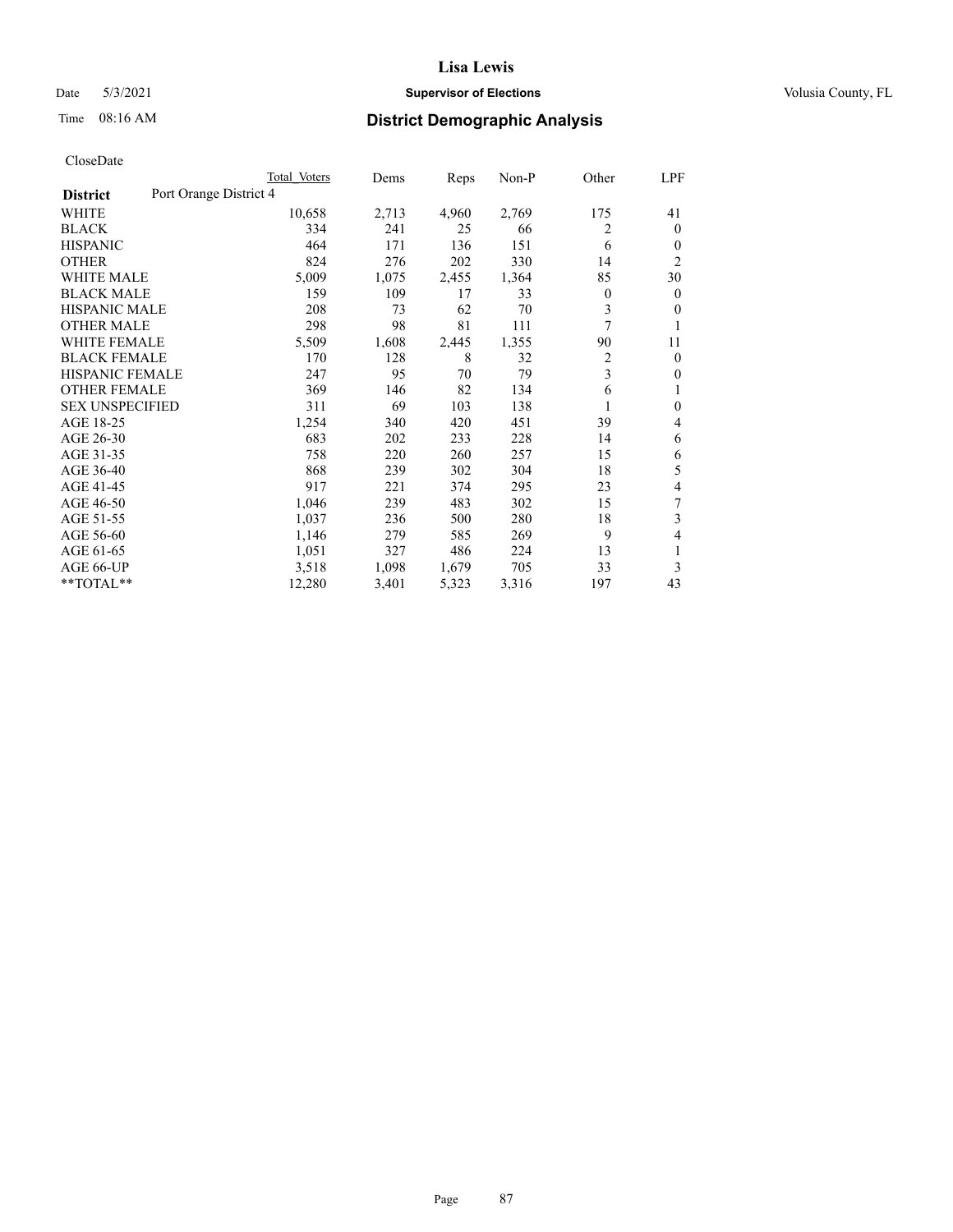## Date 5/3/2021 **Supervisor of Elections Supervisor of Elections** Volusia County, FL

# Time 08:16 AM **District Demographic Analysis**

|                                  | Total Voters | Dems  | Reps  | Non-P | Other          | LPF              |
|----------------------------------|--------------|-------|-------|-------|----------------|------------------|
| South Daytona<br><b>District</b> |              |       |       |       |                |                  |
| WHITE                            | 7,456        | 2,184 | 3,048 | 2,054 | 146            | 24               |
| <b>BLACK</b>                     | 753          | 571   | 24    | 148   | 9              | 1                |
| <b>HISPANIC</b>                  | 365          | 154   | 86    | 118   | 3              | 4                |
| <b>OTHER</b>                     | 483          | 157   | 112   | 198   | 12             | $\overline{4}$   |
| <b>WHITE MALE</b>                | 3,410        | 823   | 1,504 | 998   | 70             | 15               |
| <b>BLACK MALE</b>                | 288          | 207   | 13    | 64    | 4              | $\boldsymbol{0}$ |
| HISPANIC MALE                    | 167          | 60    | 47    | 55    |                | 4                |
| <b>OTHER MALE</b>                | 163          | 50    | 43    | 61    | 7              | 2                |
| <b>WHITE FEMALE</b>              | 3,945        | 1,341 | 1,507 | 1,014 | 75             | $\,8\,$          |
| <b>BLACK FEMALE</b>              | 458          | 360   | 10    | 82    | 5              | 1                |
| <b>HISPANIC FEMALE</b>           | 188          | 88    | 39    | 59    | $\overline{c}$ | $\boldsymbol{0}$ |
| <b>OTHER FEMALE</b>              | 210          | 81    | 53    | 71    | 4              | 1                |
| <b>SEX UNSPECIFIED</b>           | 228          | 56    | 54    | 114   | $\overline{2}$ | $\overline{c}$   |
| AGE 18-25                        | 764          | 237   | 214   | 276   | 29             | $\,$ 8 $\,$      |
| AGE 26-30                        | 644          | 211   | 154   | 250   | 20             | 9                |
| AGE 31-35                        | 709          | 235   | 196   | 264   | 12             | $\overline{c}$   |
| AGE 36-40                        | 595          | 197   | 170   | 211   | 12             | 5                |
| AGE 41-45                        | 567          | 185   | 169   | 195   | 15             | 3                |
| AGE 46-50                        | 554          | 168   | 205   | 176   | 4              | 1                |
| AGE 51-55                        | 713          | 222   | 302   | 176   | 10             | 3                |
| AGE 56-60                        | 942          | 317   | 386   | 227   | 12             | $\mathbf{0}$     |
| AGE 61-65                        | 975          | 340   | 398   | 217   | 20             | $\mathbf{0}$     |
| AGE 66-UP                        | 2,594        | 954   | 1,076 | 526   | 36             | $\overline{c}$   |
| **TOTAL**                        | 9,057        | 3,066 | 3,270 | 2,518 | 170            | 33               |